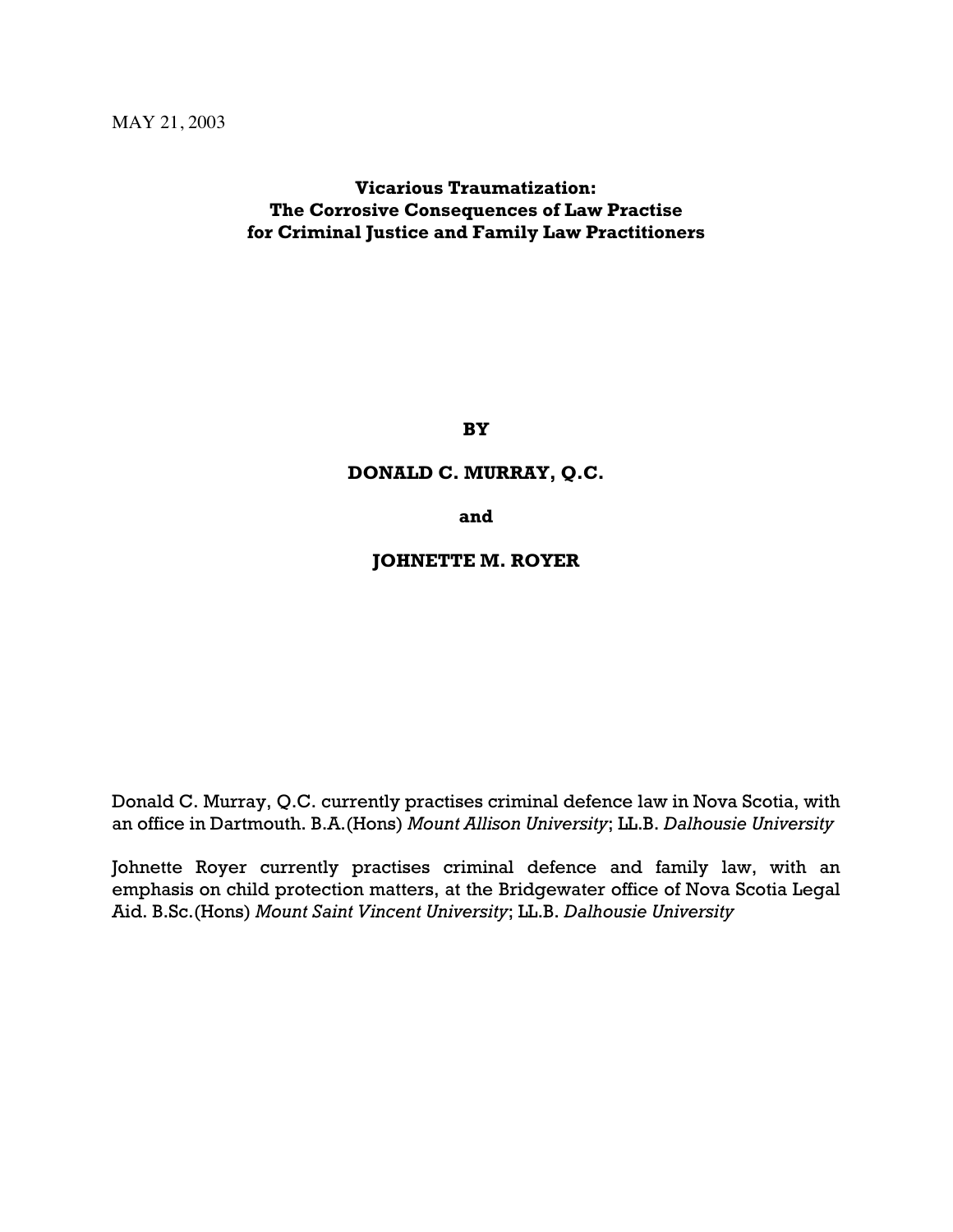### *Introduction*

Criminal defence lawyers were identified as a professional group at risk of vicarious traumatization in a 1996 book, *Transforming the Pain*, by Karen Saakvitne and Laurie Anne Pearlman [1]. It is likely that few criminal defence lawyers were aware of this then, and few have become aware of it since. Saakvitne and Pearlman's point in identifying criminal defence lawyers as a population at risk - along with prosecutors, "family law" lawyers, and judges - was that any professional group working with clients who have been traumatized will be at risk of vicarious traumatization themselves.

What is vicarious traumatization? It appears to be best understood as an *effect*. The *effect* is a disruption of an ordinary level of the psychological and emotional functioning of a helping professional. The disruption has a negative effect on the professional's competence in performing professional tasks. This disruption seems to be caused by a professionally obligated involvement with traumatic events, or a professionally obligated close contact with persons who have been involved in traumatic events. If left unmanaged, vicarious traumatization reduces the helping value that the professional relationship is supposed to have for the client. The kind of traumatic event required would appear to be an event that resulted in physical or psychological distress to a person, and which is outside ordinary human and community experience.

<sup>[1]</sup> Saakvitne, Karen W. and Pearlman, Laurie Anne; *Transforming the Pain: A Workbook on Vicarious Traumatization*; W.W.Norton & Company Inc. (1996); at p. 20. Saakvitne and Pearlman weren't necessarily the first to identify lawyers in this way. References to lawyers suffering vicarious traumatization were made by Dutton, Mary Ann and Rubinstein, Francine L. in "Working with People with PTSD: Research Implications"; Chapter 4 in Figley, Charles R., ed., *Compassion Fatigue: Coping with Secondary Traumatic Stress Disorder in those who treat the traumatized*; at pp.89 - 91.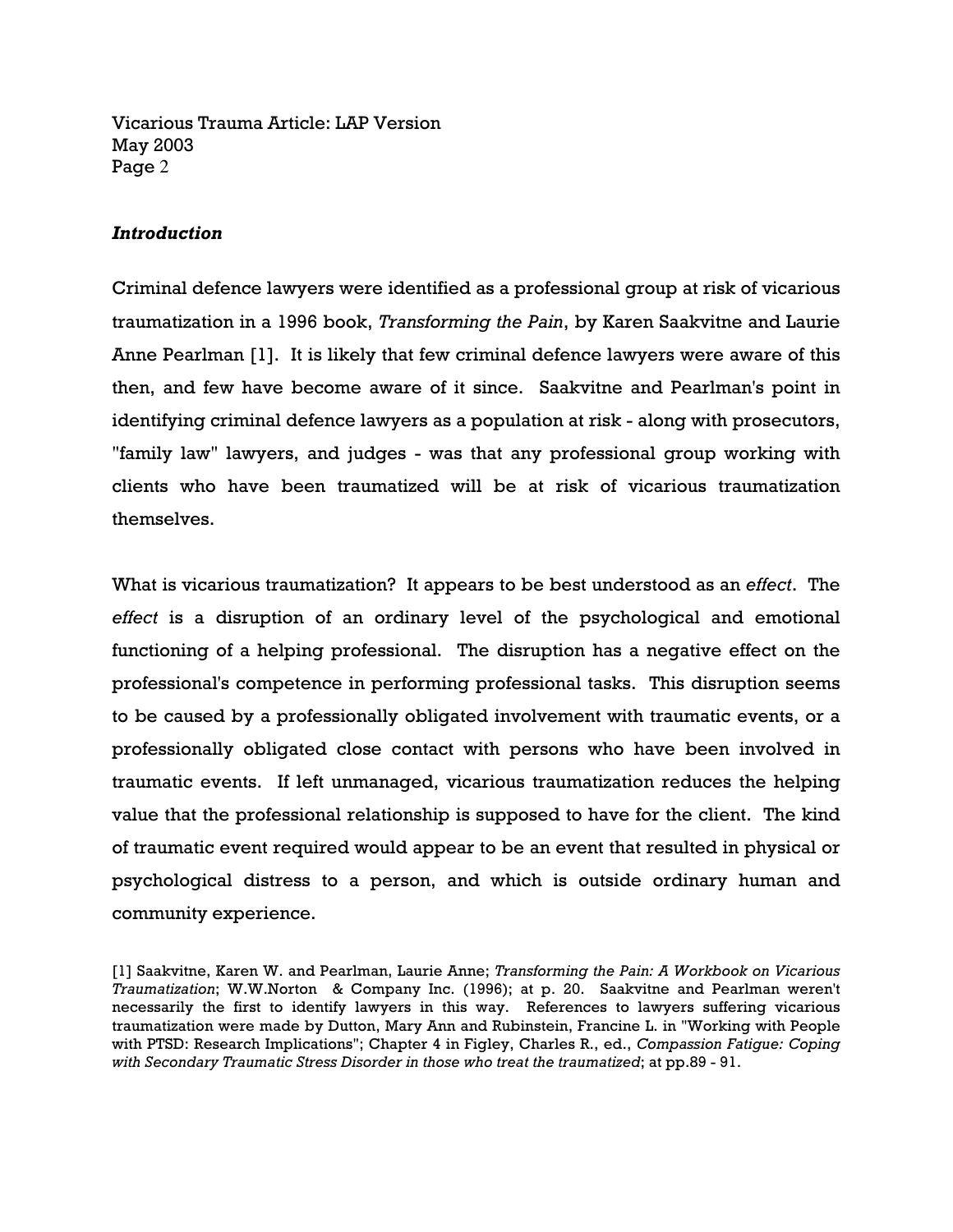This is not an idle idea. In *R. v. Murray* [2], Justice Gravely of the Ontario Superior Court of Justice presided over the trial of an alleged obstruction of justice. Videotapes of two young girls being unlawfully confined, sexually abused, and otherwise physically and emotionally degraded were the emotional and evidentiary centrepiece of the trial. Both girls were subsequently murdered. Justice Gravely commented about the tapes and their impact on the lawyers appearing before him both as counsel and as witnesses:

[20] Everyone exposed to the videotapes has been deeply affected by the experience.

[21] Doyle had to review the tapes by way of trial preparation for Rosen. In giving her evidence she broke down at the recollection and said that she saw the tapes nine times, but "a million times in my head". [22] Rosen, a veteran criminal defence counsel, was obliged to hesitate part way through his evidence as he recollected the images on the tapes. He described viewing the tapes on September 13, 1994 with MacDonald and Clayton Ruby. MacDonald wept beside him as the tapes were shown and Rosen said he himself was extremely upset. Murray described the tapes as "caustic", "corrosive" and "shocking". Even defence counsel, Mr. Cooper, who must in his career have been exposed to almost everything terrible the court system has to offer, was obliged to request a brief adjournment in the course of reading in some of this evidence.

While the depth of depravity depicted in those particular videotapes may rarely be equaled, the obligation of criminal justice counsel to confront bile-inducing allegations and instances of inhumanity within our society is part of the daily fare of their professional experience.

[2] [2000] O.J. No. 2182; 48 O.R. (2d) 544 (Ont. S.C.J.)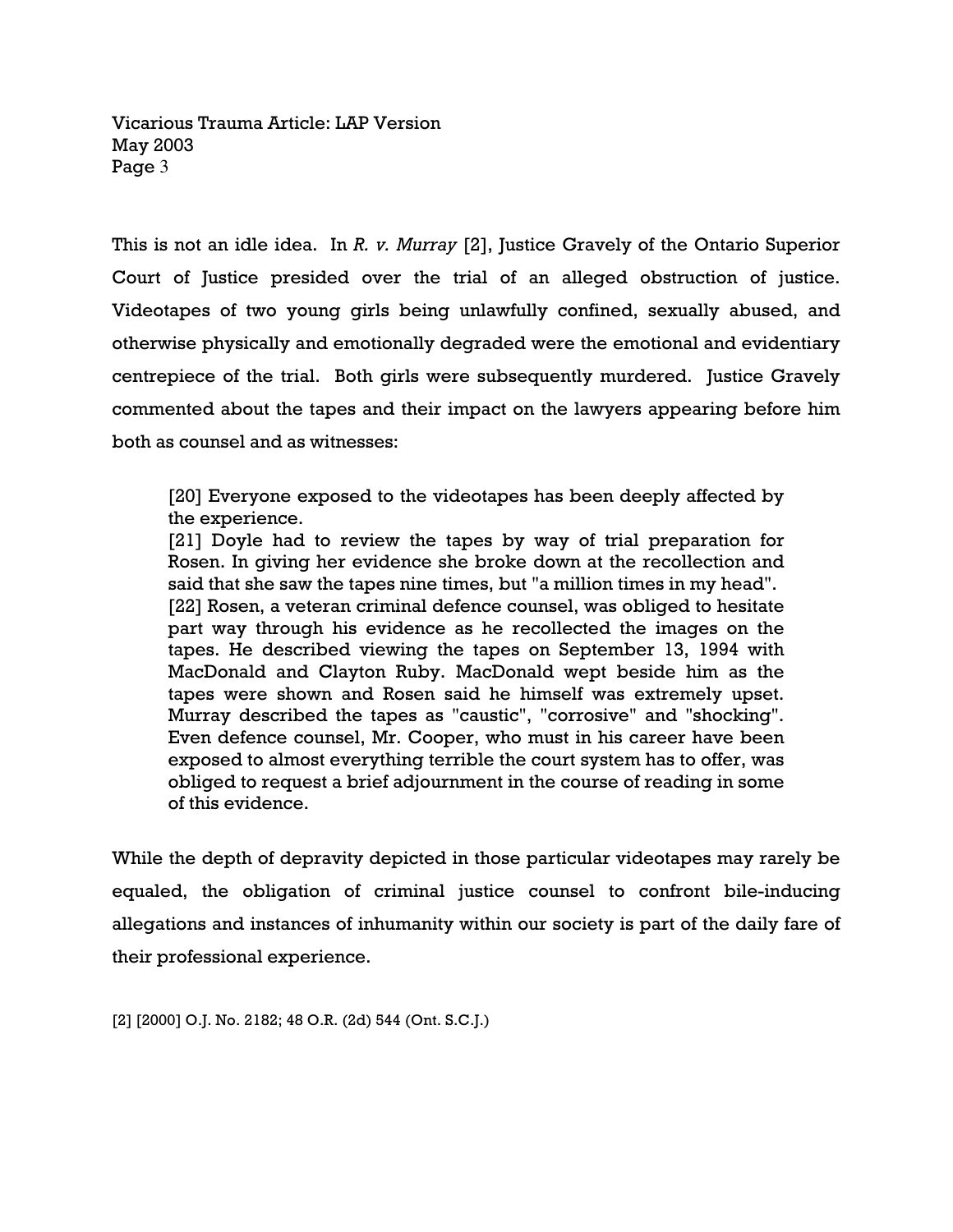So too are the lawyers occupied with child protection, spousal violence, and custody issues obligated daily to manage the extraordinary and extreme effects of damaging interpersonal behaviour. By way of a random example only, the typical diet for these counsel was described in *Durham Childen's Aid Society v. C.L.* [3], as follows:

29 There are numerous other examples in the evidence and reports that confirm the physical and emotional underdevelopment of these three children. I fully agree with the conclusion of J.B. (author of the s. 54 Assessment dated February xx, xxxx) where she states that "the lack of stimulation and care in the home environment was clearly evident." I would go further and state that, short of starvation, these children were so grossly neglected by their parents that they now have so many special needs they may never overcome them. The depravation to which these children were subjected was indefensible in any context. I appreciate that the parents lead an itinerant lifestyle and had financial difficulties and that they are low functioning intellectually. The fact is that they were completely unable to understand even the most rudimentary needs of their children. They grossly neglected to parent them in any meaningful way. It is indeed unfortunate that this was not discovered earlier.

Or, in another random example from *Family Youth and Child Services of Muskoka v.* 

*L.R* [4]:

89 Moving from the theoretical to the personal, it is obvious that the maternal grandparents and uncle are distraught that their connection with M.J.D. might be permanently broken.

90 Notwithstanding empathy for the terrible loss to the biological family through no act of their own, and a pity for the birth mother who now regrets having made the decision she did, there can be no doubt that the best interests of the child demand that he remain in the K. family, and that all impediments to adoption be removed. Although there has seldom been a sadder decision, never has there been one so compellingly imperative.

[3] [2001] O.J. No. 5131 (Ont. S.C.J.) [4] [1998] O.J. No. 2446 (Ont. C.J., Gen.Div.)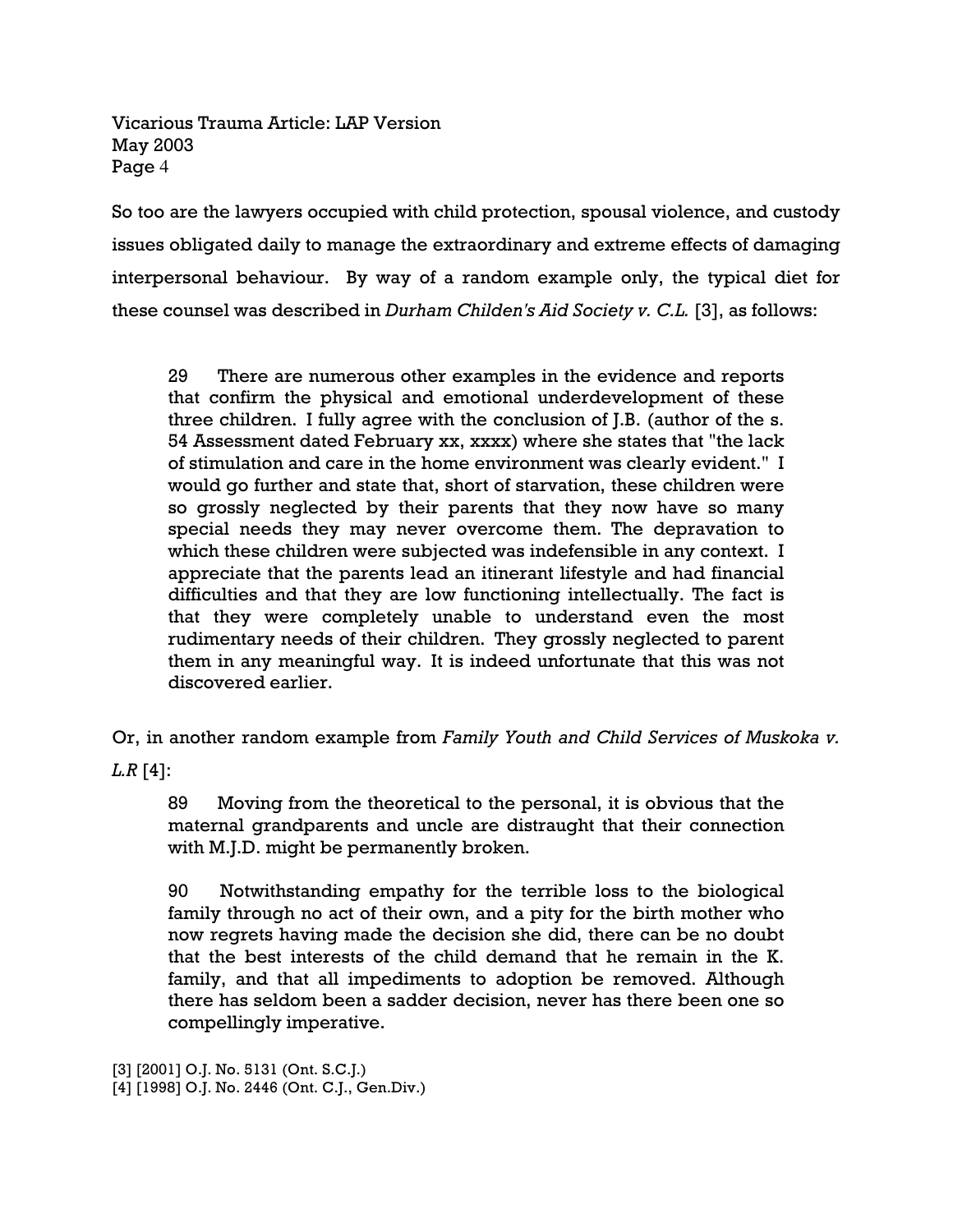Legal professionals, like doctors and nurses and social workers, are visually and emotionally confronted by clients whose bodies have been injured by purposeful violence. Legal professionals, like child protection workers, record the minutiae of abusive histories in client interviews. Legal professionals, like social workers and police, may witness families being torn apart by destructive behaviours - whether criminal or not. Legal professionals, like therapists, encounter a broad variety of traumatic material as wide as human experience in the course of providing empathic counseling to and advocacy for their clients.

Psychologists and counselors have begun to explore how clients and client experiences can have a disrupting and disabling effect on the lives and practices of the service professionals obligated to assist these clients. This has been found to be particularly evident in client relationships where the clients' lives and presenting issues are traumatic and dysfunctional. To date, the academic studies have mainly focused on physicians, nurses, social workers, and other first responders to crises like firemen and ambulance attendants.

The experience of lawyers working in the areas of family and criminal law may be similar to that of the previously studied groups. This paper reviews some of the existing literature and juxtaposes that literature with some of the experiences common in practising criminal and family law. The purpose of this review is to explore whether the hypothesis of vicarious trauma assists us in understanding the disrupting and disabling effects of certain kinds of professional legal practise on lawyers.

Dutton and Rubinstein have already articulated the point this way: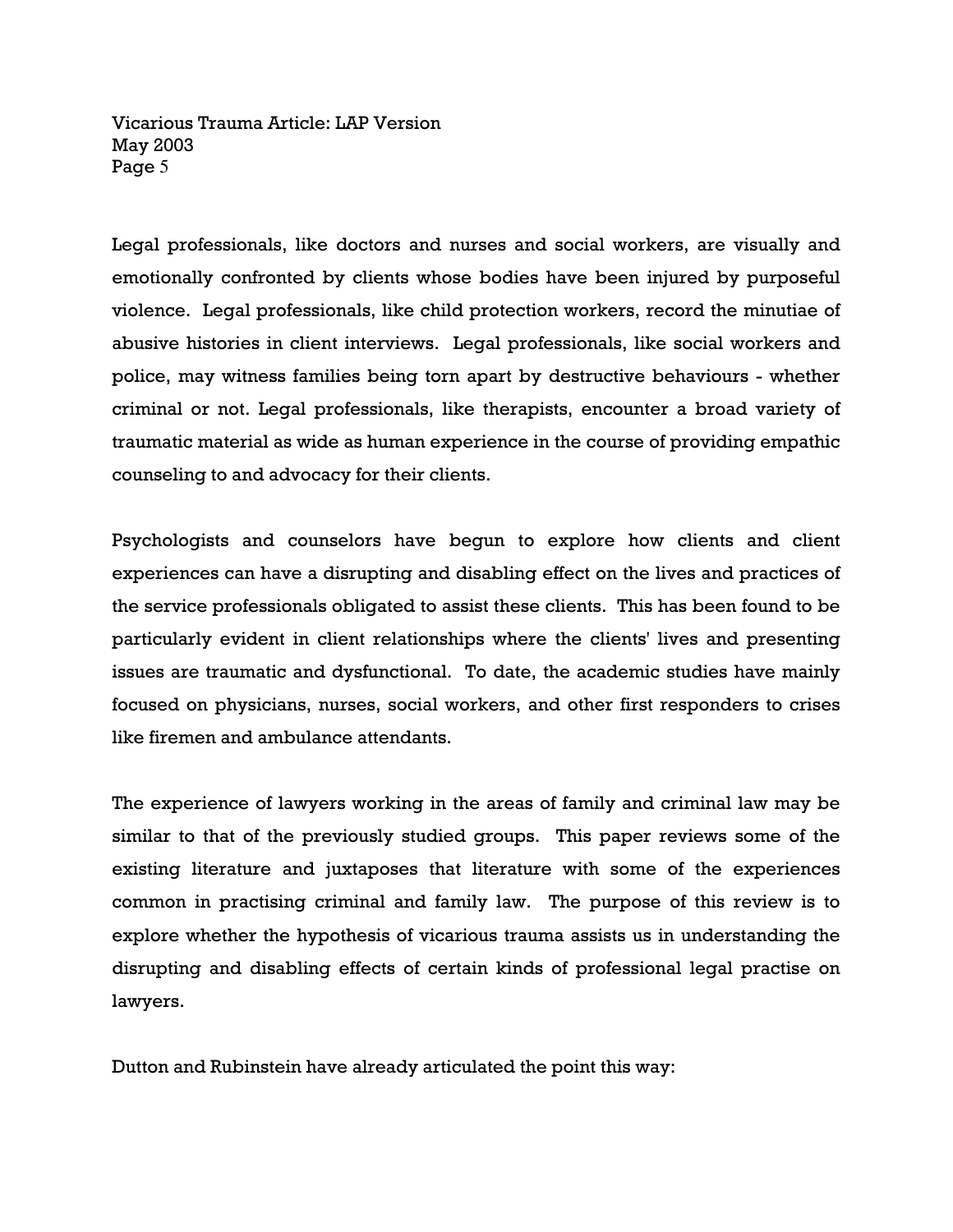> Trauma workers are persons who work directly with or have direct exposure to trauma victims, and include mental health professionals, lawyers, victim advocates, caseworkers, judges, physicians, and applied researchers, among others. . . .

> . . . this chapter focuses specifically on the impact on trauma workers of their contact with traumatic events and their sequelae through their work with persons directly involved with traumatic experiences. [5]

It is the conclusion of the authors that vicarious trauma is indeed an occupational hazard of some kinds and methods of lawyering. Our review of the literature suggests that vicarious trauma has the potential to adversely affect the functioning of lawyers in many different ways - both because of its symptoms, and its consequences if unsuccessfully managed. The value of the services that affected lawyers are able to offer to clients will show the most immediate effects. The effects may, however, extend to infect the quality of justice in the courts where these lawyers appear. Inadequately managed, the effects will certainly manifest themselves in the personal and family lives of these lawyers as well.

Vicarious traumatization is a better explanation for certain kinds of service failures than "burnout". It is a legitimate alternative to the occasional (and rather pejorative) conclusion that a lawyer who has fallen into trouble is "unsuited" to a particular kind of practise. Understanding the psychological and service symptoms as manifestations of vicarious traumatization also provides a better avenue into treatment than other diagnoses. That may permit quicker amelioration of the effects of traumatization on legal service, and on legal service professionals.

[5] Dutton and Rubinstein, at p.83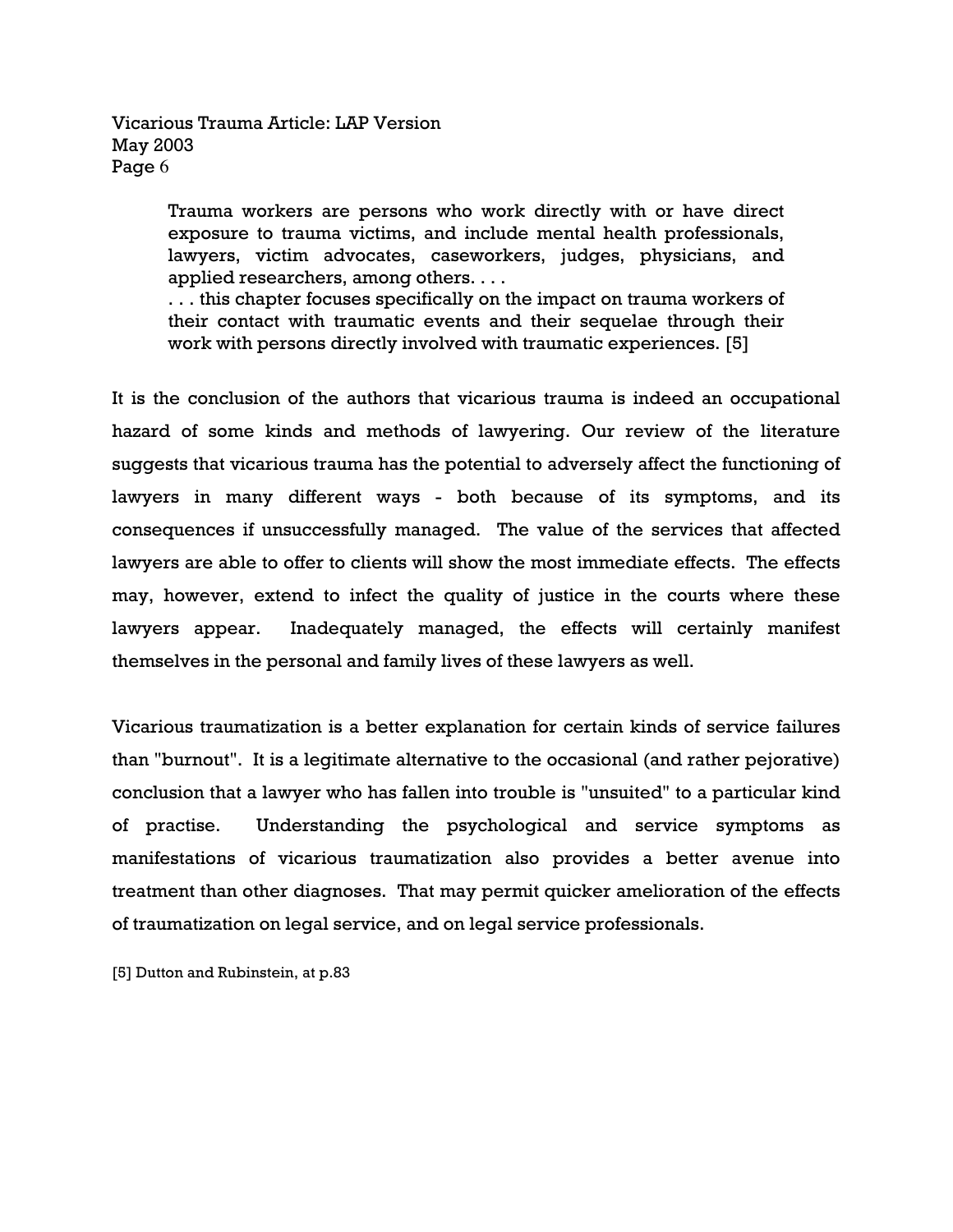Some effects of exposure to traumatic material are recognized as inevitable. It is the failure to recognize or manage even minor degrees of these effects that has troubling implications for clients, bar associations, law firms, and the individual lawyers themselves. When the effects are left unrecognized and unattended, vicarious trauma may cause lawyers to leave practise unnecessarily, and may create opportunities for lawyers to unintentionally disserve or damage the interests of their clients. These concerns may not be limited to lawyers working in the field of criminal and family law. Dealing appropriately with the risks of vicarious traumatization is important for any lawyer who wants to maintain a role as an effective service provider in whatever area of the law he or she chooses to work.

The overarching and consistent concern for clients, bar associations, firms, and lawyers personally, is this durability of lawyers as active, effective professional practitioners. Individual lawyers - whether practising alone or within a firm - should use elements of this article as a prod to begin to assess their own susceptibility and level of successful coping with the hazards of dealing with traumatic material. If for no reason other than a lawyer's own self-interest in maintaining his ability to practise, lawyers at risk should be able to motivate themselves for private, selfassessment of these issues.

### *Definition of Concepts*

What is "vicarious trauma"? The purpose of a definition is to understand something that is observable. Definitions provide us with a reference point, a gauge against which to measure what we can see and describe. Definitions also alert us to what we might expect to see, criteria of what we should look for in order to draw a reasonable conclusion that we have indeed observed something of significance.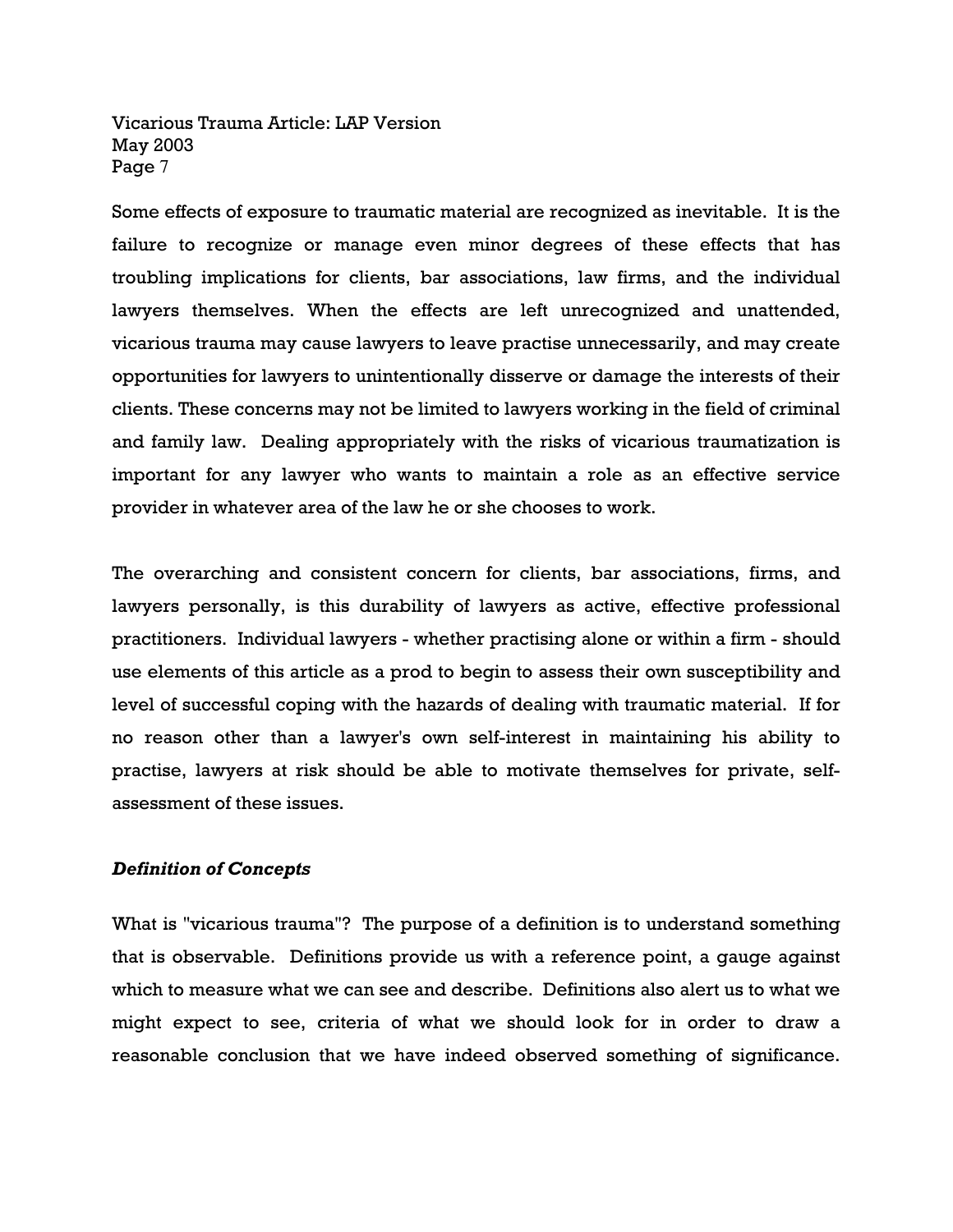Definitions allow clinicians to be consistent in identifying treatment populations, and consistent in measuring outcomes with individual sufferers within those populations.

In her *Guidebook on Vicarious Trauma* [6], Jan I. Richardson wrote:

Providing a definition of vicarious trauma is the first step in identifying and accepting the deep changes that occur in counsellors and advocates as a result of working with abused women and children. Definitions that describe the profound effect on therapists resulting from exposure to the trauma experiences of their clients are offered by those in the vanguard of this emerging field of study. . . .

Compassion fatigue, vicarious traumatization, secondary traumatization, secondary stress disorder, insidious trauma and vicarious trauma are all terms that are used in an attempt to label and define what happens, why it happens, and how to live healthily with the experiences. . . . .

Research work is still in its infancy. However, there already appear to be some potentially significant differences in the types of issues comprehended by the different terms listed by Richardson in the preceding passage. While we await consensus as to the most appropriate terms to define particular constellations of issues in professional behaviour, some outlines of a conceptual framework are emerging in this area.

<sup>[6]</sup> Richardson, Jan I.; *Guidebook on Vicarious Trauma*, National Clearinghouse on Family Violence; © Her Majesty the Queen in Right of Canada, 2001 Cat. H72-21/178-2000E; ISBN 0-662-29517-X; http://www.hcsc.gc.ca/hppb/familyviolence/html/Vicarious%20Trauma%20HTML/english/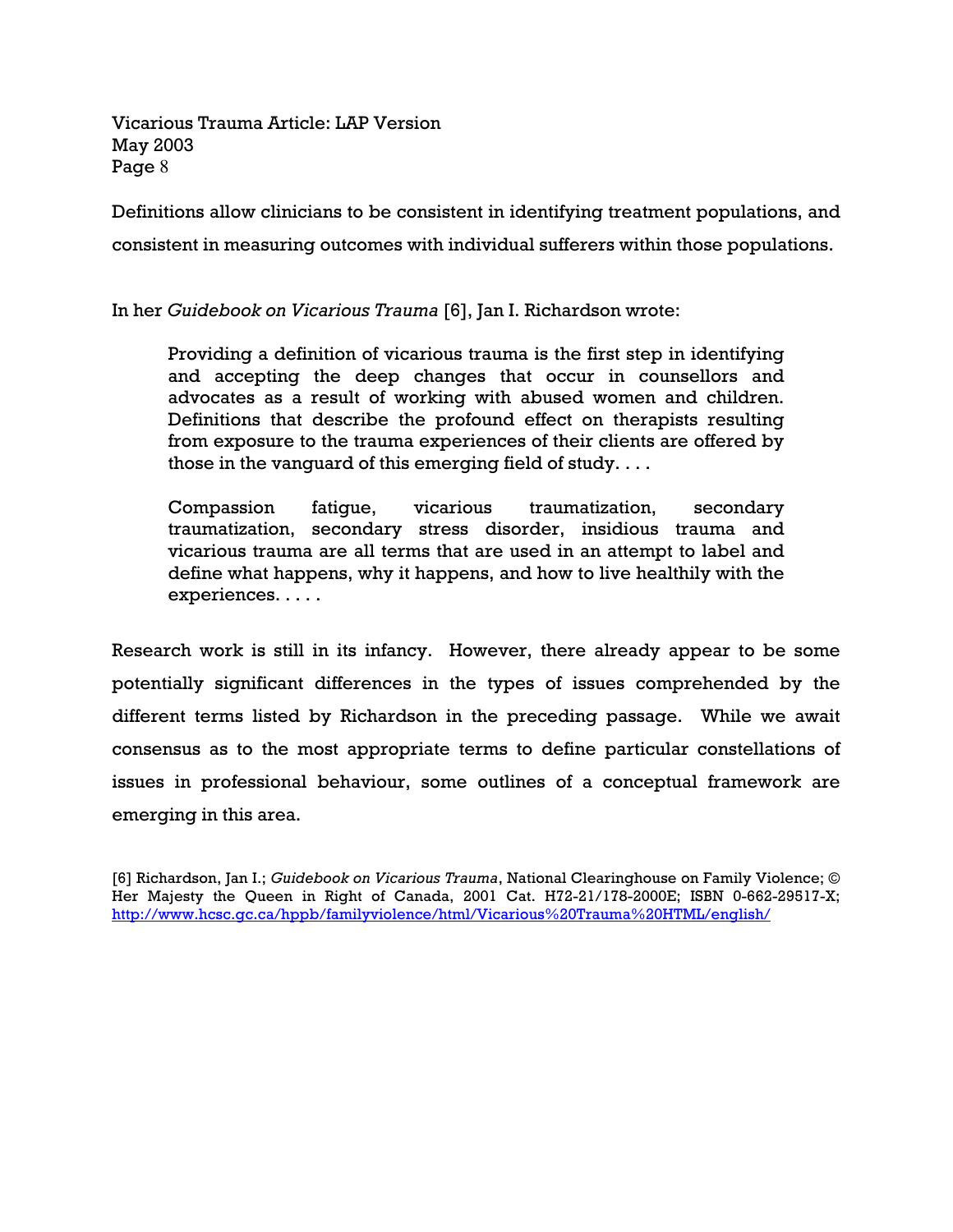*Vicarious Trauma: A Consequence of Professional Engagement with Traumatic Content*

The pioneer in this field, Charles R. Figley [7], described vicarious trauma occurring in the therapeutic relationship as follows:

We can define STS [secondary traumatic stress] as the natural consequent behaviors and emotions resulting from knowing about a traumatizing event experienced by a significant other - the stress resulting from helping or wanting to help a traumatized or suffering person

. . .

The STS phenomenon has been called different names over the years. We suggest that compassion stress and compassion fatigue are appropriate substitutes. Most often those names are associated with the "cost of caring" (Figley, 1982) for others in emotional pain.

This definition is echoed by treatment innovators Saakvitne and Pearlman [8]:

[T]hrough exposure to the realities of people's intentional cruelty to one another, and through the inevitable participation in traumatic reenactments in the therapy relationship, the therapist is vulnerable through his or her empathic openness to the emotional and spiritual effects of vicarious traumatization. Their effects are cumulative and permanent, and evident in both a therapist's professional and personal life

[7] Figley, Charles R.,"Compassion Fatigue as Secondary Traumatic Stress Disorder: An Overview"; Chapter 1 in Figley, Charles R., ed., *Compassion Fatigue: Coping with Secondary Traumatic Stress Disorder in those who treat the traumatized*; Brunner/Mazel Inc. (1995: New York); at pp.7, 9. [8] Saakvitne, Karen W. and Pearlman, Laurie Anne; "Treating Therapists with Vicarious Traumatization and Secondary Traumatic Stress Disorders"; Chapter 8 in Figley, Charles R., ed., *Compassion Fatigue: Coping with Secondary Traumatic Stress Disorder in those who treat the traumatized*; at p. 151. More recently, some have suggested that vicarious trauma is capable of arising from contact by the professional with contagious, emotionally arresting material alone. Under this more recent view, an actual therapeutic relationship between the primary victim and the professional is not necessary. The primary victim of trauma may only be a particularly compelling vehicle through which the traumatic material is communicated to the helping professional: *e.g.*, Carol Hartman, "The Nurse-Patient Relationship and Victims of Violence"; *Scholarly Inquiry for Nursing Practice: An International Journal*; 1995: 9(2): 175 - 192at p.176.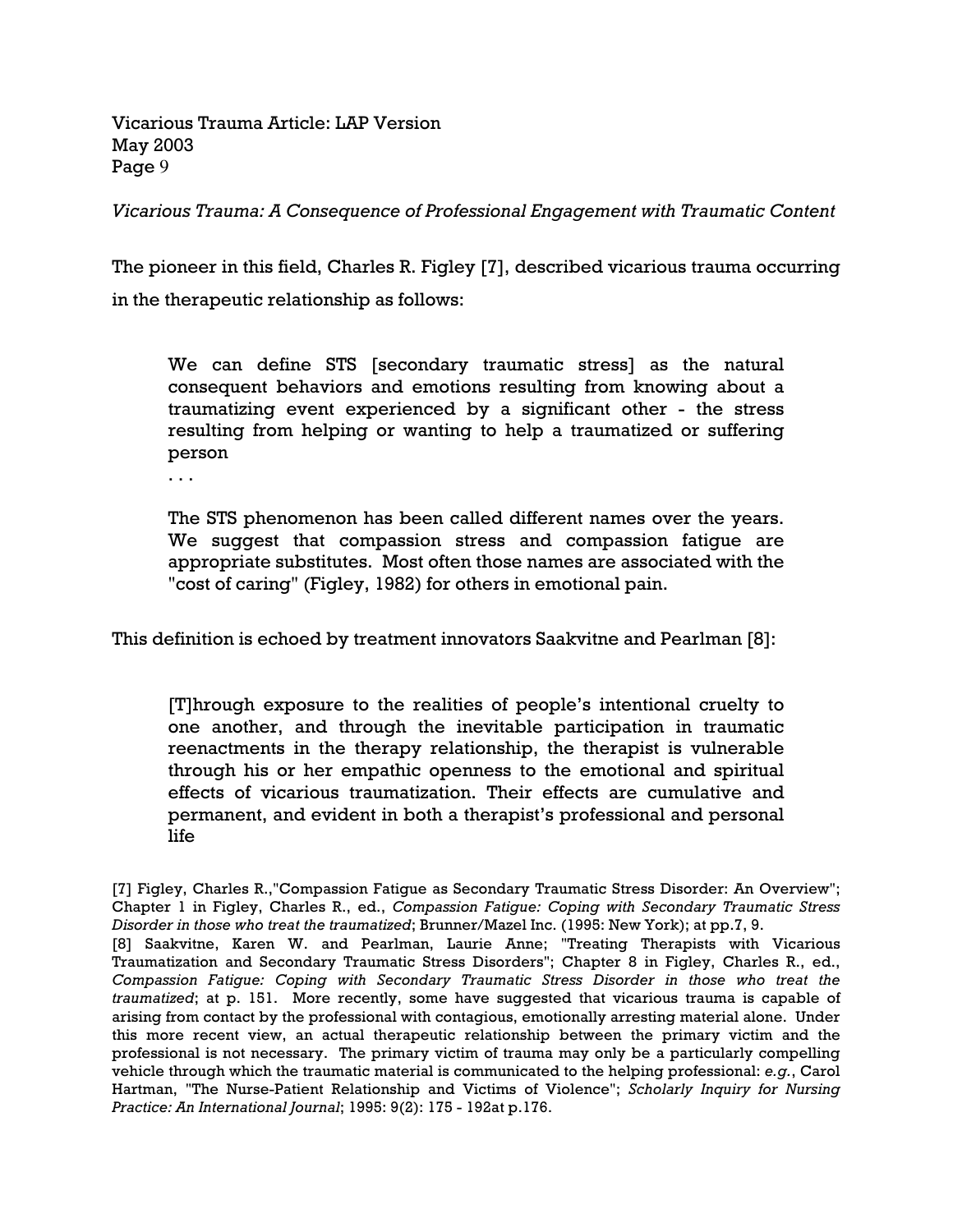Richardson's *Guidebook on Vicarious Trauma* contains this comprehensive, itself emotionally laden, derivative definition of "vicarious trauma", again giving primacy to the concept of professional engagement with traumatic material:

Vicarious trauma is the experience of bearing witness to the atrocities committed against another. It is the result of absorbing the sight, smell, sound, touch and feel of the stories told in detail by victims searching for a way to release their own pain. It is the instant physical reaction that occurs when a particularly horrific story is told or an event is uncovered. It is the insidious way that the experiences slip under the door, finding ways to permeate the counsellor's life, accumulating in different ways, creating changes that are both subtle and pronounced. Vicarious trauma is the energy that comes from being in the presence of trauma and it is how our bodies and psyche react to the profound despair, rage and pain. Personal balance can be lost for a moment or for a long time. The invasive and intrusive horrors infiltrate and make their mark. The waves of agony and pain bombard the spirit and seep in, draining strength, confidence, desire, friendship, calmness, laughter and good health. Confusion, apathy, isolation, anxiety, sadness and illness are often the result. [9]

An important element of each of these definitions appears to be the requirement of traumatic content *and re-enactment or re-experience in a therapeutic or caring relationship*. Talk therapy about the effects of a remembered event would not justify the same level of professional concern as therapies where an actual re-experience of the violence exists. The definitional approach of these authors, requiring a reexperiencing of another's trauma, probably flowed from their background in professional therapeutic counseling, and the apparent similarities that seemed to exist between post-traumatic stress disorders and vicarious trauma.

[9] Richardson, loc. cit.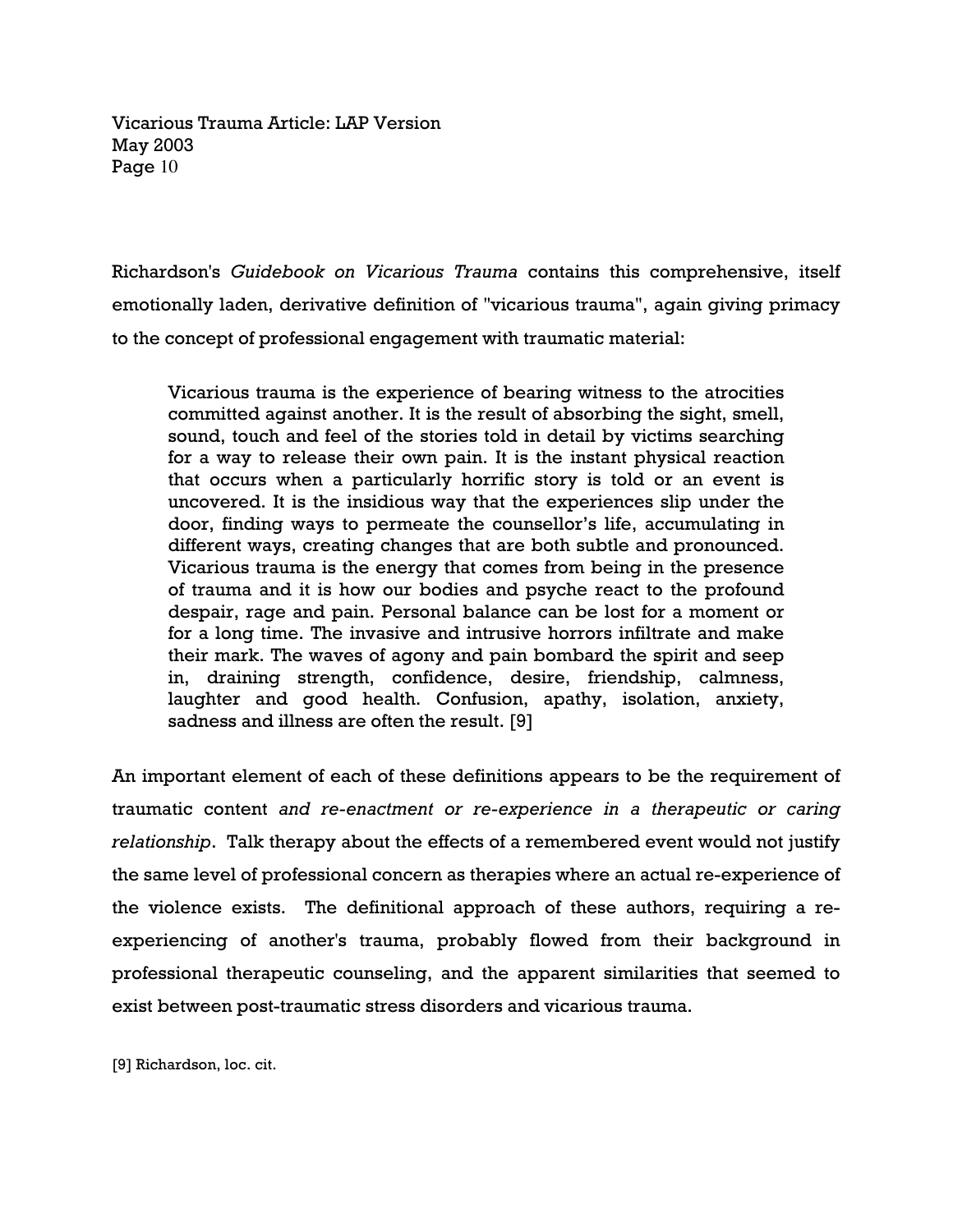This sense of professional "participation" in traumatic events through the professional's personal reactions to traumatic material is less evident in other definitions of vicarious trauma in the literature. Closer study of the work done by Saakvitne and Pearlman shows that it is the professional *interaction* with the client that is the vehicle of potential harm [10]. The harm comes from the professional having to receive and help manage traumatic material for (or with) a client - not merely listening to it, and not just sharing the emotional experience of the client.

This is important in the legal representation context because a legal professional may be required to manage and work through traumatic material without direct interaction with the "victim". For example, criminal defence lawyers and family law counsel may be obligated to manage the impact of traumatic material on behalf of an admitted or alleged perpetrator, on behalf of a third-party witness to trauma, or on behalf of a victim (broadly defined) of the physically or psychologically distressing act. It doesn't matter that the criminal defence lawyer never speaks to or crossexamines the victim of a murder - the horrific events leading to a death still have the capacity to upset and destabilize the lawyer's emotional equilibrium.

This concept of a professional "managing" traumatic material is consistent with the idea of vicarious trauma manifesting itself as a problem in the professional's interaction with a client. For example, in their workbook *Transforming the Pain*, Saakvitne and Pearlman describe vicarious trauma as:

. . . the cumulative transformative effect on the helper working with the survivors of traumatic life events.[11]

[10] Saakvitne and Pearlman (1996); *e.g.*, at pp. 46ff [11] Ibid.; at p. 17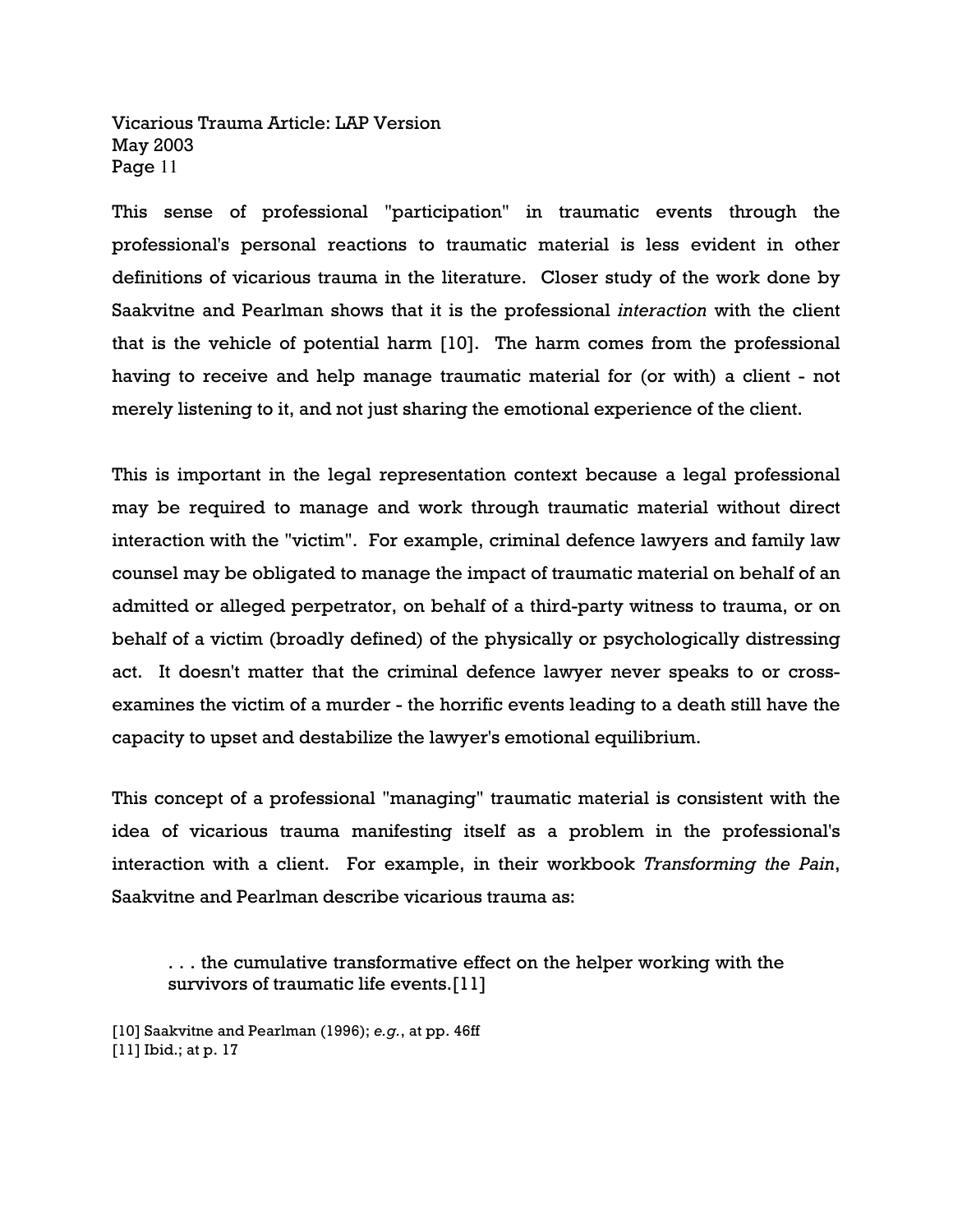Or, later in the same workbook:

. . . A transformation of the helper's inner experience, resulting from empathic engagement with clients' trauma material. [12]

A similar concept was developed by Cerney:

This particular traumatization comes from being exposed to a reality that is beyond ordinary comprehension and seems unbelievable to the uninitiated. As therapists begin to accept the credibility of what they are hearing, their own moorings in reality may be shaken, if not shattered. Their internal schemata . . . are altered or destroyed, and they, too, become traumatized as they seek to construct a new reality for themselves. [13]

Blair and Ramones also focused on the professional experiencing of psychological consequences because of the professional's status as a helper, suggesting that professional empathy is the entry point for contagious, traumatic material that in turn prompts a psychological reaction in the professional:

In recent years, vicarious traumatization has been identified as the experience of disruptive, disturbing, or painful psychological consequences experienced by professionals who treat victims of traumatic experiences . . . .

. . . vicarious traumatization goes far beyond the emotional and psychological effects of simple empathy. Rather, vicarious traumatization is a contagious, malignant process that can have severe consequences for professionals.

. . . Vicarious traumatization has been identified as a unique phenomenon . . . used to explain the psychological reactions that occur to the treaters of victims of abuse and trauma. . . . . [14]

[12] Saakvitne and Pearlman (1996); at p. 40

[13] Cerney, Mary S., "Treating the 'Heroic Treaters'"; Chapter 7 in Figley, ed., *Compassion Fatigue*; at p.145

[14] Blair, D. Thomas, and Ramones, Valerie A.; "Understanding Vicarious Traumatization*"*; *Journal of Psychosocial Nursing*; 1996: 34(11): 24 - 30, at p.25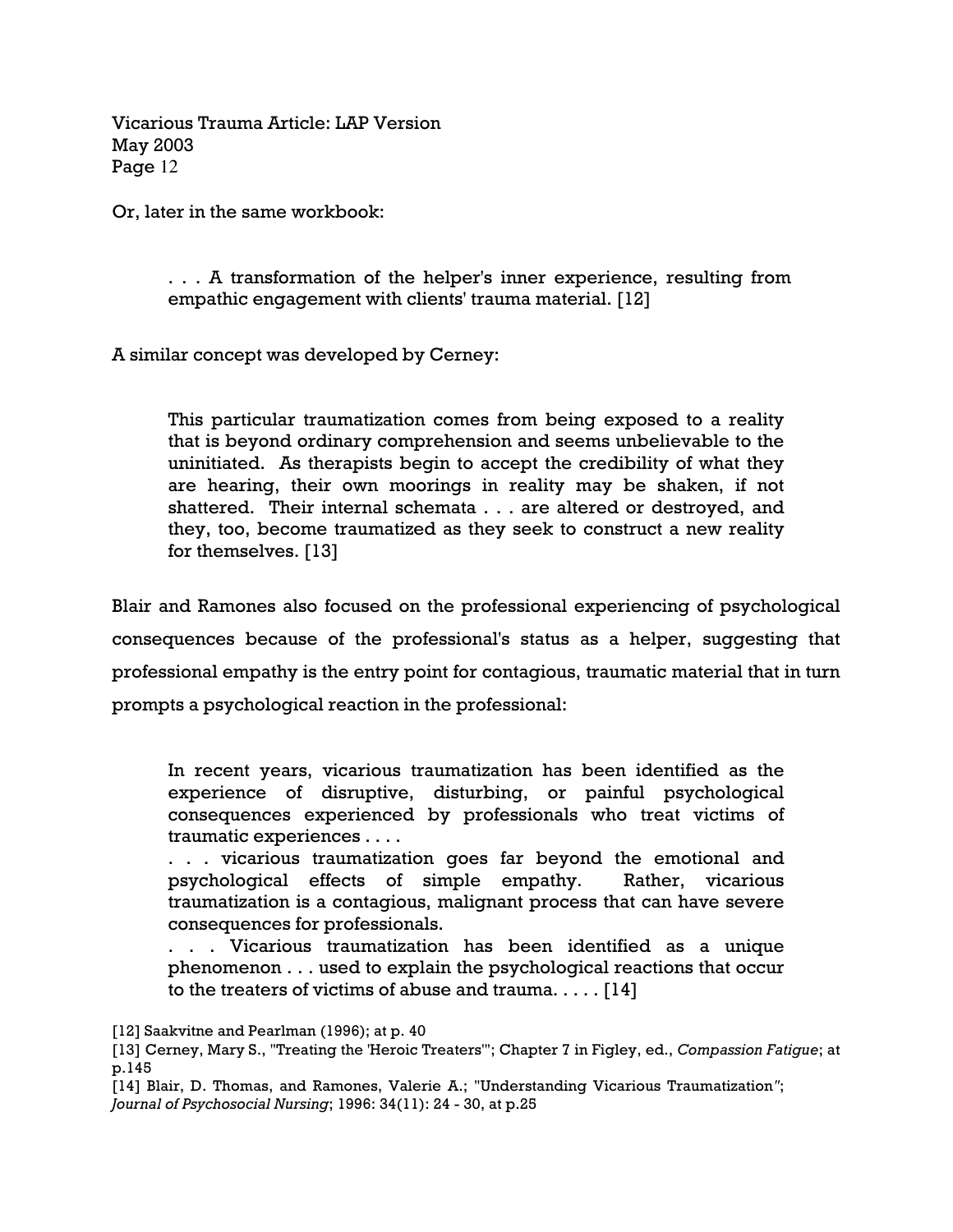This definitional approach really flows from the same kind of thinking espoused by Figley, already referred to above. Figley described "compassion stress":

. . . as the natural behaviors and emotions that arise from knowing about a traumatizing event experienced by a significant other - the stress resulting from helping or wanting to help a traumatized person.  $[15]$ 

The core value of each of these definitions of vicarious trauma is that each expresses how the professional dealing with traumatic material does not remain emotionally or psychologically independent and insulated from the client or the relevant traumatic event. The idea that vicarious traumatization arises as something new *because of* the professional relationship indicates that something more than empathy and a desire to help is involved. After all, any committed family member may manifest empathy towards an afflicted family member and have a desire to help that person. The writers cited thus far appear to be suggesting that vicarious traumatization is something that blossoms from within and because of the helping professional's *relationship* with the client.

What professional relationship is required with a victim or relevant traumatic event before a professional is at risk of suffering "vicarious trauma"? What is it that is significant about the relationship itself? The answer suggested by the writers seems to be rooted in this obligation to help manage the traumatic material toward some result.

If we unbundle the elements of the professional relationship that therapists and social workers and nurses have with their clients we would observe that:

[15] Figley (1995), at p.xiv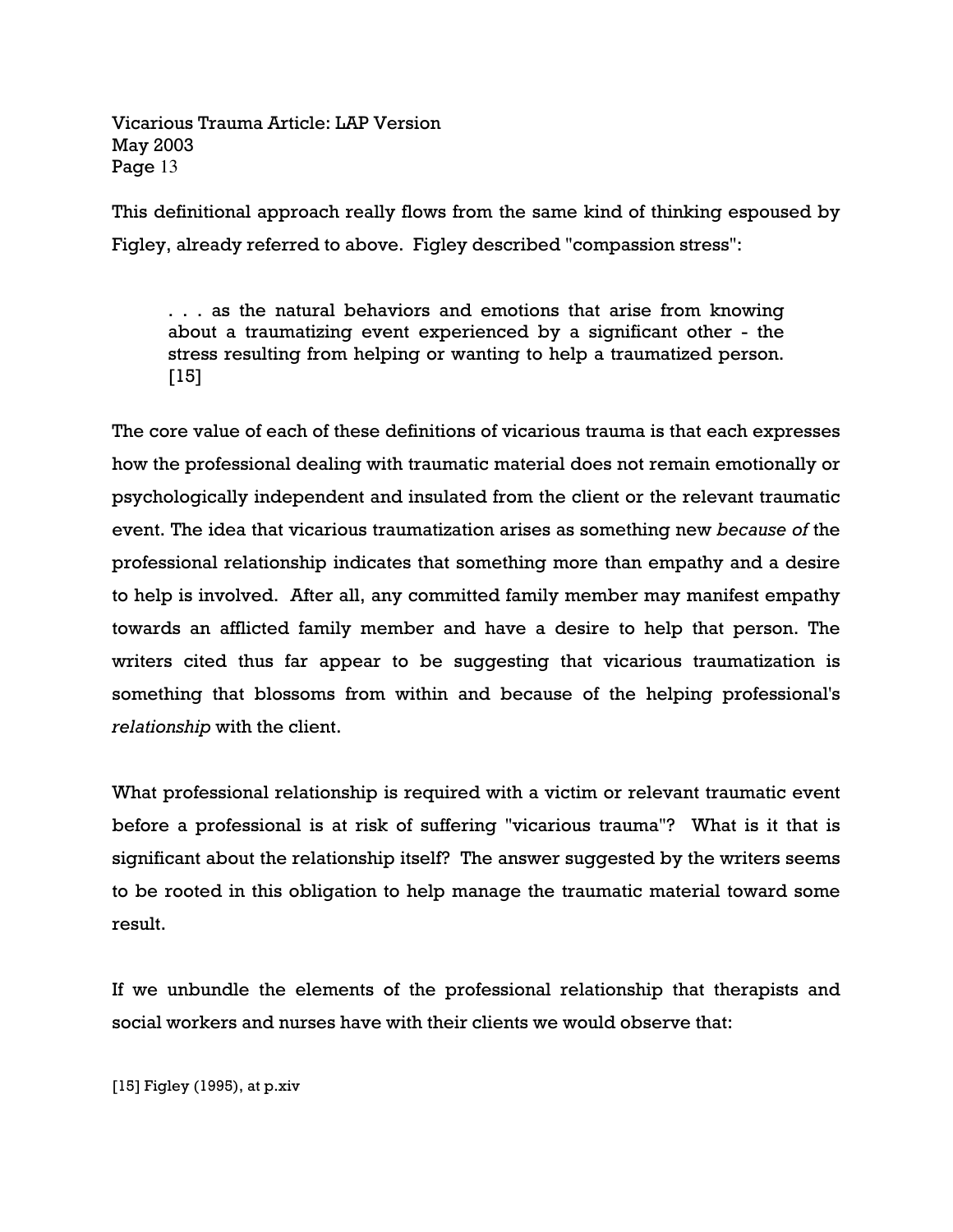a) the professional exercises empathy;

b) the relationship has as its object or purpose the giving of help to the client sufferer; and

c) there is an element of professional obligation in maintaining the relationship.

This third element would appear to have potential significance in several respects. A professional obligation in a caring relationship will generally involve a commitment on the part of the professional to pursue treatment strategies that will help rather than harm; a commitment on the part of the professional to manage the client's problem in a way that is personally helpful to the client; and a concurrent commitment to help according to certain standards and ideals of professional practise.

In short, professional obligation to a client involves commitment by the professional to the provision of competent, effective and ethical services. Further, the maintenance burdens for these relationships rest on the shoulders of the professional rather than the client. More narrowly in the care-giving context, this kind of professional relationship by definition involves an undertaking by the professional to *do something* about the client's problem. The professional is expected to assume a level of responsibility for both the client and the client's problem.

Lawyers in criminal matters are usually seen as advocates for a client (Defence counsel), or as advocates for a point of view about certain historical facts (Prosecuting counsel). Each of these lawyers is also expected to exercise professional detachment and reserve from their client, or from the facts. Both may have to deal with traumatized individuals - either as clients or as witnesses or as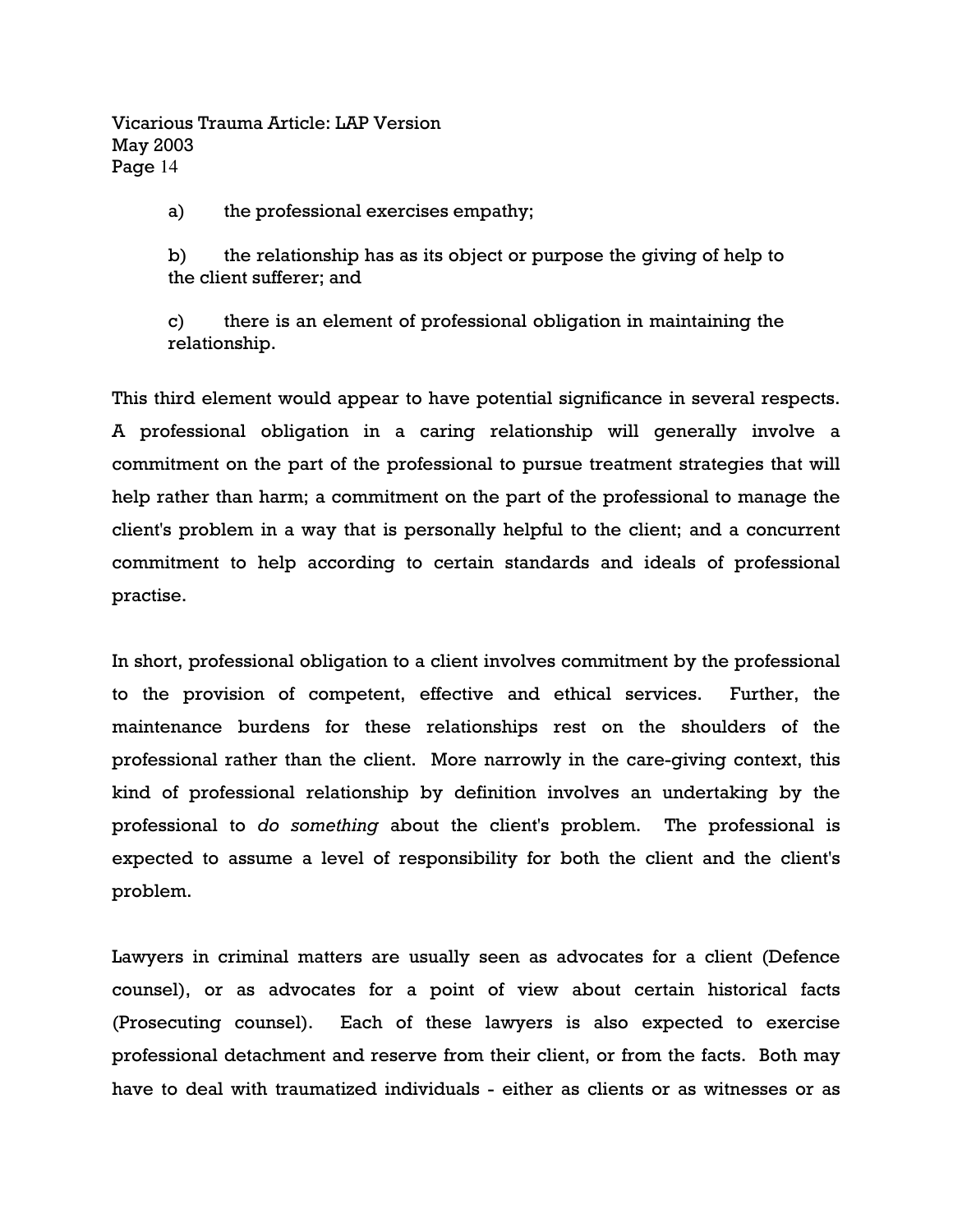victims. However, as either prosecuting or defence counsel, the professional becomes engaged in helping a traumatized individual *do something* about the traumatic material. Rather than simply being horrified or saddened by hearing about a traumatic event, the legal professional has to shoulder responsibility for alleviating the injury of the traumatic event - whether that be to a victim or to an accused. The same may be repeated for all counsel involved in child protection proceedings.

Social workers, doctors, nurses, firemen, and other crisis responders are also all required to *do something* about different kinds of impacts on those touched by traumatic events. What is common among lawyers working in the criminal justice or family law systems, and being in a therapeutic or care-giving relationship, is this obligation *do something* about the client's problem involving the traumatic material. A prosecutor may be seen as having an obligation to validate and legitimize the criminality of a victim's injury. Defence counsel has a corresponding obligation to avoid punitive injury to the innocent, and limit the harm done by society to those who are properly accused. These jobs are performed for someone. These jobs require the legal professional to get involved with whatever traumatic material is legally significant. These roles can only be performed properly where the relationships between the client and the professional manifest the essential elements of competent, effective, and ethical professional engagement. Finally, the burden of responsibility for maintaining the relationships fall on the shoulders of the lawyer.

The kind of *professional* engagement being described requires an investment of effort, empathy, and commitment by the service provider. The investment or commitment is directed to an outcome on behalf of another person. In this respect, lawyers are not any different from medical or social work professionals. If that is correct, vicarious trauma becomes understandable as a condition that arises from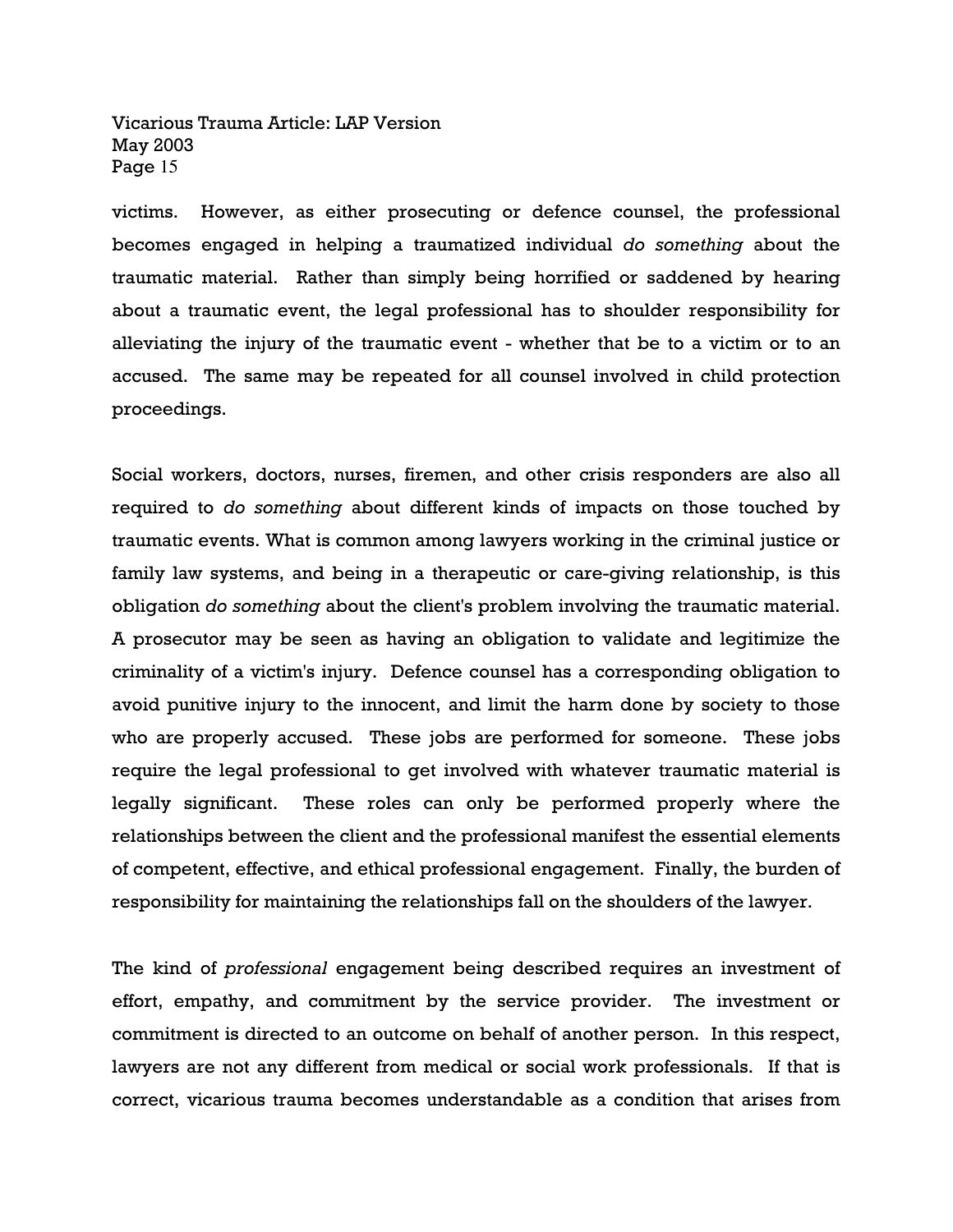within a professional relationship as a *reaction* to the traumatic material. Whether the relevant traumatic material comes to the professional by direct contact with a victim, or is an experience that the professional participates in because a client relives it, or is something that the professional simply hears or reads about, the traumatization is fundamentally the professional's *reaction* to the material. This is faithful to the original conception proposed by Figley, and is consistent with the more modern definitions of vicarious traumatization promoted by other writers. [16]

Therefore, for the purposes of this article, it is proposed that a working definition of vicarious traumatization for lawyers working in the criminal justice and family law sectors would include three essential elements. These would be:

- a) an emotional and psychological disruption suffered by the professional;
- b) the disruption would be caused as a consequence of fulfilling professional obligations to manage the traumatic material, to achieve or pursue some helping objective for another; and,
- c) the professional obligations would involve engagement with a person (a client, a witness, or a victim) who has experienced a legally significant traumatic event.

[16] See again Dutton and Rubinstein, at note 5. Some have already suggested that this would also explain the complaints by judges and jurors of symptoms consistent with vicarious trauma, even though judges and jurors are not usually seen as having a "professional relationship" with victims of traumatic events, or traumatic material. Judges and jurors do have an obligation to *do something* about traumatic material that is communicated to them. Judges and jurors do have certain standards of behaviour to which they must adhere, procedurally and ethically, in performing their roles. Thus, they may be seen as having a *process* relationship with persons affected by traumatic events. A deeper analysis of vicarious traumatization in relation to the judiciary is beyond the scope of this paper, and, indeed, is believed to be already underway. The authors are aware of work that has been done by Dr. Peter Jaffe and an ongoing interest by the American Judges Association in the area of vicarious trauma.]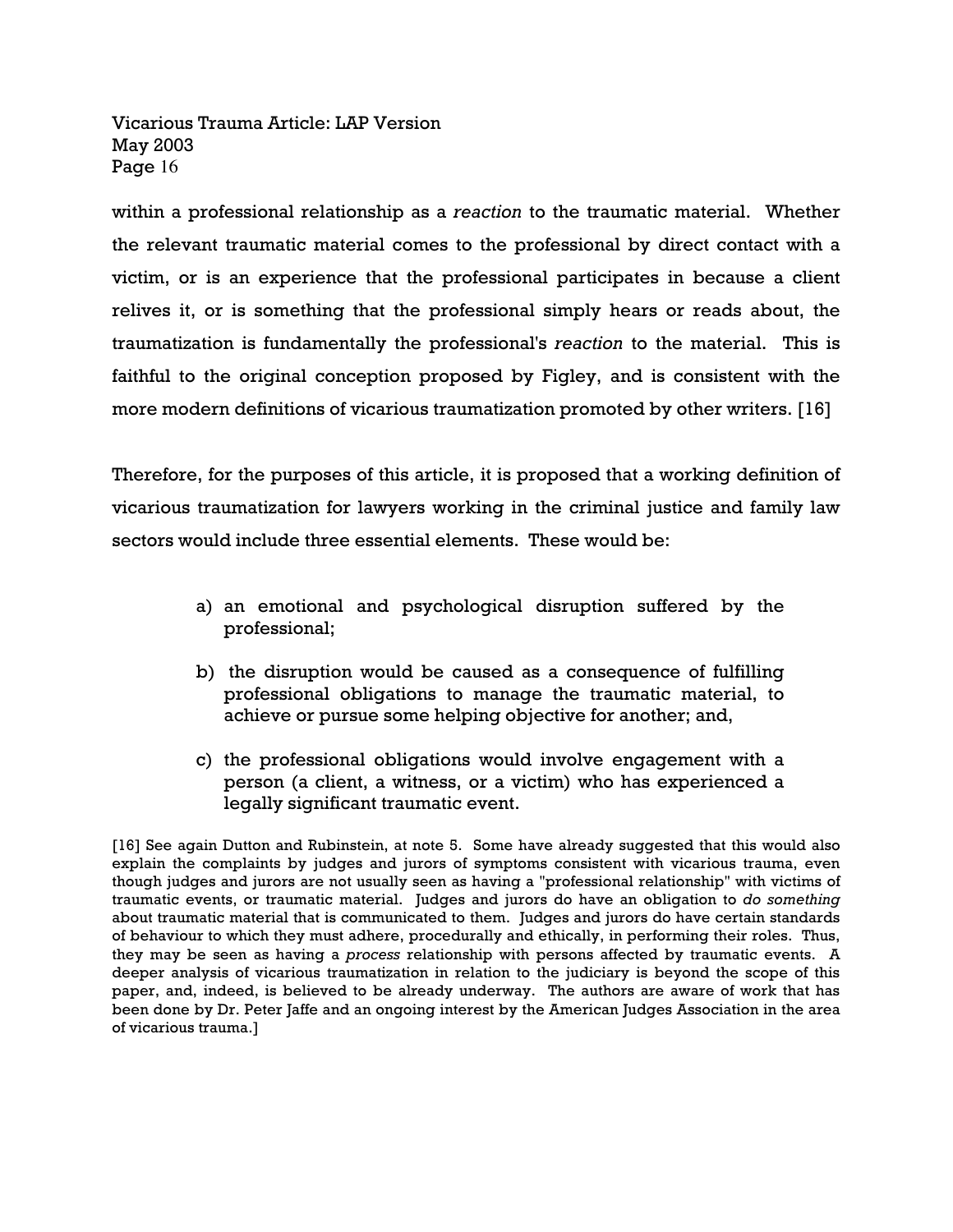This working definition allows us to make a fair assessment of whether vicarious traumatization affects lawyers who work in criminal justice and family law for the purpose of this article. If the vicarious traumatization as defined is found, the definition should also serve as a means to recognize or diagnose vicarious traumatization in criminal justice and family law lawyers.

*Alternative Terminology*

The definition of vicarious traumatization set out above is consistent with other phraseology that has been used by some counsellors. The phrase "indirect trauma" - the choice of the International Society for Traumatic Stress Studies (ISTSS) [17], and of Clark and Gioro - describes an impact that happens to caregivers:

Numbed feelings, fearfulness, withdrawal, and nightmares are common among people who have been victimized and may develop in those caring for victims. Despite nurses' knowledge and experience in working with survivors, some . . . are likely to exhibit symptoms similar to those of their clients.

. . . . . . Survivors can tell their story with such emotions that nurses absorb the intensity of feeling, shut down to avoid feelings, or stop a client from sharing. Nurses then become unwitting partners in the survivor's unconscious reenactment of the victim-perpetrator experience of the original trauma. This partnership can continue to the detriment of both patient and nurse until someone or something intervenes.

. . .

The insidious nature of indirect trauma can disrupt nurses' mental and emotional well-being to such an extent that troubling changes begin to insinuate themselves into their personal lives. . . . . [18]

[17] http://www.istss.org/indirect.htm

[18] Clark, Marcia L., and Gioro, Sandra; "Nurses, Indirect Trauma, and Prevention"; *Image: Journal of Nursing Scholarship*; 1998: 30(1), 85 - 87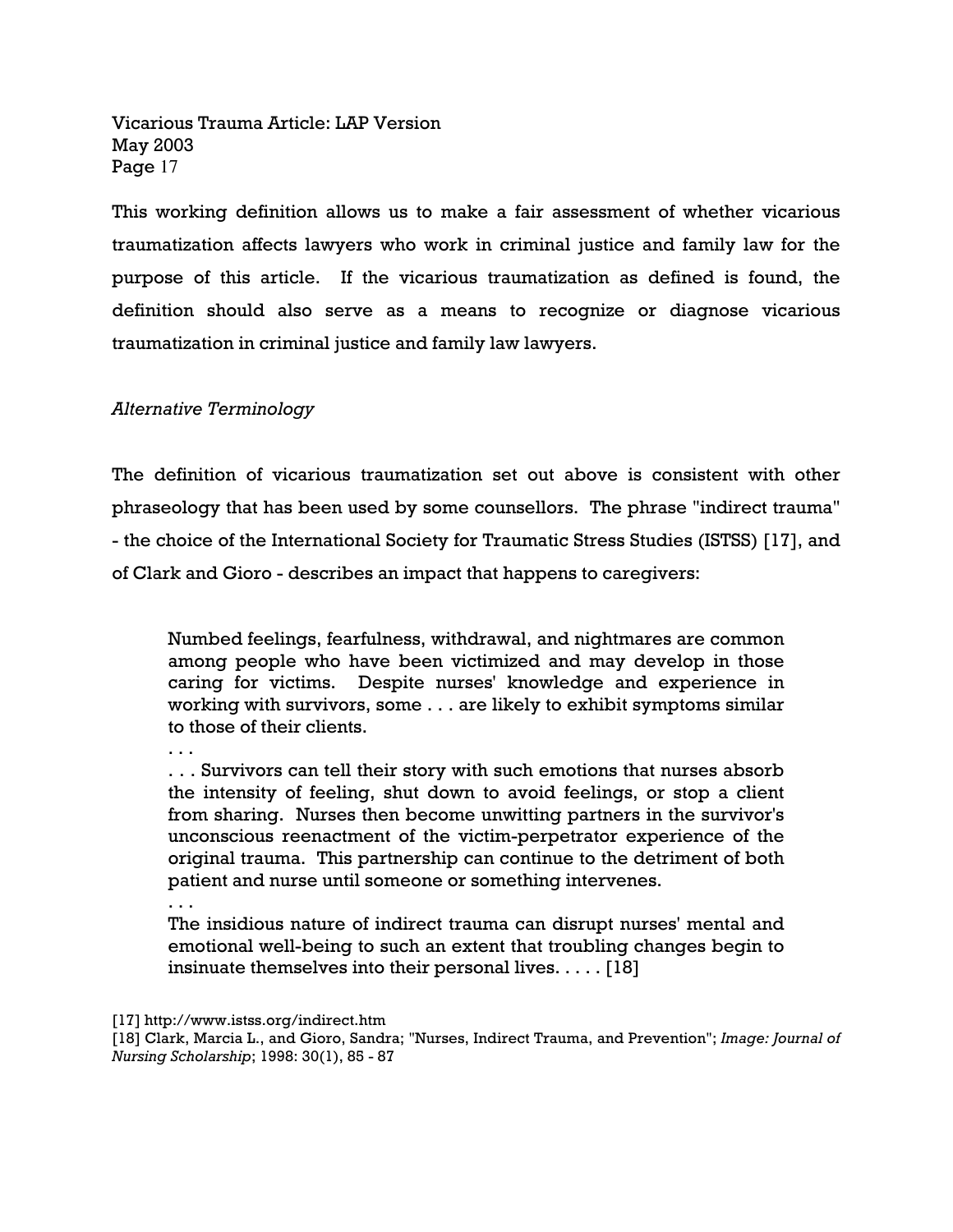The Clark and Gioro definition is of interest because they, and the ISTSS, describe the problem as not only manifesting itself in personal impacts on the care provider, but also in having a distinct impact on the value of the therapeutic relationship with and for the client. We are of the view that the impact on the professional relationship is not only a consequence, but part of what defines "vicarious trauma".

Figley promoted the term "compassion fatigue" rather than "vicarious trauma" in *COMPASSION FATIGUE: Coping with Secondary Traumatic Stress in those who treat the traumatized* - the 1995 collection of articles he edited for the Brunner/Mazel Psychological Stress Series. He explained:

Thus although STS [Secondary traumatic stress] and STSD [Secondary traumatic stress disorder] are the latest and most exact descriptions of what has been observed and labeled over hundreds of years, the most friendly term for this phenomenon, and one that will be used here, is compassion fatigue (Joinson, 1992). Webster's Encyclopedic Unabridged Dictionary of the English Language (1989) defines compassion as 'a feeling of deep sympathy and sorrow for another who is stricken by suffering or misfortune, accompanied by a strong desire to alleviate the pain or remove its cause" (p.299). Its antonyms include "mercilessness" and "indifference". My very informal research leads to the finding that the terms compassion stress and compassion fatigue are favored by nurses (Joinson first used the term in print, in 1992, in discussing burnout among nurses), emergency workers, and other professionals who experience STS and STSD. Such discomfort might arise from a concern that such labels are derogatory. Feeling the stress, and even the fatigue, of compassion in the line of duty as a nurse or therapist better describes the causes and manifestations of the dutyrelated experience. [19]

Since then, Susan D. Moeller's influential 1999 book *Compassion Fatigue: How the Media Sell Disease, Famine, War and Death* (Routledge; ISBN 0415920981) has overtaken Figley's intentions for the phrase. Richardson has commented: [19] Figley (1995), at pp.14 - 15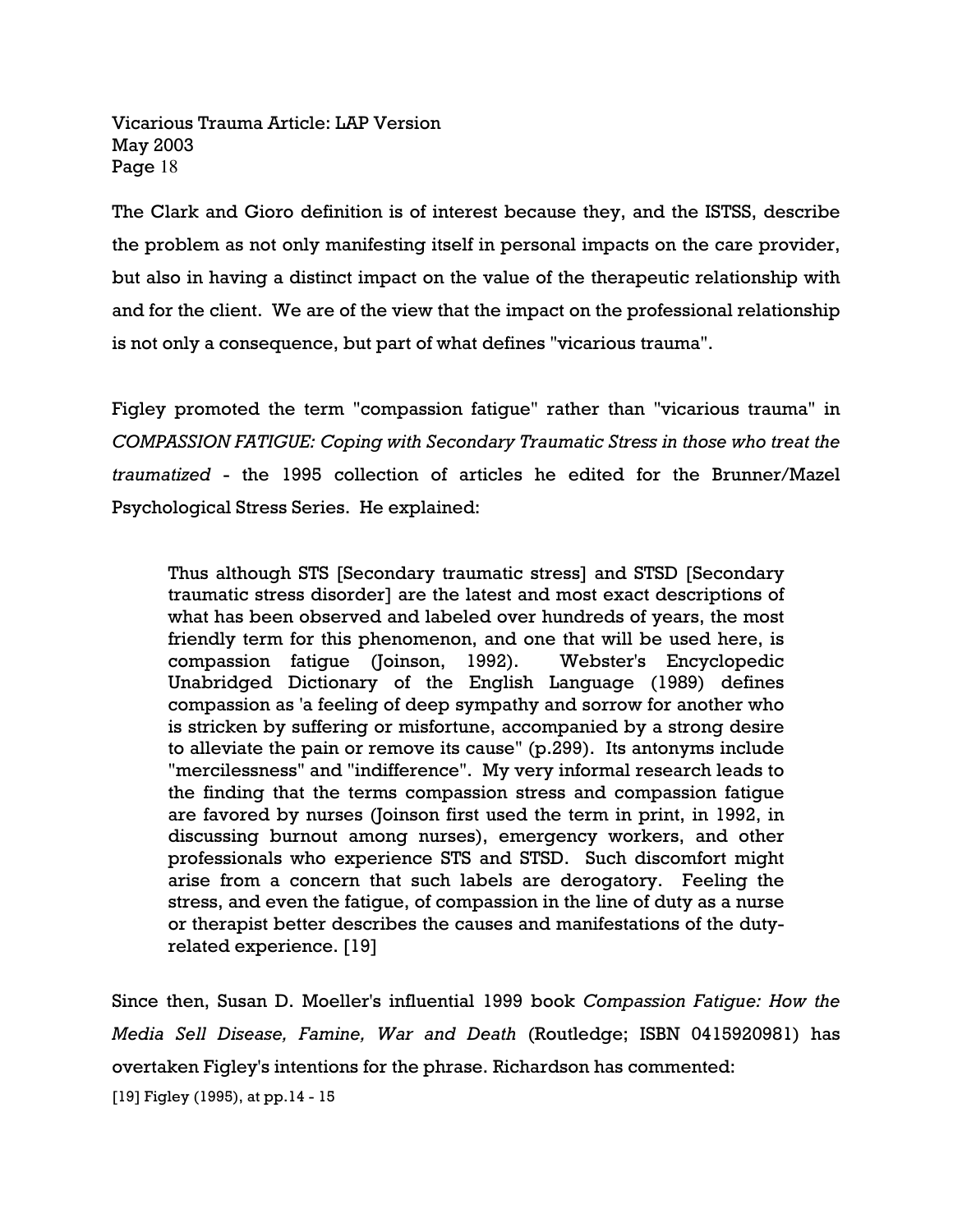> In this guidebook, the term "vicarious trauma" will be used. Feedback from groups and individuals during this project, as well as consideration of the use of terms available in the literature, determined that "vicarious trauma" comes closest to identifying the specific experiences of anti-violence workers. "Compassion fatigue" is another term often applied to this field; however, it is increasingly used to describe exhaustion and desensitization to violent and traumatic events portrayed, in particular, by the media. [20]

Still, Figley had good reason to choose the "compassion fatigue" wording when he did. The point was to capture the idea that the problem to be addressed consisted of a mix of traumatic material, empathic engagement with that material, and a professional obligation and desire to engage with that material. We feel that Richardson's explanation for choosing the "vicarious traumatization" terminology is persuasive.

### *What Vicarious Trauma Is Not*

Definitions, if they are to be precise, should also exclude certain things. That must be done here as well. If we are intent on identifying a condition to be known as vicarious traumatization, we have to know how is it different from other known conditions such as burnout, secondary victimization, secondary traumatization, or true incapacity to cope. This issue is of considerable practical importance.

For example, in 1991, a lawyer in Toronto was caught with two accomplices robbing a bank while armed with firearms. He was just two years out of law school and through bar admission. The disbarment ruling by the Law Society of Upper Canada attached a description of the lawyer's involvement in this misadventure as follows:

[20] Richardson, loc. cit.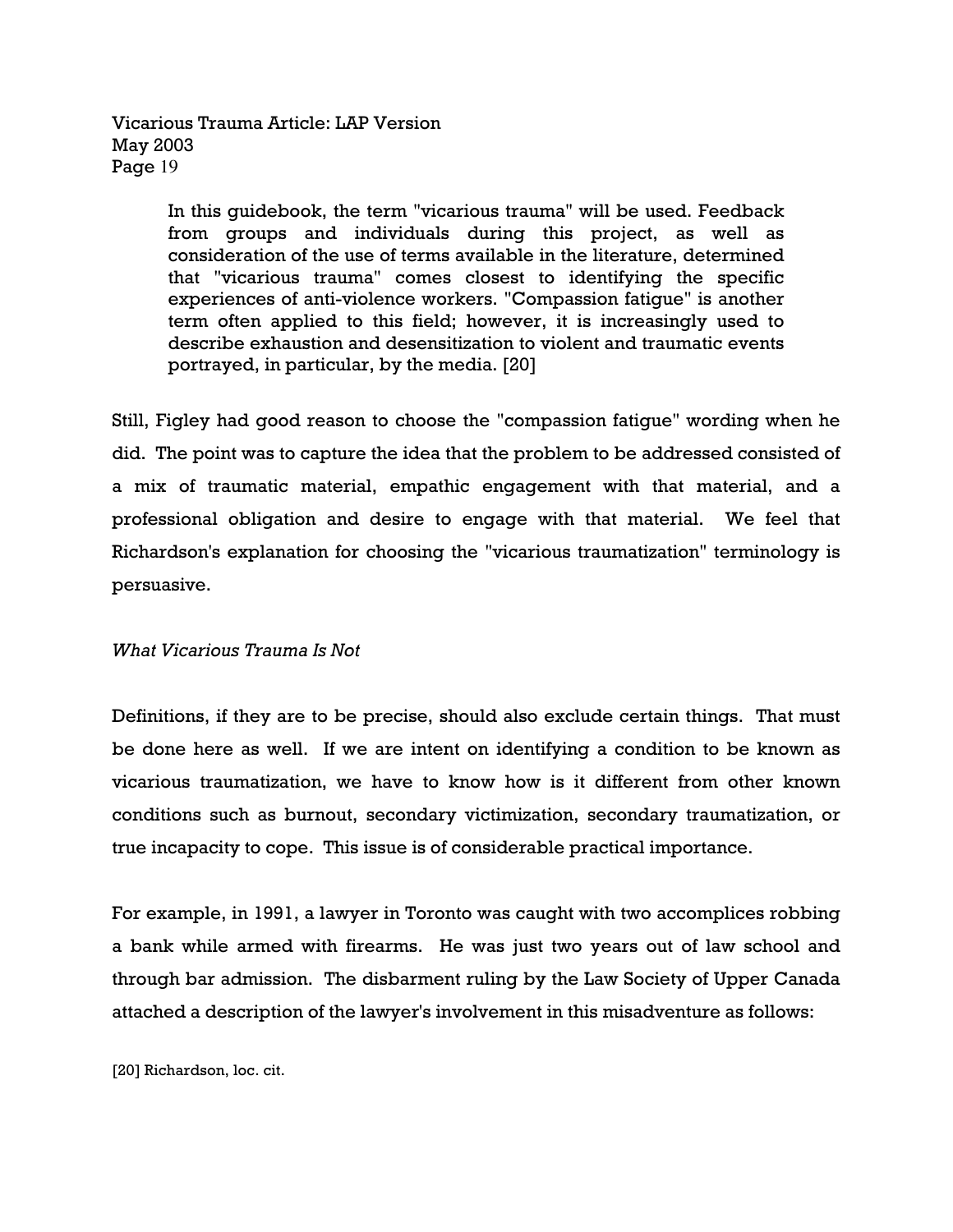> He at the time of this offence had recently been fired from a firm here in Toronto; he told me his professional life was in shambles. He was under an immense amount of stress, he was suffering he felt, although I take it it wasn't officially clinically diagnosed, but he was suffering from depression. He worked for five years without a holiday, worked very hard and felt that he was being abused by the people he worked for. He took therefore to alcohol to escape the pressures of work.

> He as I say comes from a good family, he has sisters out west in Alberta, both of them one being a teacher and one being a nurse. When I asked him why someone of his obvious intelligence would get involved in a thing like this, he told me that he was having difficulty handling the pressures of the job and started to crack up and drink like a fish. He had an idea to go in and demand a holiday from these people, and I guess he also had another idea which was to cut his expenses and slow down a bit, perhaps take a sabbatical, and in the result he gave up the apartment he was living in and he rented this house on O'Connor Drive and put down the first and last month's rent, he thought he would live really cheap there and invite all his friends to live with him and have them pay the rent along with him but it got out of hand, the reason it got out of hand is because it became a bit of a crash pad, a flop house, people were in and out all the time and he had very little control over collecting rent from these people, phone bills got run up, there was drinking and drugs, it turned into a real party house and his work suffered with all this, he told me that bills got out of control in January and he found himself deep in debt and he ended up getting fired from the firm about a week before the robbery. [21]

Is this a lawyer who had burned out, was simply overworked, or was he vicariously traumatized by the work he had been doing? Vicarious traumatization is suggested by phrases such as "worked very hard and felt he was being abused by the people he worked for", the fact that he was apparently feeling depressed about his work, and that he had adopted avoidance strategies such as the repetitive overconsumption of alcohol.

[21] L.S.U.C. v. Kay, [1992] L.S.D.D. No.42.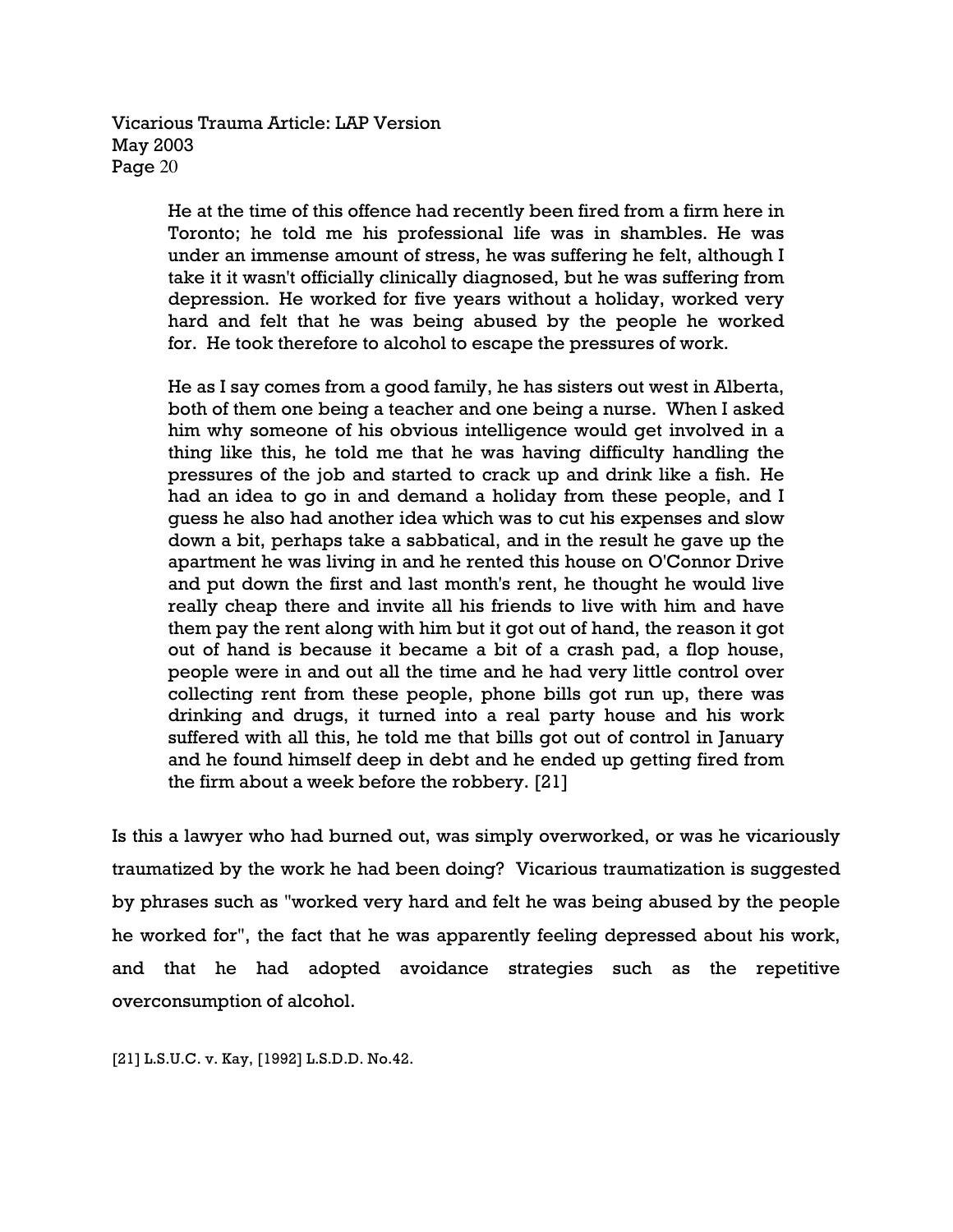If professional counselors are to be in a position to make a diagnosis, and then to design a treatment, for afflicted lawyers, they have to be able to distinguish what is seen in cases of vicarious trauma from what is seen in cases of overwork or burnout. As lawyers, we should be aware that vicarious traumatization is at least a diagnostic alternative to the traditional diagnoses made when lawyers and their practises come apart.

Secondary traumatization or secondary victimization are phrases used to describe a prolonged exposure to persons suffering from chronic post-traumatic stress disorder [22]. Secondary traumatization or victimization is therefore a psychological change that occurs as a result of simple exposure to a traumatized individual, regularly and over time. There is no necessary care giving relationship involved with the person who suffered the direct traumatization. There is no obligation to work with the direct sufferer to reach some outcome. There is no responsibility assumed for another's problem. Others use the term "secondary traumatic stress" to include the care giving component, and thus attempt to explain the phrase as indistinguishable from "vicarious trauma" as described above [23]. The purpose of doing so seems to be based on a desire to use a term that folds neatly into the diagnosis of a condition comprehended by the phrase *secondary traumatic stress disorder*. However, not all those who are affected by managing traumatic material for others develop the full panoply of symptoms that qualify as a traumatic stress disorder. It is evident from the literature examining vicarious traumatization in other professional groups that negative psychological effects that require treatment can exist without ever developing to the extreme of a traumatic stress disorder.

<sup>[22]</sup> Blair, D. Thomas, and Ramones, Valerie A.; "Understanding Vicarious Traumatization*"*; *Journal of Psychosocial Nursing*; 1996: 34(11): 24 - 30, at p.25

<sup>[23]:</sup> *e.g.*, Stamm, B. Hudnall; *Secondary Traumatic Stress: Self-Care Issues for Clinicians, Researchers, & Educators*; 2nd ed.; 1999, Sidran Institute and Press; Cornille, Thomas A., and Meyers, Tracy W.; "Secondary Traumatic Stress Among Child Protective Service Workers: Prevalence, Severity and Predictive Factors"; *Traumatology*: 1999: 5(1), Article 2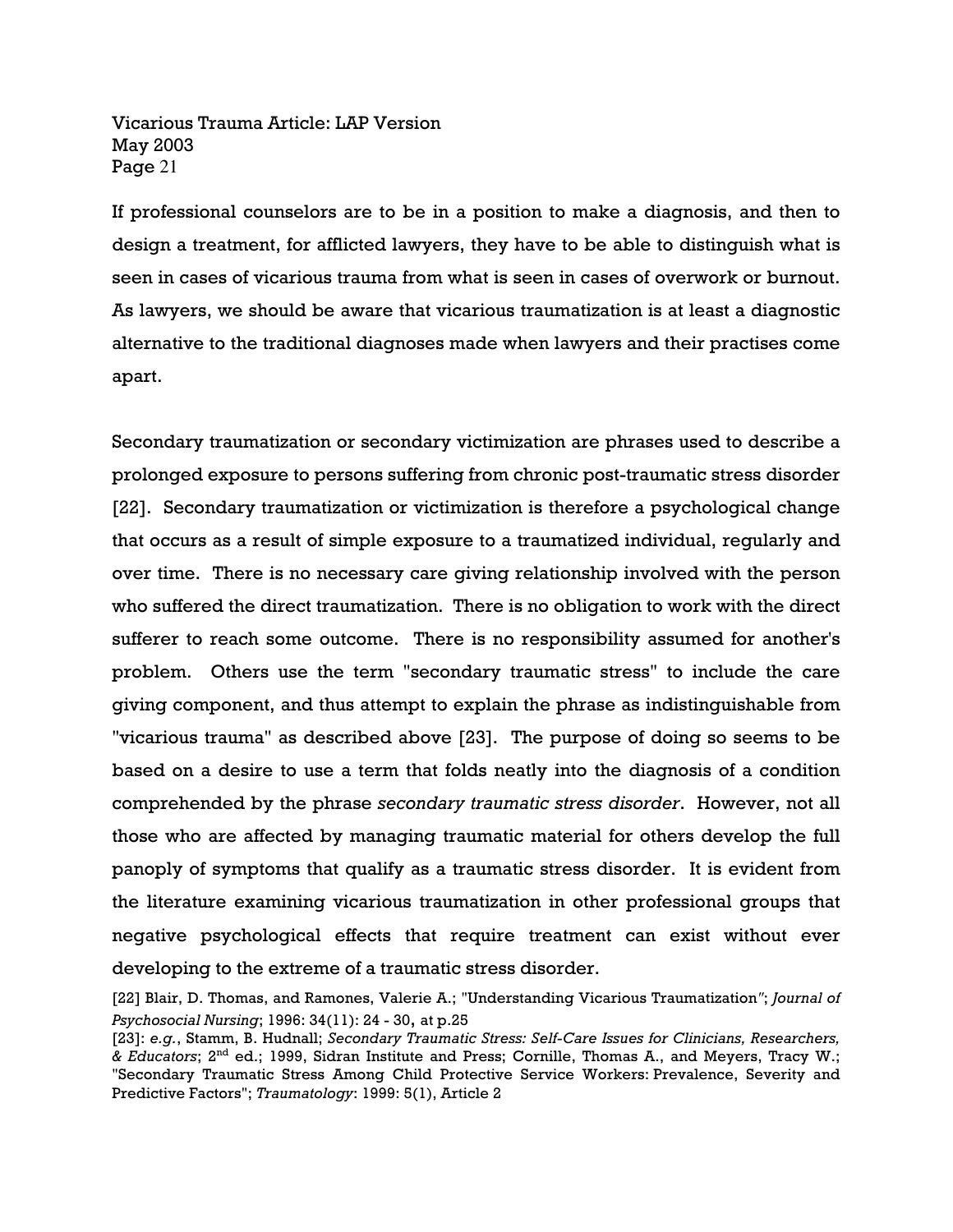The term "secondary traumatization" is also used by some to describe the process of revictimization which is said to occur, for example, when a sexual assault victim is compelled to endure a demeaning physical examination or litigation process. Since use of the word "secondary" as an adjective provides such little clarity, there is a valid question as to the value in using it at all.

Burnout is a phrase - perhaps overused and incorrectly applied as a pejorative label - which began to be used as a shorthand about 20 years ago to describe professional depression. Blair and Ramones adequately summarize the current understanding of burnout as follows:

. . .[B]urnout . . . was originally defined as a complex of psychological responses to the particular stresses of constant interaction with other persons in need . . . .

. . . Burnout also can be understood in terms of learning theory, and has been identified as a progressive loss of idealism or the professional's unrealistically high expectations concerning professional work given the clinical, social, or organizational environment, and usually are not amenable to adjustment. . . .

Burnout also has been closely associated with clinical work involving difficult or complex patient populations . . . Burnout has been examined in relation to work in special clinic areas such as corrections where treaters come in frequent close contact with both victims and perpetrators . . . and encounter continual exposure to central themes of violence and abuse . . . .[24]

While those authors feel that burnout shares many features of vicarious traumatization, they also feel that the observed symptoms in vicarious trauma are not fully accounted for by burnout. In particular, the experiencing of symptoms similar to those of the client, as if living through the original traumatic experience, are not explained by the concept of "burnout".

[24] Blair and Ramones, at p.25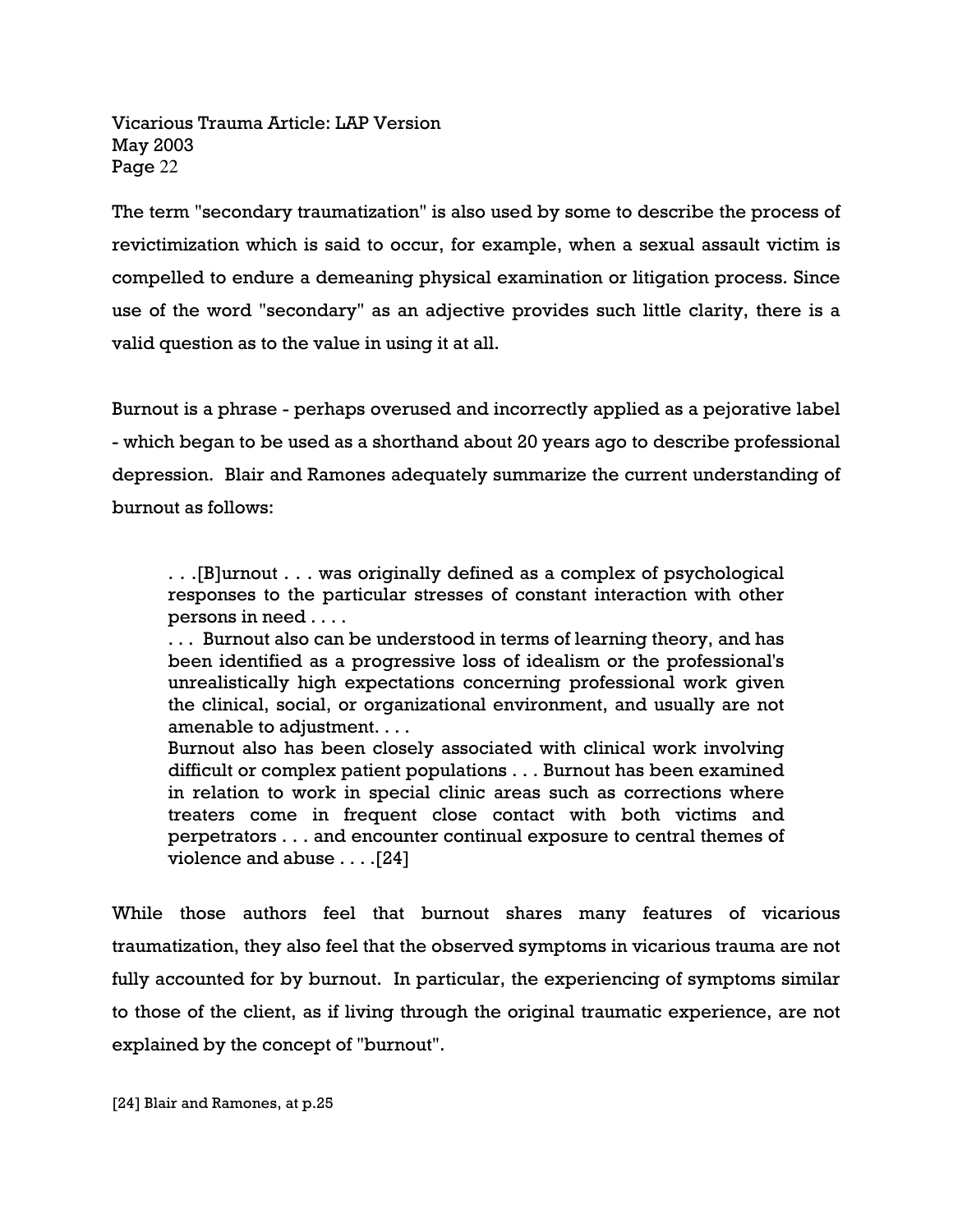Also, burnout is said to be caused by generalized occupational stress rather than the stress of having taken on the obligation of managing the client's trauma, or having to interact with the client's traumatic material to an objective. In fact, burnout doesn't require the professional's involvement with any traumatic material at all. As Pearlman and Saakvitne point out:

Burnout has been applied to trauma therapists, as well as to many other individuals in social service or helping jobs identified as high stress with low rewards, or in situations in which the workers' minimal goals (Rotter,1954), the minimum necessary for work-related satisfaction, are unachievable. Burnout is related to the situation, but does not incorporate the interaction of the situation with the individual that is essential in vicarious traumatization. [25]

# *Conclusions About Definitions of Vicarious Trauma*

It is our conclusion that vicarious traumatization is the most useful label to use when describing the emotional and psychological disruption suffered by a professional as a result of professional engagement with traumatic material. When the nature of a helping professional relationship is fully appreciated as involving a commitment to the competent, effective, and ethical improvement of the condition of a client involved in traumatic events, a real parallel can be seen between lawyers working in criminal justice and family law, and professionals who work in the fields of physical and mental health. The definition proposed earlier also is sufficiently precise that it excludes conditions such as burnout, secondary traumatization, and post traumatic stress disorders. It is a definition that will allow recognition of the condition - where it exists.

<sup>[25]</sup> Saakvitne, Karen W. and Pearlman, Laurie Anne; "Treating Therapists with Vicarious Traumatization and Secondary Traumatic Stress Disorders"; Chapter 8 in Figley, Charles R., ed., *Compassion Fatigue*; pp. 150 - 177, at p.153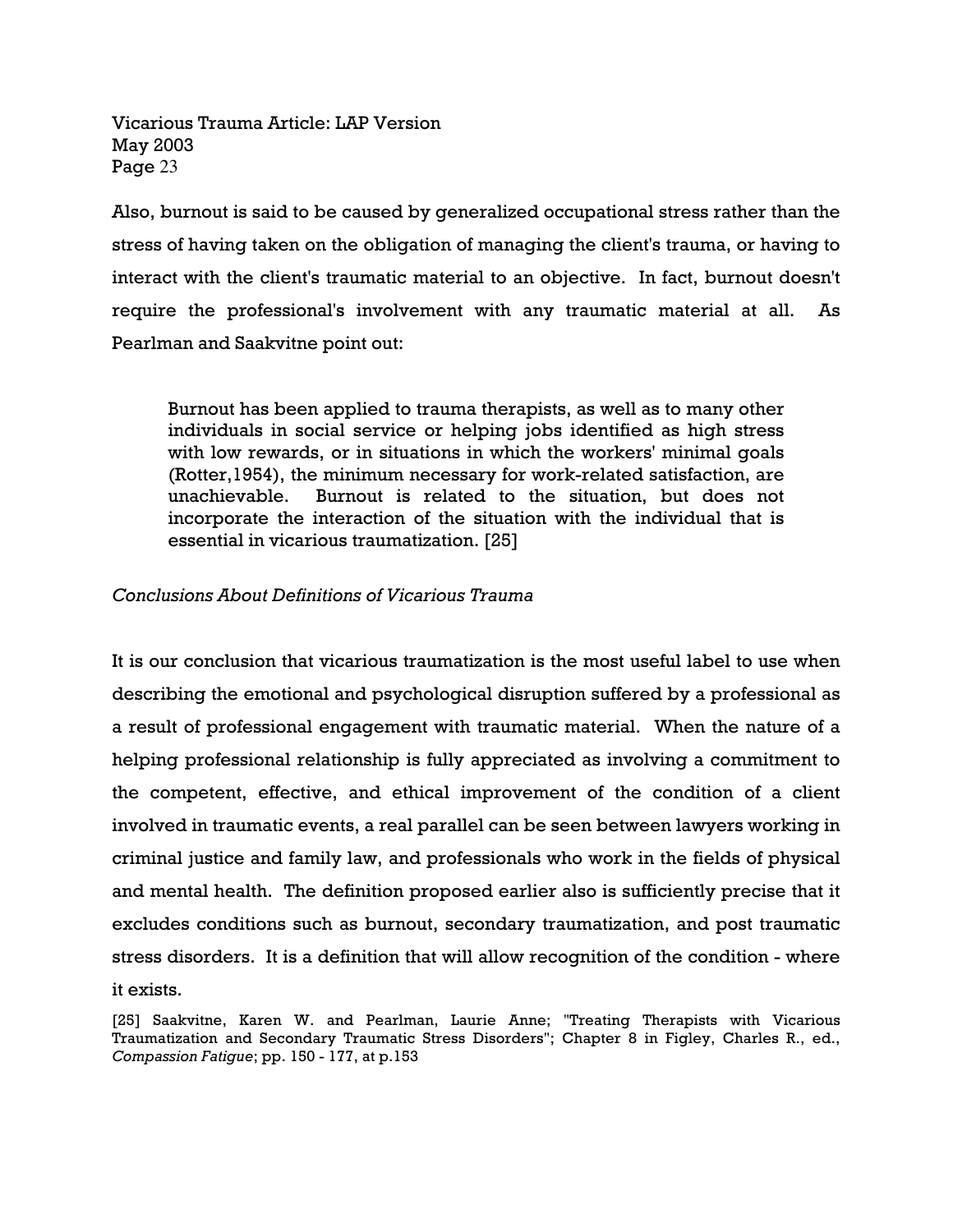### *Recognition of Causes*

In *L.S.U.C. v. Gardiner*, [26], a disciplinary panel observed:

It appears that Mr. Gardiner, between December 1991 and December 1992, came to an emotional and psychological nadir. His practice was overwhelming him so that he was in a state of, "confusion, personal financial pressures added heavily to his psychological load. He lost his home, and his income from the legal practice dried up. His life had become a day-to-day existence of surviving moment by moment." He had to turn to his parents for help. Eventually, their resources were depleted and he finally ended up "a failure".

The lawyer's psychiatrist also observed that:

He is a person, who, in the past, was quite vulnerable to being overwhelmed. Thereafter would begin a downward spiral of anxiety, depression, disorganization and disarray. In the end, he would become emotionally exhausted, immobilized and unable to function - both in his life and in his profession.

While the personality traits which proved to be Mr Gardiner's undoing may have pre-existed the stresses of law practise, or have been accentuated by the stresses of law practise, we don't know why this particular individual and this particular practise fell apart. The minimal point that can be gained from this casualty report is that the psychological distress, feelings of lack of competence, or deskilling, could have arisen from many different causes. It is because of the multiple *potential* sources of the symptoms that it is important to be able to uncover their roots. If that can be done, treatment and management should be able to be more effective and certainly more focused on the real, underlying problem.

[26] [1996] L.S.D.D. No. 73,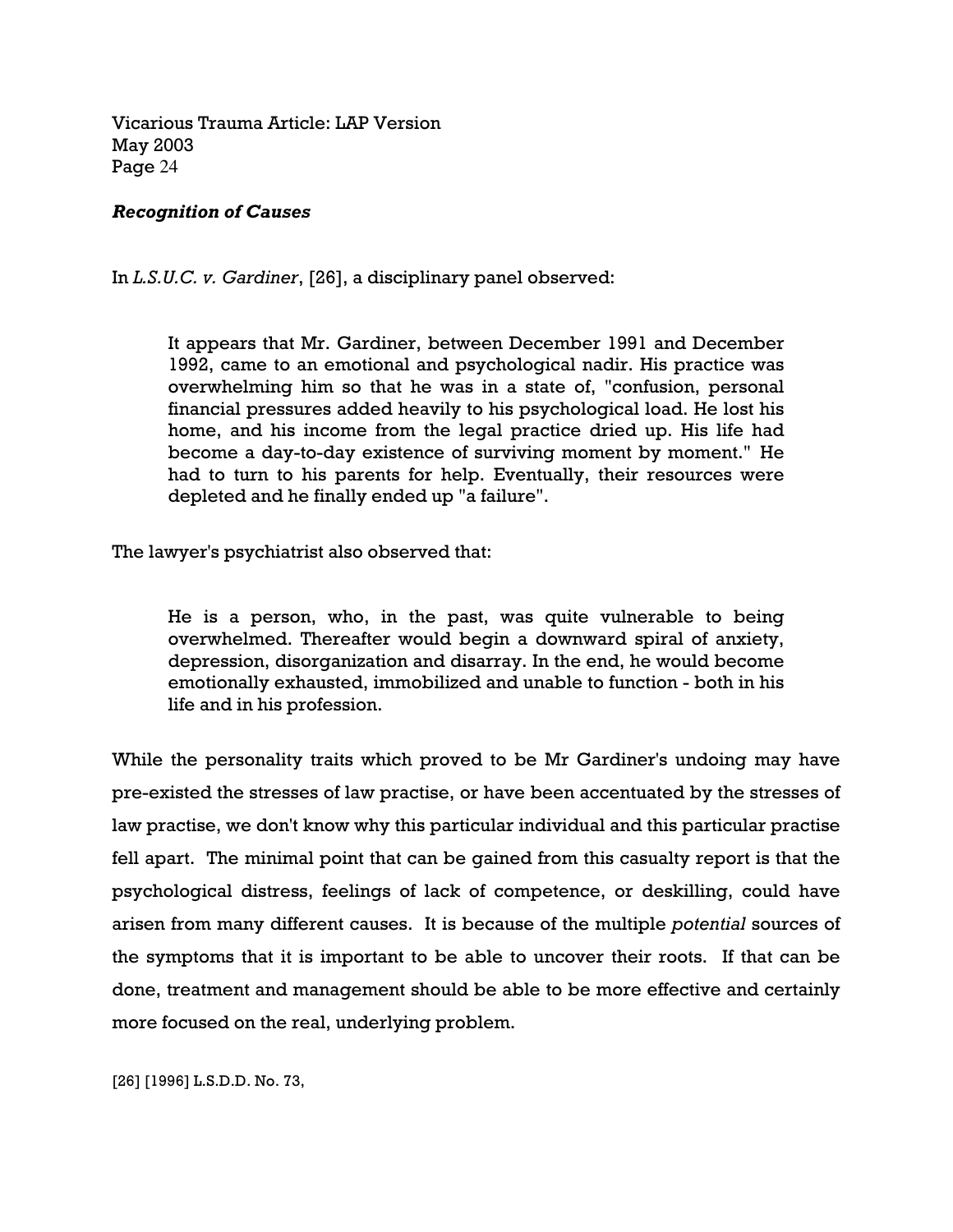Work in the field of vicarious traumatization with other professional groups has identified specific causes of symptoms that in turn signify the existence of vicarious trauma in a helping professional. Particular types of material or particular types of client obligations apparently do create an elevated risk of vicarious traumatization. Once again, this requires an appreciation of the kinds of material that become vicarious in their impact, and the kind of "helping" and assumption of responsibility for maintaining client relationships that open the professional to risk of vicarious traumatization

# *The Relationship*

Many of the leaders in this field agree that vicarious trauma is inevitable in certain kinds of relationships. Figley's view is that:

The professional work centered on the relief of the emotional suffering of clients automatically includes absorbing information that is about suffering. Often it includes absorbing that suffering as well. [27]

The question then becomes how to assess the level of risk exposure to stressors in the professional relationship under study. However, for the purposes of this review, it is important to understand more fundamentally why the helping professional is at risk at all. Why is it that emotional or psychological distress shows up in the helping professional at all?

Figley describes the process of absorbing suffering as "empathic induction" [28]. His own studies have led him to the following views as to cause:

[27] Figley(1995), at p.2 [28] Figley(1995), at p.4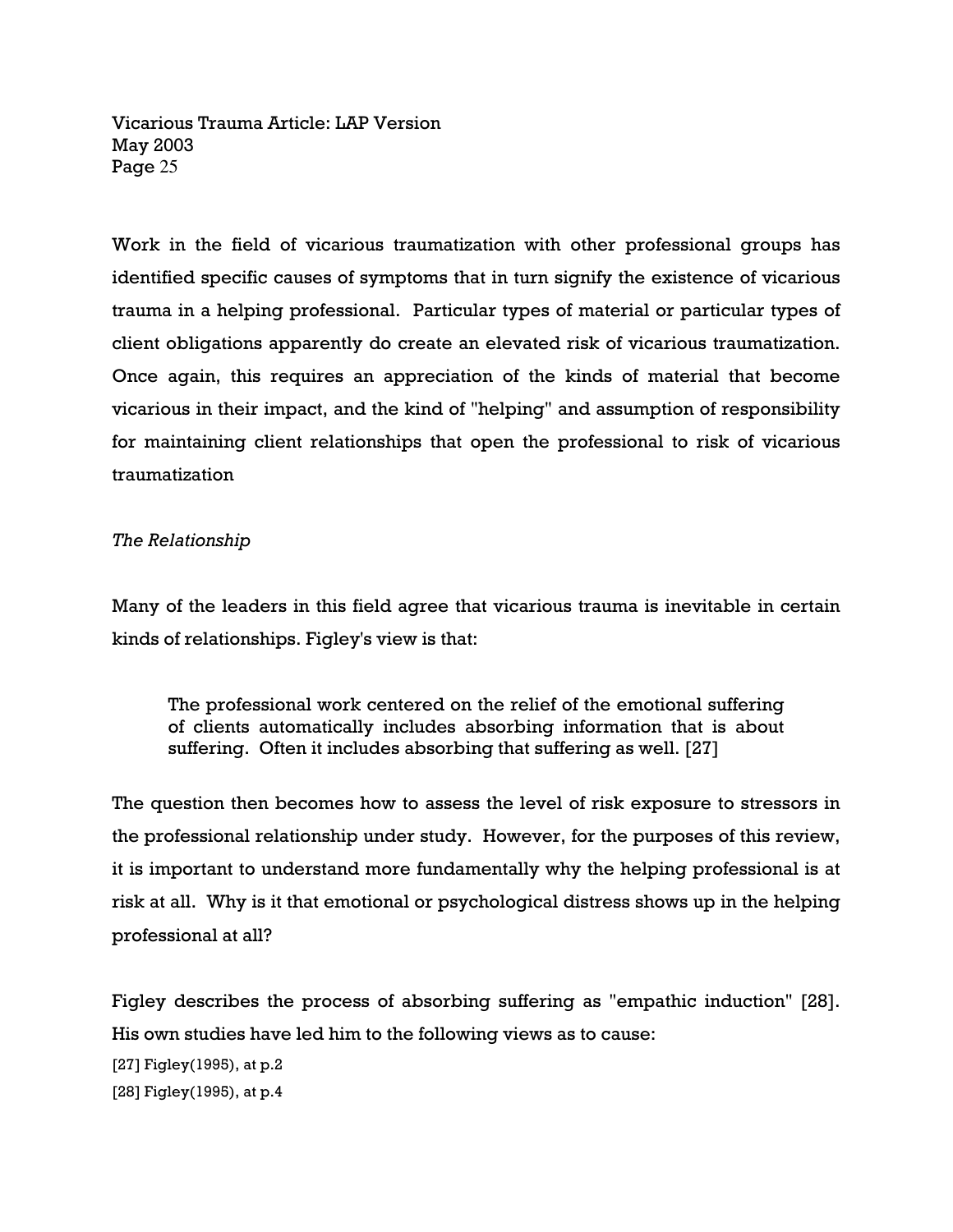> . . . trauma workers are always surrounded by the extreme intensity of trauma-inducing factors. As a result, no matter how hard they try to resist it, trauma workers are drawn into this intensity. Beyond this natural by-product of therapeutic engagement, there appear to be four additional reasons why trauma workers are especially vulnerable to compassion fatigue:

> 1. **Empathy is a major resource for trauma workers to help the traumatized.** . . . .empathy is a key factor in the induction of traumatic material from the primary to the secondary victim. Thus the process of empathizing with a traumatized person helps us understand the person's experience of being traumatized, but, in the process, we may be traumatized as well.

> 2. **Most trauma workers have experienced some traumatic event in their lives***.* . . .

> 3. **Unresolved trauma** of the worker will be activated by reports of similar trauma in clients . . . .

> 4. **Children's trauma** is also provocative for therapists. . . . .[29] [Emphasis in original]

Thus, Figley identifies the nature of the professional relationship, the *therapeutic engagement*, as the primary cause of vicarious trauma effects in the professional care givers. He concisely summarized his views as follows:

Compassion stress is defined as the stress connected with exposure to a sufferer. Empathic ability is defined as the ability to notice the pain of others. It is frequently the characteristic that leads people to choose the role of helper, especially as a social worker, counselor, or other type of professional helper. This ability is, in turn, linked to one's susceptibility to emotional contagion, defined as experiencing the feelings of the sufferer as a function of exposure to the sufferer. This is similar to the feeling of being "swept up" in the emotion of the victim(s), and is the very essence of the feeling of compassion for another. Much of this is associated, in turn, with identifying with the victim(s)  $\dots$ 

[29] Figley(1995), at pp.15 - 16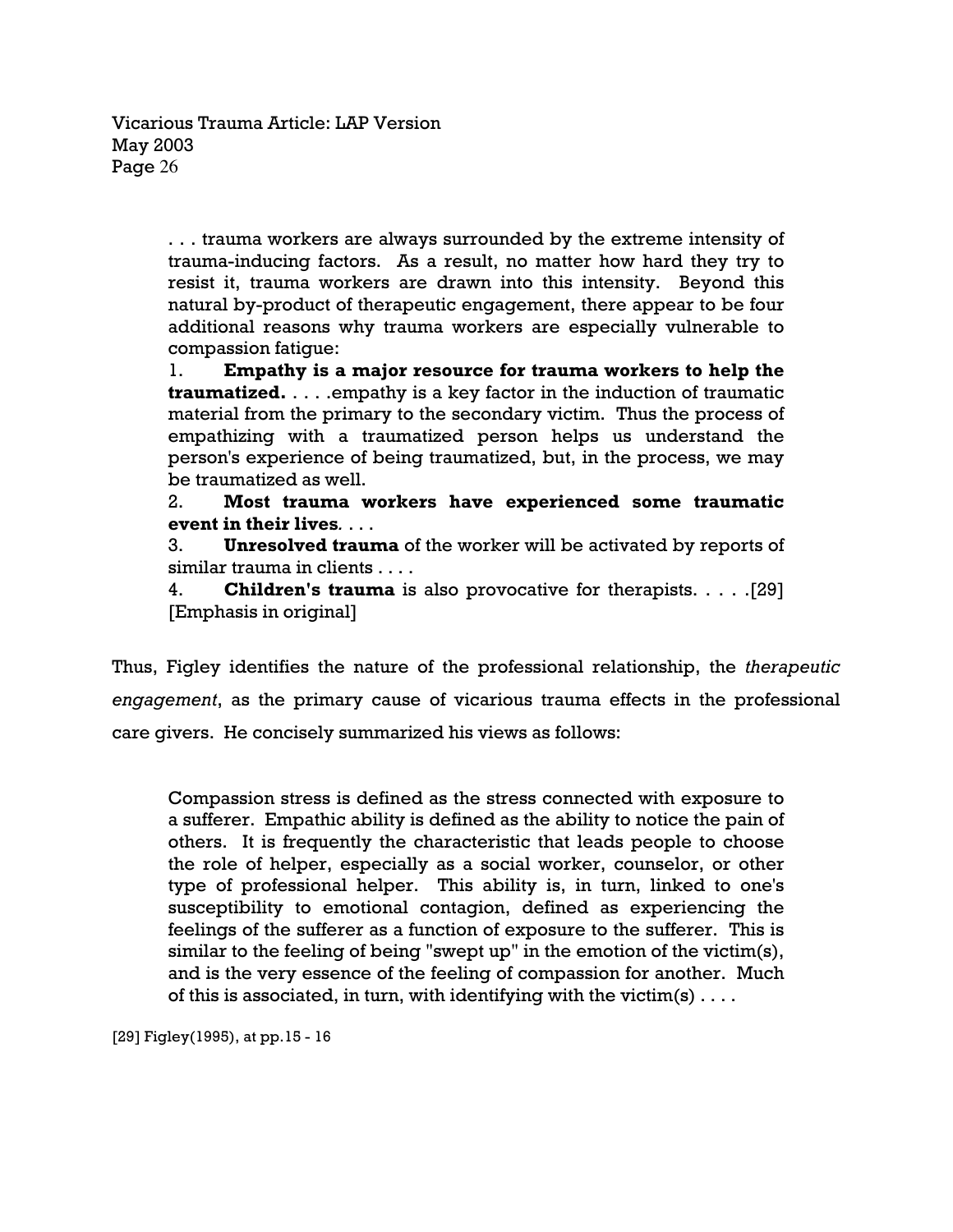> Empathic ability is also linked to empathic concern, the motivation to act. Without the motivation to respond to the victim, the helper does nothing - irrespective of the helper's ability to respond and the extent to which the helper is exposed to the suffering of the victim. Both empathic ability and emotional contagion account for the extent to which the person makes an effort to reduce the suffering of the sufferer. The effort is the empathic response. . . . The extent to which the helper is satisfied with his or her efforts (sense of achievement), and the extent to which the helper can distance himself or herself from the ongoing misery of the victim(s), accounts for how much the helper experiences compassion stress. [30]

The case of Stephen Chernoff [31] provides a compelling example of these kinds of disposing factors first driving a practitioner away from certain practise areas, and into sole practise, and eventually into massive misappropriations of trust funds to accommodate client needs rather than personal needs. The lawyer's psychiatrist described the development of the lawyer's occupational history - *and occupational collapse* - as follows:

After graduating from law school Mr. Chernoff worked for one year at the firm at which he Articled but was laid off. He subsequently opened a practice with his brother-in-law and they practised together for seven years. He states that the practice was unequal in terms of workload and financial contribution and because restructuring the partnership had implications for his relationship with his wife and her family, he abandoned efforts to change the arrangements. After the breakup of the marriage, Mr. Chernoff relocated his practice and split up the partnership. He focused on real estate, in part because he was unable to tolerate any interpersonal confrontations that might be expected in other branches of legal practice. Mr. Chernoff 's real estate practice "boomed" and his office expanded up to six employees.

Apparently, Mr. Chernoff 's professional problems began when the real estate market changed. He states that, "I felt that I was constantly being put in the position of having to bail (clients) out, even if there was no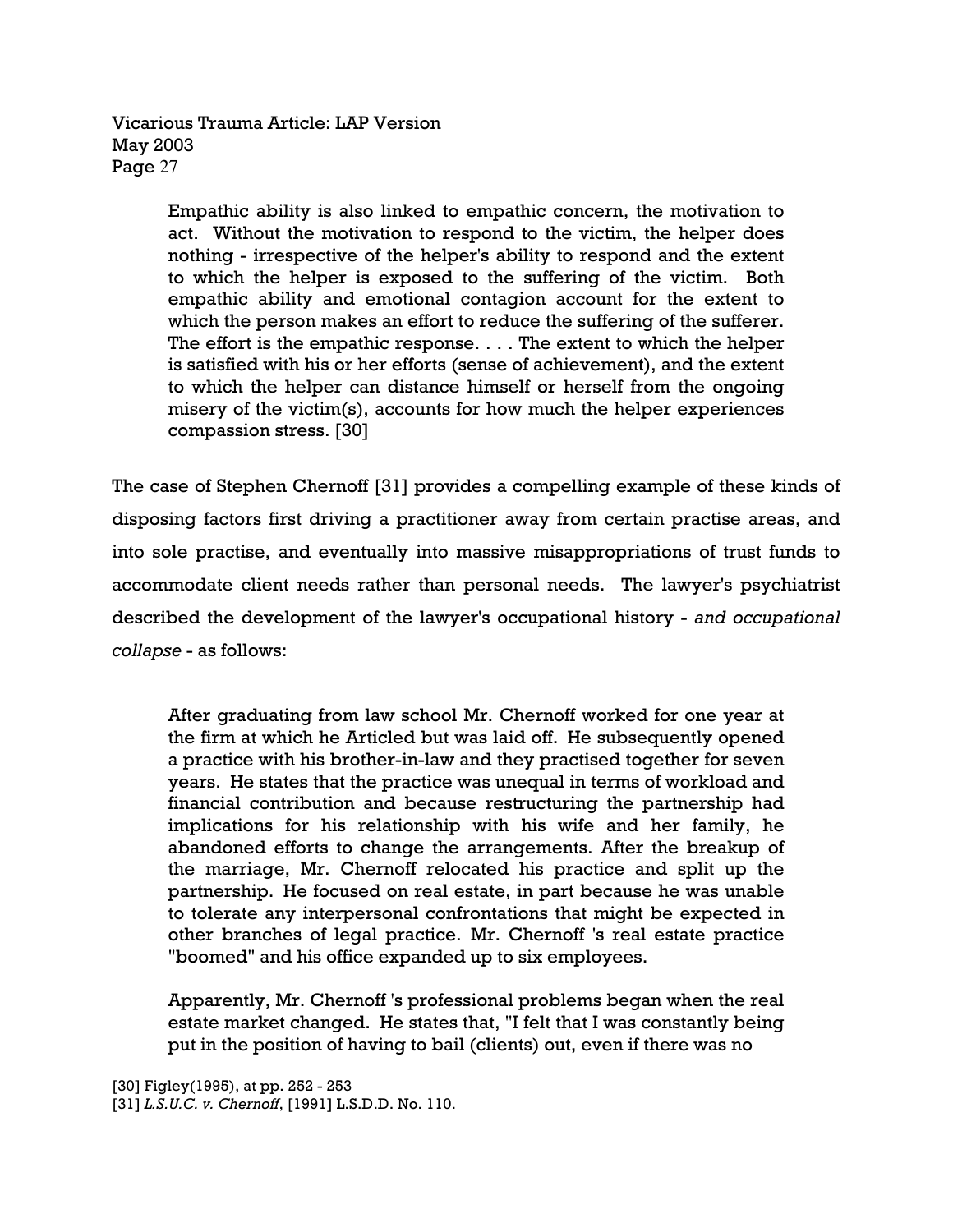> solution to a problem. It seemed as though half my clientele were mortgagees who were not being paid and the other half were mortgagors who could not pay". Several clients began to "hound" Mr. Chernoff for money and he, "did not have the courage" to tell these people there was nothing he could do. He stated that he could not bear confrontations with clients and at this time he began to use his personal funds or trust fund money in order to cover shortfalls in mortgages. Concurrent with the dramatically increased stress at work, he finally broke up with his girlfriend, his nephew died and his mother was having increasing problems coping with his father's deteriorating state. At a time when problems became particularly acute, he was unable to function efficiently at work and fell further and further behind the legal work required.

The psychiatrist concluded:

Mr. Chernoff was suffering from a major depressive episode following a series of severe stressors including the collapse of his law practice, the breakup of an important relationship, the death of his nephew and the inexorable decline in his father's condition due to Alzheimer's disease. Mr. Chernoff's personality is characterized by low selfesteem. He devalues his own achievements and is overly dismayed by personal shortcomings. He often adopts a passive stance in conflictual relationships and has difficulty expressing anger. He has difficulty being assertive during confrontations and finds himself taking responsibility for the problems of others.

Mr. Chernoff has no previous history of alcohol abuse. The episode of alcohol abuse was directly linked to the depressive episode and has resolved completely. At this point Mr. Chernoff's depressive symptoms have completely resolved. The aspects of his personality that predisposed him to depression and represent part of the context for his inappropriate professional conduct are the focus of the psychotherapy. He has agreed to continue to receive psychotherapeutic treatment.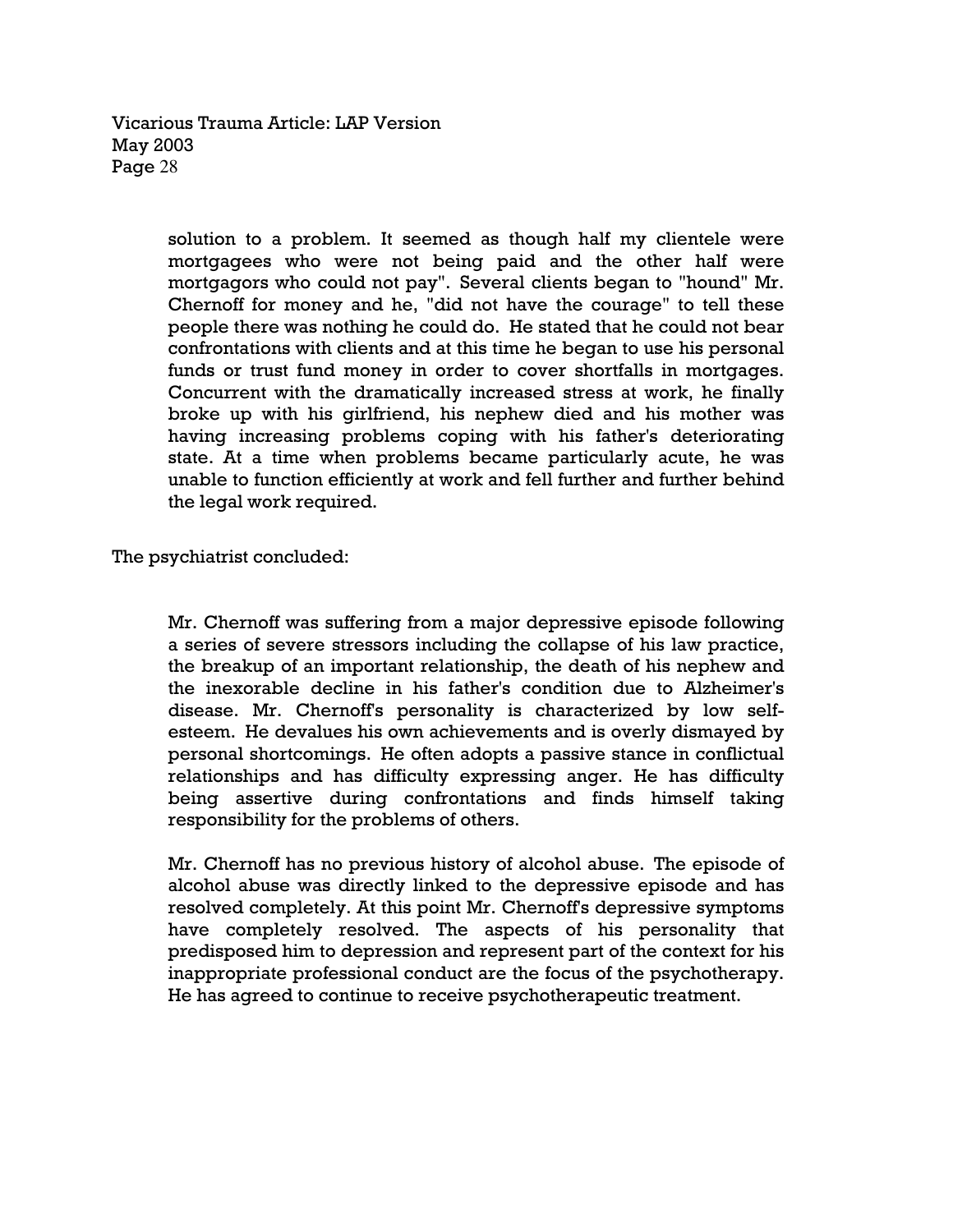Unfortunately, by the time the problem had been identified, over \$800,000 of client funds had been misappropriated and the lawyer's career as a lawyer was over. However, the case shows classic symptoms of vicarious trauma - a lawyer on his own trying to solve client problems that are not within his power to solve, but preferring to jeopardize his own professional status rather than candidly informing the clients of difficult truths. There is avoidance with clients, with family, and the accompanying devaluing of self that accompanies such avoidance. There is intermingling of personal and professional life, and a common disinclination to deal with interpersonal conflicts in either forum. There is an insistence by the lawyer on attempting to manage client problems while being confronted with his own unmanageable personal problems. If this is not vicarious trauma because the *current* practise content is simply real property mortgages, it may be a case of direct trauma from family and personality issues disrupting an already destabilized practise. In the view of the authors, the psychological consequences for the lawyer in the *Chernoff* case certainly seem to mirror what Figley has described.

The engagement process described by Figley means that the professional helper and the client are in a relationship with each other. There is an obligation of care undertaken by the professional to the person needing care. That obligation of care requires some empathic commitment by the helping professional to the client. The consequence is that in order to make a successful empathic commitment to, and connection with, a client, a professional helper exposes his/her emotional and psychological self to the disturbing and disruptive experiences of the client. That creates the avenue for a successful professional engagement, but it also creates the opportunity for professional infection and harm. As Valent has observed: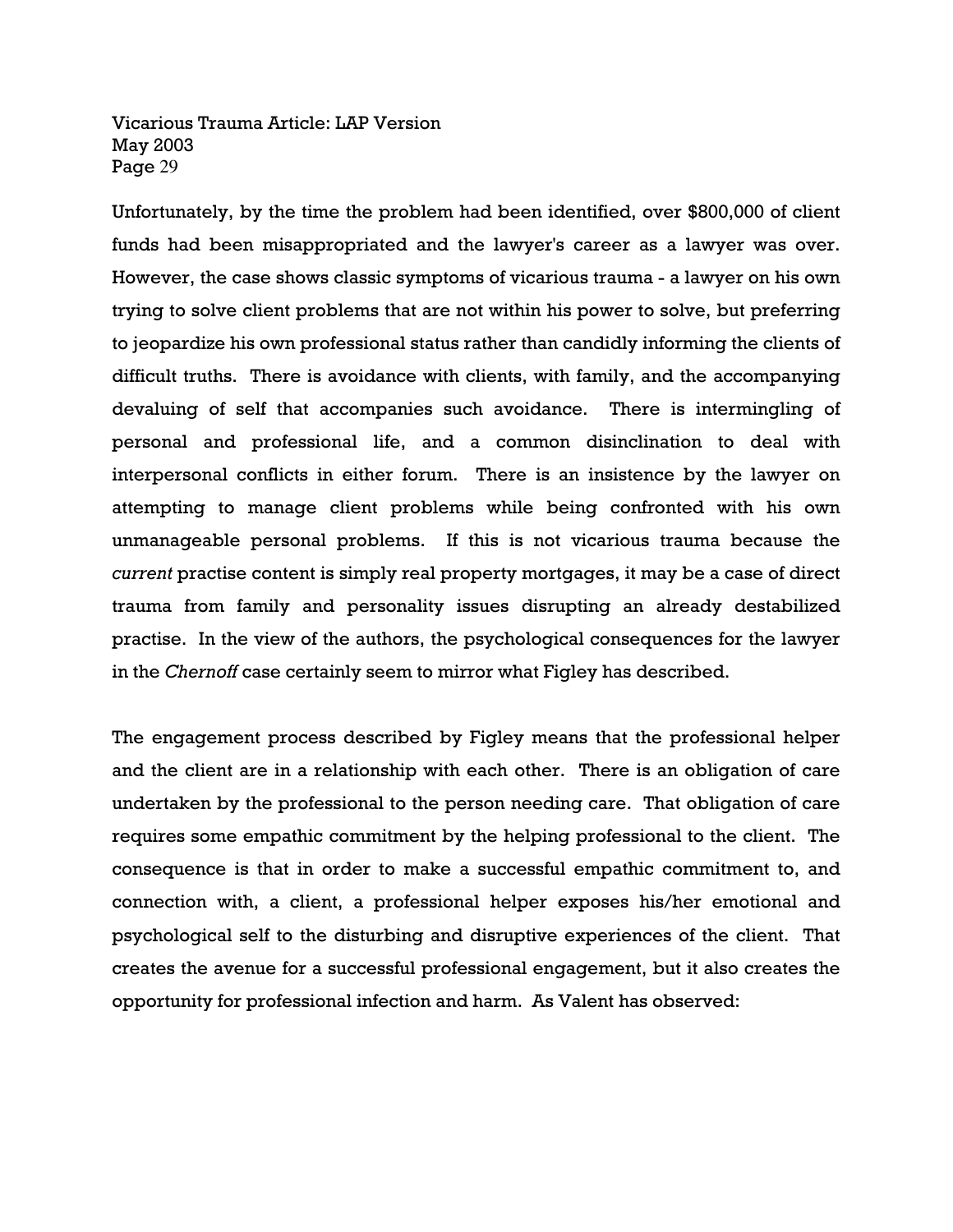> Empathizing with and being devoted to victims opens the helper to feeling all the maladaptive SSs [survival strategies] and traumatic responses of victims. Hence, the initially adaptive identification and understanding of victims may lapse into the helper's becoming a fellow victim. [32]

Associated with this idea that Figley's "empathic induction" is a contributing cause of vicarious traumatization, is the recognition that helping professionals bring their own issues to the helper-client relationship. The measure of how traumatizing a relationship is will depend in part on what personal stress management capacities the professional uses or needs, and how the professional responds to the particular stressors in the therapeutic relationship. To use an obvious example, a professional with a personal sexual abuse history may be required to more actively manage his/her handling of a sexual abuse client than a professional without such a personal history. [33]

[32] Valent, Paul; "Survival Strategies: A Framework for Understanding Secondary Traumatic Stress and Coping in Helpers"; Chapter 2 in Figley, Charles R., ed., *Compassion Fatigue*; pp.21 - 50, at p. 45 [33] This also raises the issue of countertransference, a distinct problematic condition in any therapeutic relationship. In countertransference situations, the professional is seeking to meet his or her own personal needs through the client, rather than the other way around. For example, Blair and Ramones (1995) explain countertransference at p.26 as "the activation of unresolved conflict or unconscious concerns within the therapist. Therapeutic interaction with patients may reactivate early conflicts, socializations, experiences, and memories. . . . ". Hartman sees countertransference as a reaction style adopted by therapists - the one characterized by avoidance of the client's issues, the other by over-identification with the client's issues: Hartman, Carol R.; "The Nurse-Patient Relationship and Victims of Violence"; *Scholarly Inquiry for Nursing Practice: An International Journal*; 1995: 9(2): 175 - 192. It is those things, perhaps better summarized by Figley (1995)'s reference at pp.9 - 10 to Corey (1991) and Singer and Luborsky (1977):

. . . the process of seeing oneself in the client, or overidentifying with the client, or of meeting needs through the client.

. . . all of a therapist's conscious and unconscious feelings about or attitudes toward a client, . . . .

The distinction between countertransference and vicarious trauma was expressed most clearly by Saakvitne and Pearlman (1995), at 156:

Quite broadly, countertransference can be understood as the therapist's responses to a particular client and all that client represents to the therapist (including the client's material, presentation, and transference to the therapist, and the therapist's transference to the client), whereas vicarious traumatization refers to the cumulative impact of trauma work on the therapist across clients.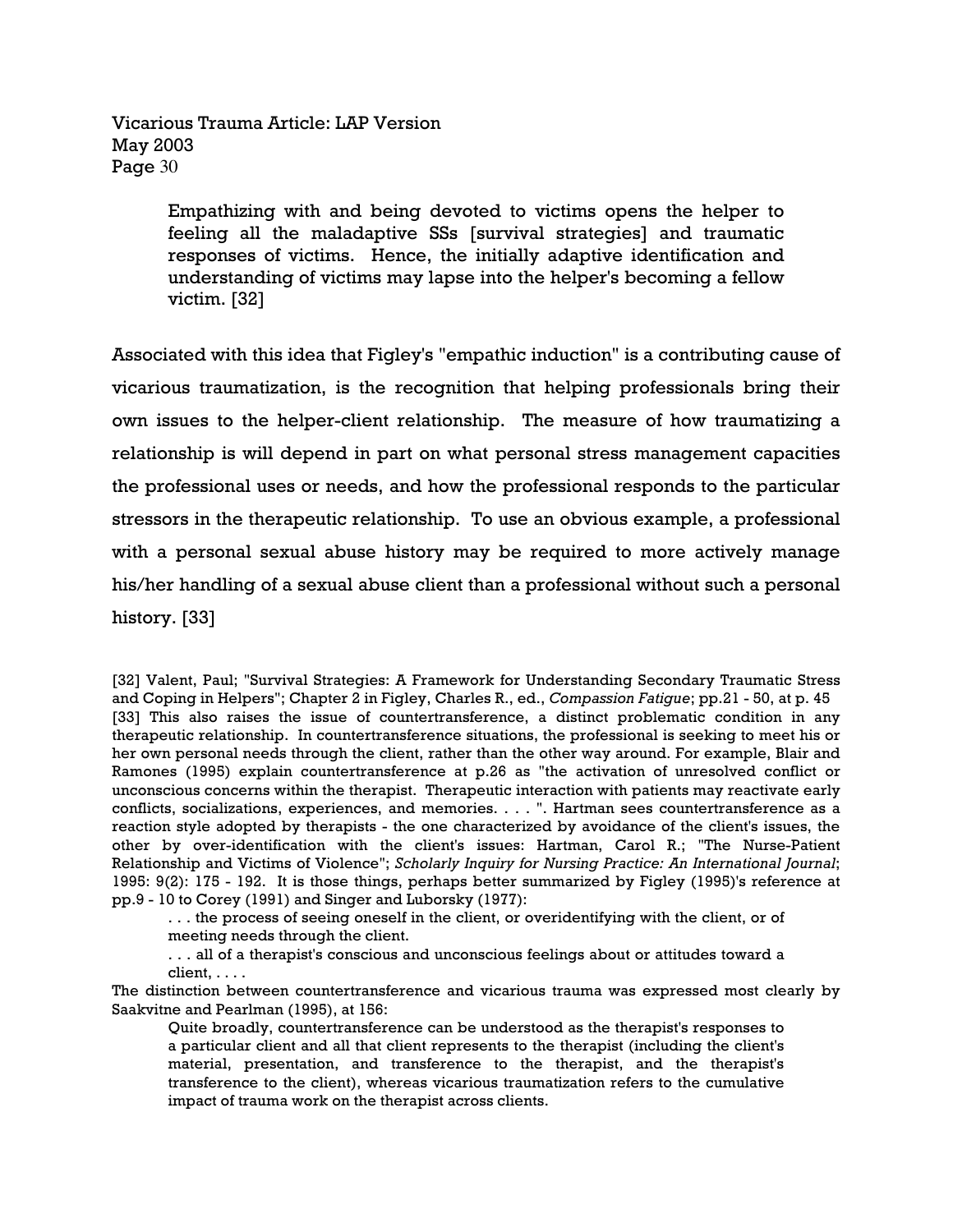Pearlman and Saakvitne have given considerable thought to the causes of vicarious trauma common to helping professionals working with traumatized clients. They also identify causes of vicarious trauma as inherent in the therapeutic relationship, such as the following:

Traumatic events can happen to any one of us or our loved ones at any time; it is almost intolerable, however, to accept the fact that our lives can be permanently changed in a moment. . . . The presence of a survivor client in our office is an inescapable reminder of our own personal vulnerability to traumatic loss.

. . .

. . . clients who have been profoundly hurt and betrayed in early trusting relationships bring to the therapy relationship powerful emotional needs and a highly developed sense of mistrust. They present enormous pain and distress and yet are often unable to be soothed, given their despair and vigilance. These clients are often compelled unconsciously to reenact both within and outside the therapy relationship earlier painful, abusive, and denigrating relationships.

. . .

. . .

In addition, in our role as trauma therapists, we must also be, in effect, bystanders and helpless (although not silent) witnesses to damaging and often cruel past events. This helplessness to change what happened in the past transforms us, challenges our helper identities, and can lead us defensively to devalue survivor clients. . . .

In summary, all of these challenges to our sense of ourselves and our beliefs about the world and the people in it present unique demands for us, as trauma therapists, and make us susceptible to vicarious traumatization. [34]

[34] Pearlman and Saakvitne (1995), at pp. 154 - 155.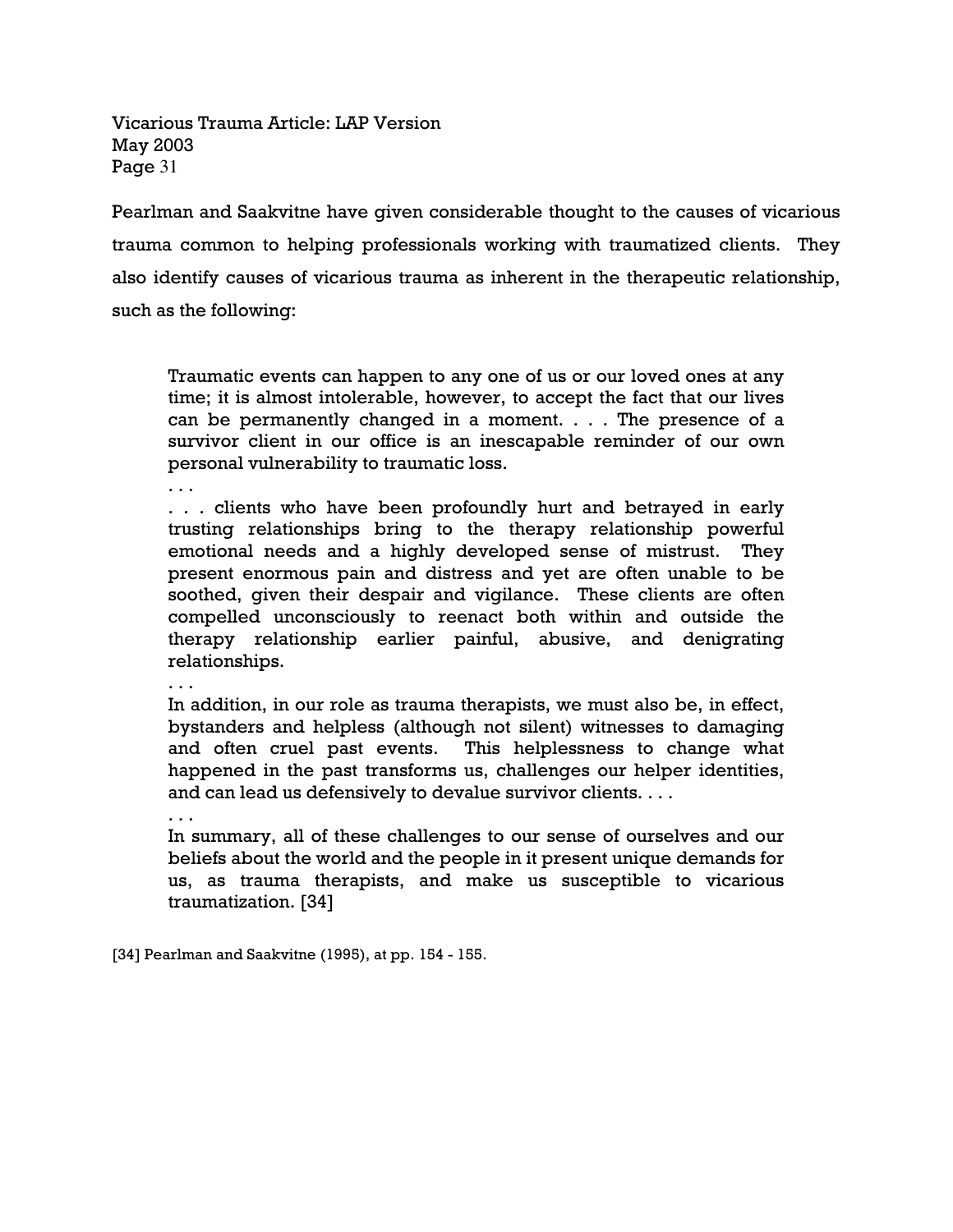Figley, Pearlman and Saakvitne each suggest that the aspect of the caring relationship that renders a helping professional susceptible to vicarious trauma is the obligation to be empathically open to the client. In order for the relationship to succeed, the client must repose some trust and reliance in the professional to care for them. The professional must be sufficiently engaged with the client's emotions and in rapport with the client's world view to be able to effect positive change in the client's presenting problem. The helping professional needs to commit personal, human energy to the relationship in order to determine and then to establish a treatment or problem-solving strategy, and thus to achieve treatment objectives. An increase in the risk of vicarious traumatization will therefore appear to correspond with any increase in the level of emotional investment and commitment required of the professional to achieve treatment objectives.

As was mentioned in passing earlier, lawyers are generally expected to remain emotionally detached from the cases they handle. It is this detachment that is supposed to permit them to exercise dispassionate judgment and to give independent advice to clients. However, lawyers are not automatons. They are human beings who experience and understand the world with the same toolbox of emotions as other humans do. Yet, the lawyer's emotional reaction to traumatic material has generally been seen as irrelevant to resolving the legal problem that needs to be solved through the lawyer-client relationship - except by the client. The client is very sensitive, particularly in family and criminal law matters, about having a lawyer who is, if not a cheerleader, at least emotionally committed to the achieving success in the litigation.

It is our view that the traditional conception of lawyering as a detached and emotionless exercise does not suit legal practises that deal in the consequences of human suffering. The world of child protection and custody proceedings is not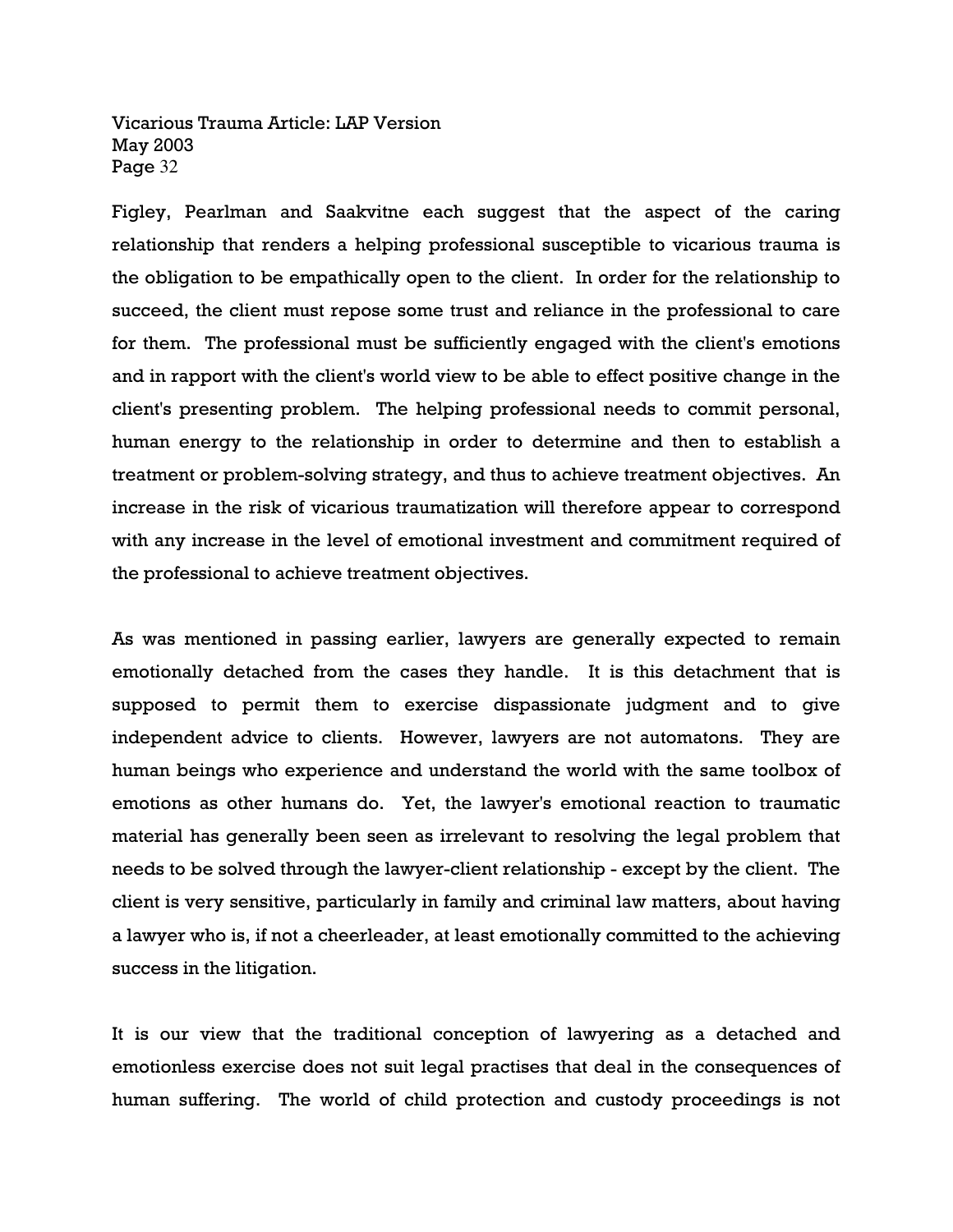sterile and antiseptic. Counsel are expected to appreciate and serve the emotional needs of children, and to seek results that foster the physical, emotion, and nurturing security of those children. That cannot be effectively done without the lawyer committing personal, human energy to engage the client or the child in a trusting relationship working toward a common objective.

As Defence counsel in criminal matters, lawyers are required to engage with their clients to an extent that the client feels able to trust the lawyer with the client's most private knowledge, thoughts, and experiences. The lawyer must maintain that commitment of trust and confidence with the client, while developing a strategy to achieve the client's objectives for any legal process. The lawyer must then advocate on behalf of the client with others. The client's cause is expressed by the lawyer, often instead of by the client. A prosecutor too must be able to empathically engage with victims of offences in order to fully appreciate the significance of a particular criminal act, and then endeavour to express the true depth of human or social harm through entirely dispassionate advocacy.

The point is that lawyers are not immune from vicarious traumatization because of any obligation of professional detachment. To repeat what was said by Figley:

Both empathic ability and emotional contagion account for the extent to which the person makes an effort to reduce the suffering of the sufferer. The effort is the empathic response. . . . The extent to which the helper is satisfied with his or her efforts (sense of achievement), and the extent to which the helper can distance himself or herself from the ongoing misery of the victim(s), accounts for how much the helper experiences compassion stress. [35]

[35] Figley (1995), at p. 253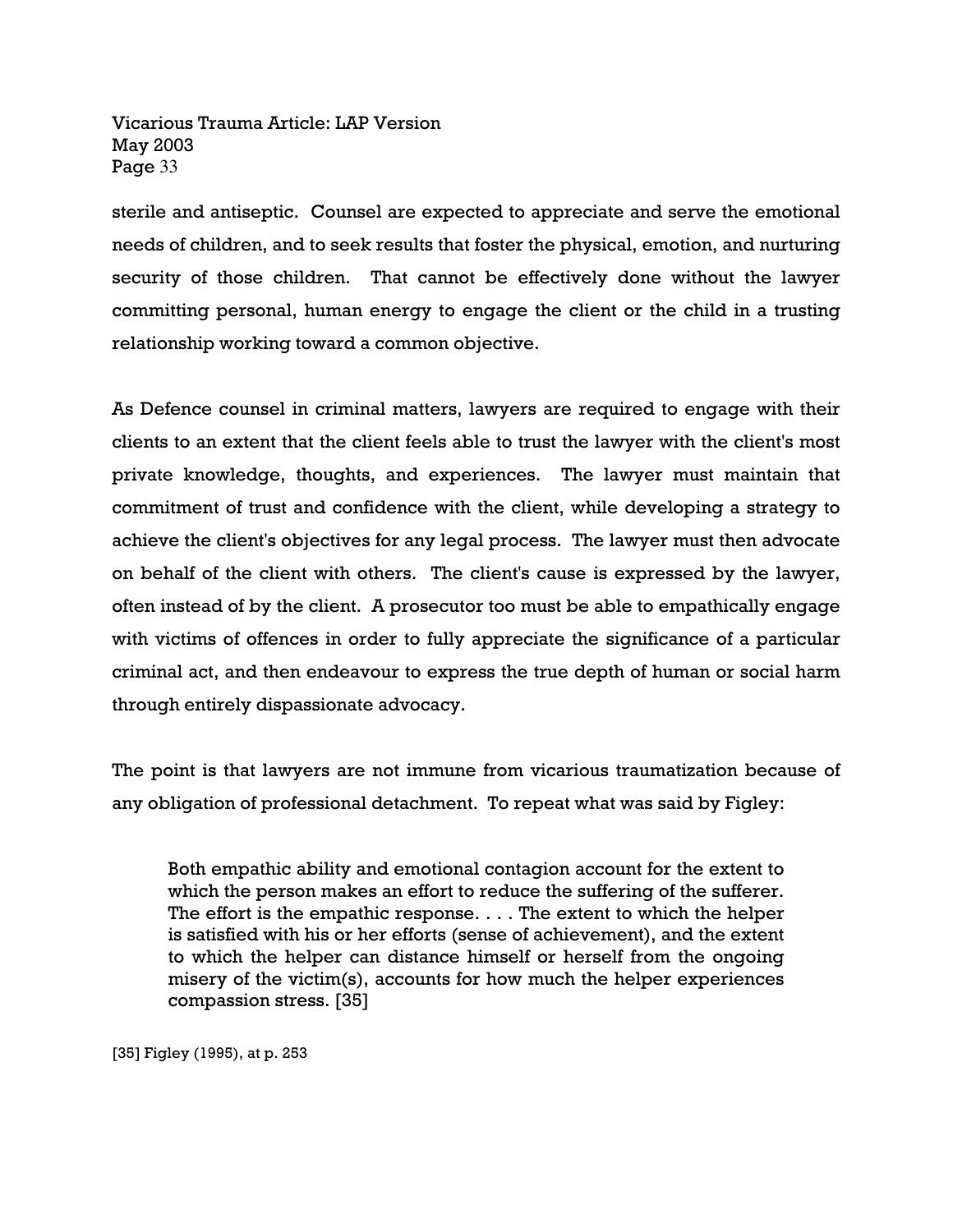The relationship with a client who has been traumatized, or whose problem involves traumatic material (as we discuss below), is an indicator of a risk of vicarious traumatization. The fact that there is a relationship does not mean that there will be an *unmanageable* impact or effect. Professional detachment may be a useful skill by which to inhibit or manage the negative effects of a legal care giving relationship with a traumatized client. The point here is that the *relationship of empathy* is a major risk factor for vicarious traumatization because of what it requires from the lawyer who wants to be both helpful to his client and effective within the legal system in achieving results for his client.

### *The Content*

The *content* of the harm to be "helped" is also recognized as a cause of vicarious trauma. The content not only places stress on the helping professional and the client as people, but also on their relationship. Beaton and Murphy identified three "operational components" to their concept of vicarious trauma:

(1) having witnessed or been confronted by actual or threatened death or injury, or by a threat to the physical integrity of oneself or others; (2) provocation by the stressor of responses of fear, horror, and helplessness; and (3) direct or indirect exposure to an exceptional mental or physical stressor, either brief or prolonged. [36]

The first component adopts the phrasing and concept of a traumatic stressor contained in the DSM IV.

[36] Beaton, Randal D., and Murphy, Shirley A.; "Working with People in Crisis: Research Implications"; Chapter 3 in Figley, ed., *Compassion Fatigue*; pp.51 - 81, at p.53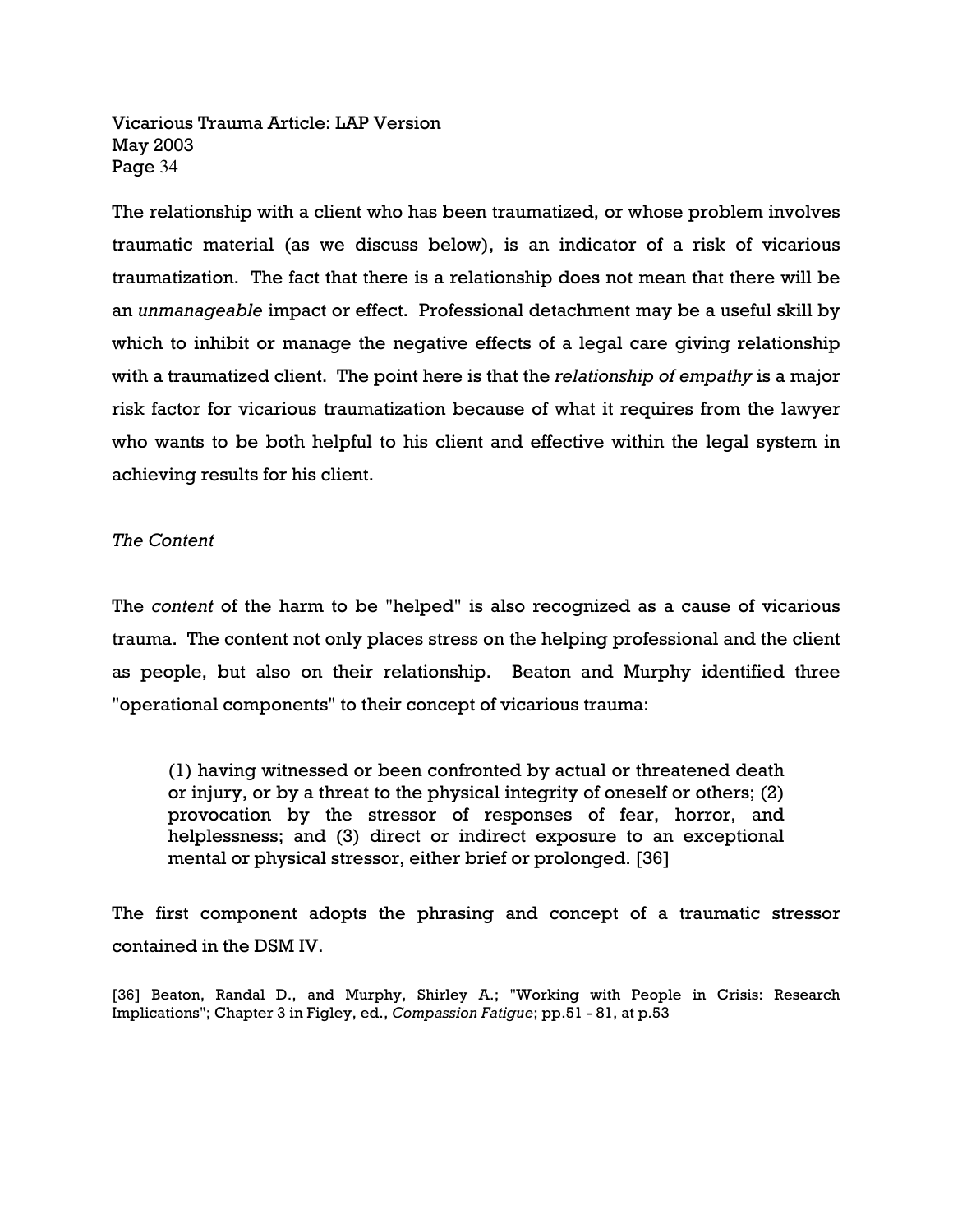Other writers have included stressors such as "exposure to the grotesque; hearing of the violent or sudden loss of a loved one; witnessing or learning of the violence to a loved one; learning of one's exposure or that of a loved one to a noxious agent; and causing death or severe harm to another." [37]

Dutton and Rubinstein specifically include:

. . . criminal victimization (e.g., sexual battery, domestic violence, homicide of a family member); the suicide of a family member or friend; the Holocaust; a natural disaster (e.g., earthquake, hurricane); accidents (e.g., nuclear plant explosion, plane crash, serious car accident); combat; kidnapping or being held hostage (e.g., being held prisoner of war or hostage by terrorists, child snatching); and social violence (e.g., riots, political terrorism). [38]

Cerney prefers a general definition of the necessary content:

Because each person's experience of trauma is so different, there is much discussion about what may or may not constitute trauma . . . Nevertheless, authors generally agree that a "traumatic event is one in which the person is flooded with intense stimulation that he or she cannot control" . . . .[citations omitted]. [39]

Yet another conception of what constitutes "traumatic material" may be drawn from the work of Munroe:

[37] Green, B.; "Defining trauma: Terminology and generic stressor dimensions"; *Journal of Applied Social Psychology*, 20(20), 1632 - 1642 (1990) [38] Dutton and Rubinstein, at pp. 82 - 83 [39] Cerney (1995), at p.131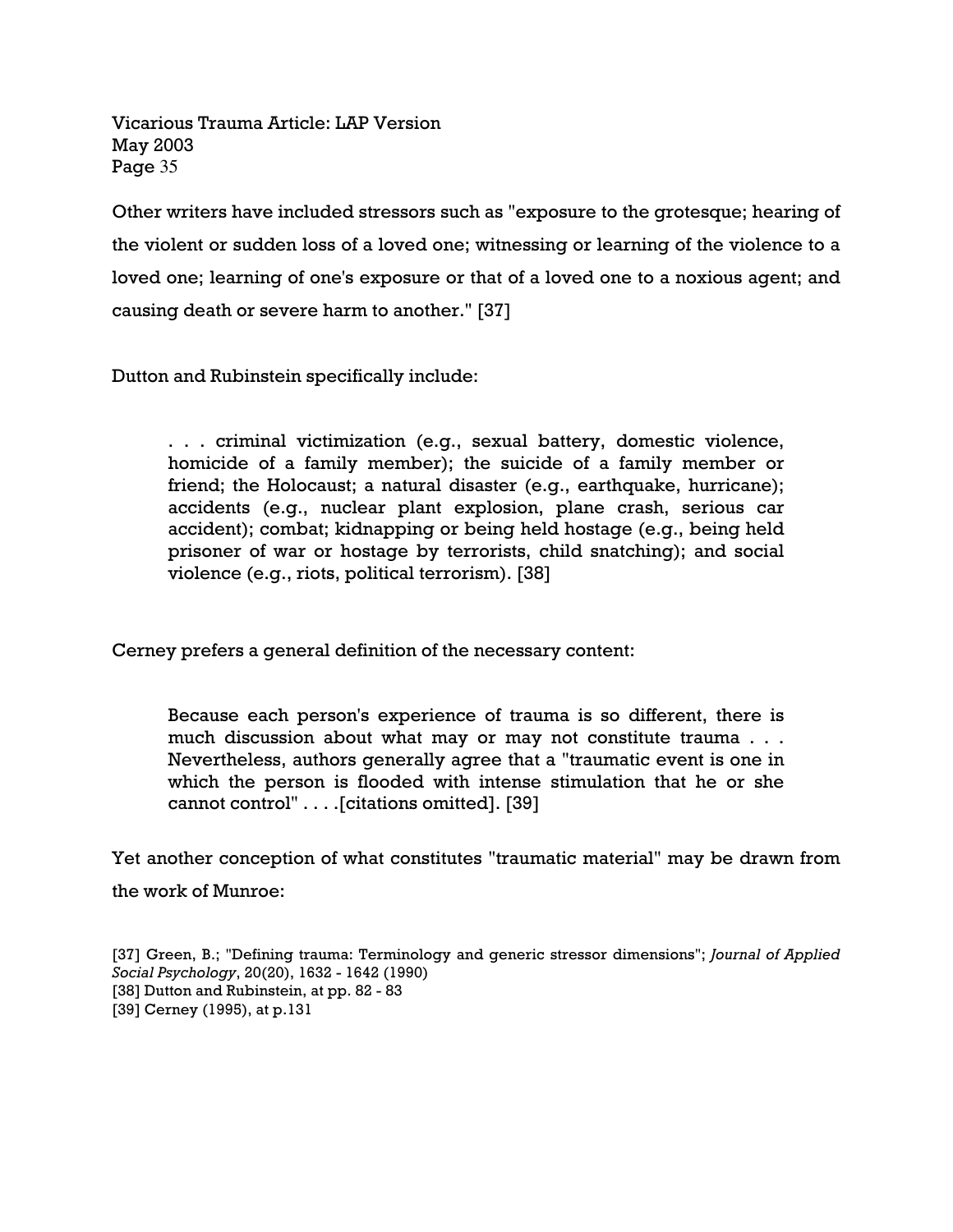> Traumatic events that shatter trust can be seen in key concepts related to trauma, such as shattered assumptions (Janoff-Bulman, 1992), disrupted schemas (McCann & Pearlman, 1991), a lost sense of invulnerability (Lifton, 1979), and loss of community (Erikson, 1976; Lifton, 1979).

> An event can be defined as traumatic to the degree to which it violates the sense of basic trust. Behavior is then altered to be functional in a world that is based on an expectation of exploitation rather than a sense of basic trust  $\ldots$  [40]

Any of these definitions of "traumatic material" is sufficient to identify the kind of content that is capable of causing vicarious traumatization.

Traumatic material is material that is outside of normal experience, and that is overwhelming to both the primary sufferer and the engaged professional's sense of physical and psychological security. It is something that requires special or extraordinary coping measures. It is something that is outside of anyone's ability to control - particularly if it has occurred in the past. There is no capacity to prevent or undo a harm. Normally, it is something that has involved a threat of harm or actual harm to the physical health or bodily integrity of the client. While the specific kind of event may be familiar to the professional in his or her professional work, the traumatic event would likely be outside the professional's personal life experience during off-duty hours. That is why the professional's sense of security would be tested in dealing with the traumatic material.

[40] Munroe, James F.; "Ethical Issues Associated With Secondary Trauma in Therapists", in Stamm, B. Hudnall, *Secondary Traumatic Stress*; pp.211 - 229 (1995), at p.211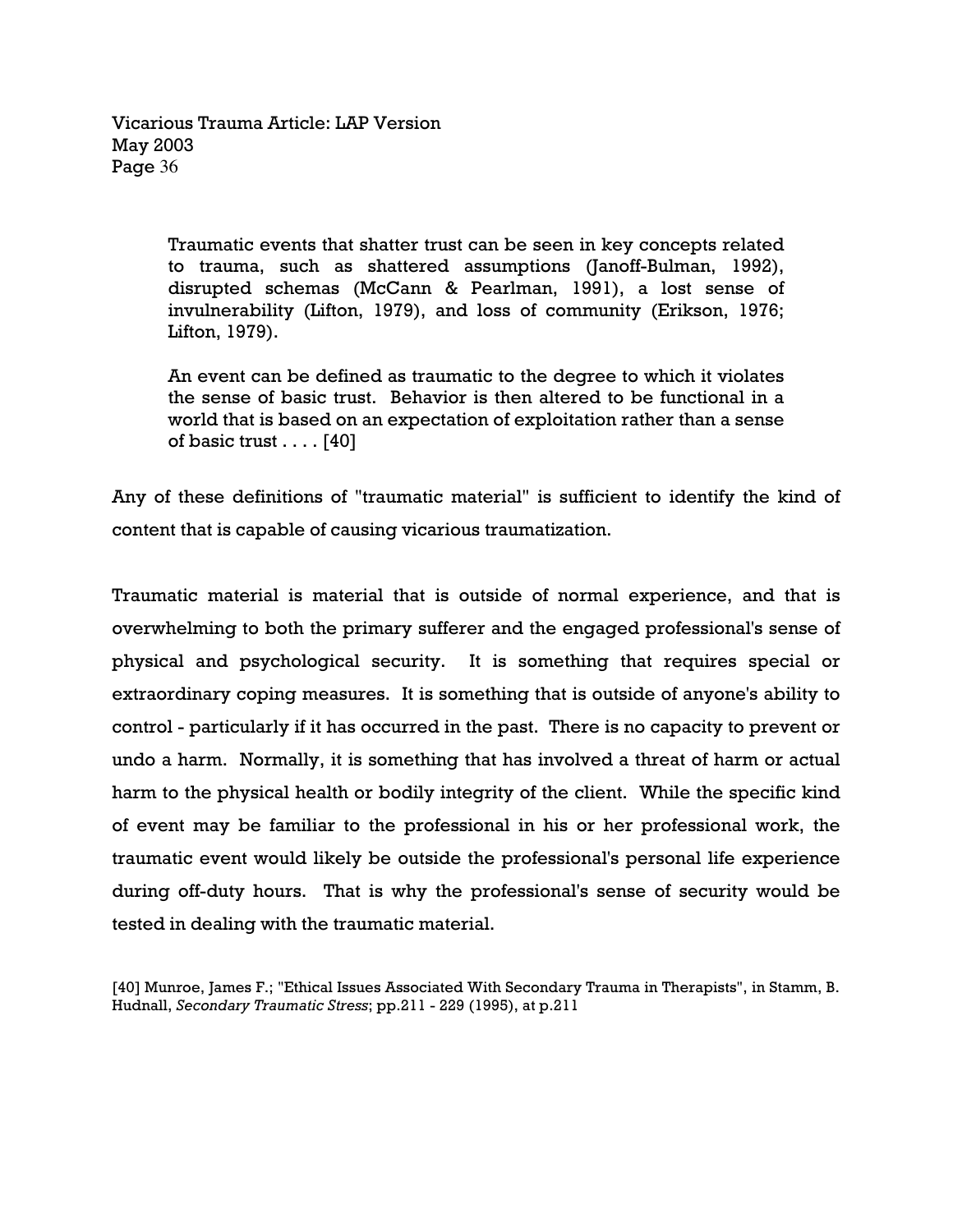Whichever of the descriptions of traumatic material is preferred, the traumatic content capable of causing vicarious traumatization is handled daily by the family courts, the criminal justice system, and the legal professionals who work within those institutions. Defence and prosecuting counsel are expected to review the minutiae of homicidal, and occasionally suicidal, violence - counting knife wounds, tracing the shape and location of blood stains, assessing the significance of gunshot entry wounds and the existence or not of powder burn residues at the entry site. Family lawyers too may engage in documenting bruises for size, and aging them according to colour. On many of these occasions the lawyer has to come, photographically, face to face with a victim of fatal violence, whether that be a child of 15 months, or a homeless alcoholic of 85. Where the violence has fallen short of being fatal, the lawyer will likely confront living proof of the scars, injuries, and emotional devastation in a breathing, speaking witness.

There can be little doubt that the family court system and the criminal justice system deal with traumatic material that is capable of traumatizing those who must deal with it after the fact. The same vile material that must be managed by the lawyer must also be processed by the accused or the applicant for custody. The lawyer may be called upon to familiarize a client, for the first time, with material about which the client was unaware at the time of the actual events. The content of a criminal lawyer's work and the family law lawyer's work does qualify as having traumatic job content, just like those who work in emergency rooms and other crisis response occupations.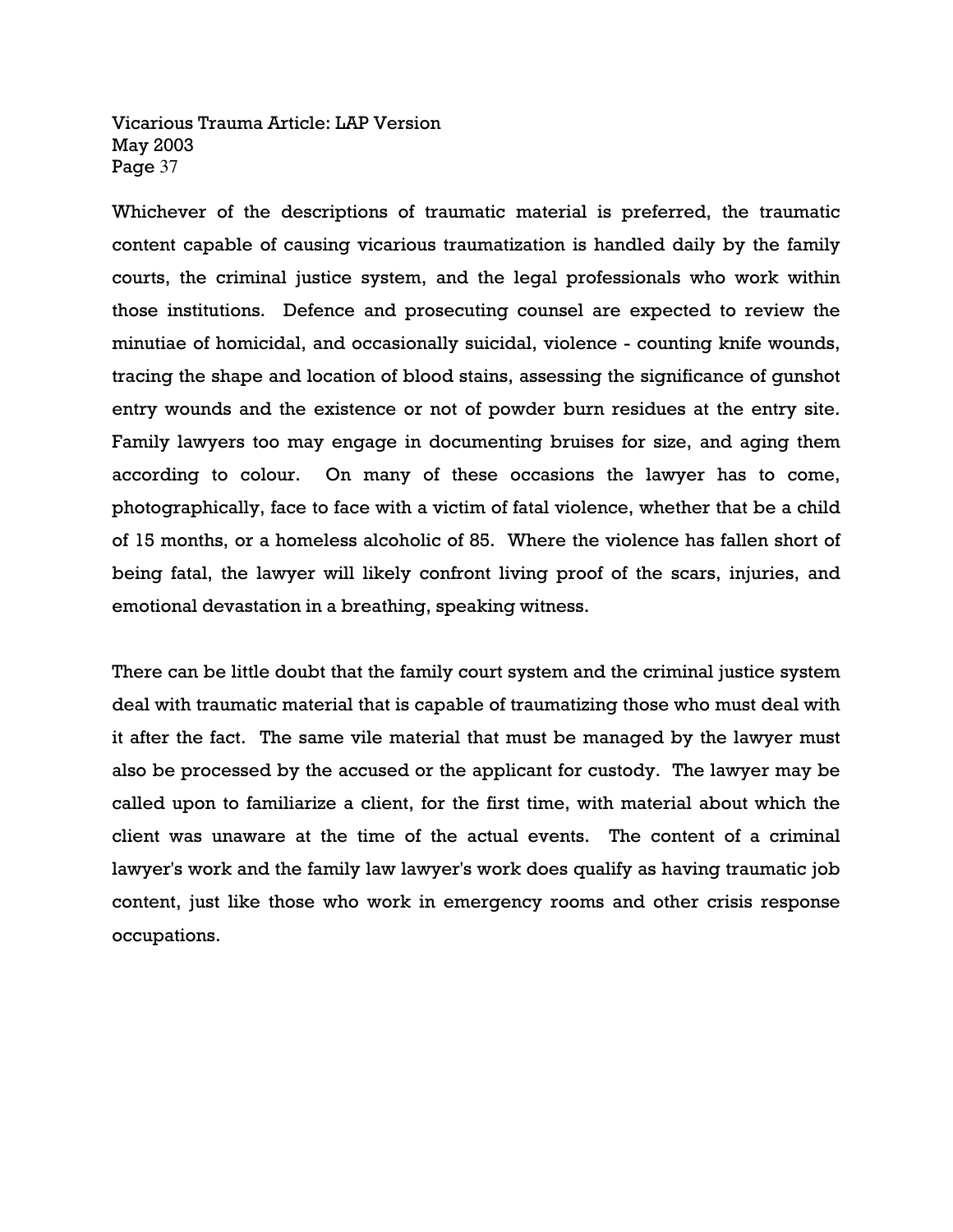### *The Duration of Contact with Traumatic Material*

In addition to the relationship in which exposure to traumatic material occurs, and the content of the exposure, Dutton and Rubinstein identify another unique feature of what causes vicarious traumatization in helping professionals:

Unlike crisis workers (e.g., emergency room workers, fire rescue and disaster teams, crisis hotline workers), whose response is to the immediate effects of a catastrophic event on the survivor, trauma workers are faced with the prolonged, and often compounded, aftermath of the trauma. Thus the trauma worker's exposure to trauma has far more complex ramifications than does exposure to the traumatic event itself.

Working with the aftermath of trauma involves more than just exposure to the traumatic event (e.g., through the recounting of the event by the client and others, the client's in vivo re-experiencing of the event or re-vivification in the trauma worker's presence, and examining photographs of the physical injuries that followed a traumatic event). It also involves exposure to the survivor's reaction to the traumatic event (e.g., intense emotional pain, fear, rage, despair, hopelessness). In addition, there is exposure to the institutional and other social responses to the traumatized individual that revictimize her or him and over which the trauma worker may have little control (e.g., incarceration of a battered woman and separation from her children following a police call to her home in response to a complaint of domestic violence against her, unfounded sexual abuse allegations that result in returning a child to his or her alleged abuser, disregard by guards of sexual battery of refugee women held in detention while awaiting deportation).

. . . Through exposure to the concept of "trauma," therapists not only become aware of their clients' pain, but also come to the realization that a particular traumatic event can occur, has occurred, perhaps repeatedly; and may recur. It is for these reasons that it is possible for a therapist, attorney, or other trauma worker exposed to the graphic details of a traumatic event, even if only once, to become traumatized.[41]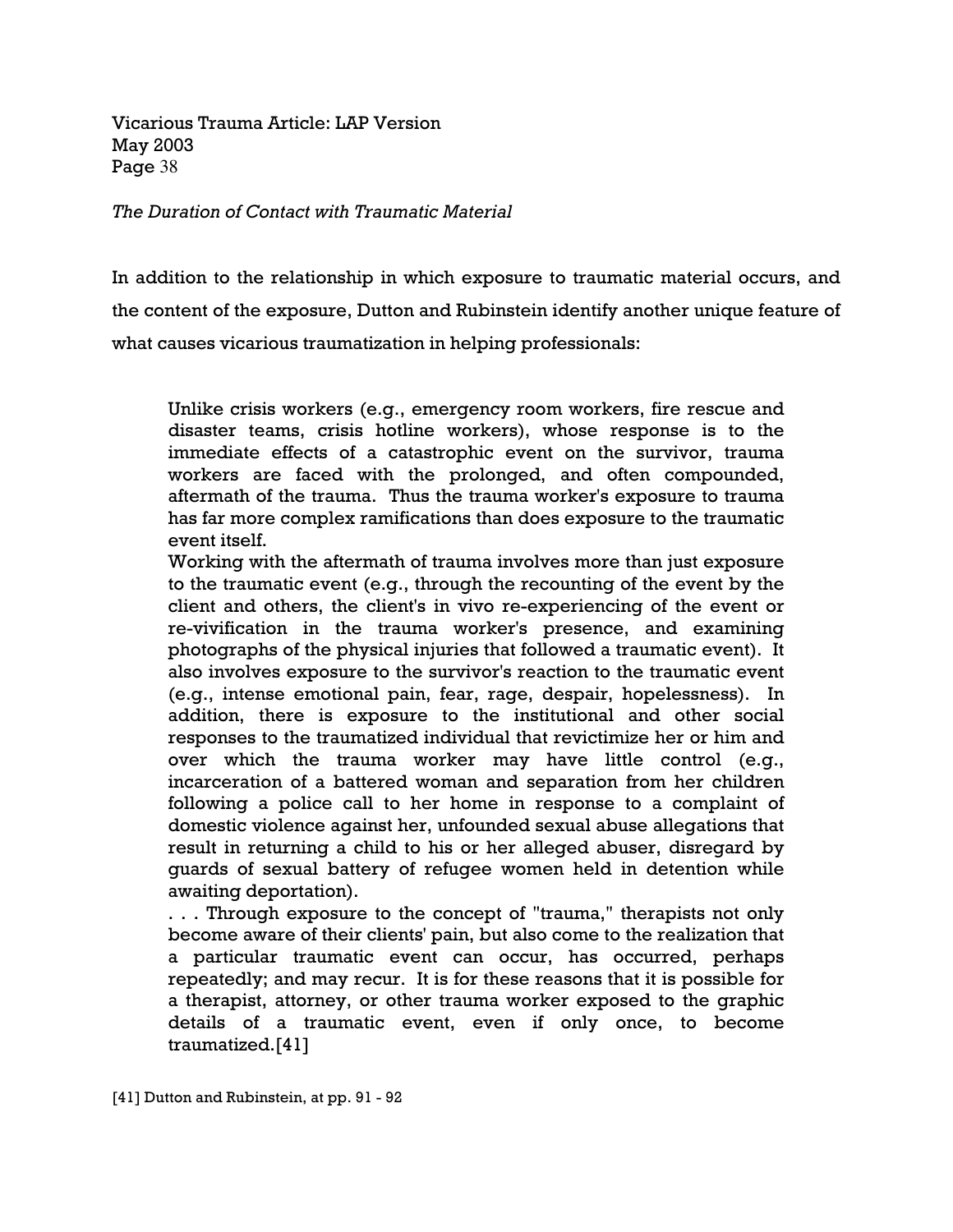While professional contact with a particular item of traumatic material may be long or short, it will probably always be intense. A prosecutor or defence counsel may need to sift through traumatic material repetitively for periods of time up to several years. Counsel involved in a child protection proceeding will often be flooded with pages and pages of progress notes from an Agency involvement with a family that must be painstakingly read, considered and dissected. While duration may extend opportunity for traumatization, and while repeated exposure may enhance the opportunity for infection, it is not a requirement of traumatization.

# *Conclusion about the Recognition of Causes*

What the Cerney formulation lacks is a recognition that the flooding, intense stimulation associated with vicarious trauma is invariably negative and destabilizing - a point specifically addressed in the Munroe analysis. Therefore, it is suggested that an event should be regarded as traumatic and capable of contributing to vicarious traumatization when it creates *an unanticipated or uncontrolled negative stimulus to the recipient of the experience*. In the criminal justice or child protection context, this is probably going to involve an event of violence or threat of violence to an individual.

Earlier we defined "vicarious trauma" as including three essential elements:

(1) an emotional and psychological disruption suffered by the professional;

(2) the disruption would be caused as a consequence of fulfilling professional obligations to manage the traumatic material, to achieve or pursue some helping objective for another; and,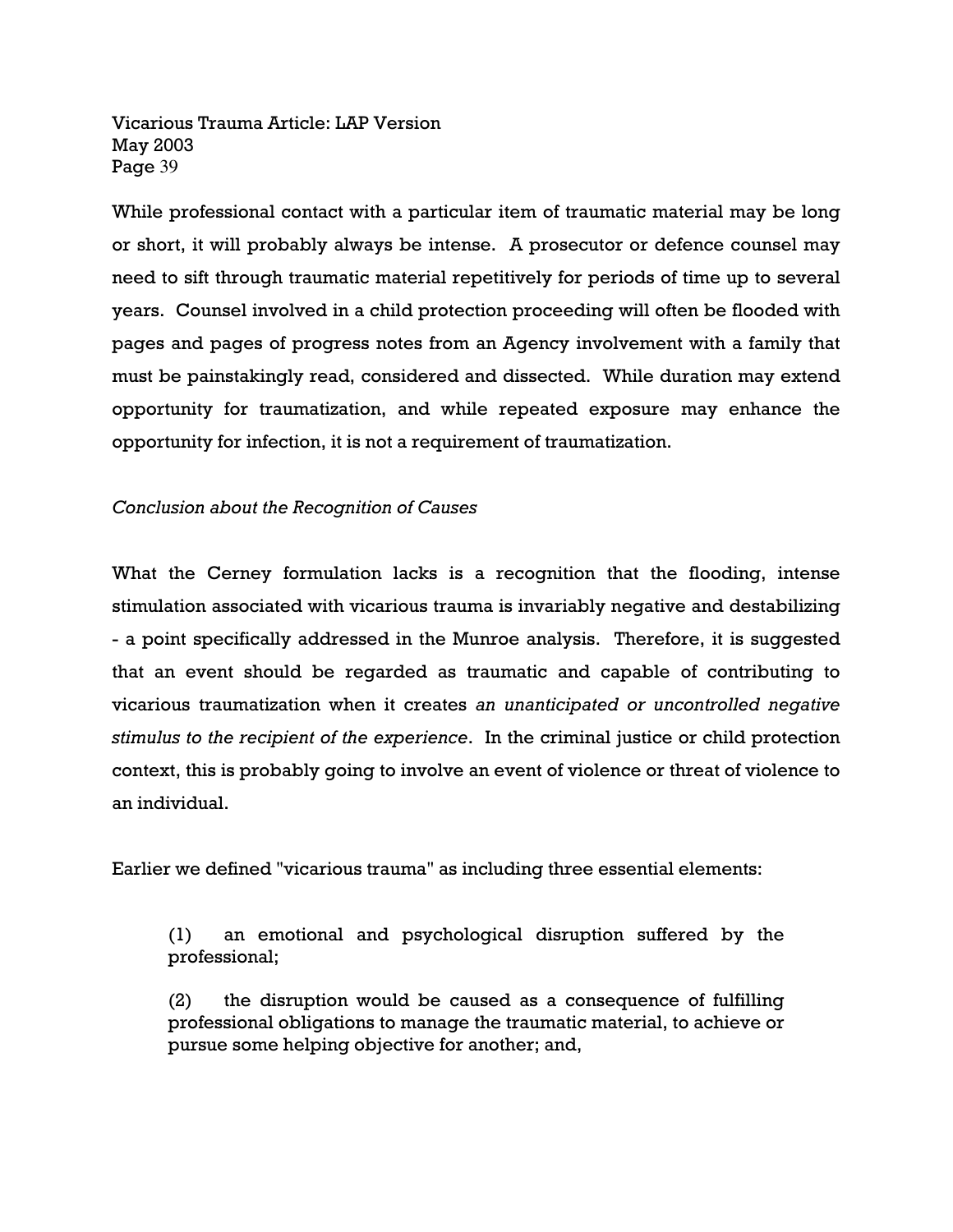> (3) the professional obligations would involve engagement with a person (a client, a witness adverse in interest, or a victim) who has experienced a legally significant traumatic event.

We may now adjust the third essential element in this definition of "vicarious trauma" so that it reads as follows:

(3) the professional obligations would involve engagement with a person who has experienced a legally significant event in which the recipient of the experience suffered an unanticipated or uncontrolled negative stimulus.

The nature of the professional relationship, the nature of the content to be managed, and the duration of the contact with the negative material are all recognized as contributors to vicarious traumatization among health care professionals. These would also appear to be features of the relationships that criminal justice counsel, as well as lawyers involved in child protection or contested child custody litigation, must maintain in order to do their work.

Defence counsel, prosecutors, and the lawyers who litigate about the proper care of children, are all obligated to address negative, traumatic events because of a professional relationship with a client, victim, or witness. The content of the traumatic material will be legally significant in that counsel will have to address issues of the client or witness' participation in those traumatic events, their reactions to those events, as well as the immediate and life consequences of those events for the client, the witness, or some third party. If the relevant event was violent, it will likely be visually repelling as well as emotionally traumatic. This contact with the traumatic events will often persist over the several months or years that the case is in the system. The traumatic events will often be outside of the ordinary experience of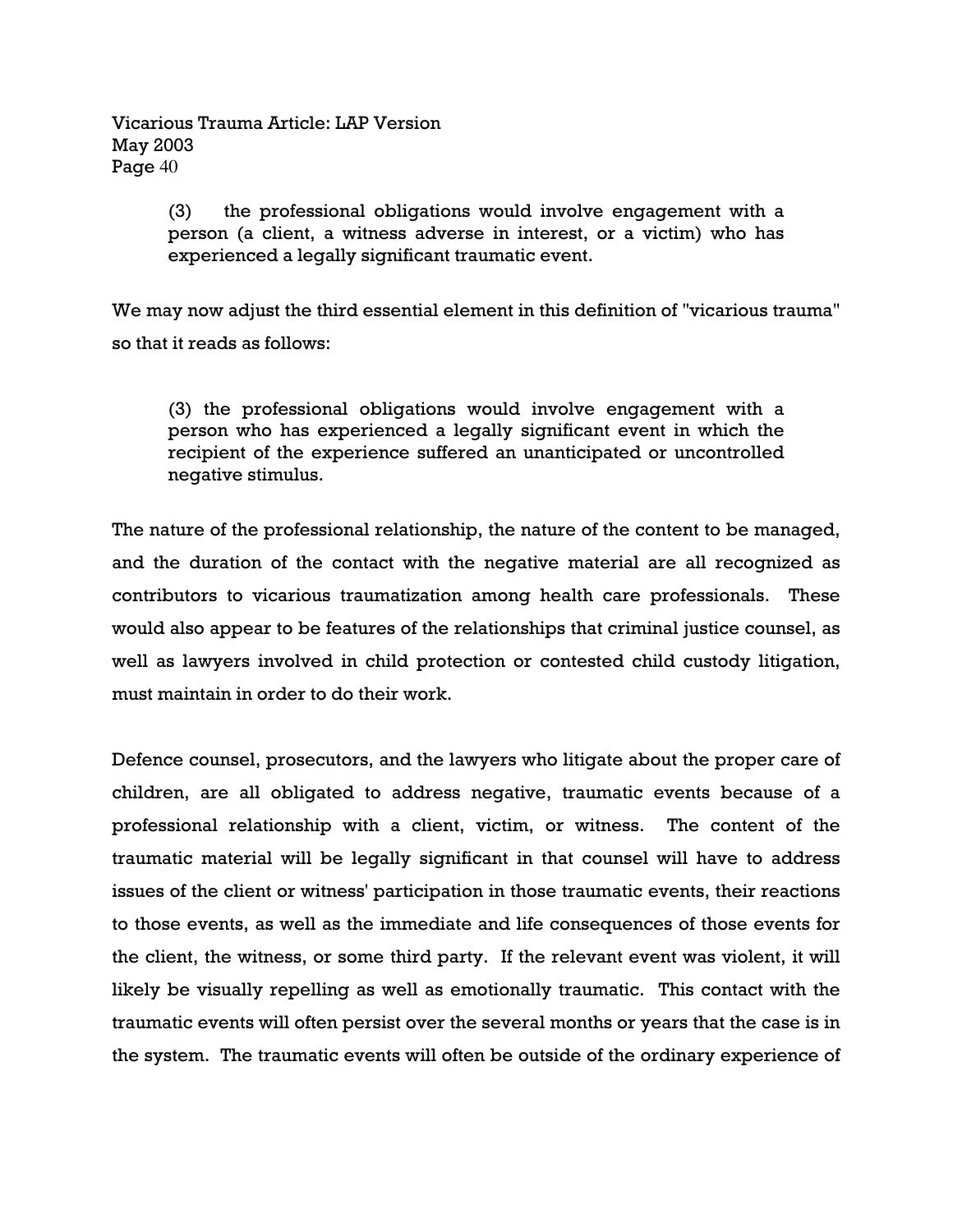the professional's own daily life. If not, the events may resonate with a traumatizing event from the professional's own past.

Thus, the roles and tasks of family law counsel and criminal justice counsel share the same types of underlying causes of vicarious traumatization as exist for health care professionals who have been studied up until now. Lawyers do not have any inherent human or professional immunities. It appears obvious that the analysis of vicarious traumatization that fits other helping professions does have something to contribute to our understanding of how lawyers function, and how sometimes they fail to function, effectively. When it comes to vicarious traumatization, the symptoms should be caused the same way in lawyers as they are in nurses, social workers, and therapists.

## *Symptoms and Effects*

The constellation of symptoms described in relation to professionals said to be suffering from the effects of vicarious trauma is large. The symptoms reported are sometimes descriptive but are generally non-specific and non-diagnostic. At our current stage of knowledge, the list of symptoms is not considered to be closed, nor are there any definitive criteria for diagnosis or exclusion. Instead, diagnosis appears to be based on a body of symptoms in the care provider, coupled with the existence of a care-giving relationship involving a traumatized individual, and a lack of confidence that the symptoms can be better explained by some other diagnosis.

Hartman identified specific biological reactions to traumatic material in nurses. These reactions resulted in certain identifiable and predictable behaviours on the part of the nurses studied - such as overinvolvement or withdrawal, behaviours that, in short, "adversely affect the empathic connection necessary for therapeutic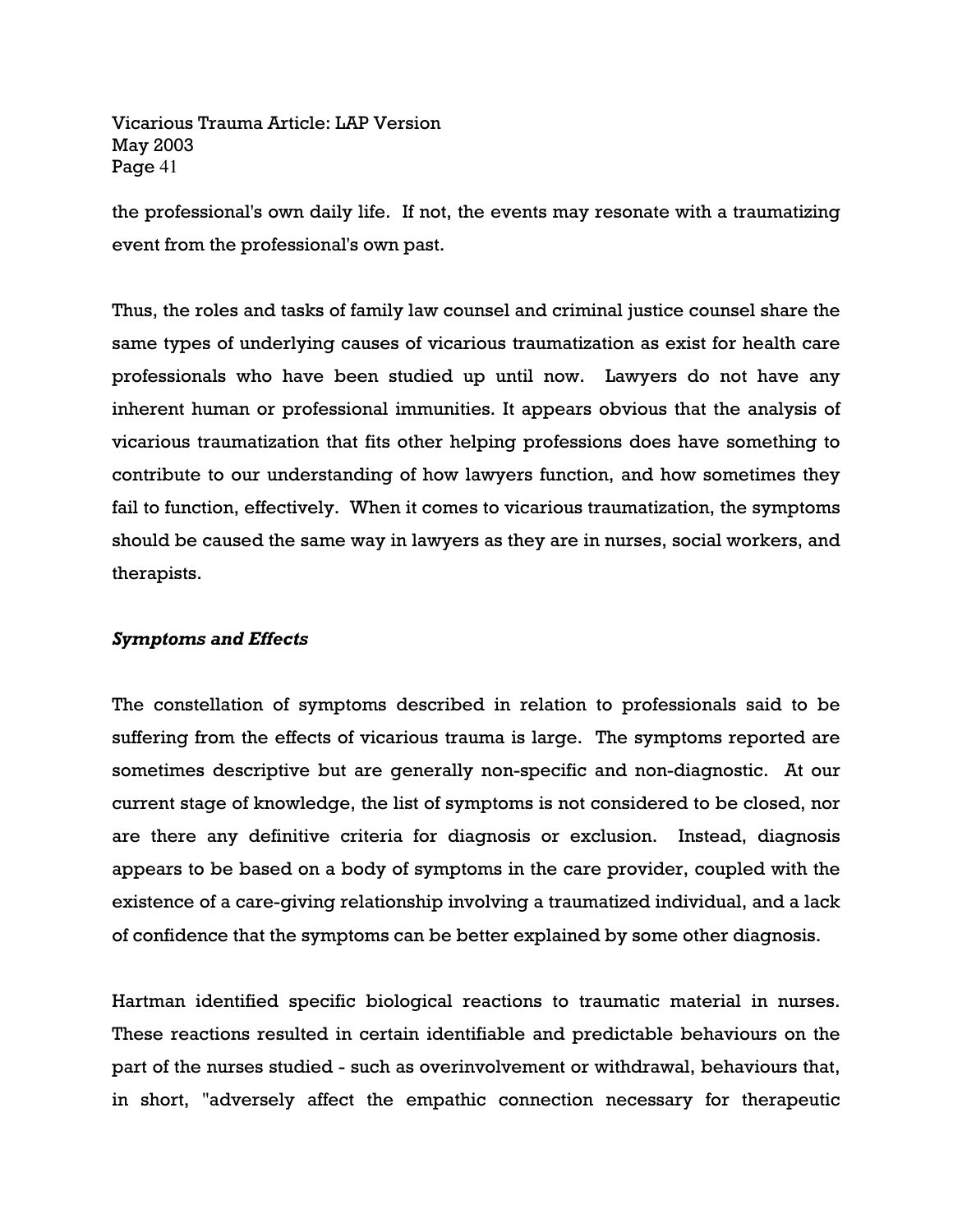outcome of the nurse-patient relationship". [42] Hartman's study is somewhat unique in its approach of measuring or identifying a biological reaction that corresponds with certain behavioural responses between a care giving professional and a client. Some studies have also established correlations between disposing factors and symptoms that are suggestive of causes [43].

A close connection is maintained with the research in the field of post-traumatic stress disorders - out of which our current appreciation of vicarious trauma grew. The symptoms of post-traumatic stress disorder, and their causes, may show up somewhat differently in the context of delivering professional services. It has been supposed that post-traumatic stress disorder is a limbic disorder involving the amygdala. Daniel Goleman discussed this idea in his book, *Emotional Intelligence*, in language that quite precisely fits the difficulty that traumatized care-providers experience:

Endorphin changes add a new dimension to the neural mix triggered by reexposure to trauma: a *numbing* of certain feelings. This appears to explain a set of "negative" psychological symptoms long noted in PTSD: anhedonia (the inability to feel pleasure) and a general emotional numbness, a sense of being cut off from life or from concern about others' feelings. Those close to such people may experience this indifference as a lack of empathy. . . . .[emphasis in the original] [44]

<sup>[42]</sup> Hartman (1995), at p.176

<sup>[43]</sup> Kassam-Adams, Nancy; "The Risks of Treating Sexual Trauma: Stress and Secondary Trauma in Psychotherapists", in Stamm, B. Hudnall, *Secondary Traumatic Stress*; pp.37 - 48.

<sup>[44]</sup> Goleman, Daniel; *Emotional Intelligence*; Bantam Books (1995), at p.206. See also: Glover, Hillel; "Emotional Numbing: A Possible Endorphin-Mediated Phenomenon Associated with Post-Traumatic Stress Disorders and Other Allied Psychopathologic States", *Journal of Traumatic Stress* 5, 4(1992).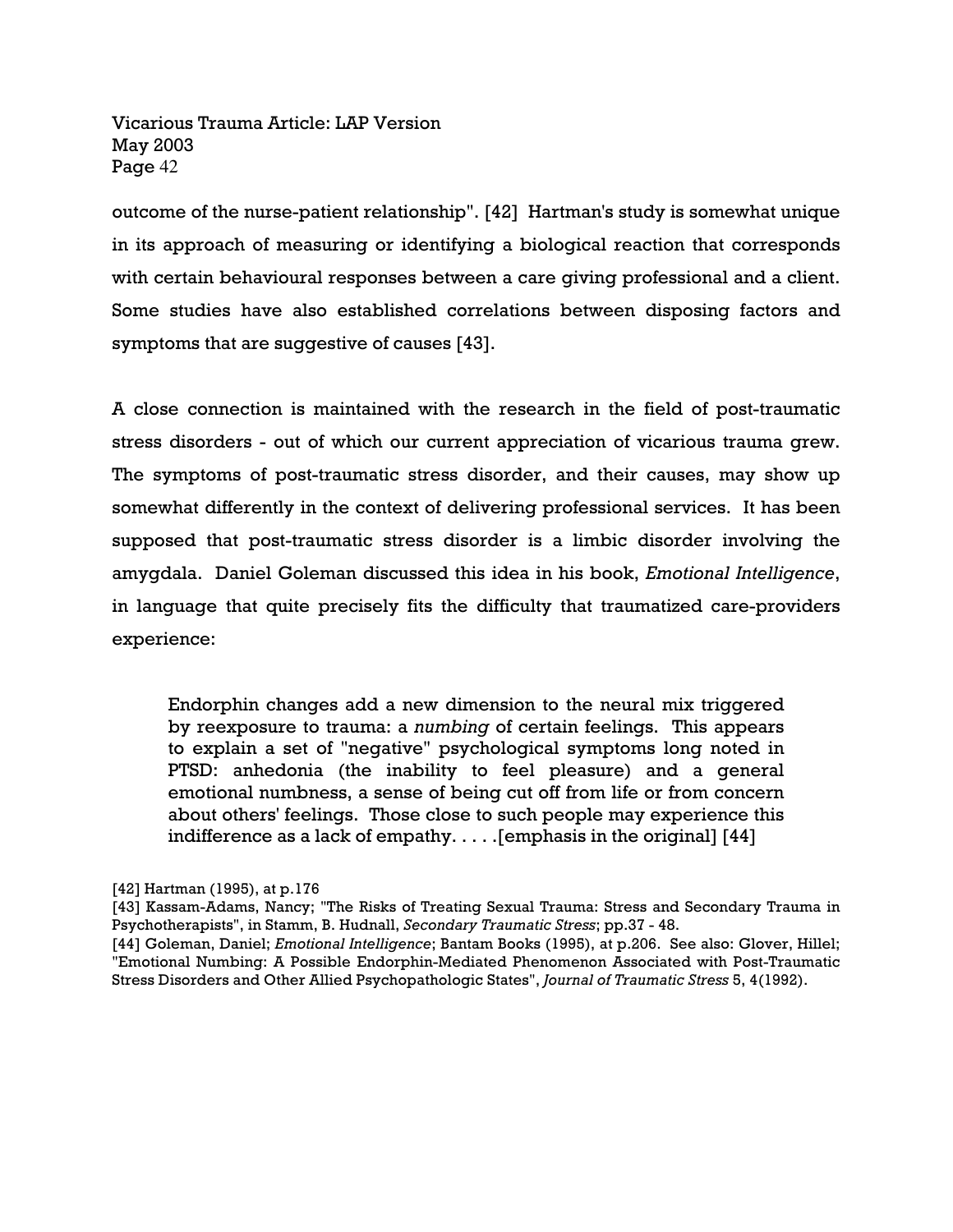Unfortunately, most studies only make observations about emotional and psychological reactions that appear to correspond with findings of vicarious trauma. Observations about emotional and psychological reactions do have value. They just do not lend themselves as easily to consistent measurement as other kinds of observations. Care must be taken in associating the emotion observed with the illness so that the treatment is appropriate.

Hartman's work is additionally useful to the issues in this paper because it speaks directly to the manifestation of symptoms in the care giver/patient relationship instead of effects simply on the personality and personal functioning of the care giver. Hartman saw that the emotional engagement, created by the communication of traumatic material from the patient to the nurse, necessarily led to a certain array of reactions on the part of the nurse. The array of reactions includes alterations in the care giver's ability to soothe the self, ability to demonstrate self-consistency, selfcohesion, self-monitoring, ability to exercise sustaining self-esteem, and maintaining a sense of oneself as part of a community. In our experience, lawyers in the criminal justice and family law sphere face these same problems:

There is *increased physiological and physical reaction*. The symptoms associated with autonomic arousal are rapid heart rate at resting, somatic reactions, sleep disturbances (particularly REM abnormalities), agitation, inattention, drowsiness, and uncontrolled and unintended emotional displays. These reactions occur with patients and are carried over into the private life of the caregiver. *Emotional reactions* include irritability, annoyance or disdain; anxiety and fear reactions; depression and sadness; anger, rage and hostility; detachment, denial, and avoidance; sadistic/masochistic reactions; voyeuristic and sexualized reactions; and confusion, psychic overload, overwhelmed reactions, and guilt. These reactions are often responded to with shame and embarrassment as they are manifested in interactions with patients, coworkers, and families. The reactions underscore the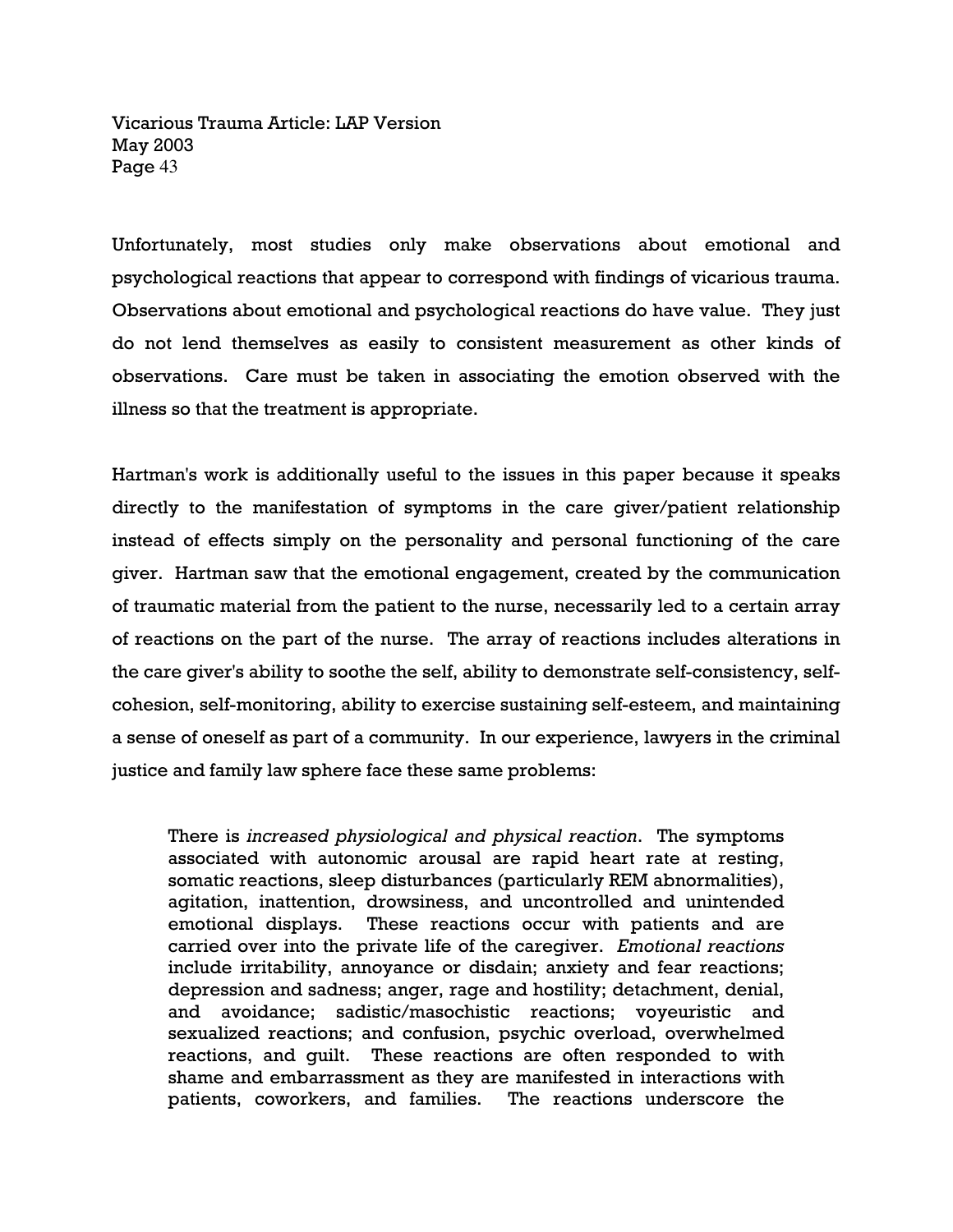> emotional dysregulation. *Psychological reactions* are detachment, overuse of intellectualization, rationalization, isolation, denial, minimization, and fantasy. Another complex response is overidentification with the patient with increased use of psychological defenses such as projection, introjection, and denial.

> A last grouping of signs of vicarious traumatization and resultant countertransference includes behavioral symptoms that may or may not be in the conscious awareness of the provider, i.e., forgetting appointments, lapse of attention, parapraxes (distorted perceptions of the patient), loss of empathy, hostility, and anger toward patient, relief when the patient misses an appointment or a wish that the patient not show up for appointments, denial of feelings, denial of need for supervision and consultation regarding the patient, a self-centered belief that one has a special "gift" for working with a certain population of victims of violence, overconcern and/or identification with the patient, psychic numbing or emotional constriction, self-medication or numbing (increased use of drugs and alcohol); loss of professional boundaries during work with patient and reactions where the professional takes on a more or less positive vantage point of the patient's plight (such as that of the protector or rescuer); or the professional takes on a complementary vantage point of the patient, where the professional can be the punisher, the abusive parent. These increased patterns of involvement are also associated with intense preoccupation with the patient (can't stop thinking about the patient), dreams and disturbed sleep, being easily reminded of the patient when not intending to think about him or her. [45]

The consequence of these kinds of behaviours and reactions in the relationship between professionals and their patients is that the therapeutic relationship suffers either from the professional being remote, avoiding, and uninvolved, or conversely, being overinvolved and dominating of the patient with the professional's own issues. In either case, the professional relationship is not governed by the needs, and outcome needs, of the client. This can come fairly close to what therapists describe as "countertransferrance", discussed earlier. [46]

[45] Hartman, at pp.179 - 180 [46] See note 33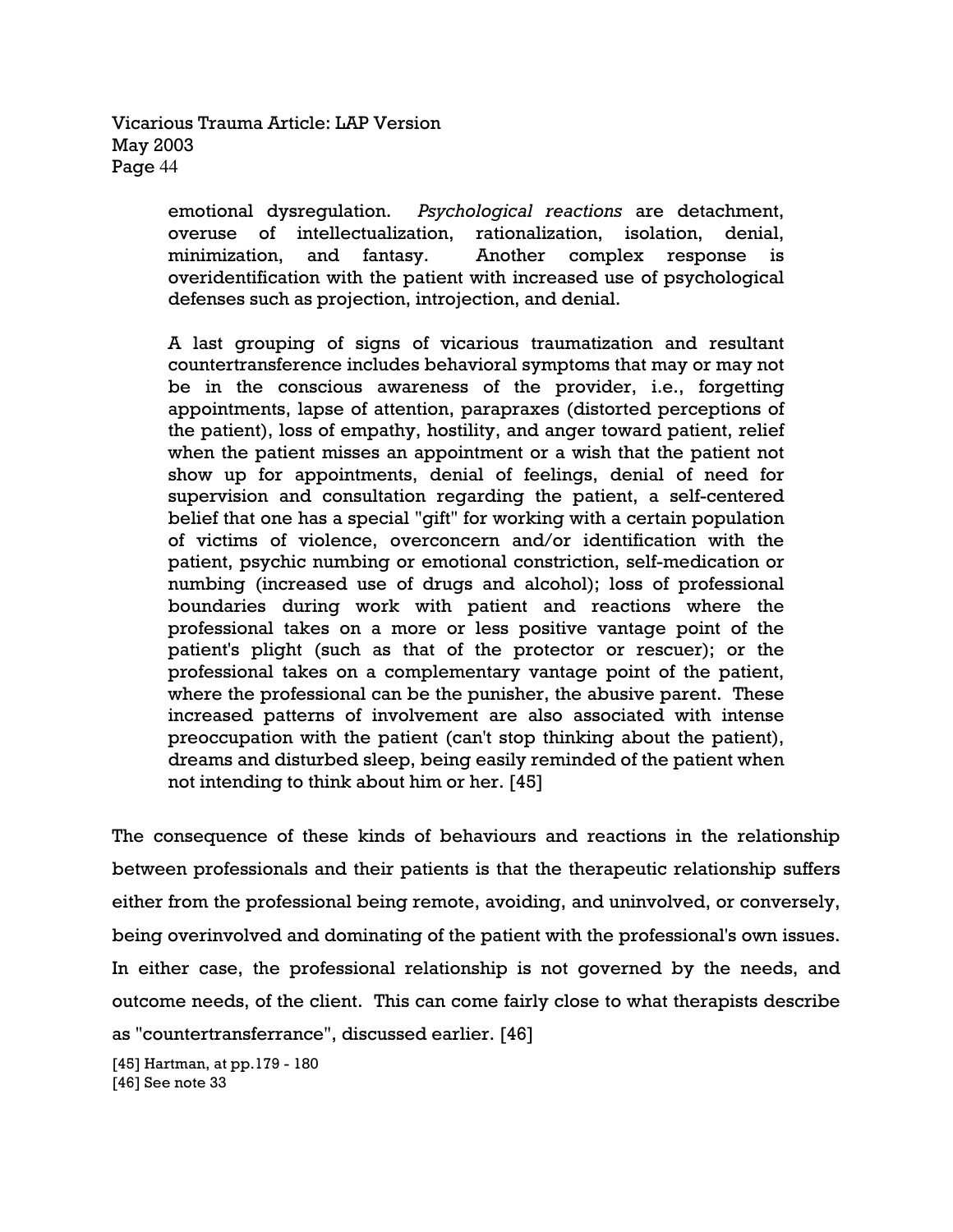The most useful point from that passage in Hartman's work for this review is that a true diagnosis of vicarious trauma is not just a ticking off of symptoms manifested by the professional. Diagnosis of vicarious trauma will include symptoms manifested by disturbances in the professional-client relationship. The extent or depth of the psychological problems suffered by the professional alone may really be diagnostic of the degree of traumatization rather than its existence in the professional's relationships with his clients.

Yassen prepared a concise table of impacts of "secondary traumatic stress" on professional functioning which it is useful to present as a whole [47]:

| <b>Performance of Job Tasks</b> | <b>Morale</b>          | Interpersonal                       | <b>Behavioural</b>   |
|---------------------------------|------------------------|-------------------------------------|----------------------|
| Decrease in quality             | Decrease in Confidence | Withdrawal from Colleagues          | Absenteeism          |
| Decrease in quantity            | Loss of Interest       | Impatience                          | Exhaustion           |
| Low motivation                  | Dissatisfaction        | Decrease in quality of relationship | Faulty judgment      |
| Avoidance of job tasks          | Negative attitude      | Poor communication                  | Irritability         |
| Increase in mistakes            | Apathy                 | Subsume own needs                   | Tardiness            |
| Setting perfectionist standards | Demoralization         | Staff conflicts                     | Irresponsibility     |
| Obsession about detail          | Lack of appreciation   |                                     | Overwork             |
|                                 | Detachment             |                                     | Frequent job changes |
|                                 | Feelings               |                                     |                      |
|                                 | of incompleteness      |                                     |                      |

Richardson adoption of Yassen's work, in her *Guidebook on Vicarious Trauma*, is an example of the wide practise of circular citation among articles in this area of inquiry [48]. Blair and Ramones [49], and Clark and Gioro [50], also appear to rely heavily on the conclusions of other writers.

- [48] Richardson, loc. cit.
- [49] Blair and Ramones, at pp.24 25
- [50] Clark and Gioro, at pp.85 86

<sup>[47]</sup> Yassen, J.; "Preventing secondary traumatic stress disorder", Chapter 9 in in Figley, Charles R.,

ed., *Compassion Fatigue*; pp.178 - 208, at p.191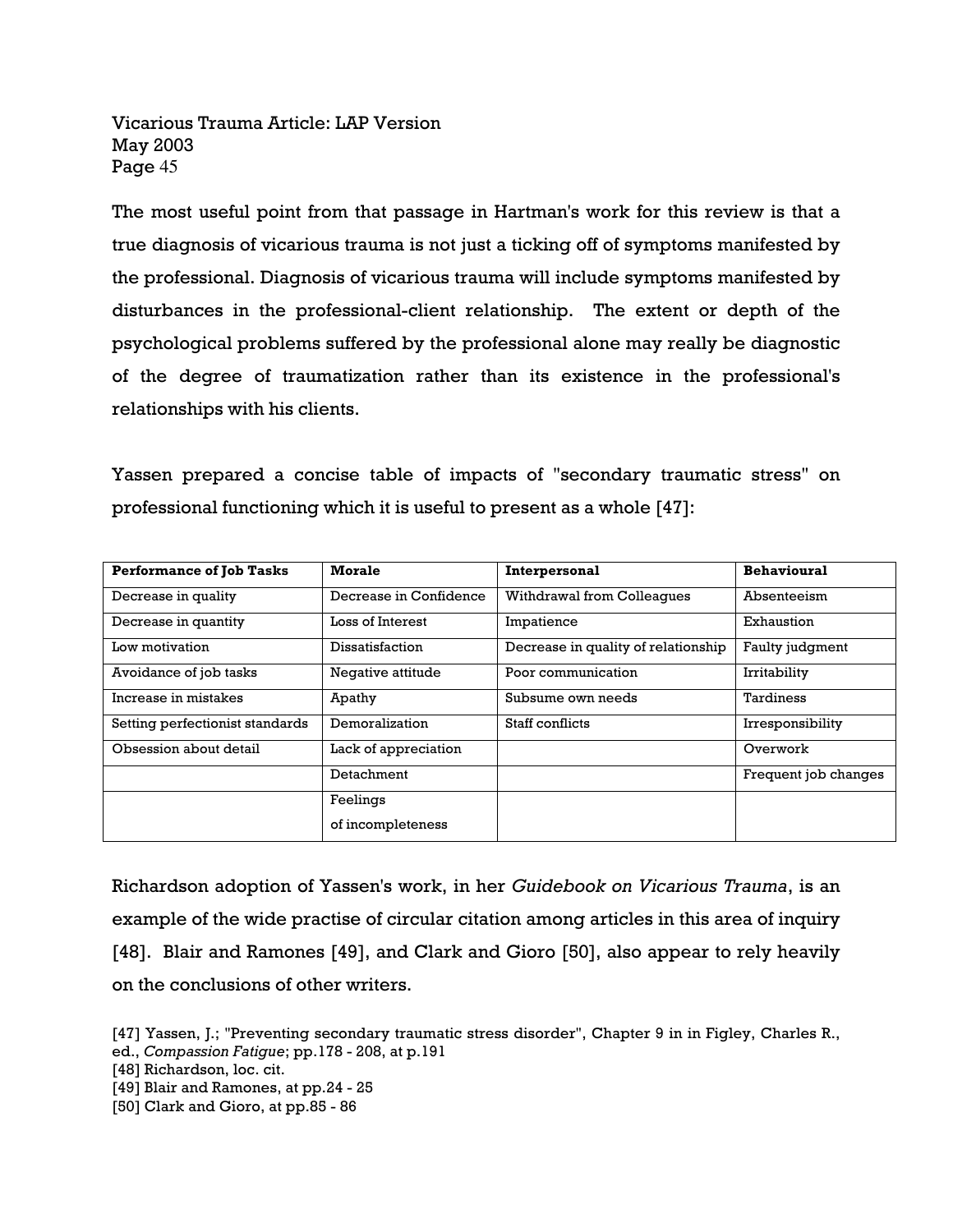Crothers reports at least an anecdotal basis for her listing of symptoms [51]. Organized according to Yassen's categories, which do seem helpful, these are:

| Performance of Job Tasks         | Morale            | Interpersonal | Behavioural              |
|----------------------------------|-------------------|---------------|--------------------------|
| Lack of attention                | Anger             | Intolerance   | Sleeplessness            |
| Client Overinvolvement           | Sadness           | Compassion    | Nightmares               |
| Annoyance with patient care      | Guilt             | Sensitivity   | Irritability             |
| Frustration with patient care    | Grief             | Denial        | Hypervigilence           |
| Disqust with client material     | Despair           | Caution       | Lack of energy           |
| Fascination with client material | Fear              | Irreverance   | Tearfulness              |
|                                  | Depression        | Distrust      | Nausea                   |
|                                  | Terror            | Paranoia      | Respiratory stress       |
|                                  | Helplessness      |               | Chills                   |
|                                  | Feeling deskilled |               | <b>Mental Exhaustion</b> |

Saakvitne and Pearlman write from clinical and workshop tested experience, if not from empirical study of defined populations. When drawn into identifying symptoms, their list is long, and may be successfully organized according to Yassen's categories [52]. Their unique contribution in this area however, in our view, is the recognition that vicarious traumatization is not a static condition, but rather a process:

Vicarious traumatization is a process, not an event. It includes our strong feelings and our defences against those feelings. Thus vicarious traumatization is our strong reactions of grief, rage, and outrage, which grow as we repeatedly hear about and see people's pain and loss and are forced to recognize human potential for cruelty and indifference, *and* it is our numbing, our protective shell, and our wish not to know, which follows these reactions. These two alternating states of numbness and overwhelming feelings parallel the experience of PTSD. [53]

[51] Crothers, Delphine; "Vicarious Traumatization in the Work With Survivors of Childhood Trauma"; *Journal of Psychosocial Nursing*; 1995: 33(4): 9 - 13, at p.9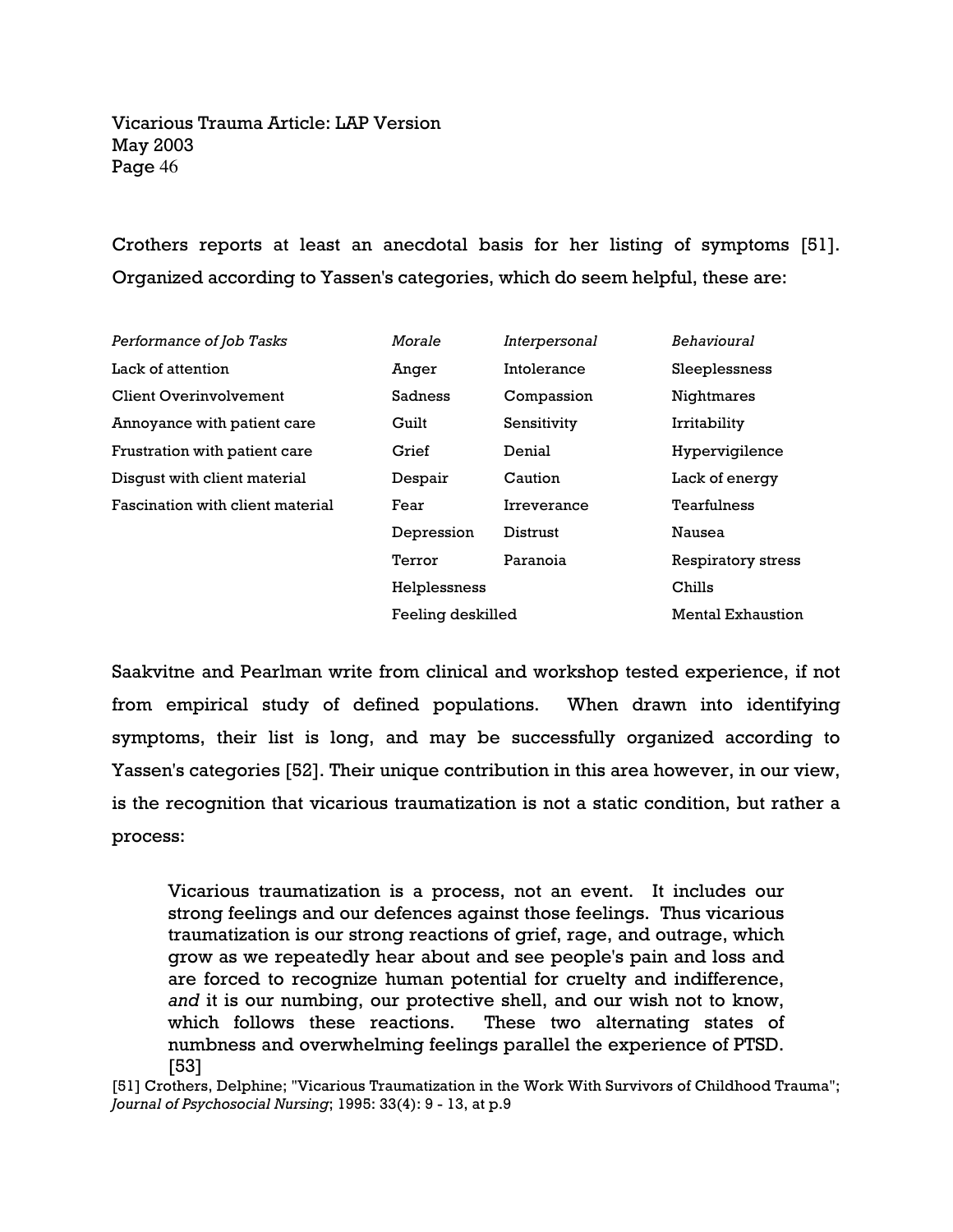[52] Saakvitne and Pearlman (1995), at pp.159 - 165

[53] Saakvitne and Pearlman (1996), at p.41

There is some comfort that can be taken from the repetition of observed symptoms from one article to another, and among writers and researchers, but repetition can not be accepted as a basis to conclude that the identified symptom is indeed relevant and diagnostic. The science is not yet there.

The authors share the general approach in the literature to accept that symptoms may be observed over four specific areas: Performance of job tasks, Morale, Interpersonal, and Behavioural. We expect that vicarious trauma should be a potential diagnosis from symptoms that detract from the value to the client of the helping professional relationship. The diagnosis would then be made if those symptoms could be associated with the three elements of vicarious trauma discussed earlier, and that are not clearly the result of some other illness or condition.

Our view is based both on professional practise experience, and anecdotal comments in the literature relating to other professional groups. For example, in addressing the ethical issues that arise with respect to vicarious trauma and therapists, Munroe discussed the kind of relationship disruptions that may result from a care-giver who is suffering from vicarious trauma. The comments are as apt for dysfunctional criminal justice and family law counsel as they are for the therapists being discussed:

A therapist who is overwhelmed by the traumatic impact of numerous clients may be in a state of avoidance when a particular client comes in. It is possible that when this client needs to talk about trauma, the therapist will discourage discussion to protect himself or herself. Alternately, the therapist who is in an intrusive phase may insist on getting at the details of a client's trauma when the client is not ready. If the therapist is suffering from disturbed sleep or nightmares he or she may not be attentive to the needs of the client. The therapist's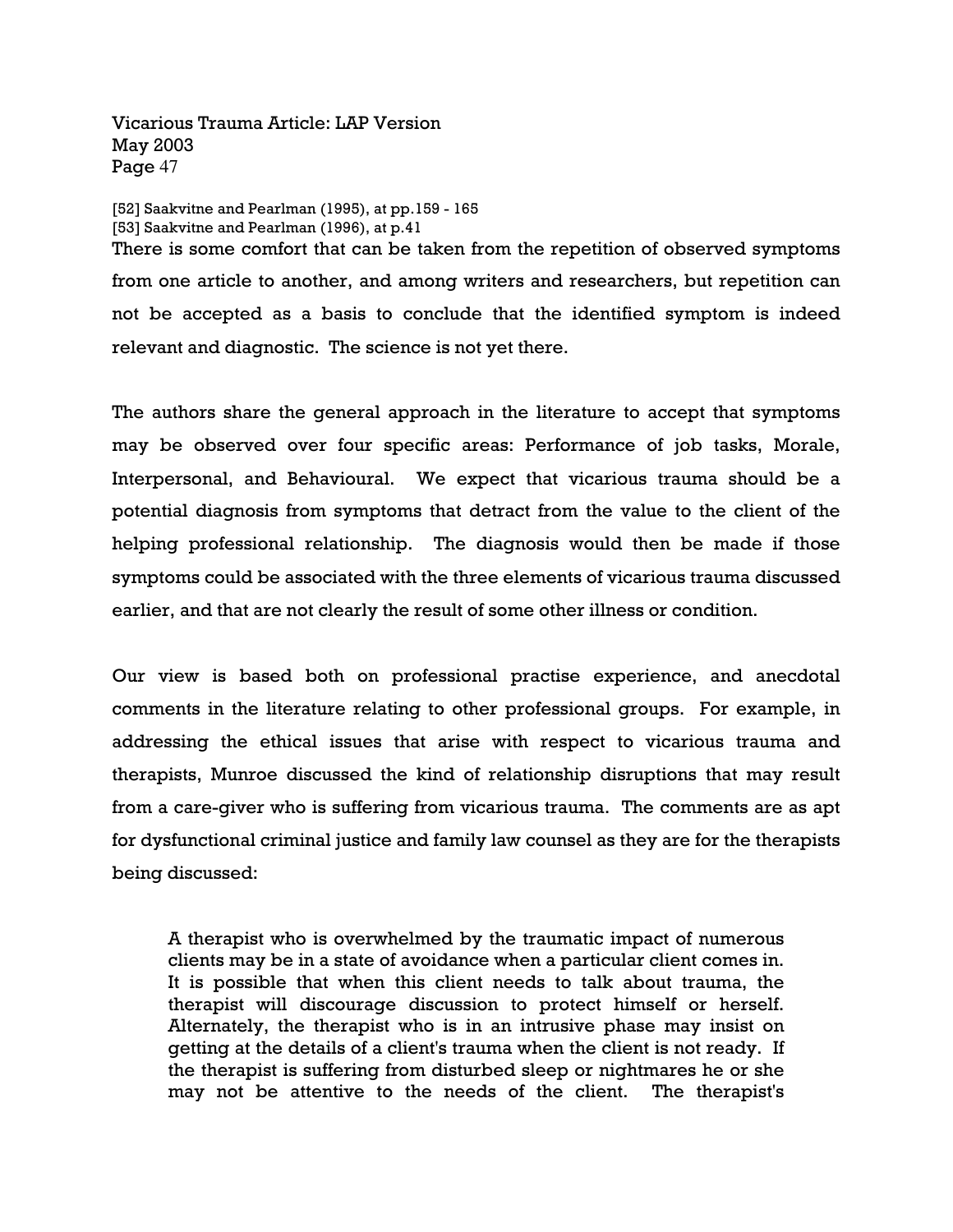. . .

irritability from overexposure may result in the client's being silenced during a session. Overexposed therapists may also be trying to rescue clients who do not need to be rescued, or going on a mission to route out traumatic perpetrators when this is not in the client's best interests. Therapists might also become suspicious of other professionals whom they think do not "understand" the needs of trauma clients, and thereby impede the client from accessing necessary services. Therapists may begin to avoid their trauma clients and misdiagnose them, or they may avoid meetings and supervision. [54]

Professional discipline decisions are replete with examples of lawyers who exhibit, or claim, some level of depression. These depressions are associated with disrupted decision-making such as "paralysis with respect to deadlines", overzealousness with respect to client issues, and substance abuse: *e.g.*, *L.S.U.C. v. Rayner*, [1994] L.S.D.D. No. 20; *L.S.B.C. v. McNabb*, [1999] L.S.D.D. No. 54; *L.S.B.C. v. Peters*, [2000] L.S.D.D. No. 10. Symptoms of depression are certainly seen in young, as well as senior, family law practitioners: *e.g.*, *L.S.B.C. v. McNabb*, *supra*; *L.S.U.C. v. Riley*, [1997] L.S.D.D. No. 44. Whether these are symptoms of vicarious trauma is impossible to determine based on the record provided by the written decisions in those cases. That is one of the reasons why a more focused analysis of the issue is being proposed in this paper.

For example, the following comments were made of a lawyer practising primarily real estate law, and likely not suffering from anything vicariously traumatic at all, in *L.S.U.C. v. Wong*, [55]:

Miss Wong's underlying personality (sic) is that of a compulsive nature, meaning that she is meticulous, precise and dedicated to perfectionism.

<sup>[54]</sup> Munroe, James F.; Shay, Jonathan; Fisher, Lisa; Makary, Christine; Rapperport, Kathryn; Zimering, Rose; "Preventing Compassion Fatigue: A Team Treatment Model"; Chapter 10 in Figley, Charles R., ed., *Compassion Fatigue*; pp. 209 - 231, at pp.217 - 218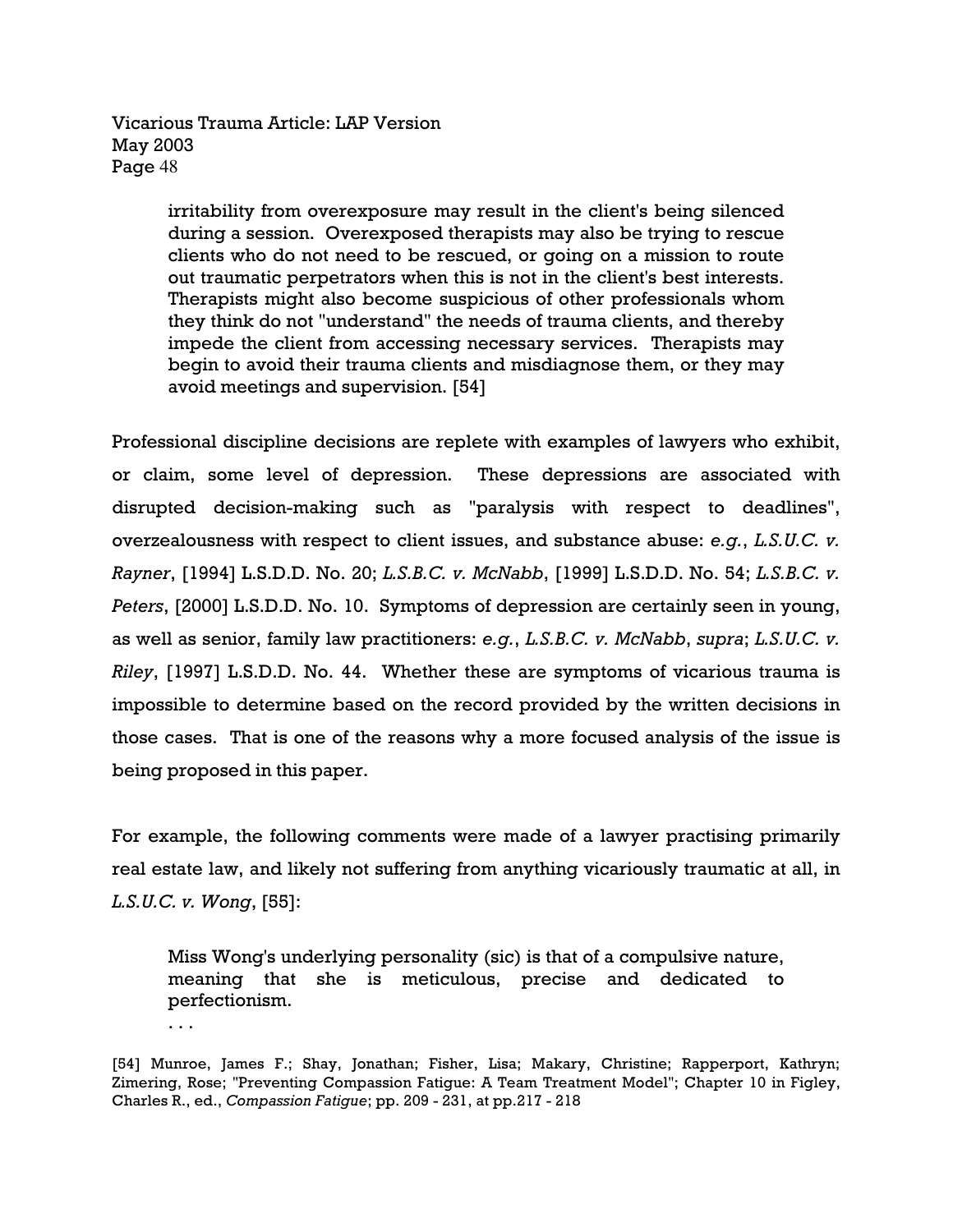[55] *L.S.U.C. v. Wong*, [1991] L.S.D.D. No. 104

As she migrated more towards her occupational responsibilities she was confronted by a rising fear of losing control of her personal life, meaning issues relating to her family and marriage. As there was little compromise available, the frustration led to a type of obsessional neurosis which ultimately culminated in a picture of clinical depression. As typical in these instances, there is no subjective perception of depression which manifests (sic) itself cognitively as a loss of concentration, attention and intellectual capacity as well as physically which reports (sic) in fatigue, loss of sleep and ultimately exhaustion. At these times even simple decisions seem overwhelming.

Vicarious traumatization would not appear to arise from these symptoms such as sleeplessness and being overwhelmed by even simple decisions because there is no apparent engagement with traumatic material, and there is a legitimate, alternative psychiatric diagnosis.

Stamm encapsulated the symptomatology issues in concise terms:

Susceptibility to Secondary Traumatic Stress stems from two basic, and related, areas: (a) lack of control and (b) questions of competency. Questions of competency, at least in part, arise from the professional's feelings of lack of control of traumatic material. Therefore, controlling the trauma is a necessary component of competency. When people feel as if they are prepared, or at least have the ability to act positively during an event (that is, to exert some control during the event), there is a better outcome. When people feel as if they have no control the prognosis is quite poor. [citations omitted] [56]

If our analysis is correct, then the core symptoms of vicarious trauma would appear to include the following:

<sup>[56]</sup> Stamm. B. Hudnall; "Creating Virtual Community: Telehealth and Self-Care Updated" (1999); in Stamm, B. Hudnall; *Secondary Traumatic Stress: Self-Care Issues for Clinicians, Researchers, & Educators*; pp.179 - 208, at pp.180 - 181.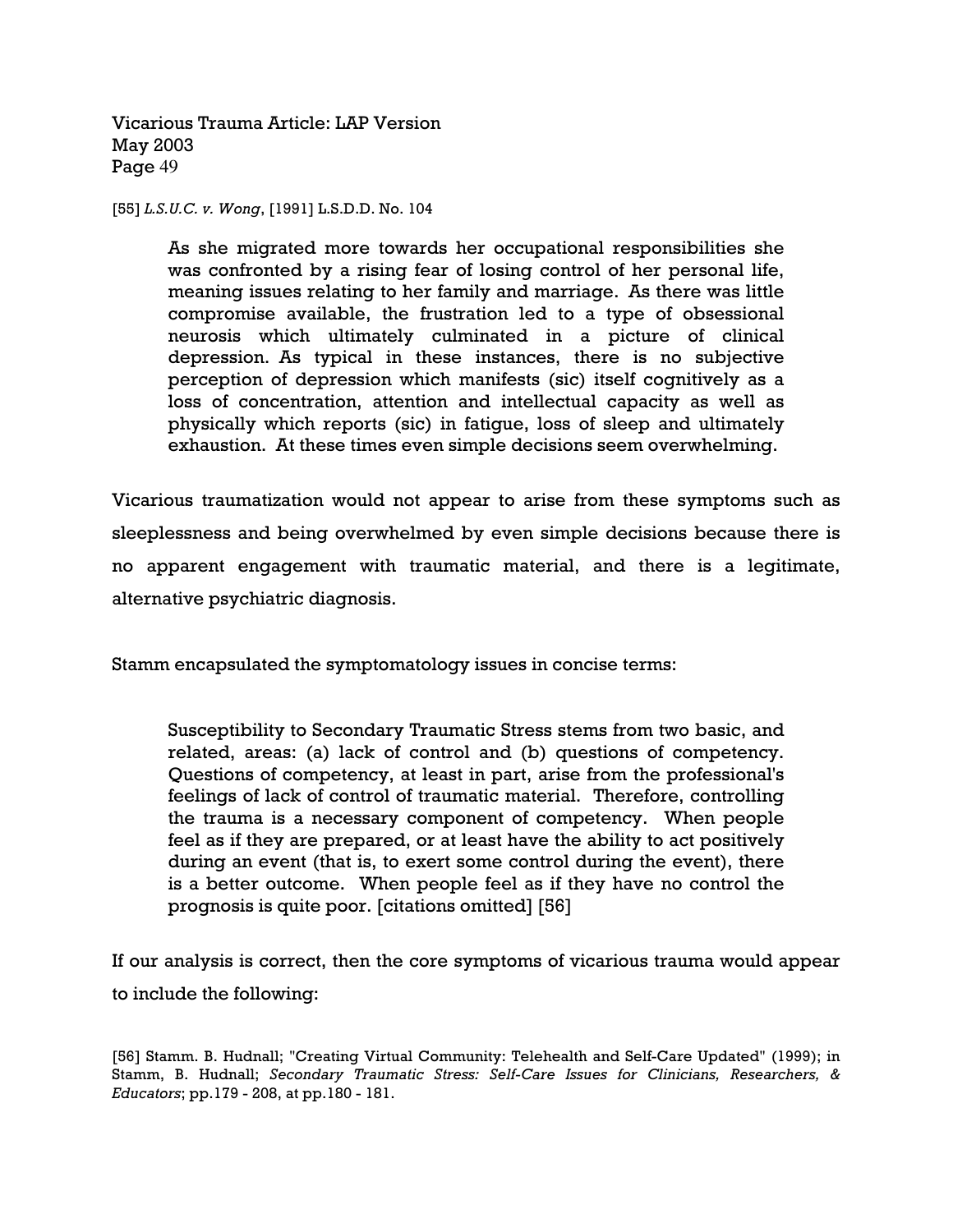1. A reduction in the professional's sense of confidence

2. The reduction in professional confidence is in relation to his/her own competence to provide helping services to the client

3. The reduction in confidence manifests itself in the professional either

- (a) avoiding care giving opportunities which would reinforce this sense of a lack of competence, or,
- (b) submersing him or herself in care giving opportunities in search of a successful, and perfect, outcome which is reasonably unachievable

and in either case the professional isolates him or herself from peers and family

- 4. The avoidance or submersion both demonstrate a failure by the professional to appropriately manage the demands of the client and the client's traumatic material to an achievable outcome; and
- 5. The professional manifests an aversion response to the client's traumatic material by either avoiding it or demeaning the significance of it.

Managing the demands of the client and client's traumatic material to an achievable outcome is the purpose of any professional engagement - whether the professional is a nurse, a social worker, or a lawyer. The particular sources of failure in vicarious traumatization would seem to arise from the professional's dissatisfaction with client relationships on the basis that those relationships are not meeting the professional's expectations for the relationship. This is therefore the professional's problem rather than a client problem, though client service is certainly a casualty when the professional care-giver loses his way with appropriately managing the relationship.

The professional problem in this context would then seem to be that the requirement of dealing with a client's traumatic material as one's own through empathy can easily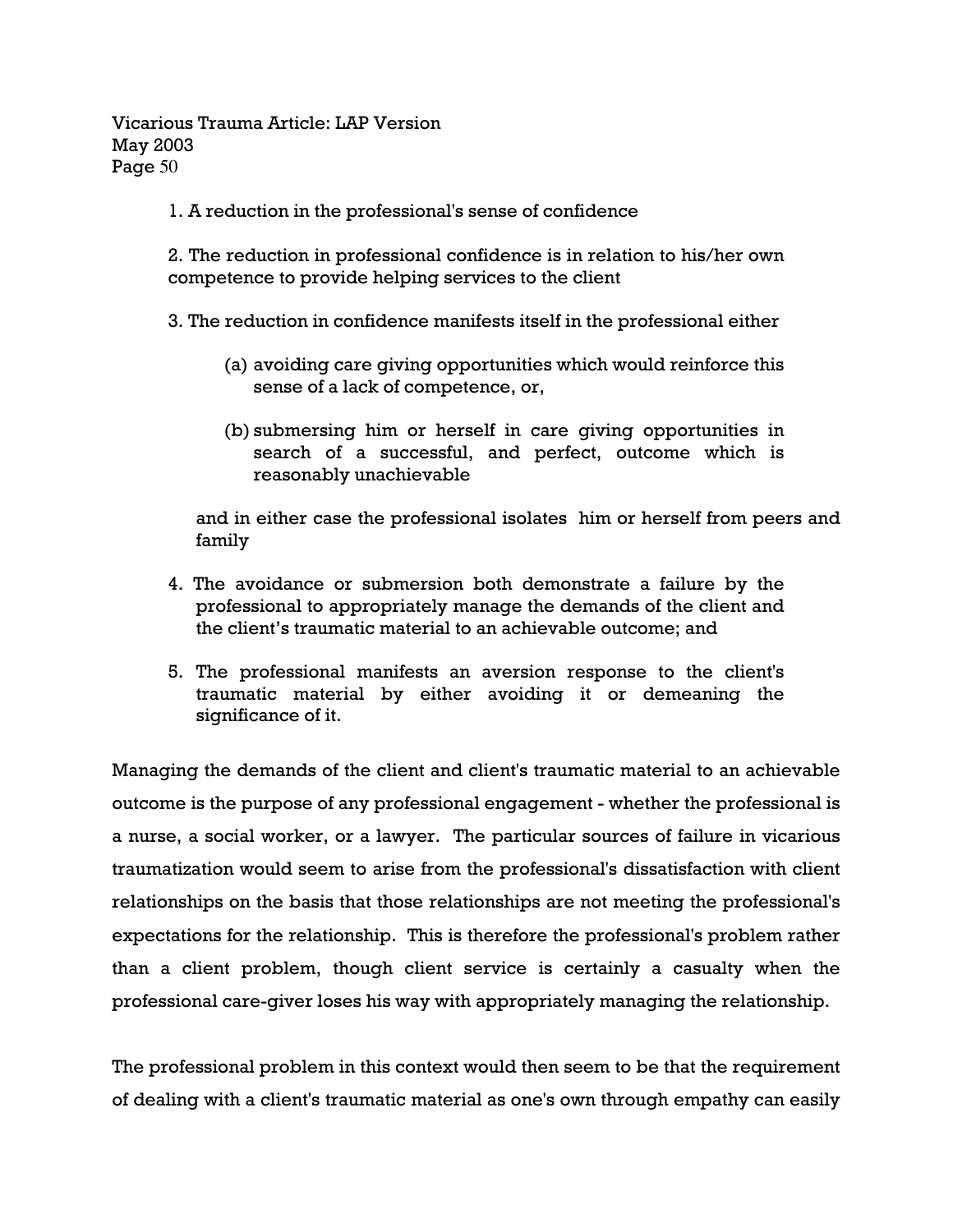distract the professional from the task of helping the traumatized individual. The more overwhelming the traumatic material, the less attention the professional will have for the client themselves. This thought was put sharply by Pearlmann and Saakvitne:

. . .the therapist with unacknowledged vicarious traumatization can retraumatize clients and otherwise harm them in both overt and subtle ways. When a therapist's emotional and psychological needs are not addressed in appropriate ways outside his or her work, they can become more focal in the therapy relationship than the client's needs . . . . This imbalance can result in violations of therapeutic frame and boundaries, such as forgotten appointments, unreturned phone calls, or inappropriate contact with clients between sessions, as well as the more serious violations of abandonment, professional mistreatment, and sexual or emotional abuse of clients. . . . . [57]

This disconnection between the purpose of the professional relationship and what is actually happening between the professional and the clients is an additional source of stress for both clients and the professional service provider. Therefore, the symptoms seen are symptoms often associated with stress disorders. What makes these symptoms diagnostic of vicarious trauma, instead of post-traumatic stress disorder or burnout, are these: the nature of the material whose effects must be "fixed", the continuing intellectual commitment to the need for "fixing" to be done, but with a simultaneous sense of helplessness of actually securing the desired result. This sense of helplessness is what undermines the professional's whole sense of his own value in the professional relationship. It may also make treatment, cure or repair more difficult and more prolonged.

[57] Pearlmann and Saakvitne (1995), at p.157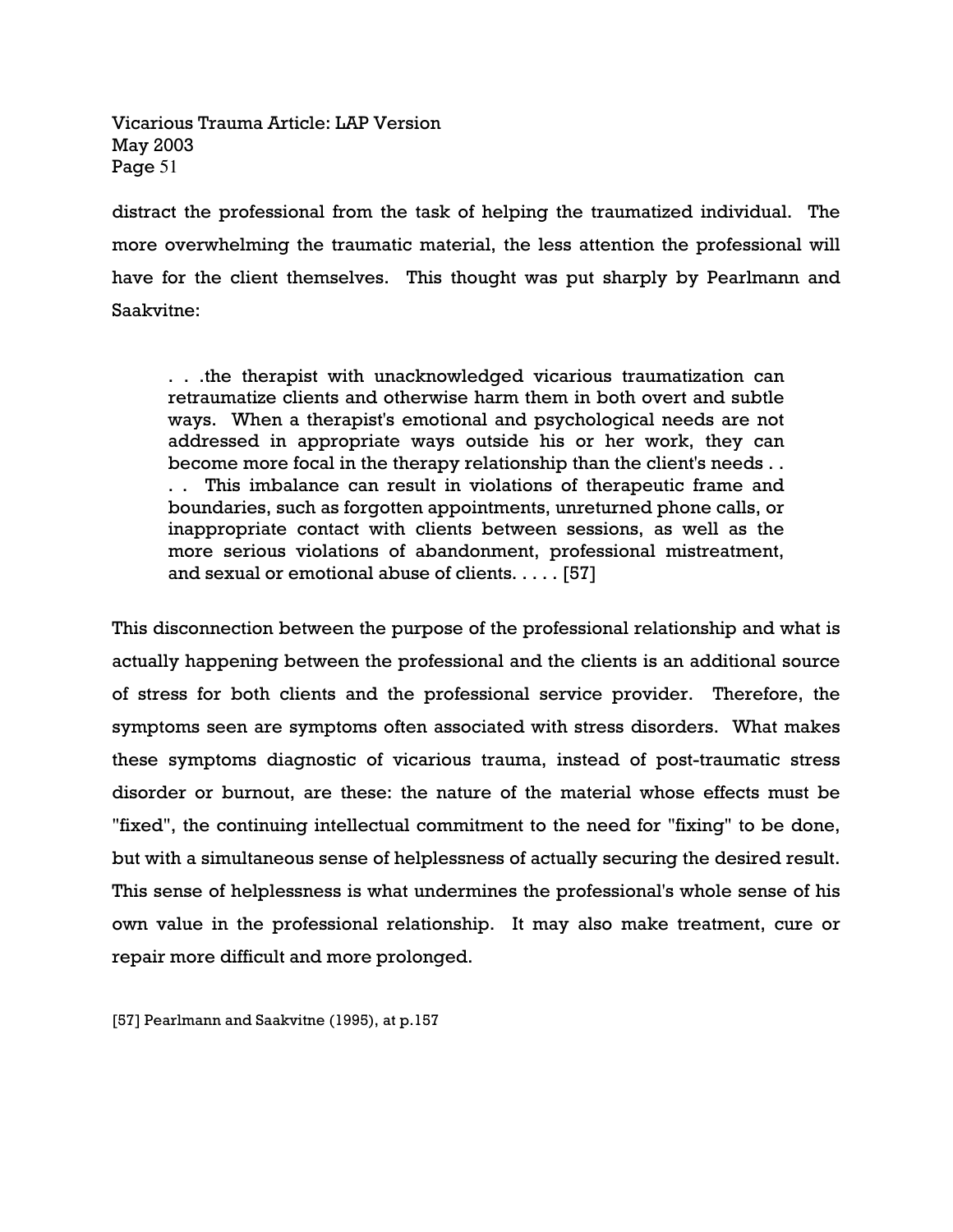A good example of this kind of breakdown in the professional relationship, with delay and avoidance of a fairly straightforward problem affecting a very traumatized client, is the case of *L.S.U.C. v. Ward*, [58]. The solicitor was a busy criminal practitioner, with a special talent for serving the needs of the mentally ill. A practise opportunity arose to broaden his practise, and locate it closer to his home. In the course of that upheaval, a client arrived on the lawyer's doorstep who had just lost his wife in a car accident that appeared to be entirely the other driver's fault. This was not an area of practise where the lawyer was skilled, and he provided service that was later described as "awful". In the course of mismanaging his client's claim, there was a pattern of non-communication, deceptive communication, misleading communication, and - according to the Discipline Committee - fraudulent misrepresentation. This all became magnified by temporarily successful deception of the Law Society about the case as well. Ultimately, the Discipline Committee seemed mystified by the solicitor's behaviour:

 The reports of Dr. Kunjukrishnan are of little assistance to the Committee in assessing the reason why the solicitor would create fraudulent documents for Mr. Lee's signature. It would appear that Mr. Ward does not suffer from any major psychiatric problem. He has shown some anxiety and depression and shows a tendency to procrastinate. Further, he requires ongoing professional help and marriage counselling.

 However, a tendency to procrastinate does not explain a wilful act of fraudulent misrepresentation to a client - particularly a client who, as Mr. Lee was, vulnerable and grieving.

 Much of the evidence led by Mr. Ward related to his difficulties between 1985 and 1987 and the Committee is mindful that the Bernard Lee matter arose in 1984. The Committee also notes that the problem relating to Mr. Ward's wife did not arise until 1989, and therefore, the Committee puts little weight, if any, in the testimony of Mrs. Ward with respect to her problem with her eating disorder as it may have impacted upon her husband. By 1989, the solicitor was dealing exclusively in Carleton Place and his Ottawa practise had been closed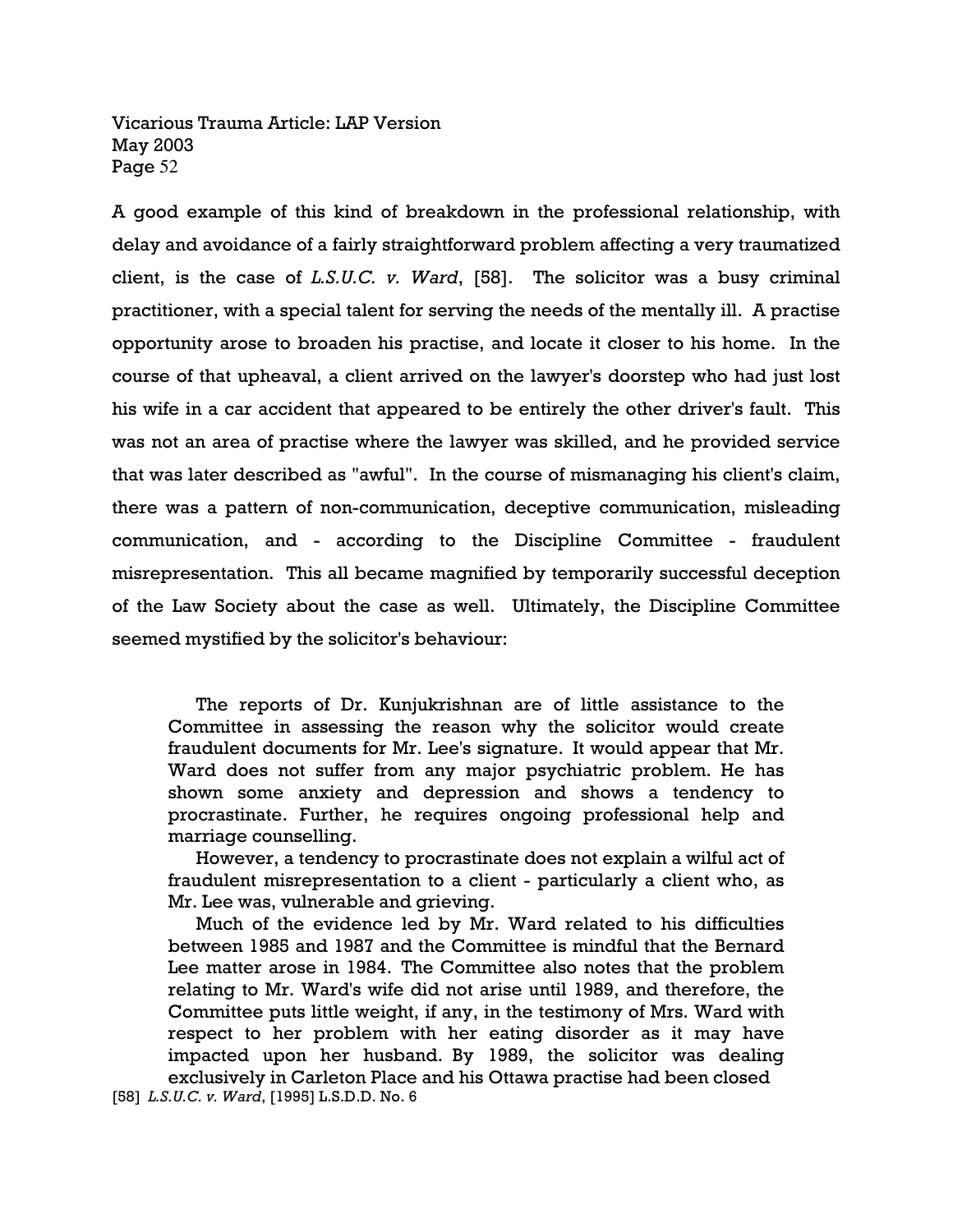> down. The Committee notes that the final releases were executed by Mr. Lee on May 28, 1988, and new releases were executed on March 31, 1989. The misleading of the Law Society occurred on April 29, 1991. Thus, the Committee finds it difficult, if not impossible, to put any weight on the solicitor's description of the stressful years, 1985 to 1987. Those years may account for his inactivity on the Lee file, but they do not account for the relevant dates upon which the solicitor has been found guilty of professional misconduct.

However, if a vicarious trauma analysis had been applied to the solicitor's history, particularly with two previous disciplinary penalties for failing to serve clients in a conscientious, diligent and efficient manner, and failing to reply to his Society, one would note that these symptoms of avoidance and delay based on lack of confidence and a reduced sense of competence are not unexpected in a solicitor who had been practising for about 7 years when the problems began. The solicitor described his practise as follows:

 Mr. Ward testified that he was extremely busy with his Ottawa practise until the end of 1987. He told the Committee that he had completed approximately three thousand criminal cases since his call to the bar, much of it comprised of duty counsel work. He described the difficulty of practising in Carleton Place and having to commute to Ottawa to do criminal defence cases and to Smith Falls for Provincial Court cases and to Perth for cases in the General Division. Moreover, when he purchased the Carleton Place practise, he found it to be heavily weighted towards real estate, requiring his attendances at two registry offices in Almonte and Perth. He told the Committee that he is the second busiest practitioner in his area and has active criminal files numbering at any given time from fifty to a hundred.

The diagnosis of vicarious traumatization would not have excused the lawyer's mishandling of the civil litigation file that became his undoing. However, if the diagnosis had been made or its potential identified, the lawyer could have adopted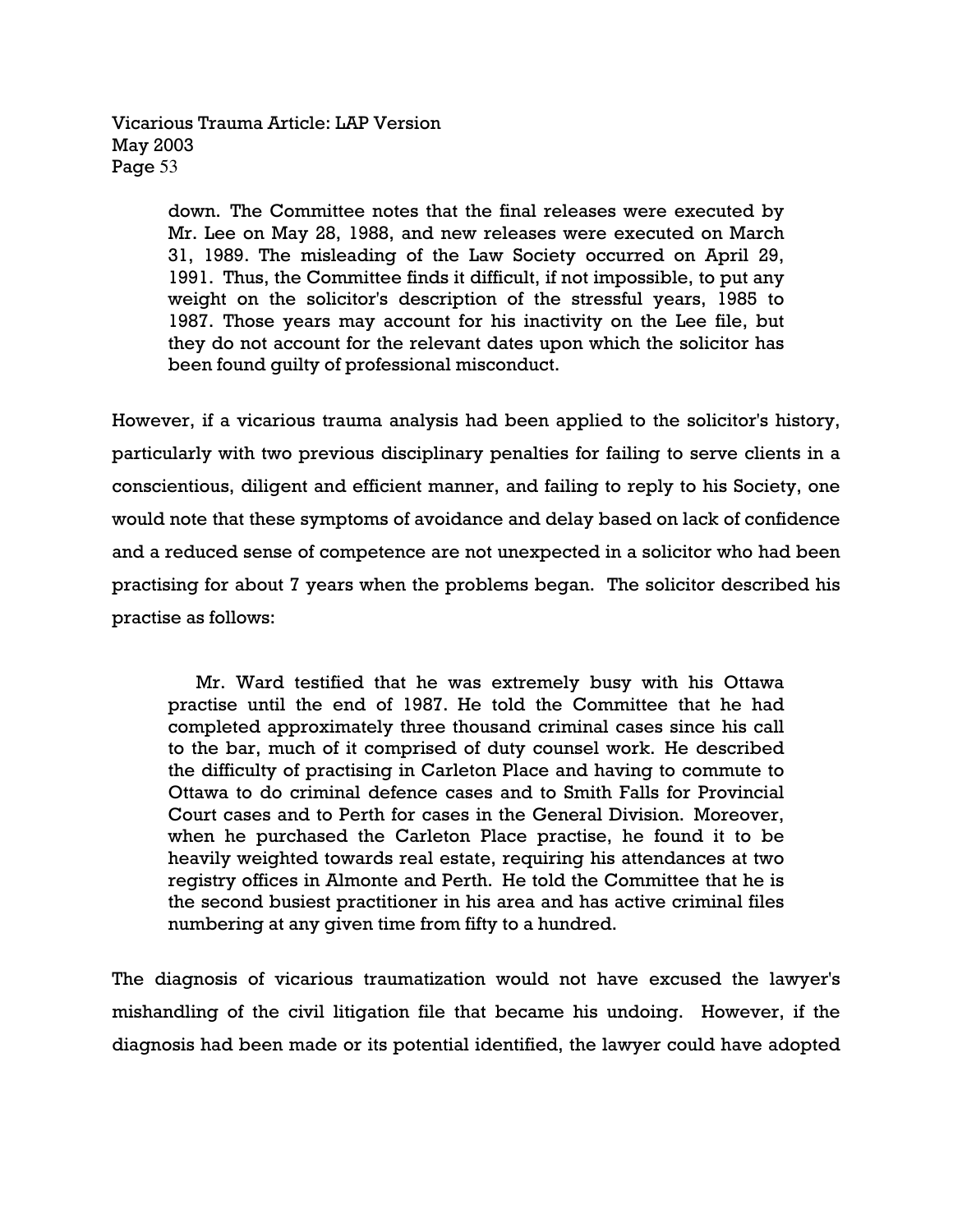strategies to overcome the risks that vicarious traumatization posed to his client relationships.

In a passage already quoted above, "compassion" is:

a feeling of deep sympathy and sorrow for another who is stricken by suffering or misfortune, accompanied by a strong desire to alleviate the pain or remove its cause [59]

and compassion fatigue, or vicarious trauma, renders the professional less able or even unable to fulfil that desire to alleviate the client's pain. Even though the past and its harms cannot be undone, uncontrolled compassion can make a lawyer or other helping professional become overwhelmed by the desire to do just that: achieve the unachievable. That can only lead to failure, and doubting of competence. Symptoms which speak to those issues of helplessness, a sense of being de-skilled, a sense of lack of competence, are therefore the kind of symptoms one looks for to find vicarious trauma. Certainly, legal professionals who display these kinds of symptoms in their work, or who demonstrate these qualities in their relationships with clients, need to assess their functioning critically. This would be so whether these professional care givers wish to describe the cause of the symptoms "vicarious traumatization", or not. These are the symptoms that form the foundation for the repeatable self-tests appended to this paper, and which will be described under the heading of "Diagnosis" below.

[59] Figley, at pp.14 - 15; see note 19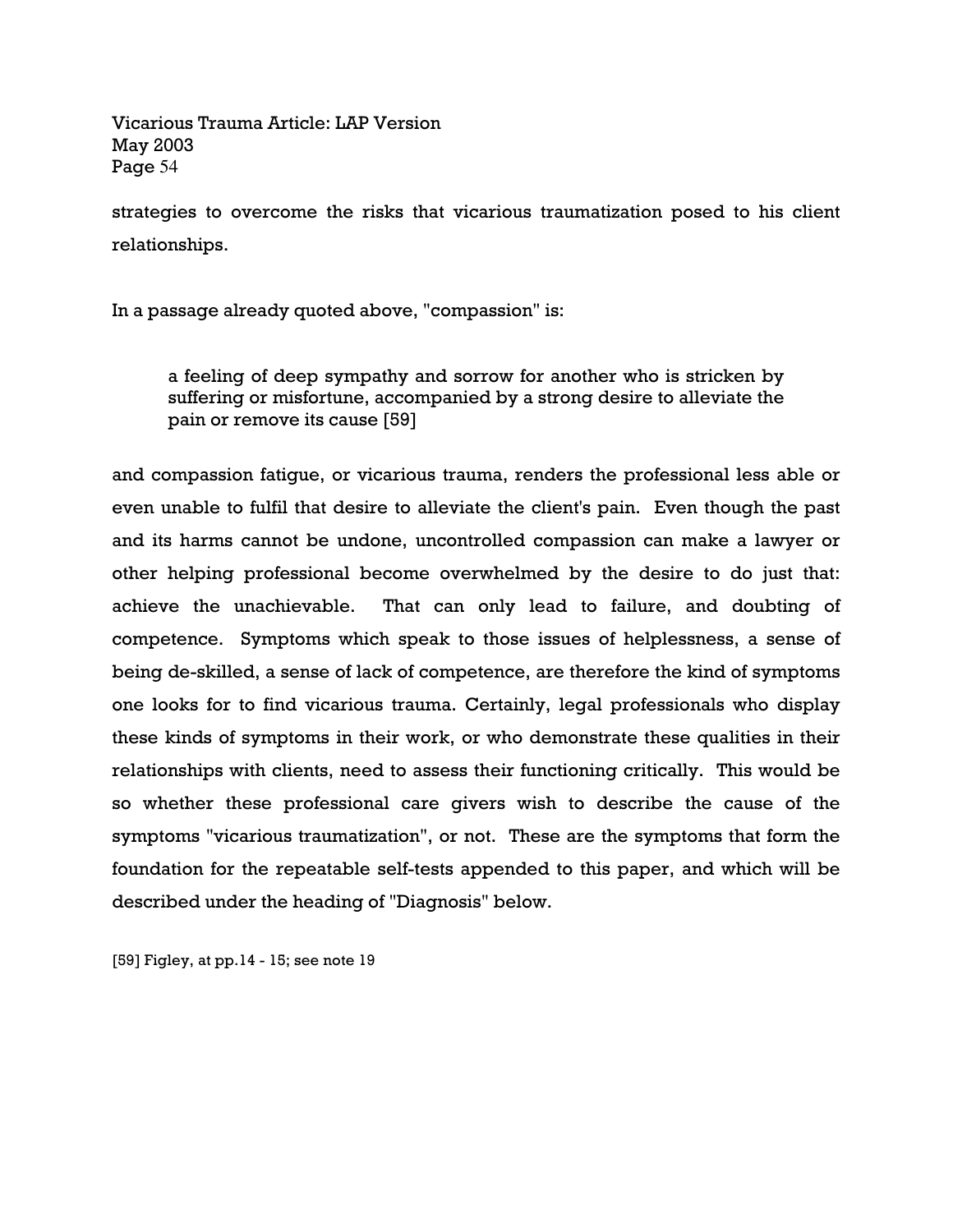### *Identification of Susceptible Populations*

Immigration law has been referred to by some writers as another high risk professional service area for vicarious trauma. Mr Lennon was a lawyer whose practise gradually came to be comprised almost entirely of refugee immigration work [60]. Mr Lennon was busy. He was, according to the evidence, compassionately committed to his clients. His efforts on behalf of his clients left him little time or inclination to direct careful attention to the administrative requirements of his law practise. Ultimately he was caught having engaged in reckless billing practices over a lengthy period of time, and suspended from practise with conditions. The evidence before the Committee included the following:

"He admitted to having been very depressed in mood for an extended period of time....He said that he had experienced feelings of anxiety, and a growing sense of hopelessness and helplessness that clearly arose from the situation he was in, but was pervasive enough to affect all aspects of his life. He had found himself completely preoccupied with the accusations and filled with feelings of shame and dread....He allowed his law practice to languish. He let his secretary and bookkeeper go and did not take on any new work, so he began to run into financial difficulties and had to inject personal money into his practice in order to keep his office open. He had been suicidal during much of this period and spent a lot of his time planning how to close out his practice completely and in an orderly fashion so as not to leave any clients in the lurch and not leave his family with the added burden of having to settle his affairs. On several occasions, he made serious plans to take his own life but did not go through with these because of concern for his wife and two children. When we met, he was still struggling with all these feelings and could not honestly say that he had dropped his suicidal intent. He said that his life had become an excruciating ordeal...."

. . .

[60] *L.S.U.C. v. Lennon*, [1998] L.S.D.D. No. 87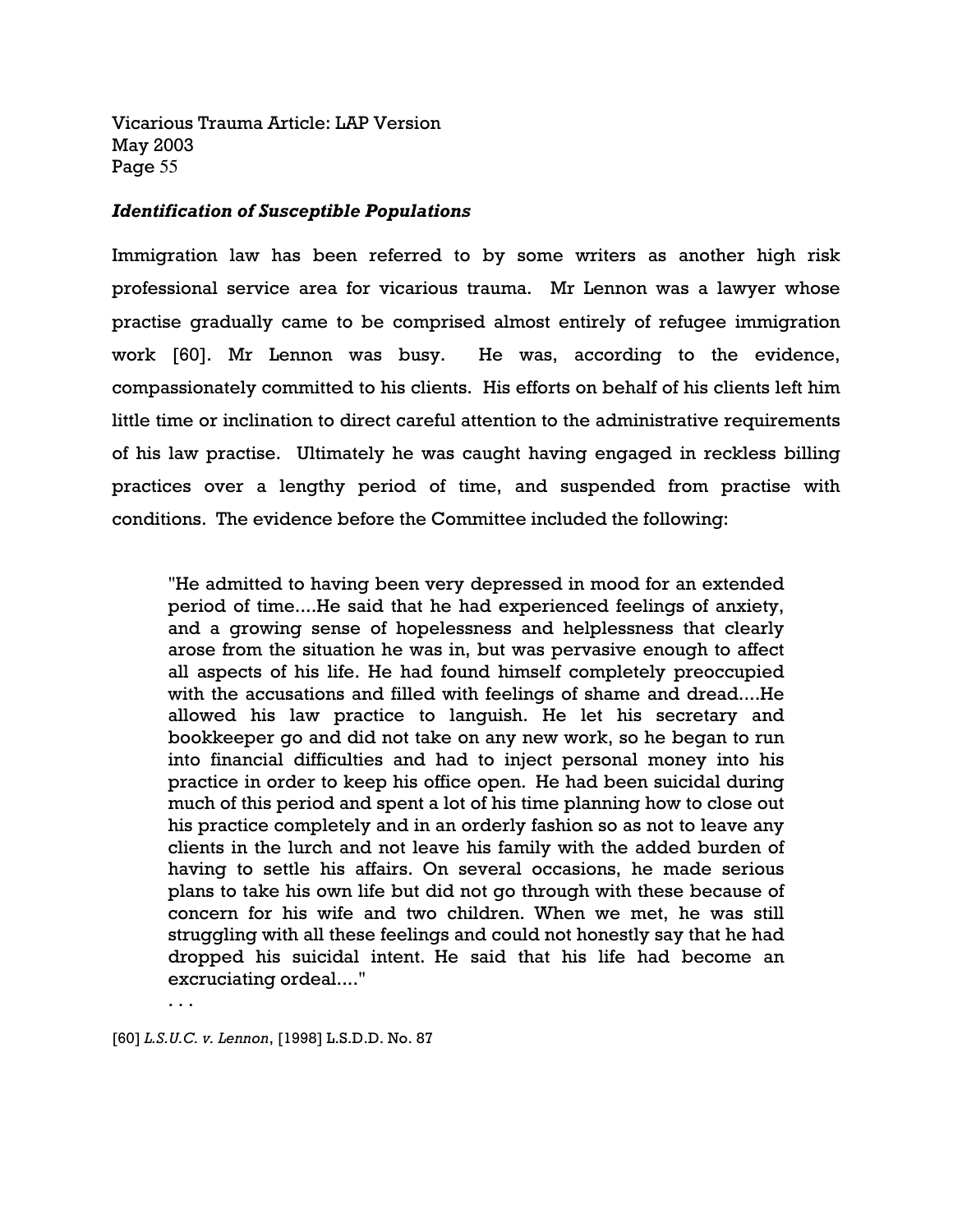> At an emotional level, he felt shocked and humiliated by the whole event, due to the inevitable loss of credibility that would ensue. He found this devastating because he had always prided himself upon being an honest lawyer who dedicated himself to the best interests of his clients and felt he was regarded by the community as a person of integrity. It seemed very ironic that his behaviour, motivated as it was by a professional ethic of doing his utmost for his clients, rather than by a selfish interest in his own gain, could make him appear to be the kind of self-serving lawyer that he himself had always disdained."

Although the depression was recognized at the time of the investigation of his billing practices, and attributed to that investigation, the evidence as a whole appears to suggest a lawyer who had worked extremely hard to live up to an ideal he had of himself and yet continued to fall short of that ideal. The billing problem was more symptomatic of an undue concentration on client needs, rather than a demonstration of simple greed - as a superficial consideration of the facts might suggest. The reckless billing not only harmed the public interest, but the lawyer's own financial interests as well. Everything demonstrated by this lawyer, including the time during which the inappropriate behaviour persisted, is consistent with his emotional response to the content of his practise. It was perhaps eloquently expressed by a character reference cited by the Committee dealing with Mr Lennon. The reference described Lennon's client-relationship style:

. . .the letter of support . . . states that he is a person who is thought of highly in his community and who has garnered a reputation for working with socially disadvantaged people and displaying:

"particular compassion and sensitivity to their plight." "I have seen him take the time to listen to them in circumstances where I doubt that others might have been so generous."

Lennon's case appears to meet the major criteria for symptoms of vicarious traumatization. His case is an example of why we should recognize that lawyers do not suffer symptoms of vicarious traumatization because of the category of law that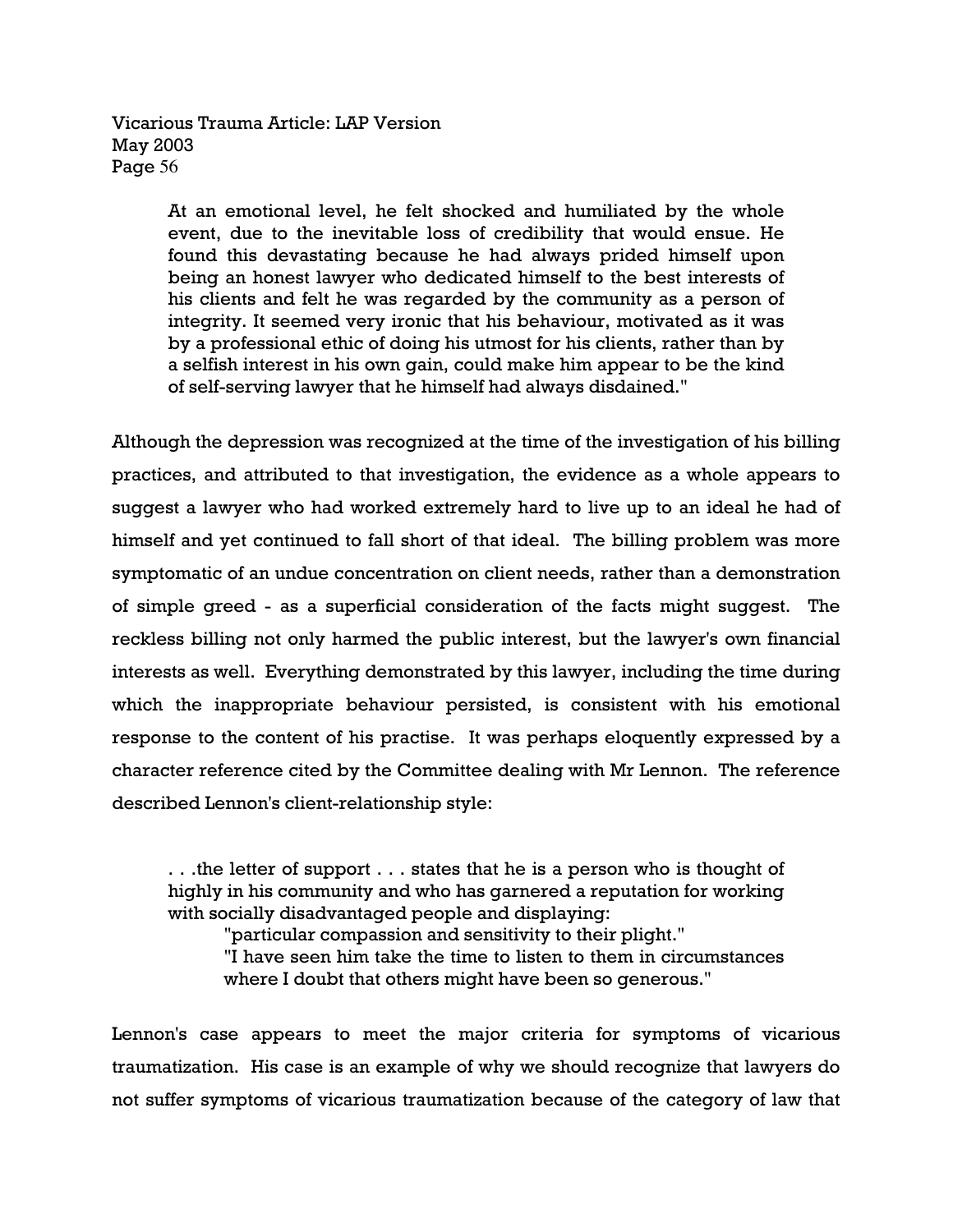they practise: criminal, family, or real estate. They are affected by vicarious traumatization because of the content of the material that they must manage, and the relationship which they must develop with their clients in order to do their work effectively.

Saakvitne and Pearlman approach the question of susceptible populations most broadly. They state:

This workbook is written for any professional, paraprofessional, or volunteer who is working with clients who have been traumatized. If you serve or help those who have suffered trauma, you are at risk for vicarious traumatization. [61]

After identifying police, criminal defence lawyers, prosecutors, judges, victim advocates, and others, Saakvitne and Pearlman continue:

Vicarious traumatization is also relevant for . . . anyone who is repeatedly exposed to and empathically engaged with the stories of trauma survivors . . . . [61]

Earlier, we referred to Dutton and Rubinstein's definition of who "trauma workers" are:

Trauma workers are persons who work directly with or have direct exposure to trauma victims, and include mental health professionals, lawyers, victim advocates, caseworkers, judges, physicians, and applied researchers, among others. . . . [62]

[61] Saakvitne and Pearlman (1996), at pp.19 - 20.

[62] Dutton and Rubinstein, at p. 83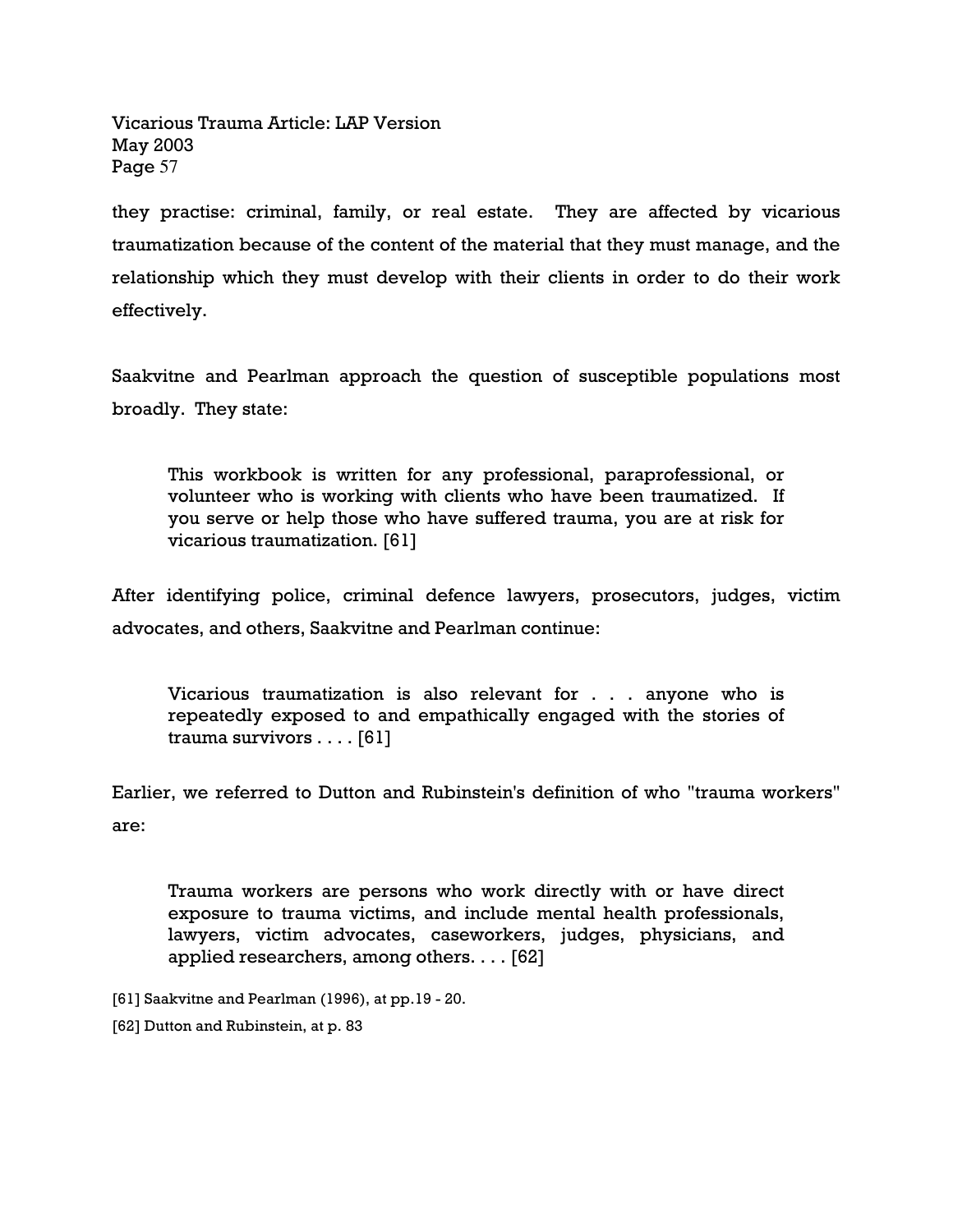The important issue in assessing susceptibiliity is always the *functional* role of the professional, not a particular job title or career identifier. There are likely many lawyers who never empathically engage with their clients, nor with the material that becomes legally significant. The risk of vicarious traumatization would appear to fall on those professionals who (1) do empathically engage with (2) traumatic material, and who (3) are professionally obligated (4) to deal with that material in some way. This is the point we made earlier in this paper.

The lawyer who does not engage with a client's trauma material, and whose services have no necessary relationship with the trauma material, may maintain a professional service relationship without engaging in any "fixing" of the traumarelated problem. For example, a client may engage a lawyer to provide real estate services, such as the purchase or sale of a home. The real estate services may be provided fully without ever addressing the emotional distress (from a child's sexual abuse or murder to mere callous adultery) that created the breakdown of the marriage and led to the need for the property transaction. The source of the client's distress would simply not be legally significant to that legal service. The problem that we are dealing with here is a professional having to "fix" something directly related to the traumatic material.

#### *Quantification of Incidence/ Assessment*

Some of the writing about vicarious trauma supposes that its effects on care givers are an "inevitable" consequence of providing therapeutic services to traumatized clients. If that were so, then it would be easy to conclude that there are as many care givers affected by vicarious trauma as there are care givers providing services to client victims. The quantity of impact would be exponential beyond each traumatized individual.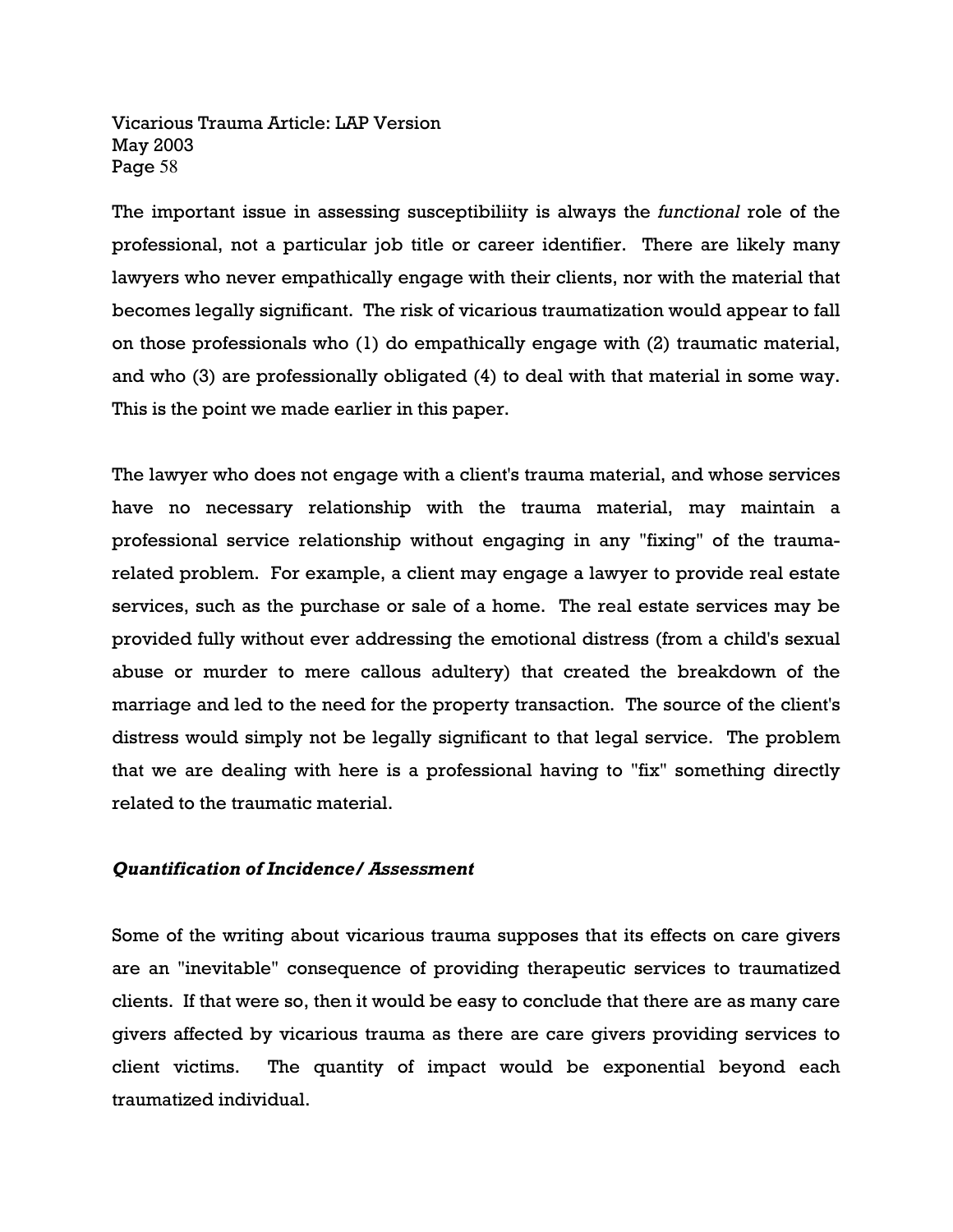This "inevitable" consequence has not yet been established in the literature or by empirical research. It is a theory compellingly argued by Figley, and others [63]. At the same time, there are hints in the research that may point the other way [64]. It may be premature to be attempting to quantify the incidence of vicarious traumatization in different professional groups. The development of tools to measure by degrees the extent of vicarious traumatization affecting professionals is even further off. All that can safely be said is that measurement is a challenge. Beaton and Murphy described the problem as follows [65]:

Three assumptions related to assessment and diagnosis are that classification systems, as well as trained personnel, are available, and that those with symptoms can report them, and will do so. However, this is not the case. . . .

Undoubtedly, a major, if not the primary, barrier to identifying secondary stress in crisis workers is the "John Wayne syndrome" . . . . The macho, male cultural characteristic of most crisis workers does not permit them easily to assume "patient roles". Professional crisis workers perceive role conflict when they themselves must seek help. They feel out of control by admitting weakness and vulnerability and fear that their "manhood" may be questioned. Furthermore, most crisis workers consciously and unconsciously use psychic protective mechanisms such as denial, repression, and suppression, thereby deceiving themselves, as well as others.

A second barrier is that co-workers, and even family members, may not be able to detect secondary post-trauma symptoms as most posttrauma symptoms are subjective in nature. . . .

[63] Figley, at p.2; see also note 27

. . .

[64] Roe-Berning, Shelley, and Straker, Gill; "The Association Between Illusions of Invulnerability and Exposure to Trauma"; *Journal of Traumatic Stress*; 1997: 10(2); 319 - 327. [65] Beaton, Randal D., and Murphy, Shirley A.; "Working with People in Crisis: Research Implications"; Chapter 3 in Figley, ed., *Compassion Fatigue*; pp.51 - 81,at p. 75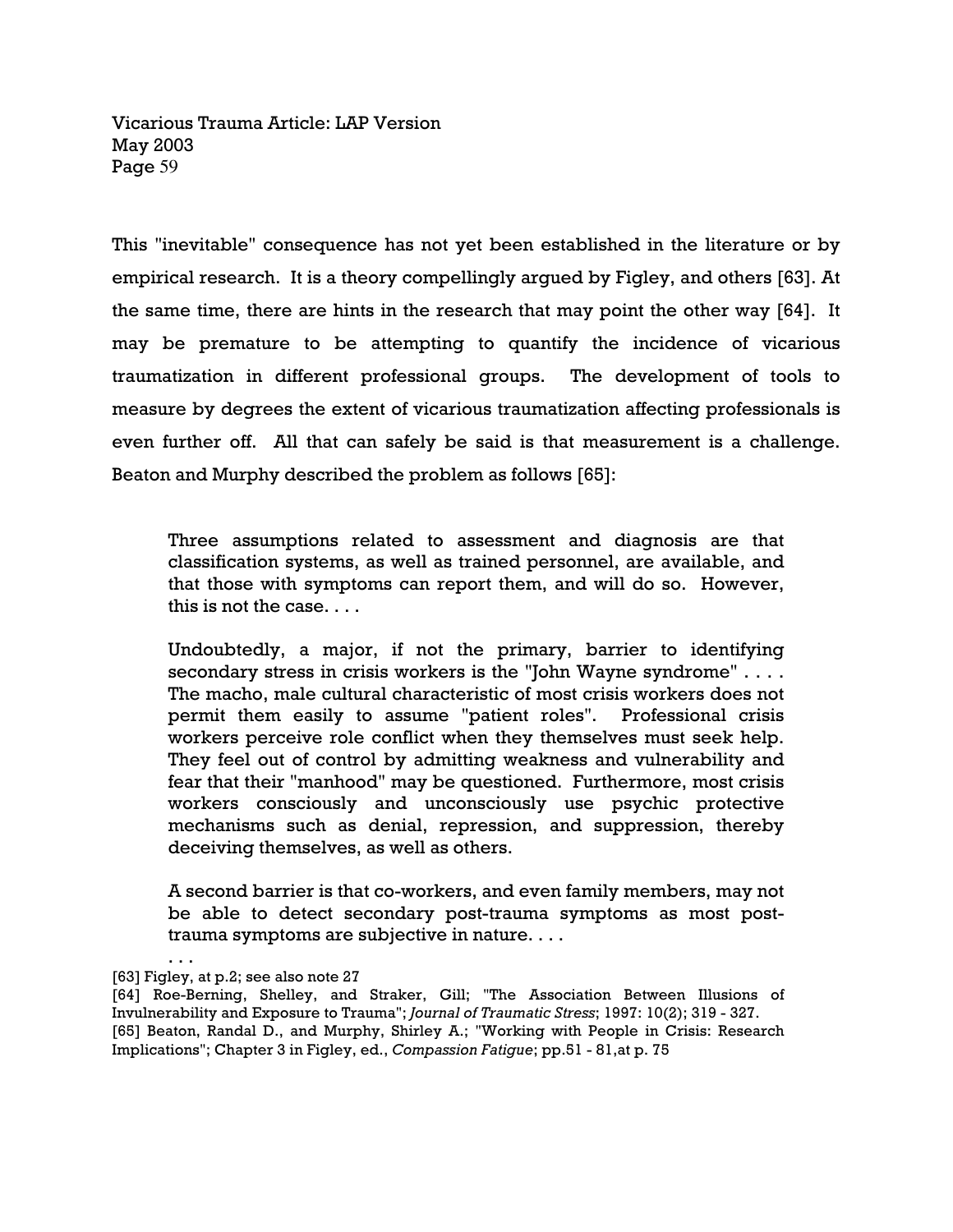> Finally, traumatized crisis workers are subjected to more stigma than are most victims. Their traumatization is troubling to their supervisors and co-workers since it reminds them that it could also happen to them . . . . If there is a heavy reliance upon teamwork, identified co-worker trauma victims are watched carefully and with some suspicion, because crisis workers need to operate effectively and efficiently under suboptimal, and even chaotic, conditions. . . .

There seems to be a whole sub-industry developing with respect to assessment tools or devices to identify sufferers, or to measure the acuteness of traumatization. Saakvitne and Pearlman devote a large chapter of their workbook to a body of instruments designed to assess vicarious traumatization [66]. These instruments can generally be used by individuals on their own, in collaboration with others, or in groups. The instruments have been designed so that they may be used repetitively over time in order to monitor changes in the professional's own health. The responses required of the person being assessed will be qualitative in nature, rather than simply of the yes/no variety.

The primary Saakvitne and Pearlman tool reflects their concept of what vicarious traumatization actually is. Responses are looked for from the subject in the areas of the nature of the professional's work, the nature of the clientele, the nature of the workplace, the helper's own self-assessment of various work-related issues, and the nature of the social and cultural context for the work being done.

Other measures used by Saakvitne and Pearlman are a simple "Distress Level" test focusing almost entirely on the inner experience of the test subject, and the "Signs of VT" test, which asks only for a report from the subject about *changes* in various areas of the professional's personal and employment life.

[66] Saakvitne and Pearlman (1996), at pp.57 - 59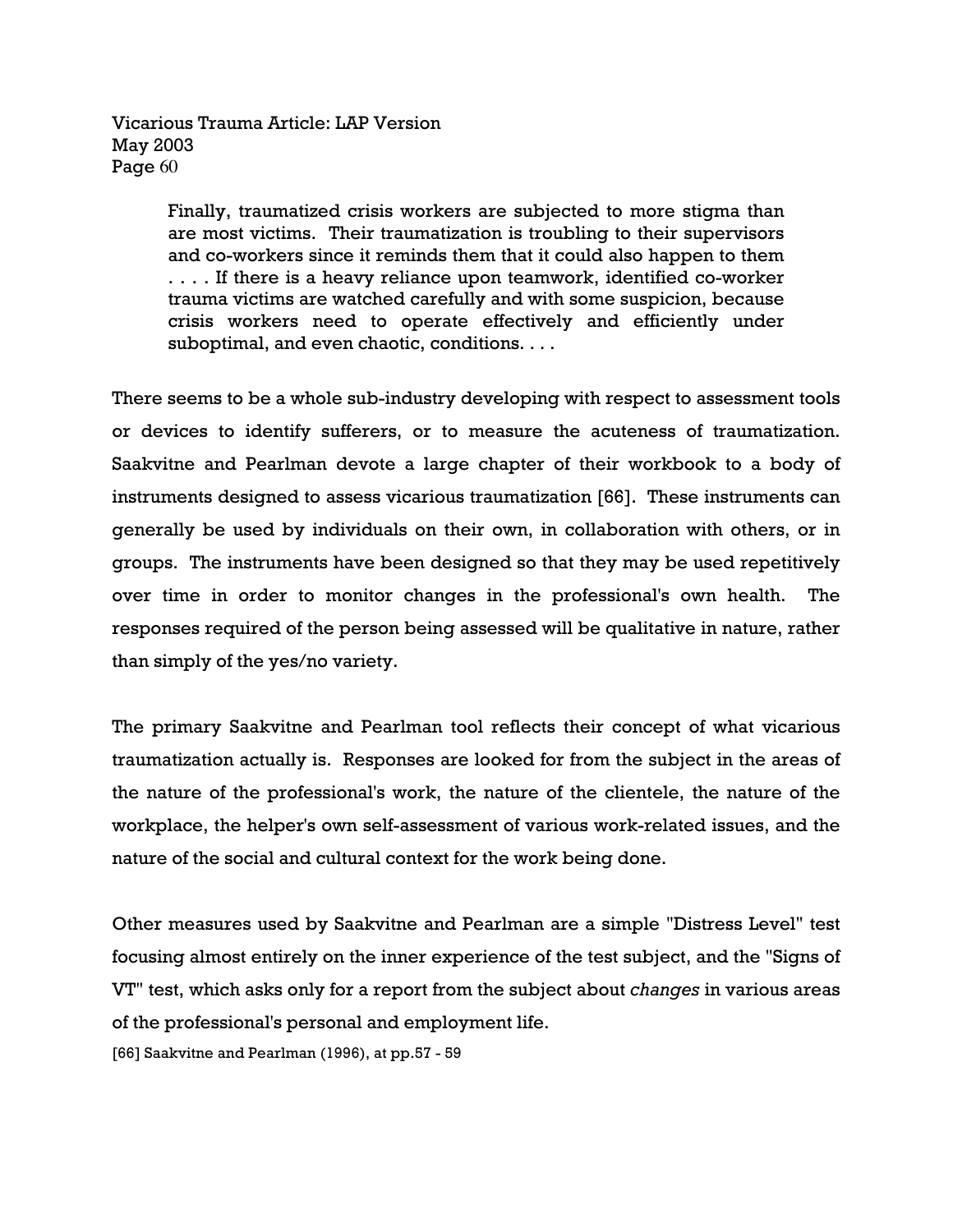Specific beliefs and experiences can also be measured to help identify signs of vicarious traumatization, and any vulnerabilities needing care. There are, of course, further measures designed to assess the effectiveness or value of care strategies which are undertaken to treat the vicarious traumatization. None of these tests specifically assess the impairment of the professional relationship with the professional's client.

Figley designed a compassion fatigue self-test for psychotherapists that deals with professionally relevant situations [67]. The test questions are framed as statements of subjective feelings or attitude. The questions seek a range of agreement or disagreement with these statements. The statements themselves are suggestive of avoidance of emotional stimulation, estrangement and isolation from professional associates, loss of behaviour controls (e.g., sleeplessness, emotional outbursting), predisposing personal history, identification with and distancing from clients and their issues, work obsession, helplessness, and negative ideation about work context. Client relationship issues are addressed more directly in this instrument.

Yassen endorses the view that assessment of vicarious traumatization be grounded in the professional's own self-assessment. The process of self-assessment is itself a healing and protective tool for professionals at risk of vicarious traumatization:

Self-awareness denotes a nonjudgmental and compassionate attitude toward oneself, an understanding of one's current life circumstances, and a level of maturity that enables one to accept oneself. It involves a willingness [to] adduce personal meaning from traumatic experiences, and to incorporate these lessons into a self view. It also means accepting the small ways in which one can take control in the face of powerlessness . . . .

Finally, self-awareness means knowing when outside help is needed. [68]

[67] Figley, at pp.13 - 14 [68] Yassen, at p.187, 188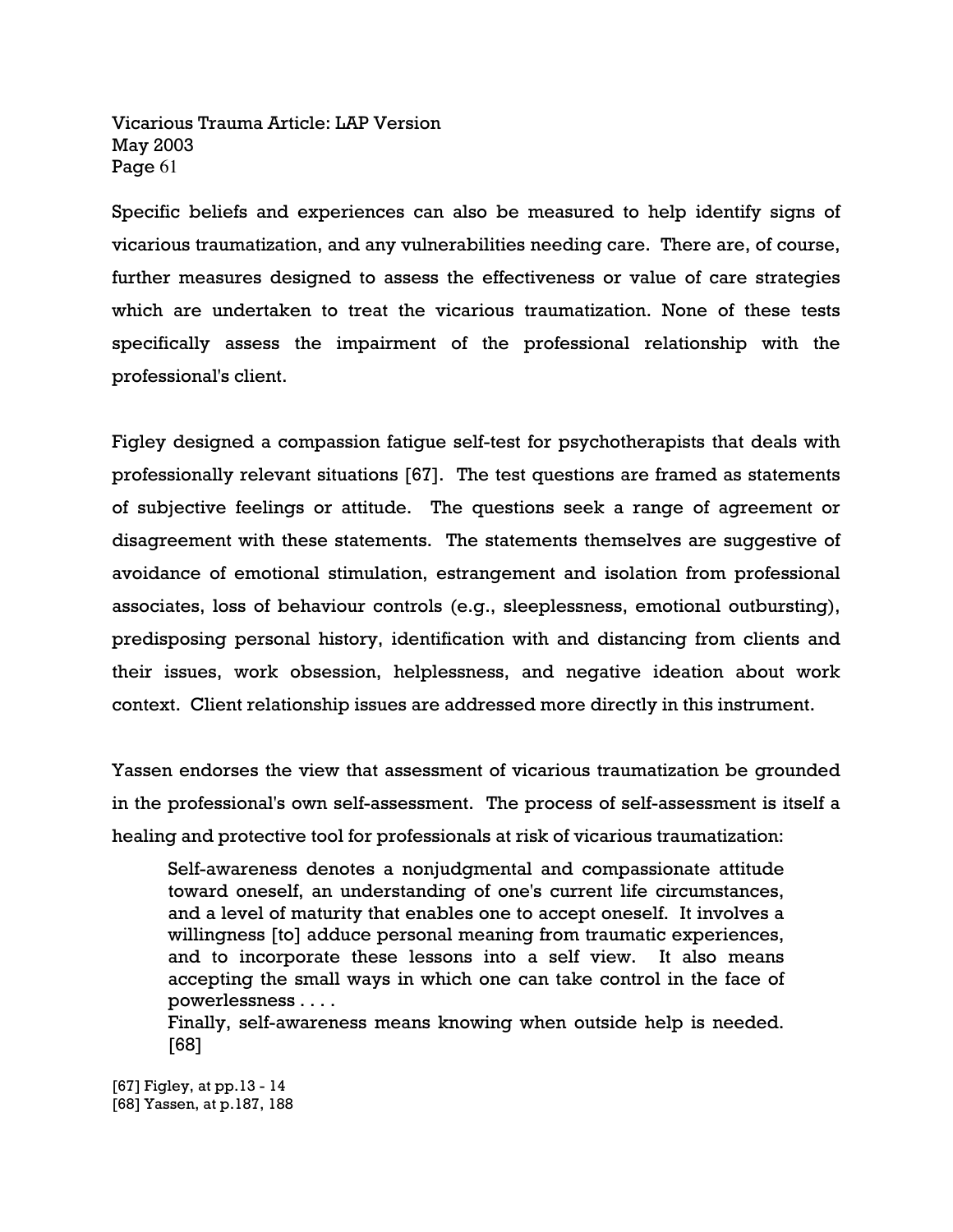Munroe views evaluation by others through observation as an effective method of assessment [69]. This may work in team treatment groups, where clinical relationships can be observed in a meaningful way. However, even in the health care context, the usual concerns about client confidentiality would probably prevent this kind of observation of solo therapist or other health care practitioners.

Catherall takes Munroe's thinking a step further with the view that treatment teams are necessary to successfully manage the vicarious traumatization of its members. He explains:

The experience of the trauma survivor, who feels alienated and misunderstood, is likely to be enacted in the dynamics of the group unless this phenomenon is specifically anticipated and steps taken to prevent it. This untoward event is usually made manifest by a distancing reaction; the traumatized member is viewed as not functioning well because there is something wrong *with* him or her, rather than because something happened *to* him or her. Viewing the secondary traumatization as indicative of something wrong with the individual allows other members to disown their own vulnerability to traumatic stress and protects them from identifying with the traumatized member's disturbing affect, a mechanism that has long been recognized in group processes.

. . .

From the perspective of group dynamics, the affected member is carrying the vulnerable feelings for the entire group when the other members disown their common link with him or her (Yalom, 1970). If he or she can be pushed out of the group, either physically or psychologically, then the other members of the group can maintain the illusion that they are free from the threat of traumatization. [70]

[69] Munroe *in Figley*, at p.212

<sup>[70]</sup> Catherall, Don R.; "Preventing Institutional Secondary Traumatic Stress Disorder"; Chapter 11 in Figley, ed., *Compassion Fatigue*; pp. 232 - 247, at pp.239 - 240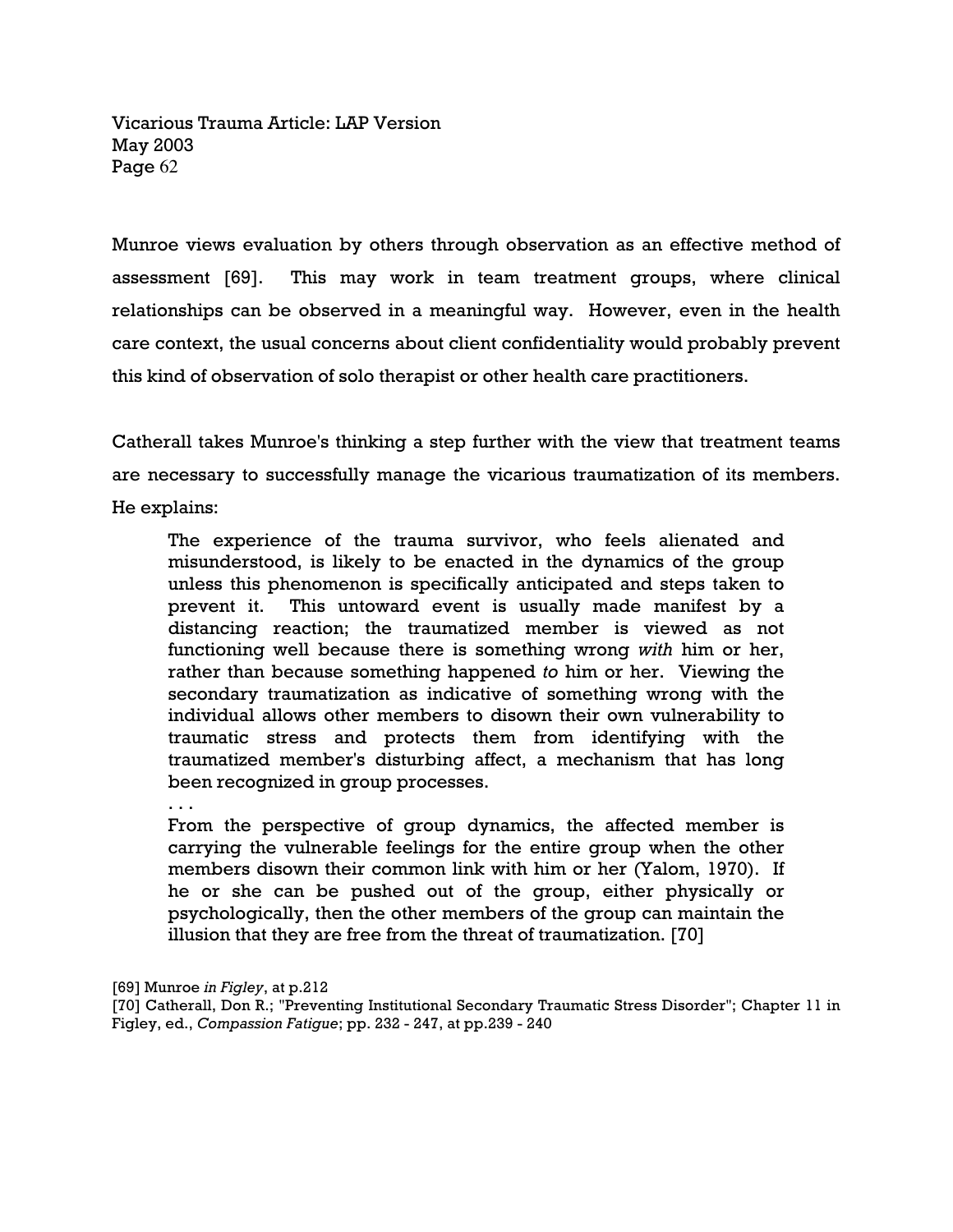Munroe shares this view:

Although therapists may belong to communities outside their workplaces, the most effective place for a preventive community is the work site where secondary traumatization takes place. The greater the exposure to trauma clients, the greater will be the need for a treatment team. The program described here illustrates the functioning of such a team.

. . . We hold three tenets regarding the team's functioning and secondary trauma.

The first tenet is the acceptance of the reality of secondary trauma, including an understanding and expectation that each team member will be affected by the work we do with traumatized veterans on an ongoing basis. This is not an issue that is ever resolved, and no team member is assumed to have any immunity or special status with regard to being affected. It is assumed that on any given day or with any given case, each team member will vary in the degree to which he or she is affected.

The second tenet is that these therapist responses be regarded as a natural and valuable process rather than as a deficiency on the part of team members. Such responses of team members to any given client or situation are assumed to be significant clinical information. . . . .It is also assumed that therapist responses such as vague feelings or dreams are personally valid and clinically relevant.

The third tenet of team functioning is the assumption that each team member can be an accurate observer of how other team members are personally responding to secondary trauma, and how such responses influence treatment interventions. . . .Team members must learn to trust and listen to one another. [71]

[71] Munroe *in Figley*, at pp.212, 214: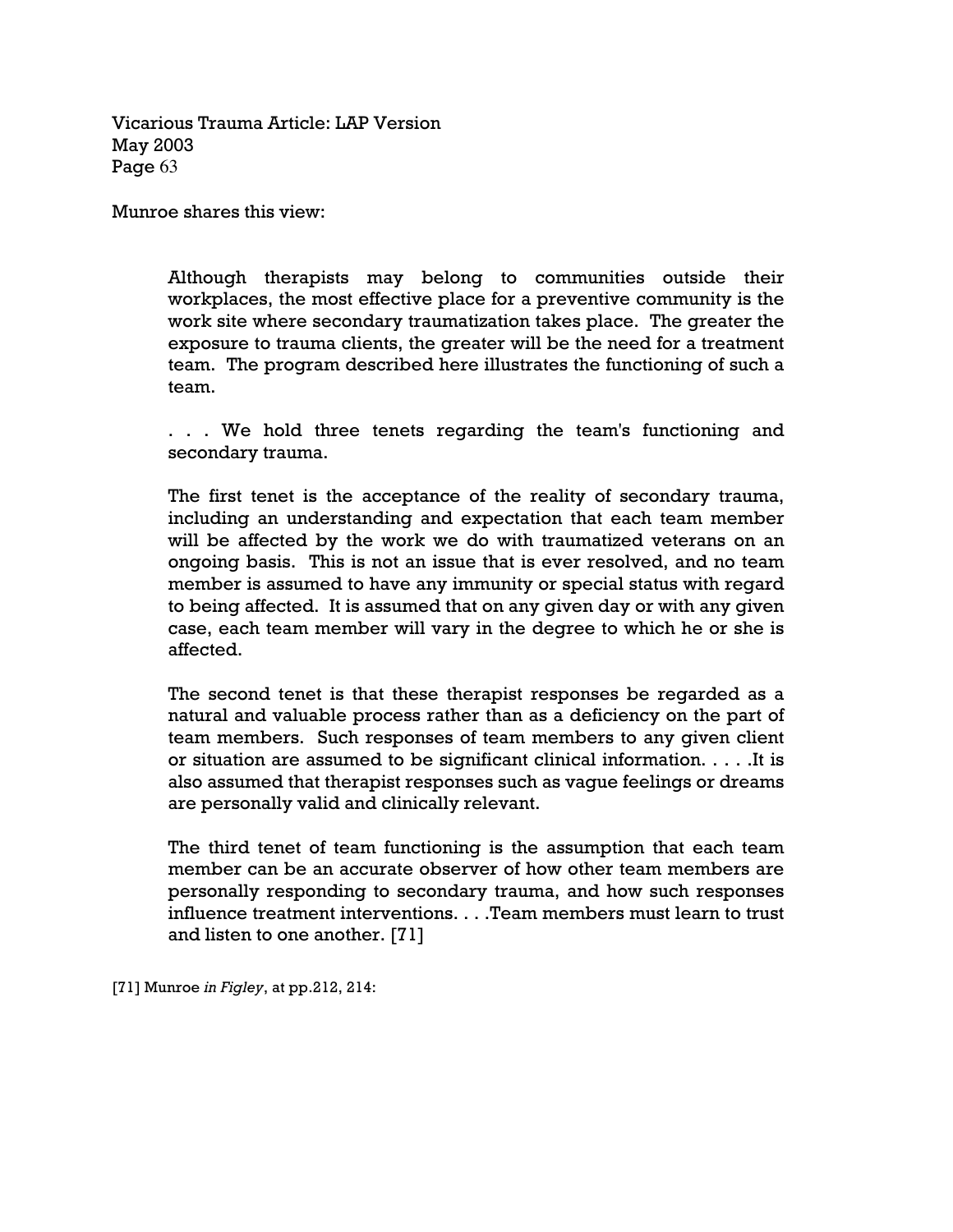Implicit in this care approach is the validation of each professional's response to trauma, and the maintenance of the professional as a fully active member of the treatment team while resolving and managing the effects of any vicarious traumatization.

In the legal profession, team assessment and professional care can be problematic particularly for those working as Defence counsel in small practices. However, where a lawyer does practise as part of a larger firm, the same concerns exist as in larger health care practises: a professional who admits to suffering some impact may be regarded as admitting to professional weakness; a professional who acknowledges some impact may lose status within his professional group, and may see professional opportunities and income opportunities shrink. While the large practise does provide an accessible network of peers who may share the professional experience of managing traumatized clients and their problems, employing this group successfully as a tool for caring and managing professional trauma requires special effort - *even if everyone were to truly adopt the idea that impaired functioning from vicarious traumatization was an inevitable affliction of all, just being variable in its degrees in anyone at any particular time*.

The reality of legal practise is that many lawyers practise alone. In Canada, there are approximately 66,247 lawyers, 16,454 of whom are sole practitioners [72].

<sup>[72]</sup> *2000 Law Societies Statistics*; Federation of Law Societies of Canada. These are the most recent available statistics. The number of sole practitioners has been estimated because the Quebec Barreau does not supply that information. The estimate therefore is the product of the sum of sole practitioners from all provinces and territories other than Quebec (11,742), plus 25% of the insured and exempted members of the Quebec Barreau (being 4,712 of 18,848). Notaries practising on their own in Quebec are included in the 11,742 because they do supply that information to the Federation of Law Societies. The 25% figure has been selected because it is comparable to the proportion of sole practitioners of Bar membership in Ontario (6,357 of 22,711).]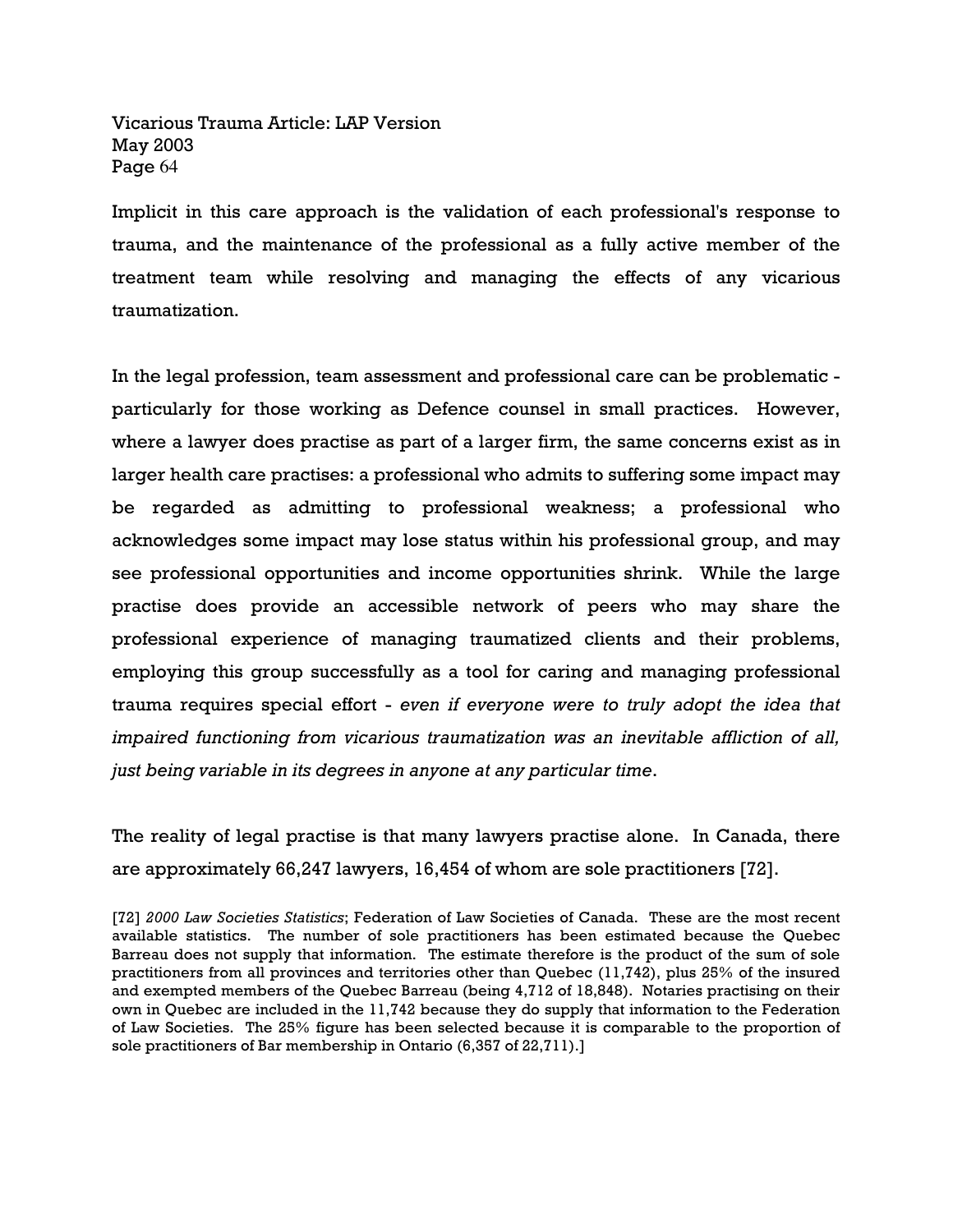Even within large firms, there may be little supervision of lawyer functioning, and little trust that warning signs of vicarious traumatization can be shared. Therefore, it is probably safe at this point to conclude that even in team law practices, primary responsibility for assessment of vicarious traumatization of lawyers will have to be achieved through self-assessment. Although recreational and casual social association with other lawyers engaged in similar practices may be comforting to the small firm practitioner, such interactions would be of limited value in examining particular case circumstances because of confidentiality obligations.

An additional difficulty experienced by sole practitioners and small firm practitioners is that troubled individuals are poor monitors of their own compliance and competence in managing mental health issues. In addition, the symptoms that may be associated with vicarious trauamatization are also associated with a number of other conditions. For example, in *L.S.U.C. v. Tassy*, [73], the Law Society was dealing with a solicitor who had a "dysthymic disorder . . . characterized by low grade chronic depression", and demonstrated symptomatology inconsistent with positive self-monitoring and healthy self-management:

Mr. Tassy has tended to cope with this depressive illness by working 7 days a week and filling his off hours with as much structured physical activity as possible. This also appears to be a method for Mr. Tassy to cope with the irritability associated with the dysthymic disorder and also work related stress.

Personality disorder of mixed type. Mr. Tassy's longitudinal history is consistent with a personality disorder or mixed type, in that he demonstrates recurrent difficulties in initiating and maintaining relationships, impulsivity and conflict resolution. Mr. Tassy shows a mixture of schizoid obsessional, antisocial and narcissistic traits. The schizoid traits refer to his lack of interest in human contact and his

[73] *L.S.U.C. v. Tassy*, [1997] L.S.D.D. No. 46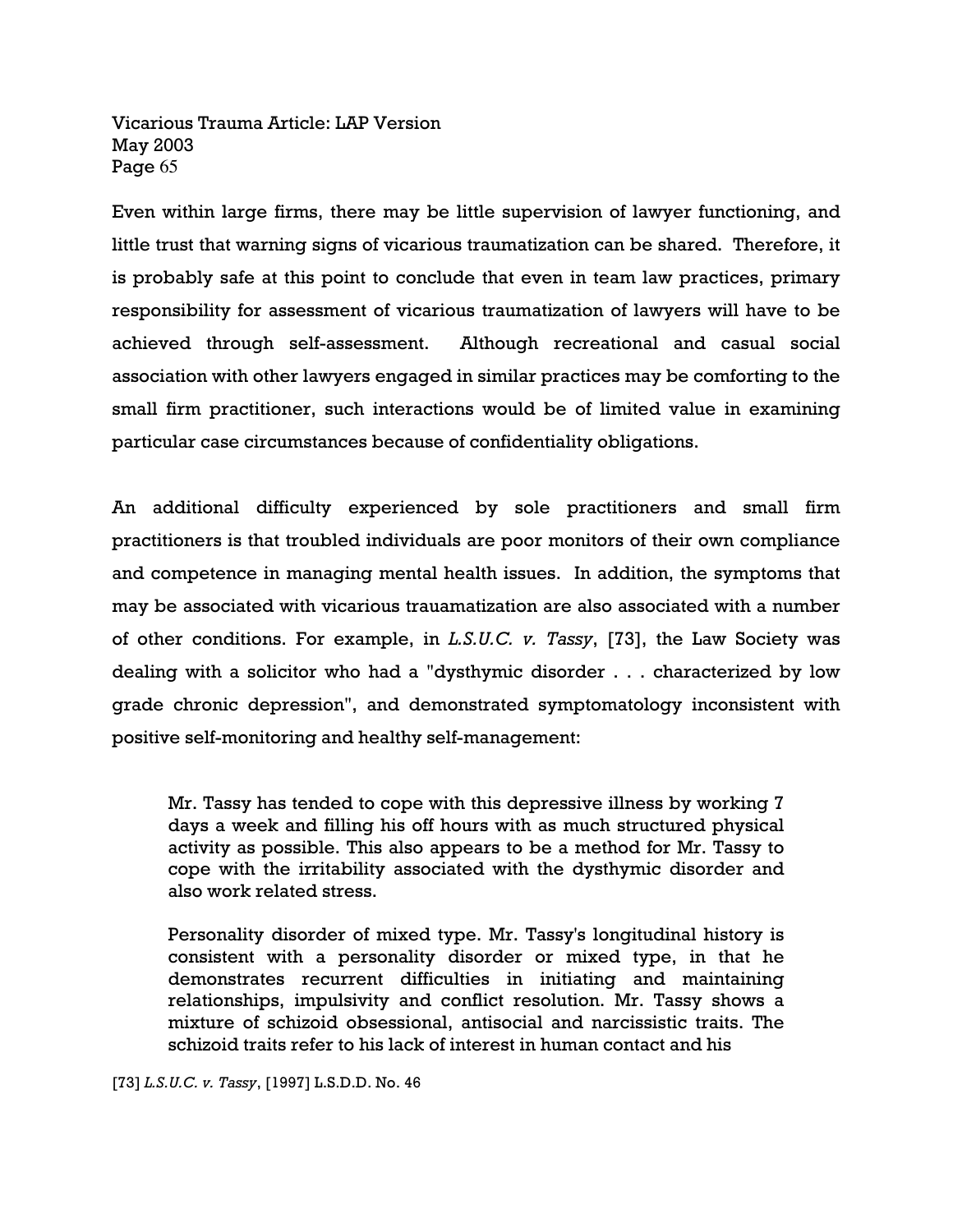> tendency to prefer social isolation. The obsessionality is evident in his efforts to control as much of his environment as possible and not to deviate from a task, even if some unforeseen events should arise as in the case of the recent offense. The antisocial traits are evident in Mr. Tassy's history of impulsivity and aggressive behaviour towards others.

Whether vicarious traumatization had anything at all to do with Mr Tassy's difficulties, the point is that merely putting the means to identify a problem in the hands of individual lawyers is an insufficient strategy for identifying, measuring, and managing lawyer stress. An assessment instrument may not be used, it may be misused, or it may be relied on to mis-identify a problem as burnout or vicarious traumatization. Diagnosis is really the task of the professional psychologist or psychiatrist. All that a self-assessment instrument should do is work to alert the lawyer as to whether he ought to seek outside assistance in assessing his functioning. Unless this is a habit for the firm, or for the sole practitioner, an "outside" assessment of the lawyer's functioning may not happen until the Courts order detention for assessment as they did for Mr Tassy - when he had been charged with his *third* offence of violence in three years.

Several modified versions of the Figley and Pearlmann-Saakvitne assessment tools exist. Richardson, for example, has proposed a self-assessment tool for use by transition house workers who work with victims of sexual and domestic violence [74]. It draws heavily on the work of Yassen, but follows the format and concept developed by Figley. We have developed a similar instrument for lawyers based on the Figley tool, and it is appended to this paper. It is essential to remember that the value of this self-assessment tool would not be in the results obtained on any particular test occasion. The value is instead the cumulative trend of results obtained by repeating the test at regular intervals, and noting the degree or trend of change.

[74] Richardson, loc. cit.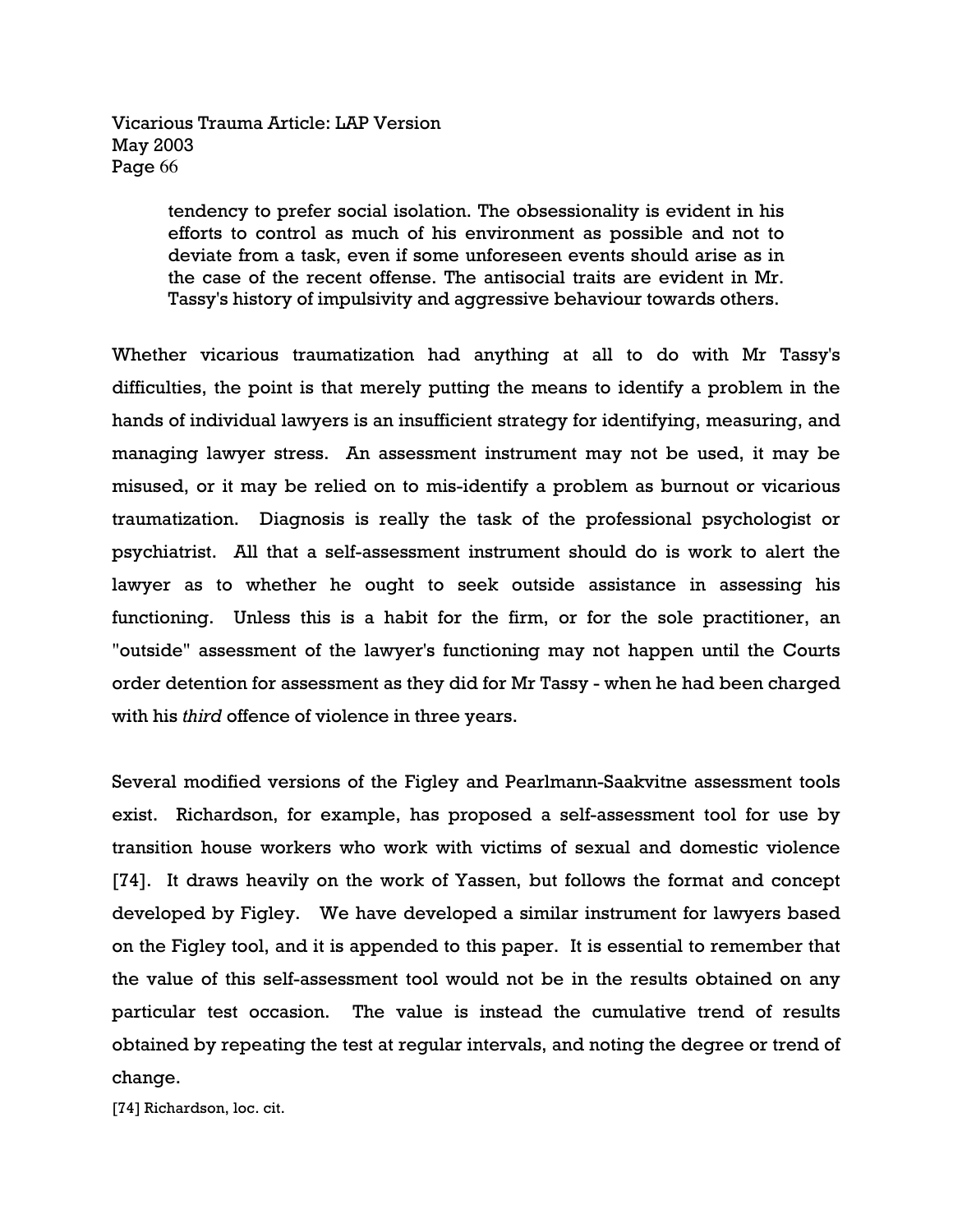A further caution about the appended assessment tool is warranted. The weighting of particular issues in the assessment tool is not yet scientific. It may be that future studies among lawyers would suggest that self-esteem issues, for example, deserve a heavier weighting than they would with a population of emergency medical team members, or 911 despatchers. This would be because challenges to self-esteem issues are potentially more destabilizing to lawyer functions than 911 functions.

### *Distinctions in Management / Treatment Needs*

Once vicarious traumatization has infected a professional and that professional's relationships with clients to some degree, what treatment must be undertaken to restore the professional to optimum functioning? What strategies should be undertaken by the professional to inhibit the effects of vicarious traumatization in his or her practise, and in his or her life?

Saakvitne and Pearlman are of the view that treatment for vicarious traumatization must address two main issues - the care giver's stress, and the care giver's demoralization [75]. In other words, treatment must address both stress and despair. The stress and despair each have personal and professional implications, which may call for different management strategies.

To address the stress, Saakvitne and Pearlman suggest that a treatment strategy should include self-care, nurturing activities, and escape. What this means is that the care giver will include better life balance, limits, healthy habits, and connection with others as cornerstones of a wellness strategy.

[75] Saakvitne and Pearlman (1996), at pp.57 - 59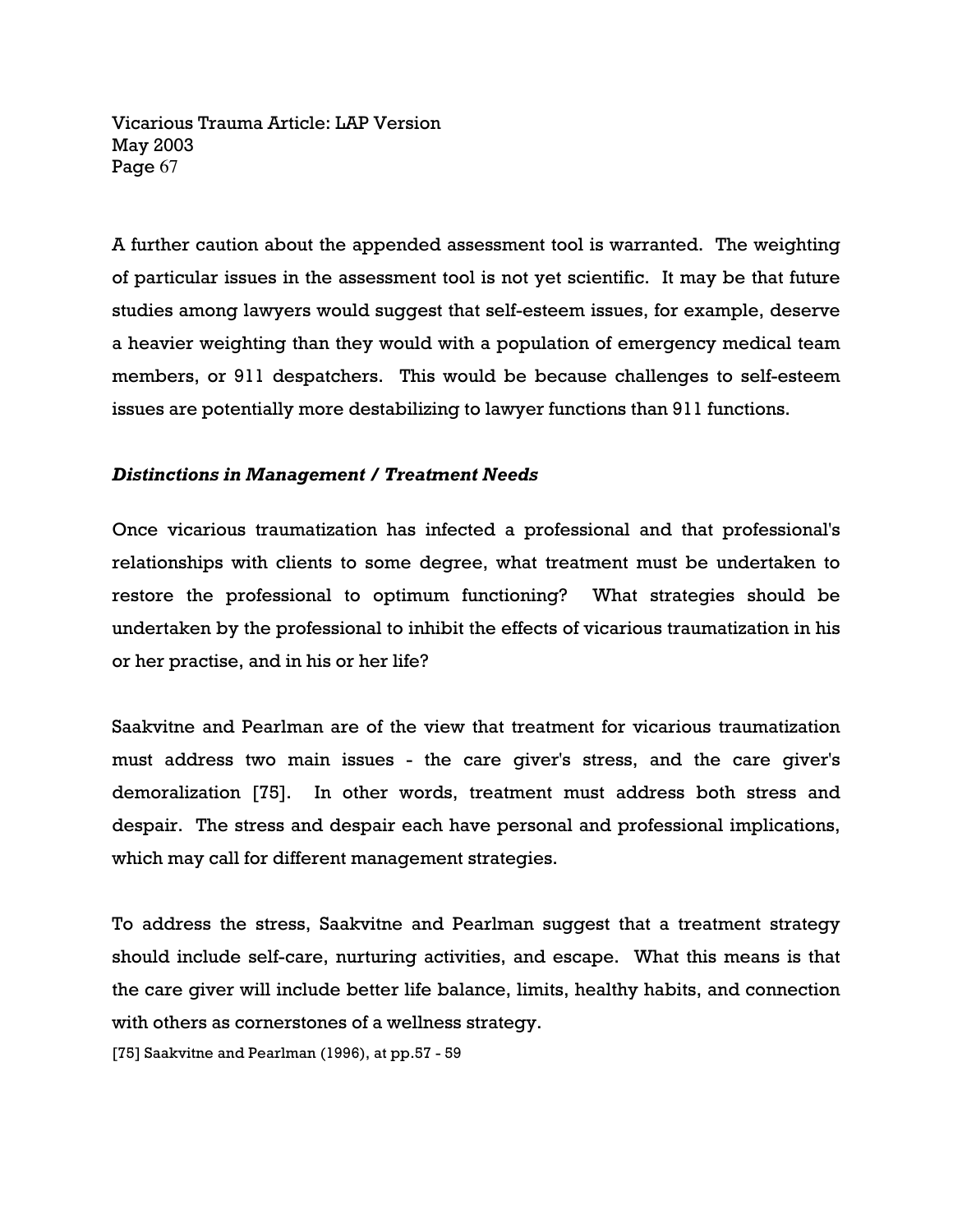Nurture follows improved balance by providing a focus on pleasure, comfort, relaxation and play for the care giver. Escape permits opportunity to forget about work or to engage in fantasy as a means of getting away from painful feelings. Sports, games, and culturally satisfying work which is clearly distinct from the professional occupation are examples of escapes that are effective in nurturing the downtrodden spirit of a professional suffering from vicarious traumatization.

In Saakvitne and Pearlman's view, vicarious traumatization carries meaning, and therefore successful treatment will also require transformation of that meaning into something positive. This will require the care giver to identify a meaning or purpose, to infuse an activity with that meaning, and to challenge negative beliefs or assumptions which threaten that sense of meaning. This is because the traumatic material is believed to have disrupted the professional's personal appreciation of the world. Successful treatment may also be achieved, at least in part, by participation in community building activities outside of the self. What is important is to engage the professional in an activity that restores or reinforces the professional's personal sense of personal value.

Each of these strategies is supposed to be in service of the objectives of "awareness, balance, and connection", and expressing those in the professional, organizational, and personal realms of the subject's life. Saakvitne and Pearlman wrote:

Awareness reflects our attunement to our own needs, limits, emotions and resources. This awareness of one's own inner state and disequilibrium sets the stage for responsiveness and self-care. . . . A trauma worker must have balance, both among life activities and within him- or herself. Balance provides stability to help you keep your footing and keep your priorities straight. . . .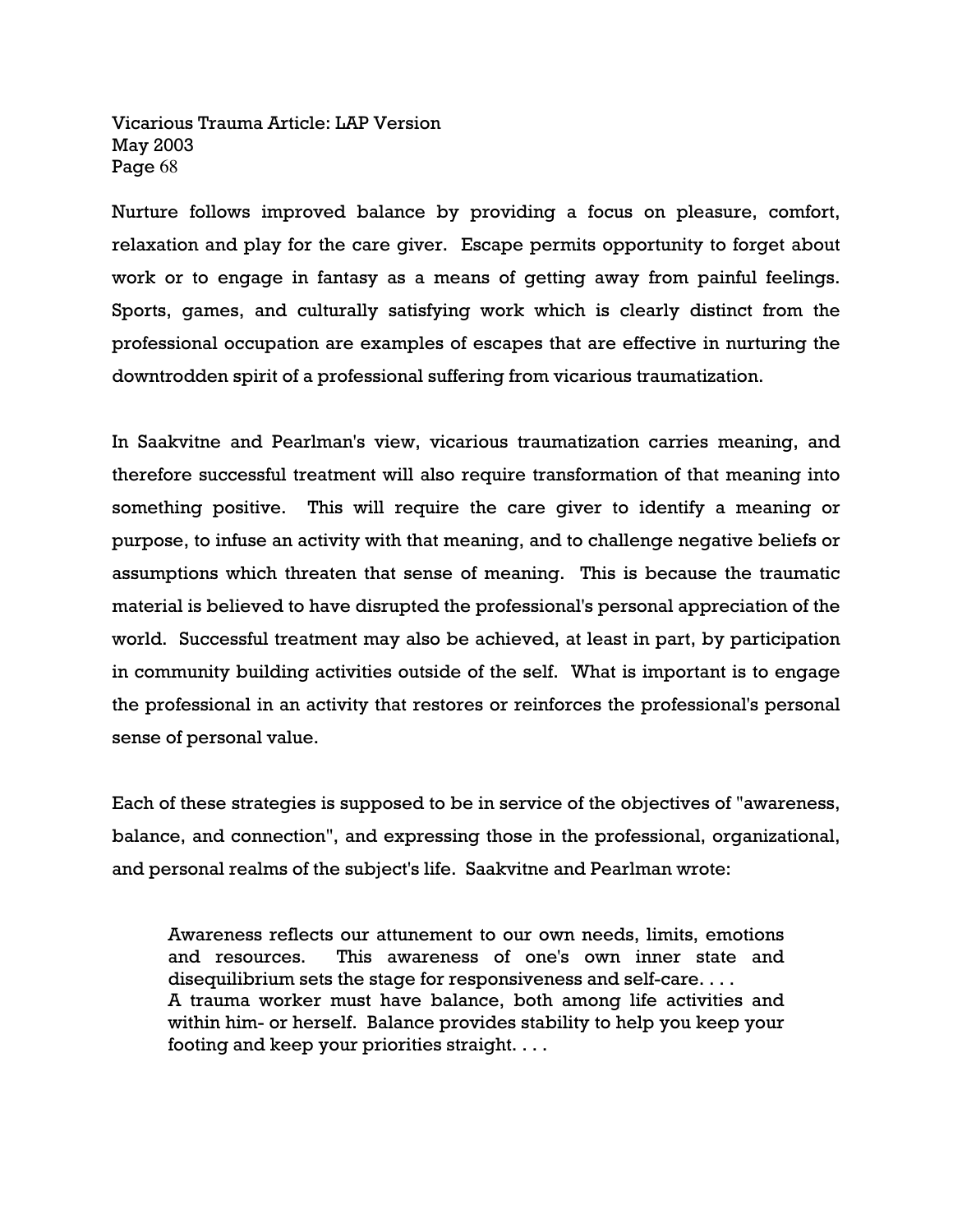> Maintaining connection to others, to ourselves, and to something larger than ourselves provides an antidote to the isolation that is a hallmark of vicarious traumatization. Inner connection allows us greater awareness of our needs, experience, and perception. Connection to others, personally and professionally, is critical for trauma workers; we cannot afford to do this work alone. . . . [76]

There is a significant variety of exercises designed for personal or group work in pursuit of these treatment strategies - just as described a variety in the assessment tools which could be used. Exercises may usually be analyzed as efforts to make participants more aware of the issues, more aware of imbalances in the care-giver's life, and more aware of the need for others.

Peer consultation - particularly with respect to how this works against isolation and detached-ness - is often a proposed course of management of the effects of vicarious traumatization. Indeed, it is often identified as the core method of on-going treatment and a mechanism of prevention of vicarious traumatization [77]. Vicarious traumatization is not a condition that lends itself to successful treatment solely from within an individual. External connections with co-workers, friends and family, are required to avoid the depths of the condition while remaining as a functional and effective professional.

Saakvitne and Pearlman described the purpose and importance of supervision and peer connection in vicarious traumatization management as follows:

Supervision must afford a place in which to discuss cases and one's responses to the work without shame. It is enormously helpful to have a safe place where one can acknowledge, express, and work through

<sup>[76]</sup> Saakvitne and Pearlman (1996), at p.75 [77] *e.g.*, Munroe *in Figley*, at pp.215 - 216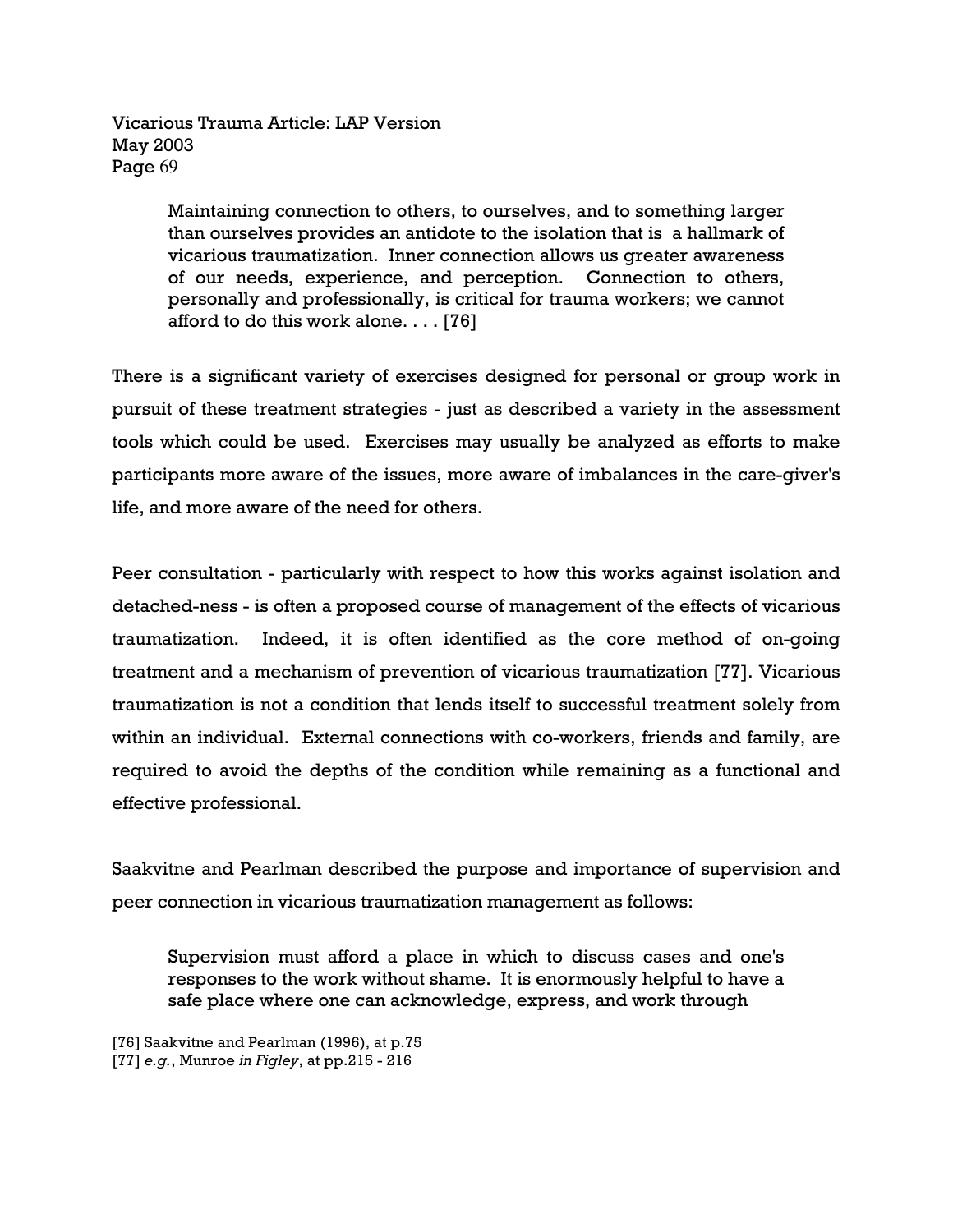> clients' painful material with a trusted colleague. Supervision should include a discussion of therapeutic successes, large and small. Not only can we learn from our successes, but we restore our sense of value and our hope when we observe the efficacy of our work . . . .[78]

Elsewhere, Pearlman wrote:

Five need areas have been identified as particularly susceptible to the effects of psychological trauma. . . . Safety, trust, esteem, intimacy, and control are areas of vulnerability for trauma therapists as well as for survivors. These needs, and our beliefs within each area, shape our relationships with others, so our own vulnerabilities here have a major impact upon both our personal and professional relationships. Selfcare strategies aimed at restoring our sense of connection with others help to counter the isolation that can mark vicarious traumatization. Moreover, they provide a testing ground for schemas that have been disrupted through our work. The importance of professional and personal connection is illustrated by the trauma therapist sample: over two-thirds found it helpful to attend workshops, talk with colleagues between sessions, and discuss cases informally, and in the personal realm, to socialize and spend time with family.

Group supervision can also promote connection. Trusted colleagues can help us examine our distortions. In addition, reflecting upon one's cynicism, fears, mistrust of others, need for control, lack of intimacy with others, or misanthropy can illuminate and possibly reverse the disrupted cognitive schemas that can develop through trauma work and then become overgeneralized without awareness. Perhaps most important, as we learn from and support one another in this work, we remember that we are not alone, which can help mitigate the sense of isolation that can come from working under the highly demanding constraints of confidentiality. [79]

Rosenblum, Pratt and Pearlman expanded on this point:

[78] Saakvitne and Pearlman (1995), at p.16

[79] Pearlman, Laurie Anne; "Self-Care for Trauma Therapists: Ameliorating Vicarious Traumatization", in Stamm, B. Hudnall, *Secondary Traumatic Stress*; (1995), at pp.60 - 61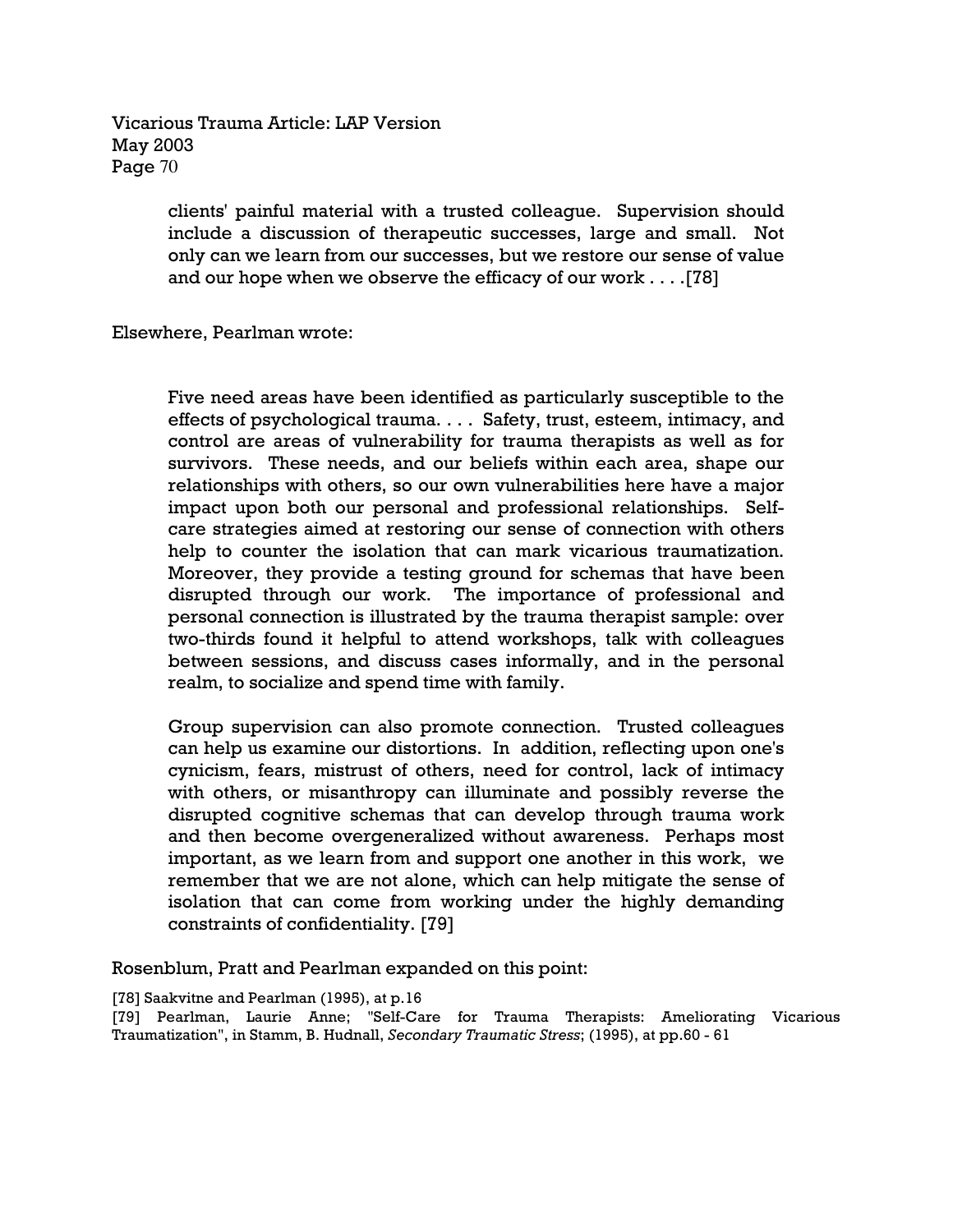> It is essential for every clinician to receive supervision, regardless of licensure status. This includes individual supervision, small group supervision, biweekly case conferences, biweekly seminars, and informal consultation whenever needed. Not only is it important to ensure that supervision is available, but, less tangibly, that supervision fosters an atmosphere of respect, safety and control for the therapist who will be exploring the difficult issues evoked by trauma therapy. Respect can allow for maintenance of self-esteem and a sense of safety while a therapist examines mistakes and powerful countertransference issues. Open examination of boundaries of the supervisory relationship can allow the therapist to maintain control of the situation and regulate the level of intimacy. [80]

This is not a level of supervision that would be familiar - or likely even welcome within the accepted culture of independent barristers and solicitors. Outside of team practises, among the many sole practitioners and the other practitioners who practise very much alone even though physically in association with others, this idea of team supervision is certainly problematic. A different care strategy might be mandated for lawyers.

Beaton and Murphy identified the following elements of a preventive and treatment response to the risks of occupational vicarious traumatization: *recognition* of the existence of stress and employee responses to stress, *education* about the effects of stress, *acceptance* of the stress reactions of others through empathy, *permission* to those suffering stress to express feelings openly, *exploration* of resources to assist in resolving the stress, and *referral* for further support as required [81]. These may be the keys to a management strategy for vicarious traumatization in the legal profession.

<sup>[80]</sup> Rosenblum, Dena J., Pratt, Anne C., Pearlman, Laurie Anne; "Helpers' Responses to Trauma Work: Understanding and Intervening in an Organization", in Stamm, B. Hudnall, *Secondary Traumatic Stress*; pp.65 - 79, at pp.76 - 77

<sup>[81]</sup> Beaton, Randal D., and Murphy, Shirley A.; "Working with People in Crisis: Research Implications"; Chapter 3 in Figley, ed., *Compassion Fatigue*; pp.51 - 81, at p.76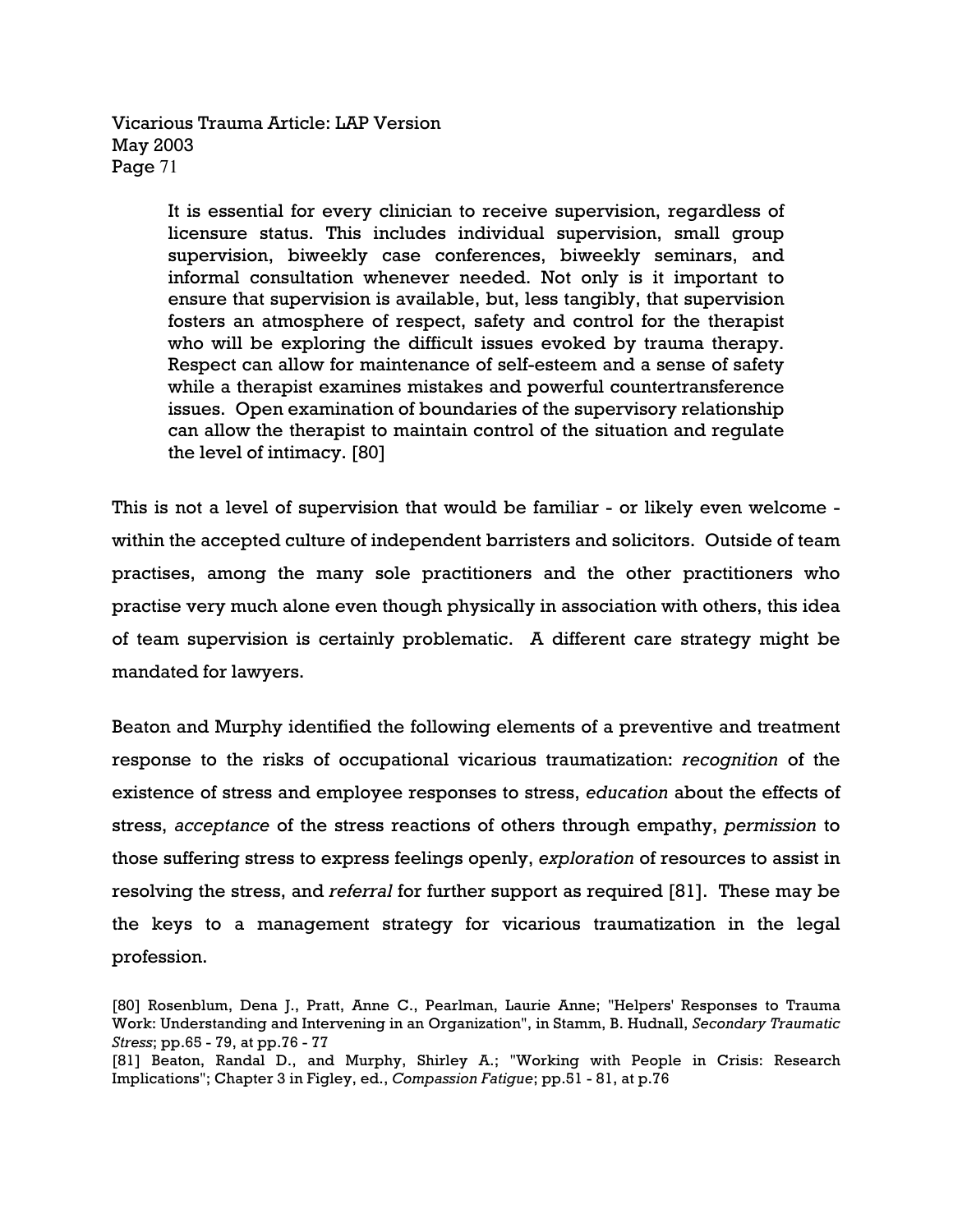Dutton and Rubinstein were tentative in their conclusions about what might actually work to resolve traumatic stress reactions. They wrote:

Trauma workers' coping responses may be considered in two categories: personal and professional. Personal strategies might include taking time for play in addition to work, developing a network of emotionally supportive personal relationships, taking time for selfexploration and attending to personal needs, and using personal therapy as a means of coping with the effects of working with trauma. Professional strategies refer to using peer supervision and consultation, working in a professional setting with others rather than in isolation, and diversifying one's professional practice. Empirical evidence is required to test the effectiveness of these coping strategies singly and in combination. [82]

The authors expanded upon the concept of supervision and consultation with peers:

Another work-related strategy is the availability of supervision consultation and/or peer support that allows for the emotional safety necessary for trauma workers to talk about their STS reactions in an environment that provides support and comfort. Supportive supervision has been found to correlate with relieving stress in mental health professionals. [83]

The concept of critical incident debriefing has become standard for crisis workers who respond to emergencies for sharp, but relatively short, periods of time. It is of interest that the critical incident debrief begins as a *group* intervention [84]. This implicitly sends the message that the debrief is for everyone because everyone is affected by the critical incident. The treatment is not just for the "weaker links".

[82] Dutton and Rubinstein; at pp. 94 - 95

- [84] Harris, Chrys J.; "Sensory-Based Therapy for Crisis Counselors"; Chapter 5 in Figley, Charles R.,
- ed., *Compassion Fatigue*; pp.82 100; at p.108

<sup>[83]</sup> Ibid., at p. 97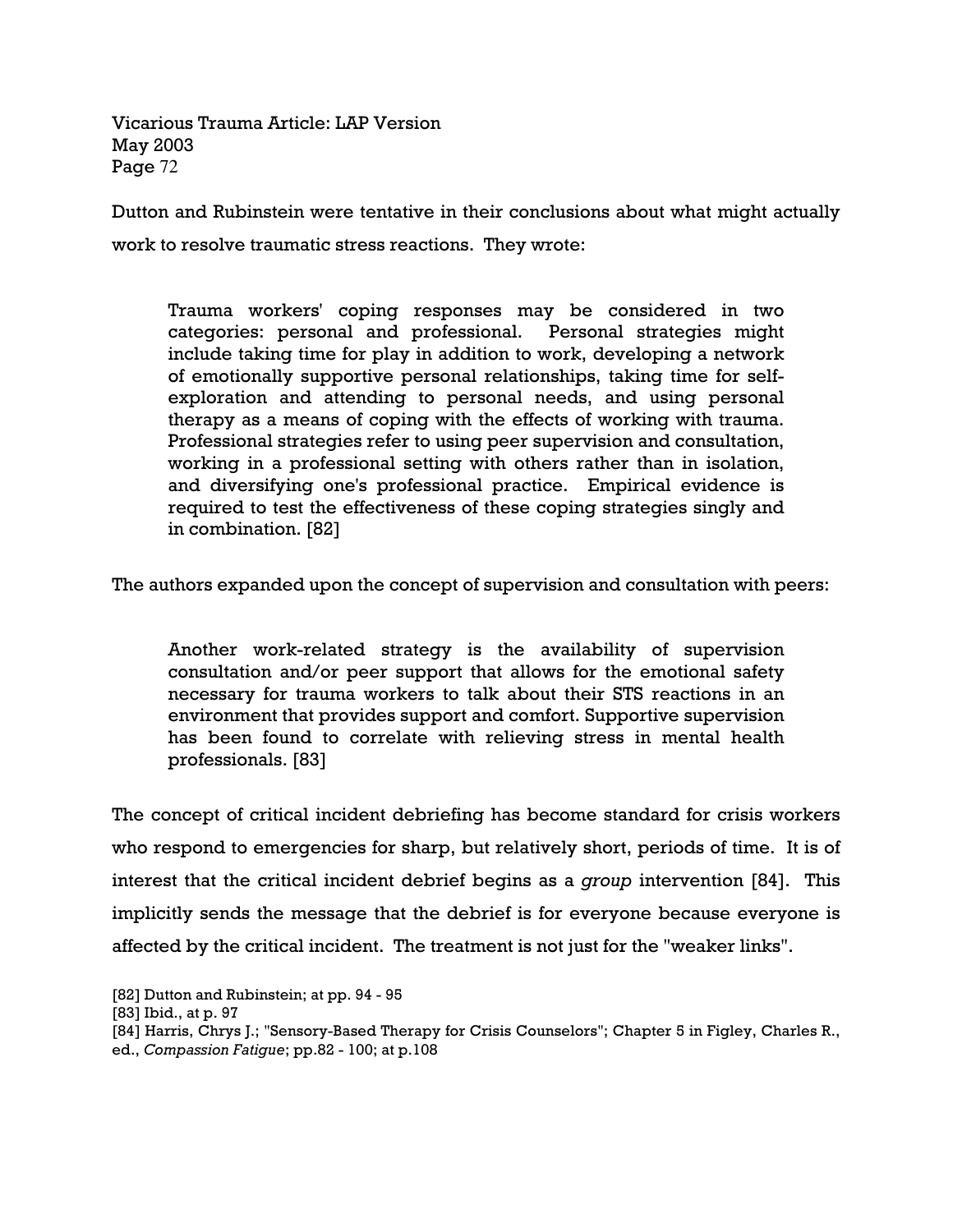This is the same understanding that McCammon and Allison bring to their views about treating and managing traumatic stress in crisis workers. They described it as follows:

Foreman (1990) discussed the use of "decompression". This is accomplished in one-to-one discussions, or by talking in small work groups, during breaks and immediately following rotation off-site. It involves normalizing and validating the workers' reactions, and allowing them to ventilate frustrations and intense emotions. Attempts are made to defuse survivor guilt, self-doubt, and conflicts by helping the worker reframe emotional reactions. [85]

McCammon and Allison considered a number of different management models and concluded:

Although the various models were developed to address the needs of different populations, all the models involve structuring opportunities for participants to review the events of the traumatic situation and ventilate feelings; learn skills for intergrating and mastering the event; and learn to identify, enlist, and accept help from their support systems. [86]

In other words, when dealing with vicarious traumatization, care and repair is not a solitary exercise, any more than assessment of susceptibility or affect is. Lawyers are going to need other people involved in order to successfully manage the impacts of vicarious traumatization, and at least some of these other people really ought to be peers. People who do not serve the same clientele from the same professional position will simply be less able to appreciate the burdens that vicarious traumatization brings to professional practise, and the task of maintaining a professional relationship with demanding client issues.

[85] McCammon, Susan L., and Allison, E. Jackson, Jr.; "Debriefing and Treating Emergency Workers"; Chapter 6 in Figley, Charles R., ed., *Compassion Fatigue*; pp. 115 - 130, at pp.120 - 121

[86] Ibid., at p.123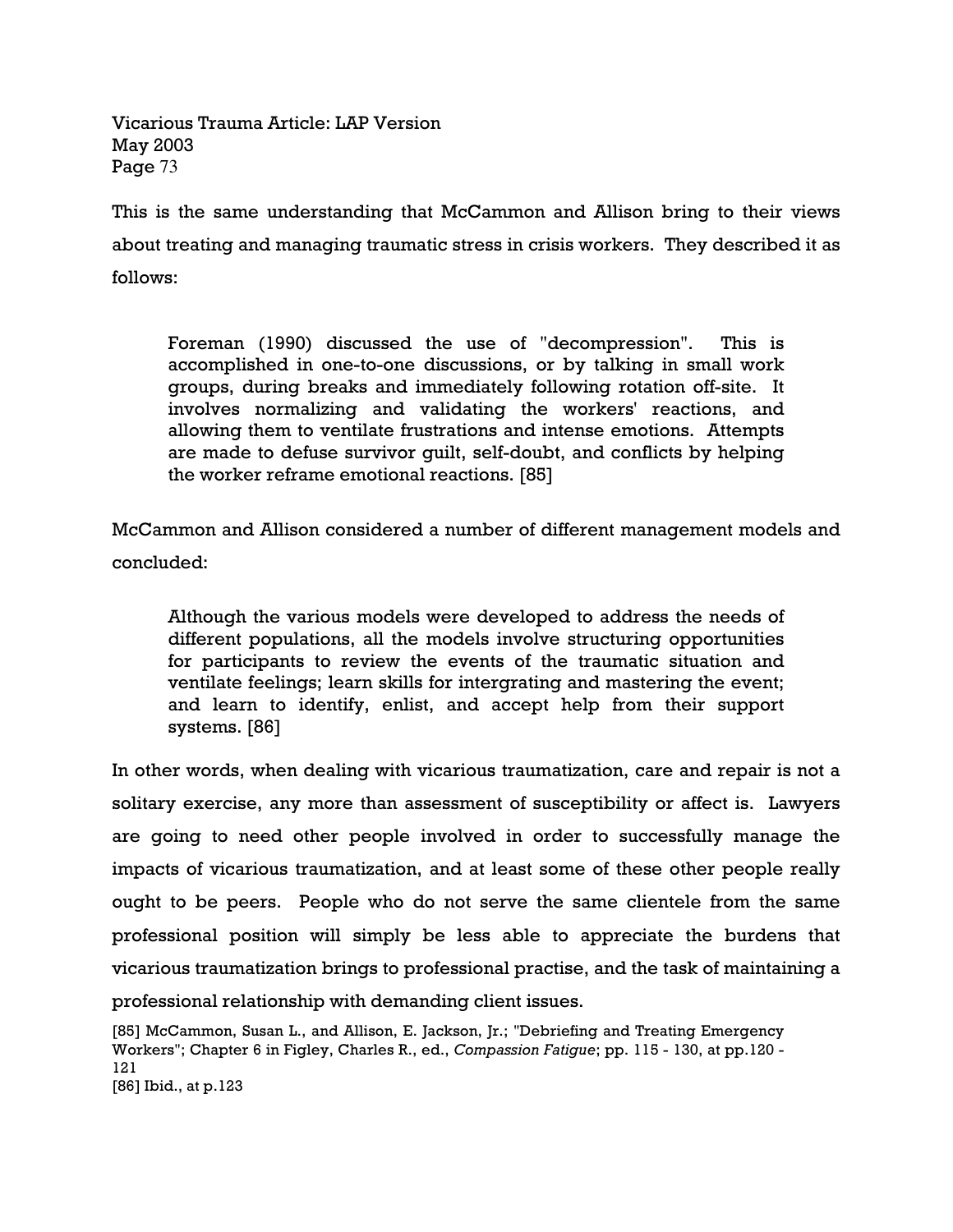Peers can be "empathically attuned" to other professionals in a way that professionals in some other discipline (or spouses, or golf and bridge partners) may not [87].

Cerney endorses this view as well:

What appears to be most helpful to therapists who work with trauma victims is for them to acknowledge that they cannot treat every patient. They must also be connected with their peers in support groups and supervision groups. They must not isolate themselves. To maintain some opportunity to express their feelings of pain, guilt, and responsibility, they need to discuss their cases regularly with their colleagues and supervisors. In an accepting atmosphere, these traumatized therapists can gain support and assistance in rebuilding their view of the world - albeit a different view.

In addition, therapists should limit their practice and take time to refresh themselves in their private lives through leisure and relaxation. . . . . [88]

As important as the peer group is, the actual healing occurs within individuals. It is the individual who has to reacquire or maintain his or her own sense of competence to manage traumatic material. It is the individual who needs to rebuild self-esteem. It is the individual who has to return to managing professional and helping relationships with clients. Harris explains:

[87] Catherall, Don R.; "Coping with Secondary Traumatic Stress: The Importance of the Therapist's Professional Peer Group"; in Stamm, B. Hudnall, *Secondary Traumatic Stress*; pp.80 - 92, at p.84; and Rowe, C. E., MacIsaac, D. S.; *Empathic attunement: The "technique" of psychoanalytic self-psychology*; Jason Aronson (Northvale, N.J.: 1989). [88] Cerney, at p.145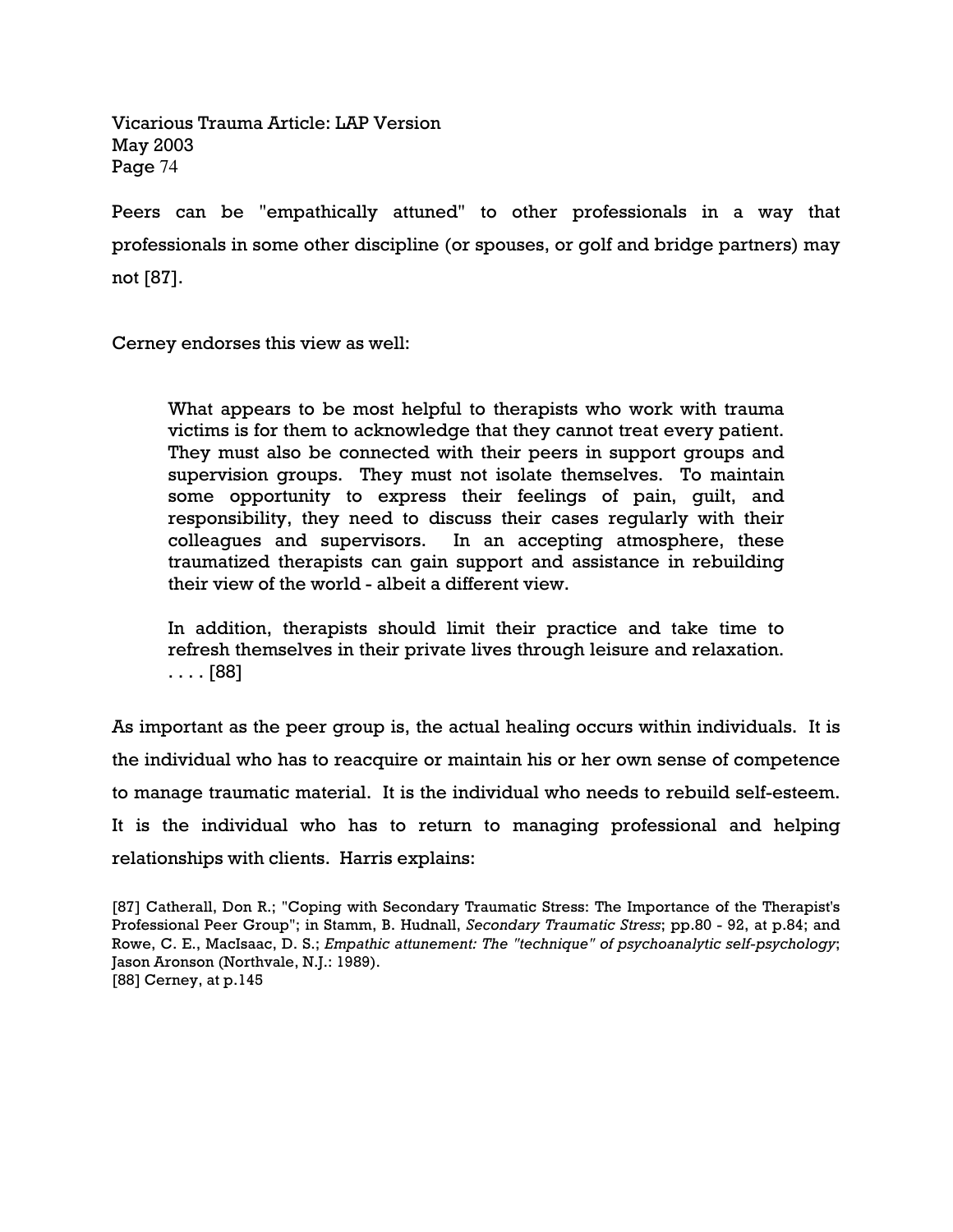> . . . the trauma worker will need to identify a healing theory that is ecologically sound for the self - in other words, a healing theory that can be stated in the positive, that is under the control of the trauma worker, and that is testable or measurable as far as achieving results is concerned. The healing theory is the key for the trauma worker to feel secure when going back to the job and to the world. [89]

Prevention is, of course, a significant stress management strategy in its own right. Yassen points out that the strategies in prevention should be specifically directed toward the deleterious symptoms that are the wounds of vicarious traumatization. Thus, an effective prevention strategy will include:

1. **Balance** - actively creating it, not only between work and play, but between work with traumatic material and work on other issues;

2. **Setting boundaries** - which not only protects the professional, but also models appropriate behaviour to the client. Boundaries exist in relation to overwork, therapeutic boundaries with the patient, personal boundaries in relation to how much of oneself to devote to the work, and knowing one's limits;

3. **Getting help and support** - from peers, supervisors, and role models or mentors;

4. **Creating a Self-care Program** - which identifies and then nurtures the personal coping strategies of the professional, so that these will exist when called upon;

5. **Evaluation** of Personal Healing;

6. **Professional training** and job commitment; and

7.**Replenishment**. [90]

Yassen echoes the general refrain about supervision and peer contact for prevention

purposes as well:

[89] Harris, at p.113 [90] Yassen, at pp.190 - 200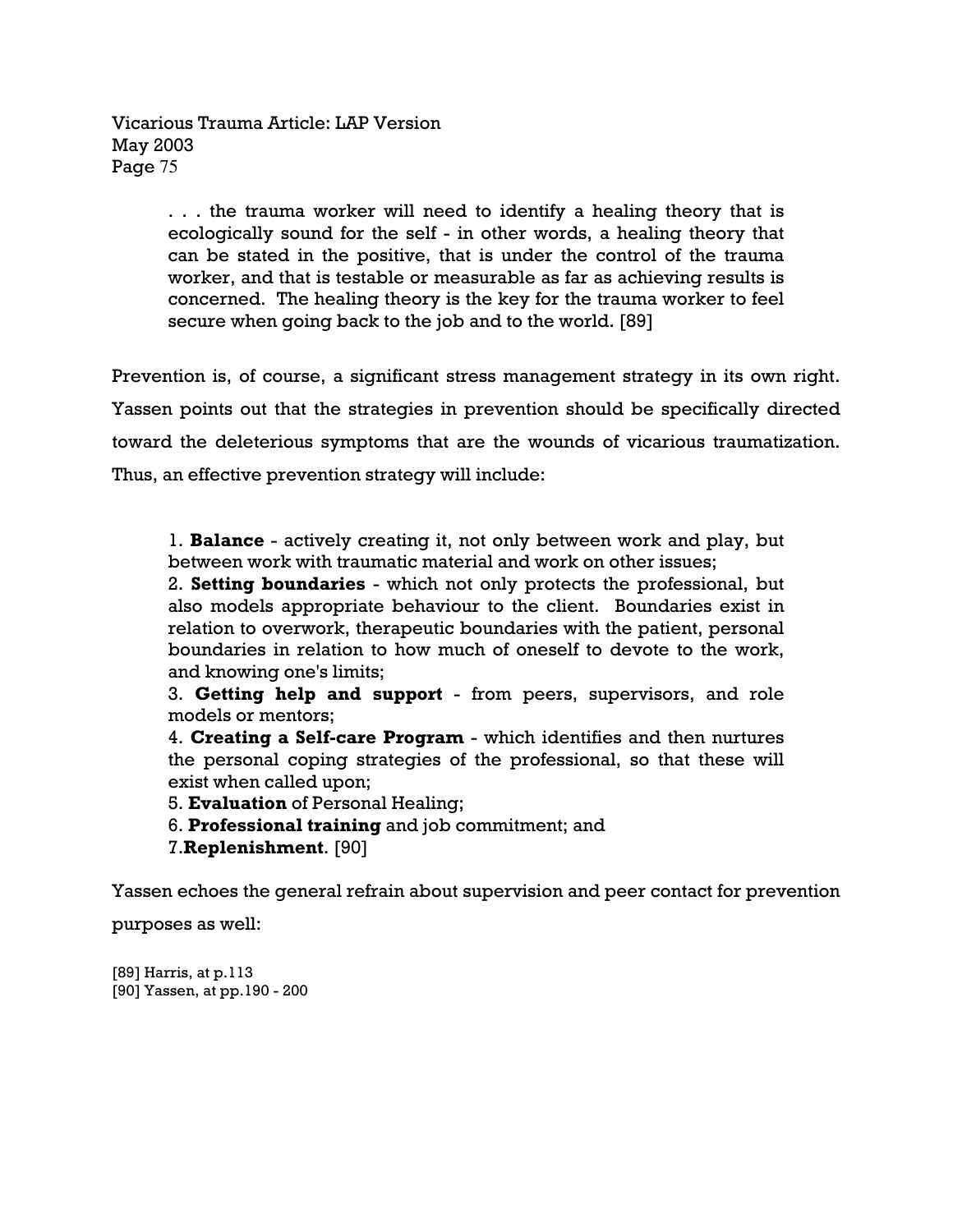> No matter how experienced we are, it is important to build in supervision or consultation on a regular basis. It is crucial to get an outside perspective from someone trusted or to receive guidance in facing a new challenge. Supervision provides the opportunity to have someone listen solely to us, as we have had to do with our clients. If this is not available at work, outside arrangements should be made.

> . . . Coping strategies should also include contact with colleagues on a regular basis. Again, this breaks the isolation and sets up a climate in which workers are encouraged and expected to exercise self-care. . . [91]

Munroe endorsed the team treatment concept as a treatment method as well as a prevention tool:

Like direct trauma, then, secondary trauma violates trust, severs connections to community, and destroys meaning. Thus a treatment team can serve as a community to prevent secondary trauma in therapists. The primary function of the team is to identify and alter trauma engagement patterns. The therapist who is engaged is often not aware that he or she is being engaged. But even the therapist who is aware of being engaged may find it extremely difficult to find a way out. . . . The treatment team that expect secondary trauma on a regular basis is in a unique position to recognize emotional and behavioral responses of therapists that signal engagement. The team can support or confront the engaged therapist as necessary. [92]

The idea of the team, and how those who are afflicted with the costs of traumatic material remain part of the team, creates an environment of community rather than of isolation. The professional's sense of competence, self-esteem, and sense of inclusion is maintained. As the authors expressed it:

[91] Yassen, at pp.194, 195 - 196 [92] Munroe *in Figley*, at p.212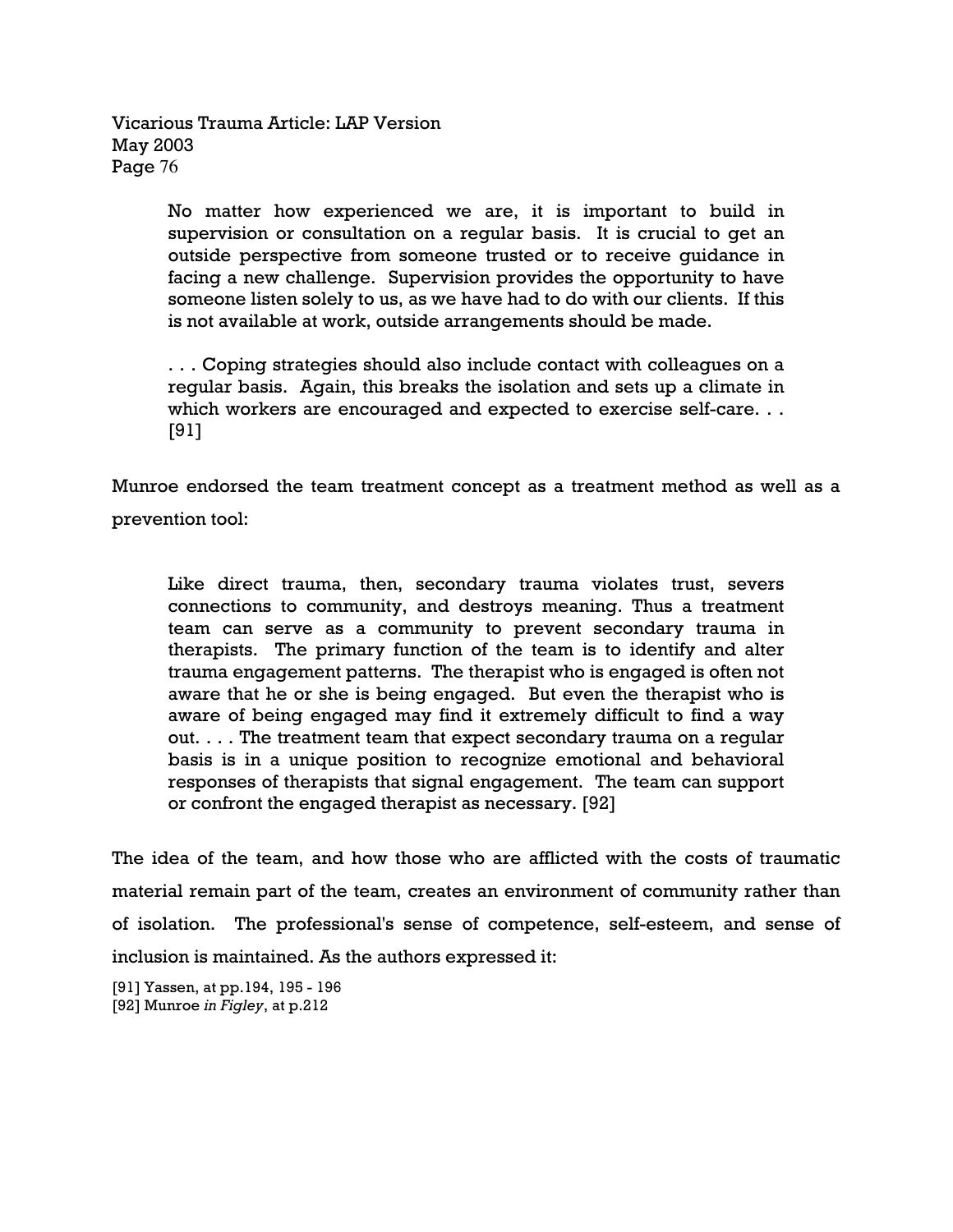> The community that validates the survivor and continues to include him or her as a valued member provides roles and relationship patterns that are not repetitions of the trauma. . . . The team provides a complementary function that enables the therapist to maintain the valued role of a healer. [93]

This is also the view espoused by Stamm, who wrote:

Trauma work reminds me of my individual limits; I come face to face with the fact that the world is full of death, hate, violence, and evil.

. . .

So where is the hope amid this much suffering? I believe it is in the nurturance of the individual within the sustenance of community. My experiences have shown me how communities, when well cared for, sustain their members during these times of failed self-sufficiency. The deepening community that results can bring about healing and positive individual transformations for all of its members. . . . Interdependency is the process. Interdependency does not substitute the group for the individual but weaves the individual with the group in such a way as to increase the individual's and the group's tolerance for the task of living. [94]

And again:

The astute reader will notice that there is a chorus of important points that emerge from the collective voice of the authors - primarily (a) do not do this work alone and (b) monitor your responses to the work through your own careful attendance to your process and through supervision by your trusted colleagues. [95]

Catherall makes a further useful point about using group connections as a prevention strategy against vicarious traumatization:

[93] Munroe *in Figley*, at p.215

<sup>[94]</sup> Stamm, B. Hudnall; *Secondary Traumatic Stress: Self-Care Issues for Clinicians, Researchers, & Educators*; 2nd ed.; 1999, Sidran Institute and Press, at pp.xvi - xvii [95] Ibid, at p.xxxv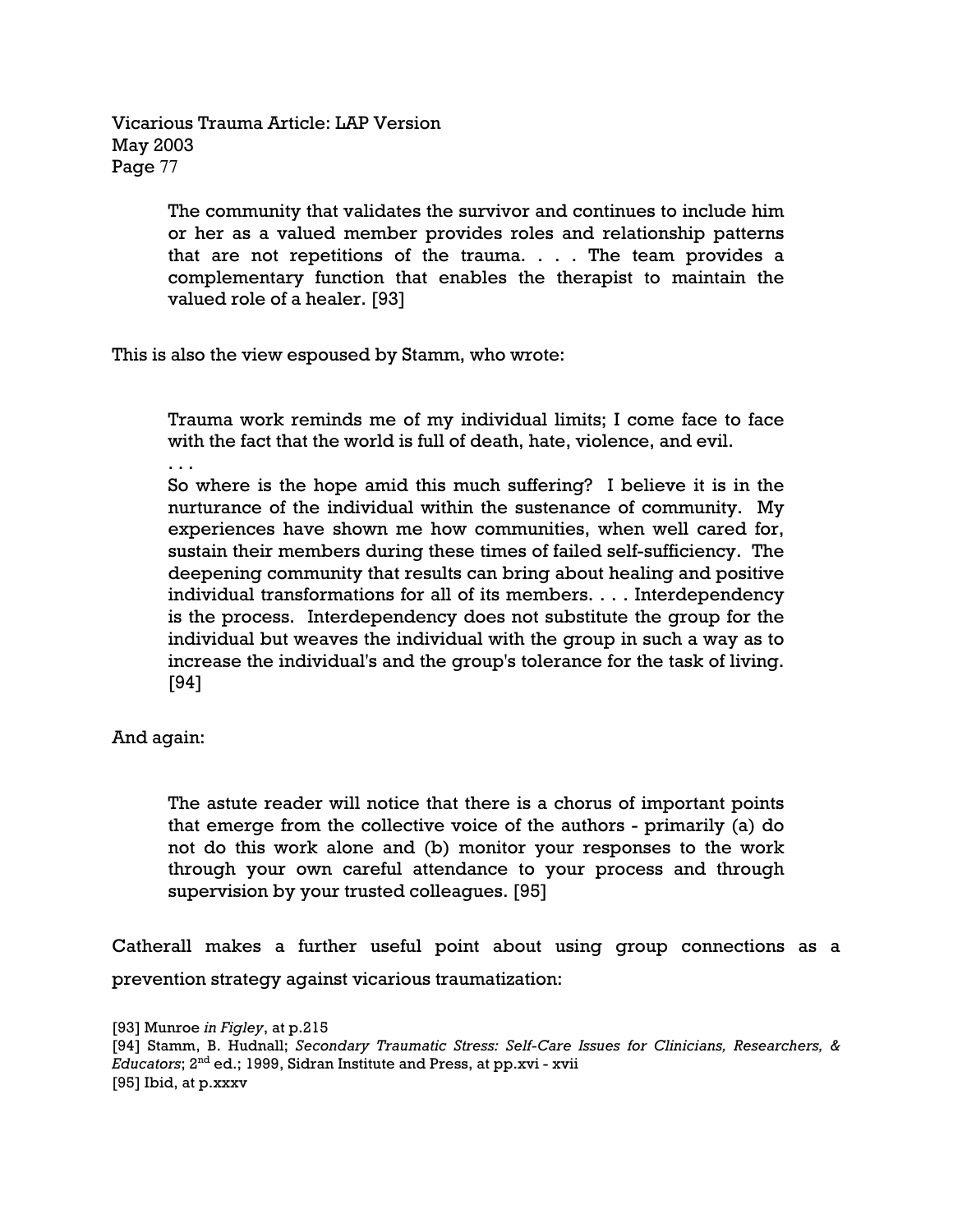> The intense primitive emotions precipitated by traumatization and experienced empathically in secondary traumatization can be very disruptive in groups. Such intense emotional states influence the group dynamics and can polarize group members. . . . This untoward event is usually made manifest by a distancing reaction; the traumatized member is viewed as not functioning well because there is something wrong *with* him or her, rather than because something happened *to* him or her. Viewing the secondary traumatization as indicative of something wrong with the individual allows other members to disown their own vulnerability to traumatic stress and protects them from identifying with the traumatized member's disturbed affect . . . . [Emphasis in original] [96]

Chrestman added the following observation in a brief study of things that appear to

lessen the impact or incidence of stress symptoms in some clinicians:

These data also suggest that certain periodic participation in training activities may perform an important mediating function for trauma therapists. While acquisition of skills and knowledge is the obvious benefit of participation, increased social/professional support and identification of a referral network may help to decrease feelings of isolation and overwhelming responsibility. These activities do not necessarily require a trauma focus. In this sample, the number of nontrauma specific CEU [continuing education unit] credits was associated with decreased anxiety symptoms. [97]

This recognition that vicarious trauma is most effectively dealt with and overcome by the self within a community that continues to be supportive of the person's ability to function competently shows how different vicarious traumatization is from burnout. In burnout, the sufferer's exhaustion may demand at least a temporary removal from the work that caused the exhaustion.

[96] Catherall, Don R.; "Preventing Institutional Secondary Traumatic Stress Disorder"; Chapter 11 in Figley, ed., *Compassion Fatigue*; pp. 232 - 247, at p. 239

[97] Chrestman, Kelly R.; "Secondary Exposure to Trauma and Self-Reported Distress Among Therapists"; in Stamm, B. Hudnall, *Secondary Traumatic Stress*; pp.29 - 36, at p. 34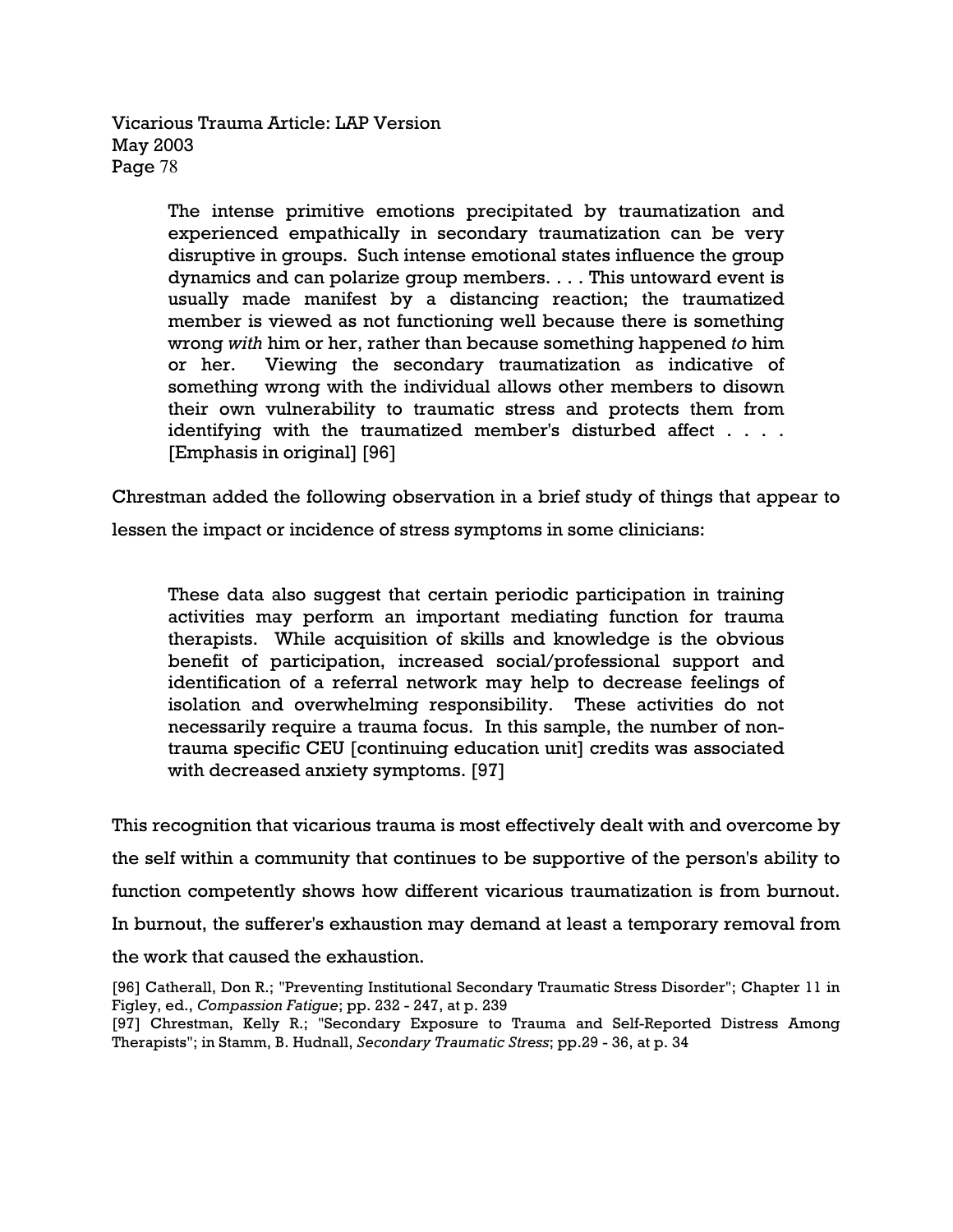On the other hand, the exhaustion of vicarious traumatization cannot be relieved except by maintaining the professional's involvement in helping work. This itself affirms the professional's sense of personal competence in being still able to provide value to the clients that he or she continues to see.

When each of the treatment approaches described above is boiled down to their basic strategies, it appears that what is common to them is this:

1. Maintain the professional's role as a helping professional, and

2. Foster the professional's self-esteem or self-confidence that he / she can provide value to others despite the traumatization involved in the work.

How is this done? As the various writers cited above have suggested, associates of the professional should play the primary role in drawing out the cure from the inner resources of the affected professional. These associates may be part of the same treatment team or firm, or they may be more in the nature of confidantes and coaches to a sole practitioner. Whatever form it takes, professional peers should provide a support system to the affected professional that includes emotional support, information, social companionship, and instrumental support. "Instrumental support" is tangible, practical aid such as assistance with paperwork and telephone tasks.

A particularly effective method for restoring damaged self-confidence is apparently to encourage the affected professional to demonstrate to himself that he can do things that are beautiful or creative or pleasurable - something the professional can recognize as uniquely human emanating from himself and that can be made apparent to others. This seems to permit the professional to recall that his whole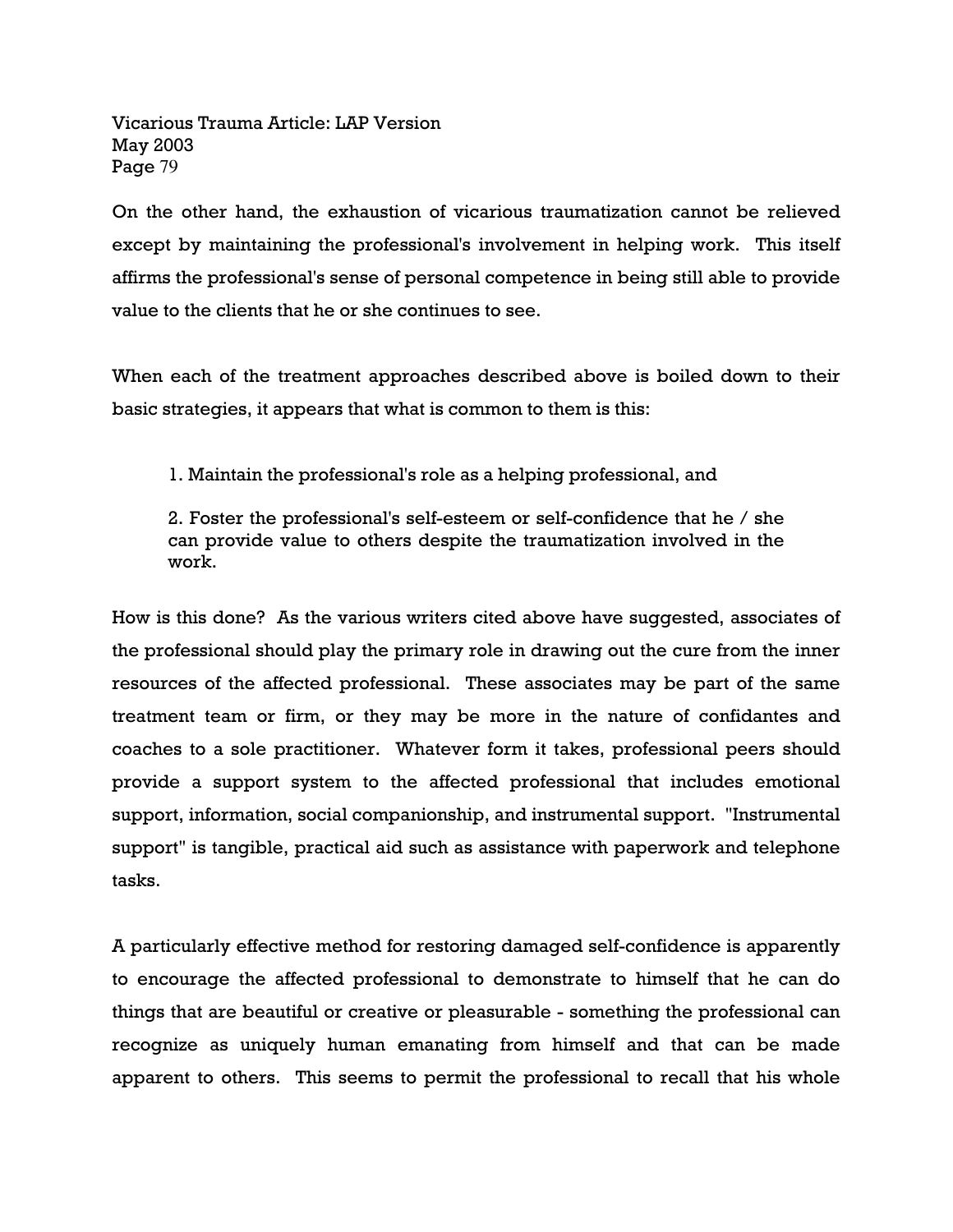value as a professional and as a human being is not bound up in perfectly solving the problem presented by the next client. Dance, painting, singing, and sporting activity is capable of providing this kind of external demonstration of the person's ability to create something outside of his own body or mind, something that others can visualize and appreciate, that is worth something to the professional. It has also been suggested that it is the adrenalin high that comes from physical activity that is the effective restorative [98].

### *Conclusion*

Susan McCammon observed:

I recalled talking with an attorney who was prosecuting a child sexual abuse case. I asked him about the emotional effect of listening to children's accounts of abuse. It is part of his professionalism that these things do not cause emotional effect, he told me. But later in the conversation he recounted a dream he has had - he is standing by his boat dock and sees children's clothes washing up (a boat was involved in the abuse account) and is horrified when he recognizes his child's shoes among those floating in the water. I felt compassion for his experience of the grim nightmare, but was almost amused at his idea that his professionalism was protecting him from being emotionally affected. [99]

The reality is that work with or on behalf of people who have been caught up in traumatic situations affects those who do the work. The issue is not whether helpers are immune or not, but rather whether the helpers have appropriate and sufficient strategies in place to manage the impact of that traumatic material. If they do, their relationship with the client will have greater value for the client.

<sup>[98]</sup> Williams, Mary Beth, Sommer, John F. Jr.; "Self-Care and the Vulnerable Therapist" (1995); in Stamm, B. Hudnall; *Secondary Traumatic Stress;* pp.230 - 246, at p. 243

<sup>[99]</sup> McCammon, Susan L.; "Painful Pedagogy: Teaching About Trauma in Academic and Training Settings"; in Stamm, B. Hudnall, *Secondary Traumatic Stress*; pp.105 - 120, at pp.105 - 106.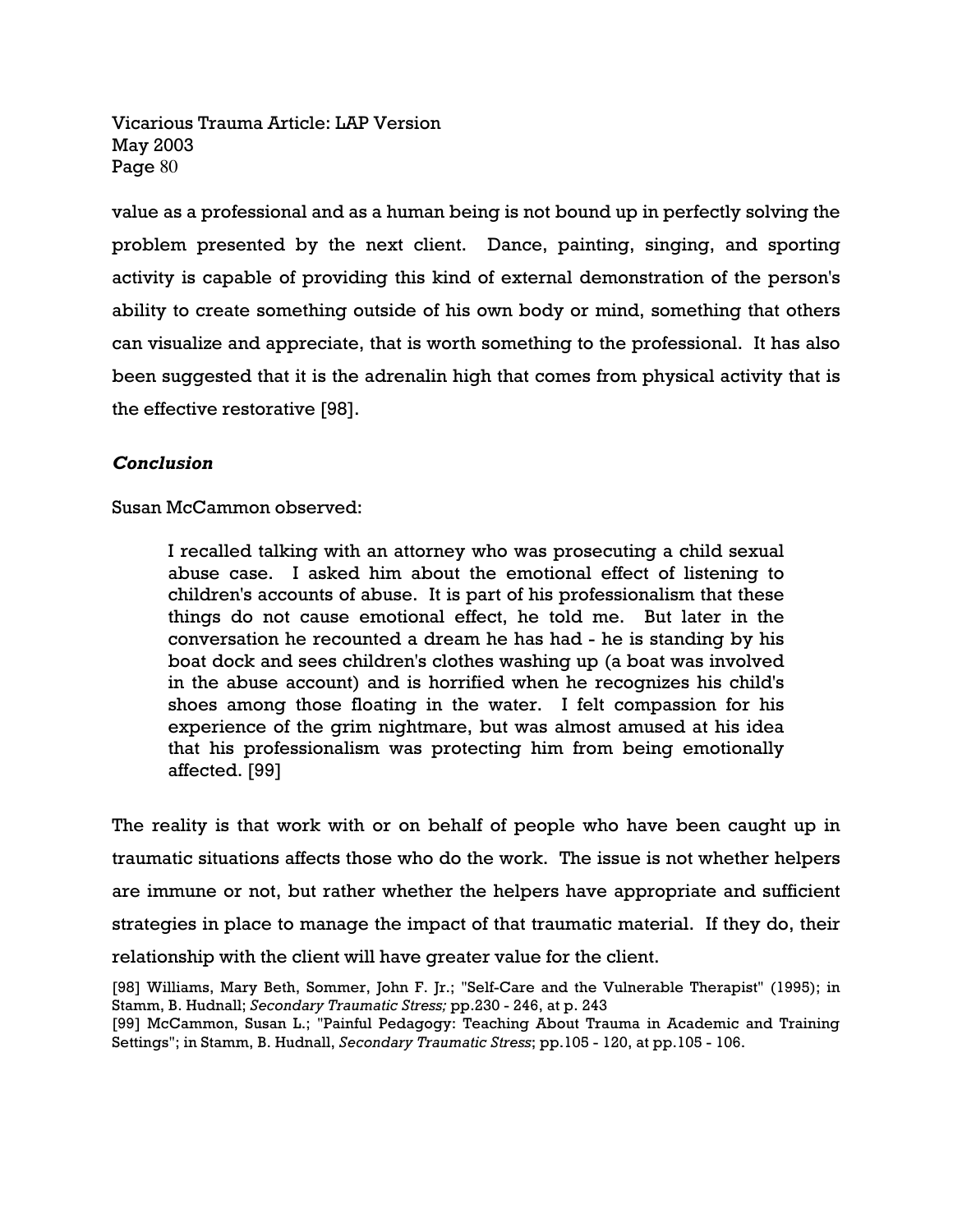This article has endeavoured to apply the theory and understanding of vicarious traumatization to the lawyering experience. As has been seen, the hypothesis makes sense, and does allow a better understanding of how lawyers become affected by the work that they do. The paper suggests some strategies for how lawyers may manage the stresses that vicarious traumatization will impose upon them. Still, many specific questions in relation to the depths of the emotional fatigue that can be created, and when that fatigue might be described as a personal disorder, are not yet answerable. What we do know is that even a temporary experience of the common symptoms would significantly degrade the value of the client's experience of the lawyer client relationship. And that is reason enough to take vicarious traumatization seriously.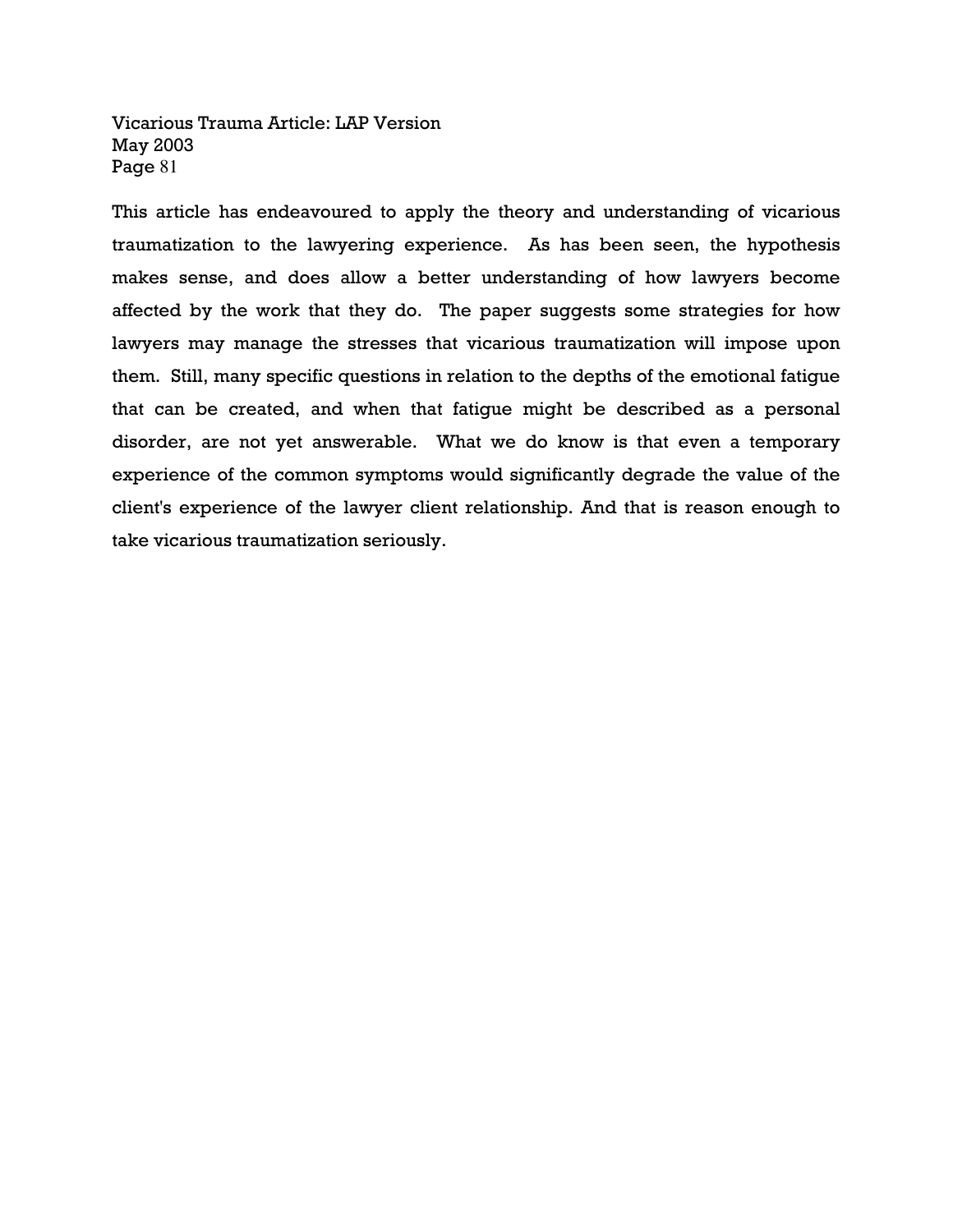## *A Self - Assessment Tool*

*This tool is based on an original assessment tool developed by Stamm and Figley (Stamm, at pp.18 - 19; Figley, at pp.13 -14), and offered by them for use with mental health caregivers. The viability of using this modified tool to assess vicarious trauma with lawyers is still under assessment. It is recommended that this tool only be used as a self-assessment guide for lawyers who wish to consider their personal susceptibility to vicarious trauma. No mental health diagnosis should be made on the basis of this tool. If a lawyer has a mental health concern as a result of considering the elements of this self-assessment tool, the lawyer should consult further with a qualified mental health practitioner.*

*Charles Figley has said that caring deeply about others makes us emotionally vulnerable to the catastrophes that affect them. Compassion has both positive and negative aspects that may manifest themselves in your personal functioning, your work, and in your relationships with others through your work - including clients, co-workers, and adversaries. This self-test assists you in assessing your own level of stress from vicarious trauma. Try to use this tool at least monthly, as well as at the conclusion of any major piece of litigation in volving death or alleged violence. Retain past tests to permit you to compare total scores as well as specific answers from test to test.*

#### *Name:*

#### *Date of Assessment:*

*Assign a number between 1 and 5 that comes closest to your existing feeling about yourself and your work, with 1 being rarely/never, to 5 being very often/always*

#### *Personal Satisfaction*

- 1.\_\_\_\_\_\_\_\_ I am happy.
- 2.\_\_\_\_\_\_\_ I am satisfied with my life.
- 3.\_\_\_\_\_\_ I have beliefs that sustain me and endorse the value of the work I am doing.
- 4.\_\_\_\_\_\_ I learn new things from my clients.
- 5.\_\_\_\_\_\_ I feel connected to others
- 6.\_\_\_\_\_\_ I have a good balance between work, personal relationships, and free time
- 7.\_\_\_\_\_ I enjoy the company of some of the people I help.
- 8.\_\_\_\_\_ I enjoy my work.
- 9. I feel that I have the tools and resources to the do the job I have to do for my clients.
- 10.\_\_\_\_\_ I feel that I have good peer support when I need to work through a problem or issue in my practise
- 11.\_\_\_\_\_ I feel invigorated by helping a client
- 12.\_\_\_\_\_ I feel joy as a result of helping a client
- 13. I have thoughts that I am a success as a helper of my clients
- 14.\_\_\_\_\_\_ I enjoy my peers and co-workers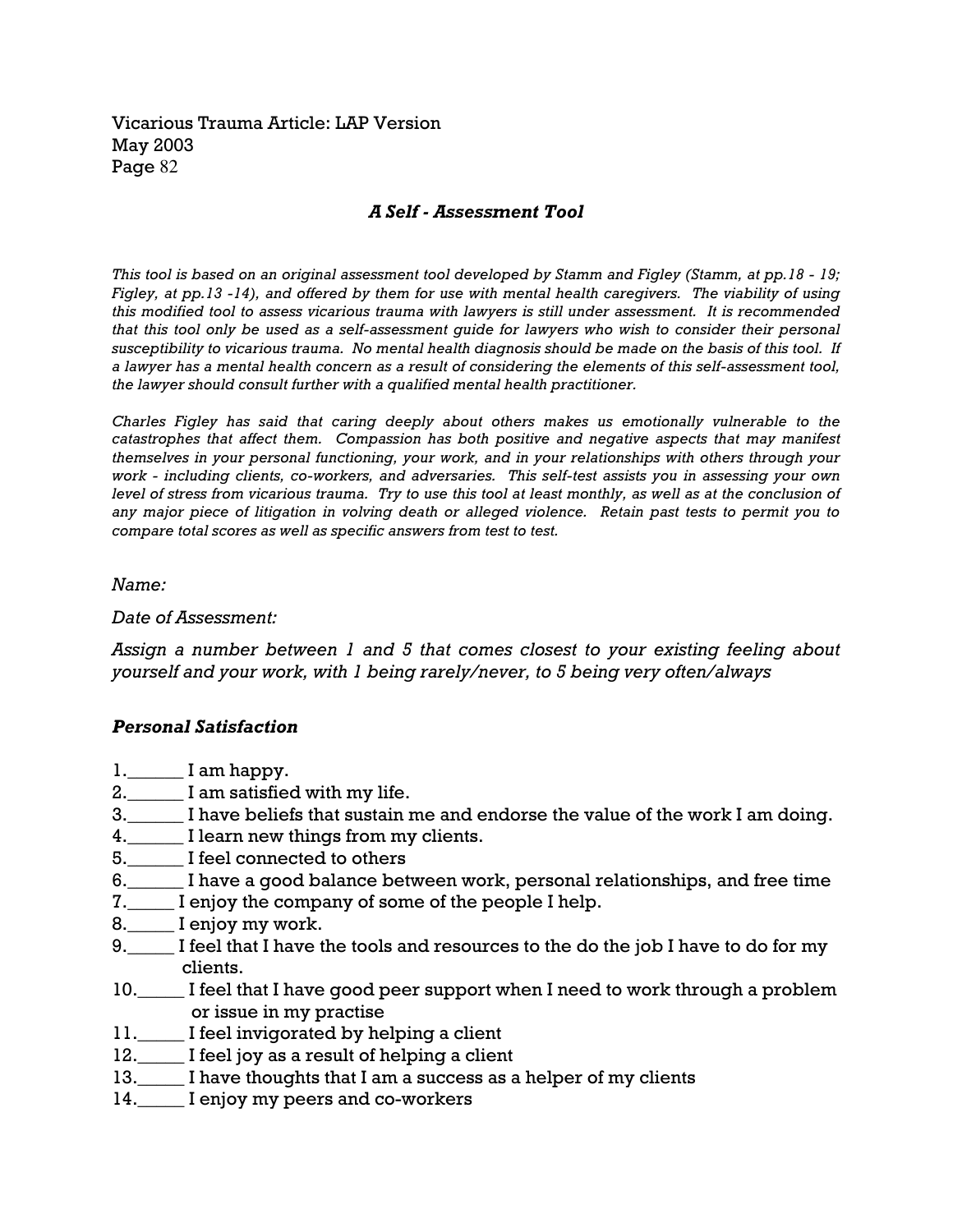- 15.\_\_\_\_\_ I feel that I can rely on my peers and co-workers for support and understanding
- 16.\_\_\_\_\_ I have confidence in the skills of my co-workers
- 17. I trust my co-workers
- 18.\_\_\_\_\_ I feel that I am able to keep up with new developments in the law for the benefit of my clients
- 19. I feel that I am able to keep up with new methods for better serving clients
- 20.\_\_\_\_\_ I feel that my co-workers have confidence in me as a person
- 21. I feel that my co-workers have confidence in my skills as a lawyer
- 22.\_\_\_\_\_ I plan to do this kind of work for a long time to come.

Over 95: extremely high potential for work satisfaction; 85 - 95: high potential for work satisfaction; 75 - 85: good potential for work satisfaction; 55 - 75: some potential for work satisfaction; Below 55: Irregular and inconsistent potential for work satisfaction

# *How you feel about how you do your Work*

- 23.\_\_\_\_\_ I am a sensitive person
- 24. I have thought that I need more close friends ( people that know me and are supportive of me)
- 25.\_\_\_\_\_ I have thought that there is no one to talk to about my highly stressful experiences whom I can trust and who will understand the kind of stress that I will be talking about.
- 26.\_\_\_\_\_ I work too hard for my own good
- 27.\_\_\_\_\_ I have felt on edge about professional matters, and have attributed this to work with one or two specific clients
- 28.\_\_\_\_\_ I wish I could avoid working with some clients
- 29.\_\_\_\_\_ I have felt that my clients dislike me personally and that I need to change that
- 30.\_\_\_\_\_ I have felt weak, tired, and run down as a result of my work
- 31.\_\_\_\_\_ I have felt depressed as a result of my work
- 32.\_\_\_\_\_ I am unsuccessful in separating work from personal life
- 33.\_\_\_\_\_ I feel little compassion for or confidence in the skills of my co-workers
- 34.\_\_\_\_\_ I feel I am working more for the money than for personal fulfillment
- 35.\_\_\_\_\_ I have thoughts that I am a failure in my work
- 36.\_\_\_\_\_ I have a sense of worthlessness, disillusionment, or resentment associated with my work
- 37. I feel that I am distracted by bureaucratic and unimportant tasks of practice and that my skills and work would be better applied to direct client care.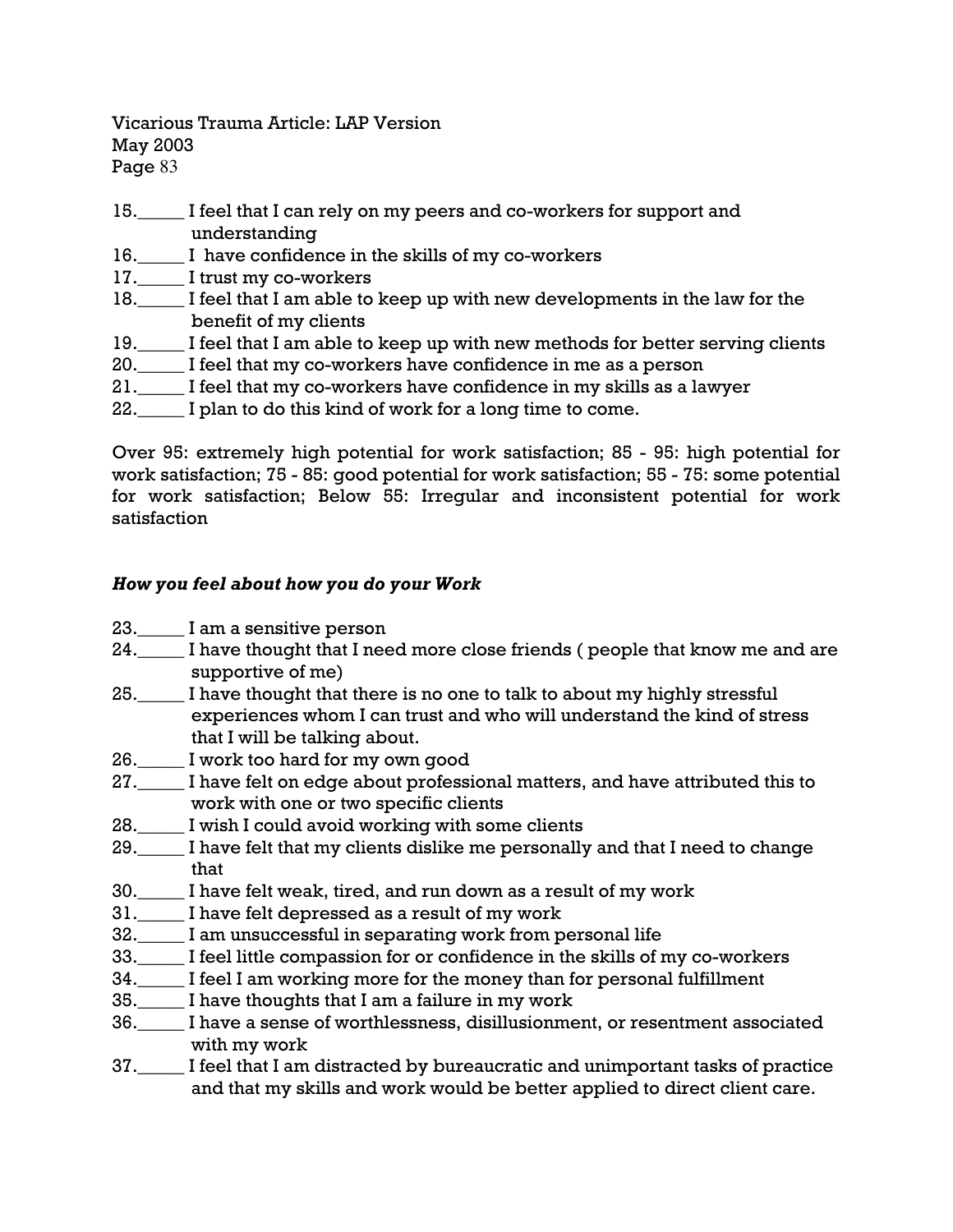38.\_\_\_\_\_ I feel that I am not on the path to achieving my life goals 39.\_\_\_\_\_ I plan to do this kind of work but in different practise circumstances

Risk of Burnout scale: 34 or less: low risk for burnout; 35 - 51: moderate risk for burnout; 52 - 68: high risk for burnout; Over 68: extremely high risk for burnout

## *How you feel about yourself and your work because of your clients*

- 40.\_\_\_\_\_\_ I force myself to avoid certain thoughts or feelings or ideas that remind me of a disturbing experience
- 41.\_\_\_\_\_\_ I find myself avoiding certain activity or situations because they remind me of a disturbing experience
- 42.\_\_\_\_\_\_ I have gaps in my memory about disturbing events
- 43.\_\_\_\_\_\_ I feel estranged from others (clients, co-workers, family, family equivalents)
- 44.\_\_\_\_\_\_ I have difficulty falling or staying asleep
- 45. I have outbursts of anger or frustration, and experience irritability, with little provocation
- 46.\_\_\_\_\_\_ I startle easily
- 47.\_\_\_\_\_\_ While working with a client I thought (even momentarily) about violence as a solution to his/her interpersonal difficulty
- 48. I have had flashbacks and other intrusive recollections connected to my clients
- 49.\_\_\_\_\_ I have had first-hand experience with traumatic events in my adult life
- 50.\_\_\_\_\_ I have had first-hand experience with traumatic events in my childhood
- 51.\_\_\_\_\_ I have had to "work through" an event in my life that I believed to be traumatic
- 52.\_\_\_\_\_ I am disturbed by something a client has said or done to me, and wonder whether it will be repeated by other clients
- 53.\_\_\_\_\_ I experience dreams or intrusive thoughts that are similar to those of a client
- 54.\_\_\_\_\_ I have experienced intrusive thoughts of a session with a particularly difficult or troubling client
- 55.\_\_\_\_\_ I have involuntarily recalled traumatic personal experiences while assisting a client
- 56.\_\_\_\_\_ I am preoccupied with more than one client
- 57.\_\_\_\_\_ I am losing sleep over a client's traumatic experiences
- 58.\_\_\_\_\_ I have been concerned that I might have been infected by the traumatic stress or experiences of my clients
- 59. I remind myself to be less concerned about the well-being of my clients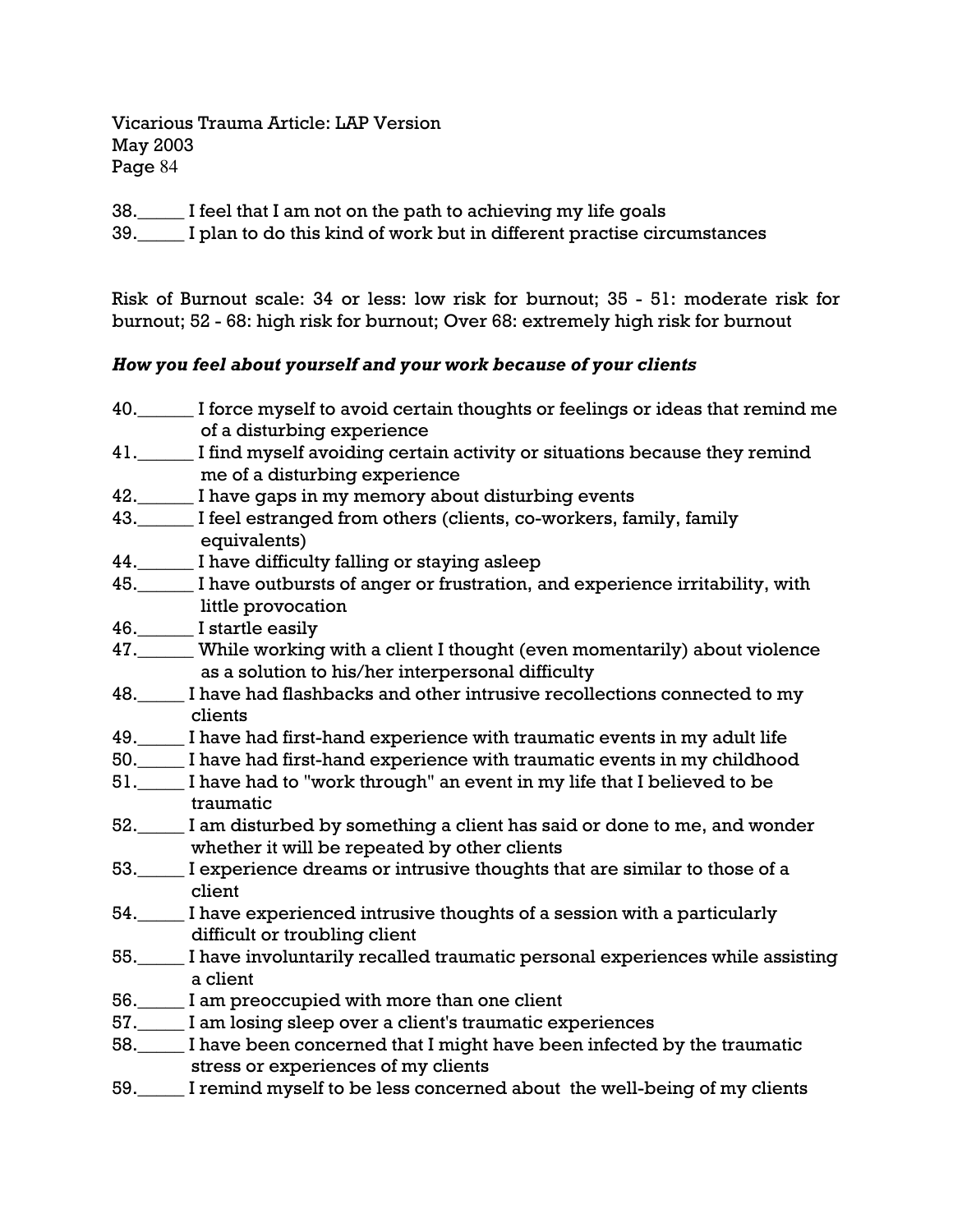- 60.\_\_\_\_\_ I have felt trapped in my work with these clients
- 61.\_\_\_\_\_ I have felt a sense of hopelessness about my professional work when working with my client
- 62. I have put myself or others in danger for the purpose of working with a client
- 63.\_\_\_\_\_ I have thoughts that I need to demonstrate and prove my skills to others
- 64. I have thoughts that I have no control over the results of my work
- 65.\_\_\_\_\_ I am planning to leave this kind of work.

### **Risk of vicarious traumatization manifesting itself in a disorder.**

Any level of risk may manifest itself in a relationship upset or distraction with the client:

- Under 26: low risk of vicarious traumatization;
- 26 52: moderate risk of vicarious traumatization;
- Over 52: likely risk of vicarious traumatization manifesting itself in reduced client service and high risk of developing into a disorder if uncorrected.

The Legal Profession Assistance Conference has website and hard copy materials on other mental health issues as well as many strategies for avoiding personal, professional, emotional and related issues. You can access these materials at www.LPAC.ca or, you can contact LPAC's Executive Director at:

Dr. Adrian Hill, LSM, Ph.D. Executive Director The Legal Profession Assistance Conference of the Canadian Bar Association

National Administrative Office 35 Scarborough Road Toronto, ON M4E 3M4 Tel: 416.520.9016 Fax: 416.694.9927 Cell: 416.985.3961 24 hour Helpline: 1.800.667.LPAC (5722) adrian@LPAC.ca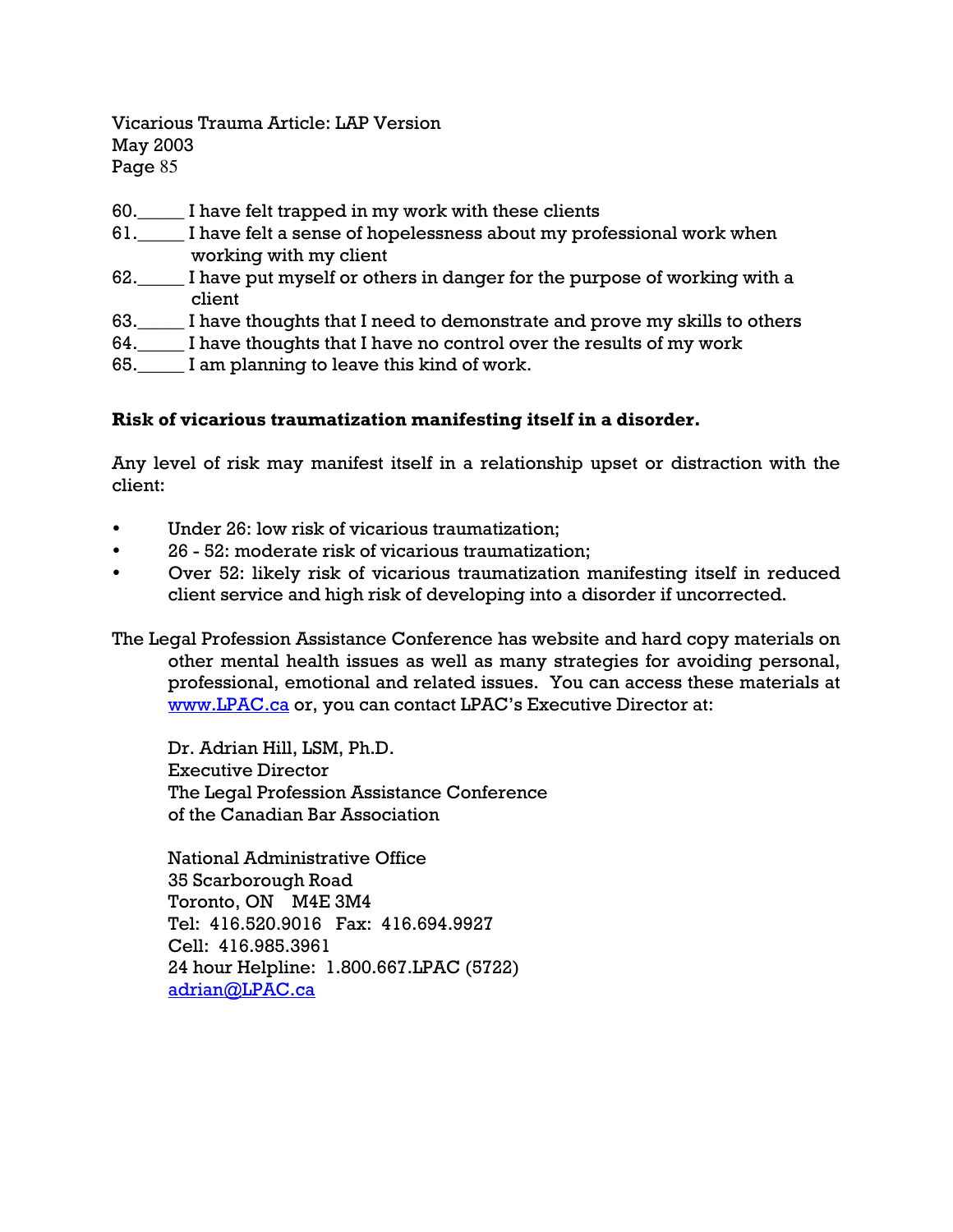#### **References**

Beaton, Randal D., and Murphy, Shirley A.; "Working with People in Crisis: Research Implications"; Chapter 3 in Figley, ed., *Compassion Fatigue: Coping with Secondary Traumatic Stress Disorder in those who treat the traumatized*; pp.51 - 81.

Blair, D. Thomas, and Ramones, Valerie A.; "Understanding Vicarious Traumatization*"*; *Journal of Psychosocial Nursing*; 1996: 34(11): 24 - 30.

Catherall, Don R.; "Coping with Secondary Traumatic Stress: The Importance of the Therapist's Professional Peer Group"; in Stamm, B. Hudnall, *Secondary Traumatic Stress*; pp.80 - 92.

Catherall, Don R.; "Preventing Institutional Secondary Traumatic Stress Disorder"; Chapter 11 in Figley, ed., *Compassion Fatigue: Coping with Secondary Traumatic Stress Disorder in those who treat the traumatized*; pp. 232 - 247.

Cerney, Mary S., "Treating the 'Heroic Treaters'"; Chapter 7 in Figley, ed., *Compassion Fatigue: Coping with Secondary Traumatic Stress Disorder in those who treat the traumatized*; pp. 131 - 149.

Chrestman, Kelly R.; "Secondary Exposure to Trauma and Self-Reported Distress Among Therapists"; in Stamm, B. Hudnall, *Secondary Traumatic Stress*; pp.29 - 36

Clark, Marcia L., and Gioro, Sandra; "Nurses, Indirect Trauma, and Prevention"; *Image: Journal of Nursing Scholarship*; 1998: 30(1), 85 - 87.

Corey, G.F.; *Theory and practice of counseling and psychotherapy*; Brooks Cole (1991: Belmont, Calif.)

Cornille, Thomas A., and Meyers, Tracy W.; "Secondary Traumatic Stress Among Child Protective Service Workers: Prevalence, Severity and Predictive Factors"; *Traumatology*: 1999: 5(1), Article 2.

Crothers, Delphine; "Vicarious Traumatization in the Work With Survivors of Childhood Trauma"; *Journal of Psychosocial Nursing*; 1995: 33(4): 9 - 13.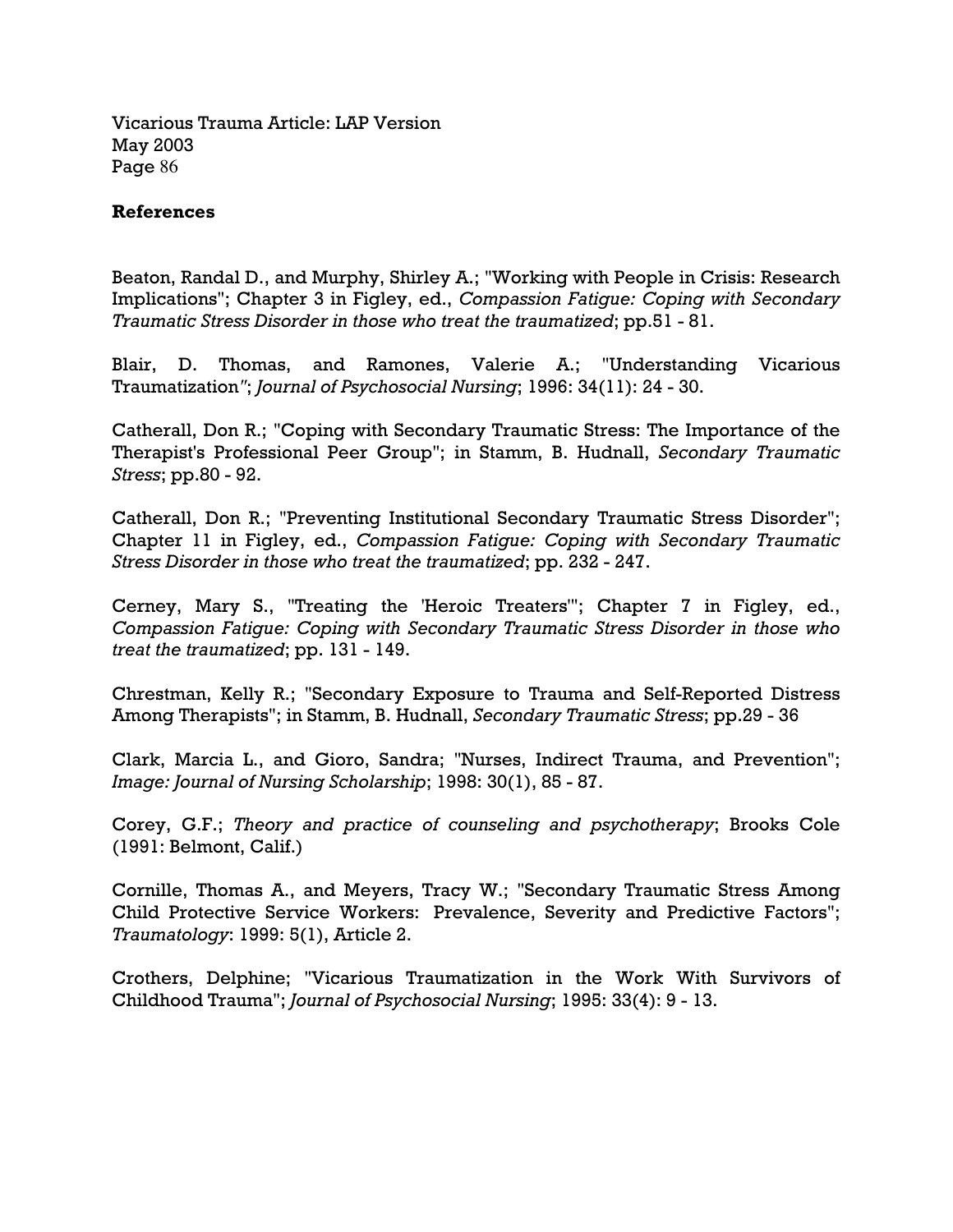Dutton, Mary Ann and Rubinstein, Francine L.; "Working with People with PTSD: Research Implications"; Chapter 4 in Figley, Charles R., ed., *Compassion Fatigue: Coping with Secondary Traumatic Stress Disorder in those who treat the traumatized*; pp.82 - 100.

Federation of Law Societies of Canada; *2000 Law Societies Statistics*.

Figley, Charles R.,"Compassion Fatigue as Secondary Traumatic Stress Disorder: An Overview"; Chapter 1 in Figley, Charles R., ed., *Compassion Fatigue: Coping with Secondary Traumatic Stress Disorder in those who treat the traumatized*; Brunner/Mazel Inc. (1995: New York); pp.1 - 20.

Glover, Hillel; "Emotional Numbing: A Possible Endorphin-Mediated Phenomenon Associated with Post-Traumatic Stress Disorders and Other Allied Psychopathologic States", *Journal of Traumatic Stress* 5, 4(1992)

Goleman, Daniel; *Emotional Intelligence*; Bantam Books (1995),352 pages

Green, B.; "Defining trauma: Terminology and generic stressor dimensions"; *Journal of Applied Social Psychology*, 20(20), 1632 - 1642 (1990).

Harris, Chrys J.; "Sensory-Based Therapy for Crisis Counselors"; Chapter 5 in Figley, Charles R., ed., *Compassion Fatigue: Coping with Secondary Traumatic Stress Disorder in those who treat the traumatized*; pp.82 - 100

Hartman, Carol R.; "The Nurse-Patient Relationship and Victims of Violence"; *Scholarly Inquiry for Nursing Practice: An International Journal*; 1995: 9(2): 175 - 192.

International Society for Traumatic Stress Studies: http://www.istss.org/indirect.htm

Kassam-Adams, Nancy; "The Risks of Treating Sexual Trauma: Stress and Secondary Trauma in Psychotherapists", in Stamm, B. Hudnall, *Secondary Traumatic Stress*; pp.37 - 48.

McCammon, Susan L.; "Painful Pedagogy: Teaching About Trauma in Academic and Training Settings"; in Stamm, B. Hudnall, *Secondary Traumatic Stress*; pp.105 - 120.

McCammon, Susan L., and Allison, E. Jackson, Jr.; "Debriefing and Treating Emergency Workers"; Chapter 6 in Figley, Charles R., ed., *Compassion Fatigue: Coping with Secondary Traumatic Stress Disorder in those who treat the traumatized*; pp. 115 - 130.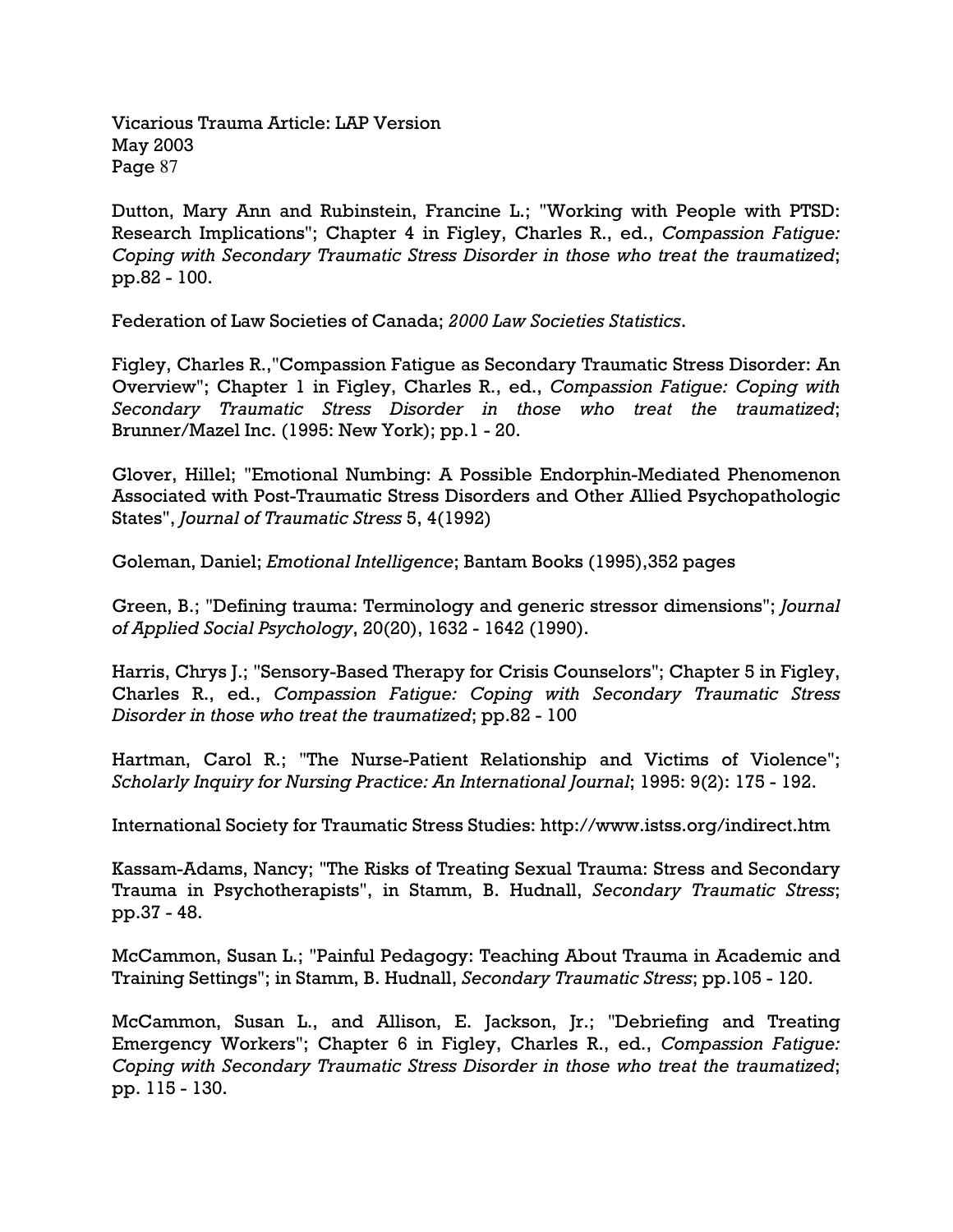Munroe, James F.; "Ethical Issues Associated With Secondary Trauma in Therapists", in Stamm, B. Hudnall, *Secondary Traumatic Stress*; pp.211 - 229.

Munroe, James F.; Shay, Jonathan; Fisher, Lisa; Makary, Christine; Rapperport, Kathryn; Zimering, Rose; "Preventing Compassion Fatigue: A Team Treatment Model"; Chapter 10 in Figley, Charles R., ed., *Compassion Fatigue: Coping with Secondary Traumatic Stress Disorder in those who treat the traumatized*; pp. 209 - 231.

Pearlman, Laurie Anne; "Self-Care for Trauma Therapists: Ameliorating Vicarious Traumatization", in Stamm, B. Hudnall, *Secondary Traumatic Stress*; pp.51 - 64.

Richardson, Jan I.; *Guidebook on Vicarious Trauma*, An online resource book.; National Clearinghouse on Family Violence; © Her Majesty the Queen in Right of Canada, 2001 Cat. H72-21/178-2000E; ISBN 0-662-29517-X; http://www.hcsc.gc.ca/hppb/familyviolence/html/Vicarious%20Trauma%20HTML/ english/

Roe-Berning, Shelley, and Straker, Gill; "The Association Between Illusions of Invulnerability and Exposure to Trauma"; *Journal of Traumatic Stress*; 1997: 10(2); 319 - 327.

Rowe, C. E., MacIsaac, D. S.; *Empathic attunement: The "technique" of psychoanalytic self-psychology*; Jason Aronson (Northvale, N.J.: 1989)

Rosenblum, Dena J., Pratt, Anne C., Pearlman, Laurie Anne; "Helpers' Responses to Trauma Work: Understanding and Intervening in an Organization", in Stamm, B. Hudnall, *Secondary Traumatic Stress*; pp.65 - 79.

Saakvitne, Karen W. and Pearlman, Laurie Anne; *Transforming the Pain: A Workbook on Vicarious Traumatization*; W.W.Norton & Company Inc. (1996); 159 pages

Saakvitne, Karen W. and Pearlman, Laurie Anne; "Treating Therapists with Vicarious Traumatization and Secondary Traumatic Stress Disorders"; Chapter 8 in Figley, Charles R., ed., *Compassion Fatigue: Coping with Secondary Traumatic Stress Disorder in those who treat the traumatized*; pp. 150 - 177.

Stamm. B. Hudnall; "Creating Virtual Community: Telehealth and Self-Care Updated" (1999); in Stamm, B. Hudnall; *Secondary Traumatic Stress: Self-Care Issues for Clinicians, Researchers, & Educators*; at pp.179 - 208.